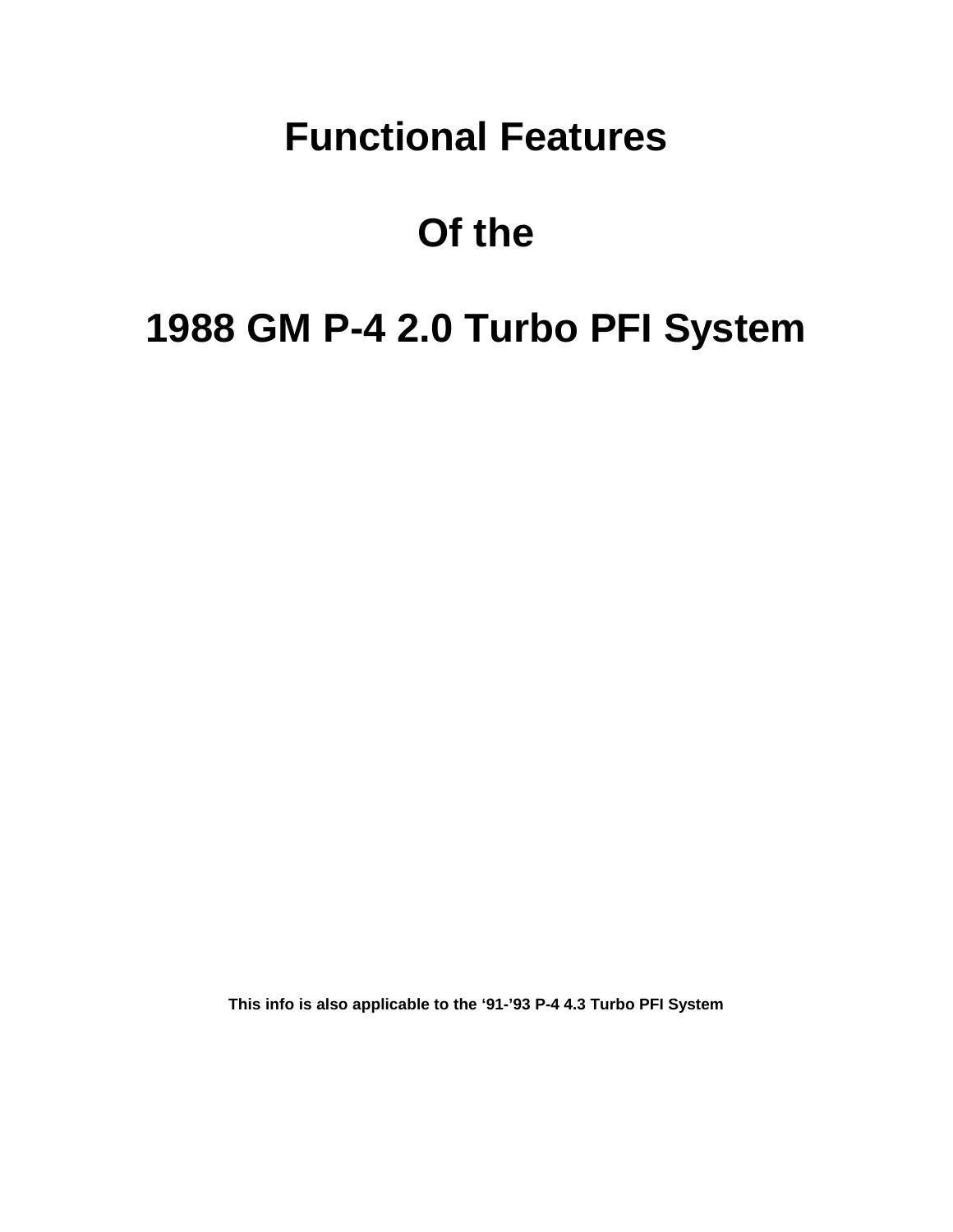# **Table of Contents**

| 1.1                        |  |
|----------------------------|--|
|                            |  |
|                            |  |
| 2.1                        |  |
| 2.2                        |  |
| 2.3                        |  |
| 2.3.1<br>$InputStream$ . 2 |  |
| 2.3.1.1                    |  |
| 2.3.1.2                    |  |
| 2.3.1.3                    |  |
| 2.3.2                      |  |
| 2.3.2.1                    |  |
| 2.3.2.2                    |  |
| 2.3.2.3                    |  |
| 2.3.2.4                    |  |
| 2.3.2.5                    |  |
| 2.3.2.6                    |  |
| 2.3.2.7                    |  |
| 2.4                        |  |
| 2.4.1                      |  |
| 2.4.1.1                    |  |
| 2.4.2                      |  |
| 2.4.2.1                    |  |
| 2.4.2.2                    |  |
| 2.4.3                      |  |
| 2.4.3.1                    |  |
| 2.4.3.2                    |  |
| 2.4.4                      |  |
| 2.4.4.1                    |  |
| 2.4.4.2                    |  |
| 2.4.4.3                    |  |
| 2.4.5                      |  |
| 2.4.5.1                    |  |
| 2.4.7                      |  |
| 2.4.8                      |  |
| 2.4.9                      |  |
| 2.4.9.1                    |  |
| 2.4.10                     |  |
| 2.4.11                     |  |
| 2.4.11.1                   |  |
| 2.4.11.2                   |  |
| 2.4.11.3                   |  |
| 2.4.11.4                   |  |
| 2.4.11.5                   |  |
| 2.4.11.6                   |  |
| $2.5^{\circ}$              |  |
| 2.5.1                      |  |
| 2.5.1.1                    |  |
| 2.5.1.2                    |  |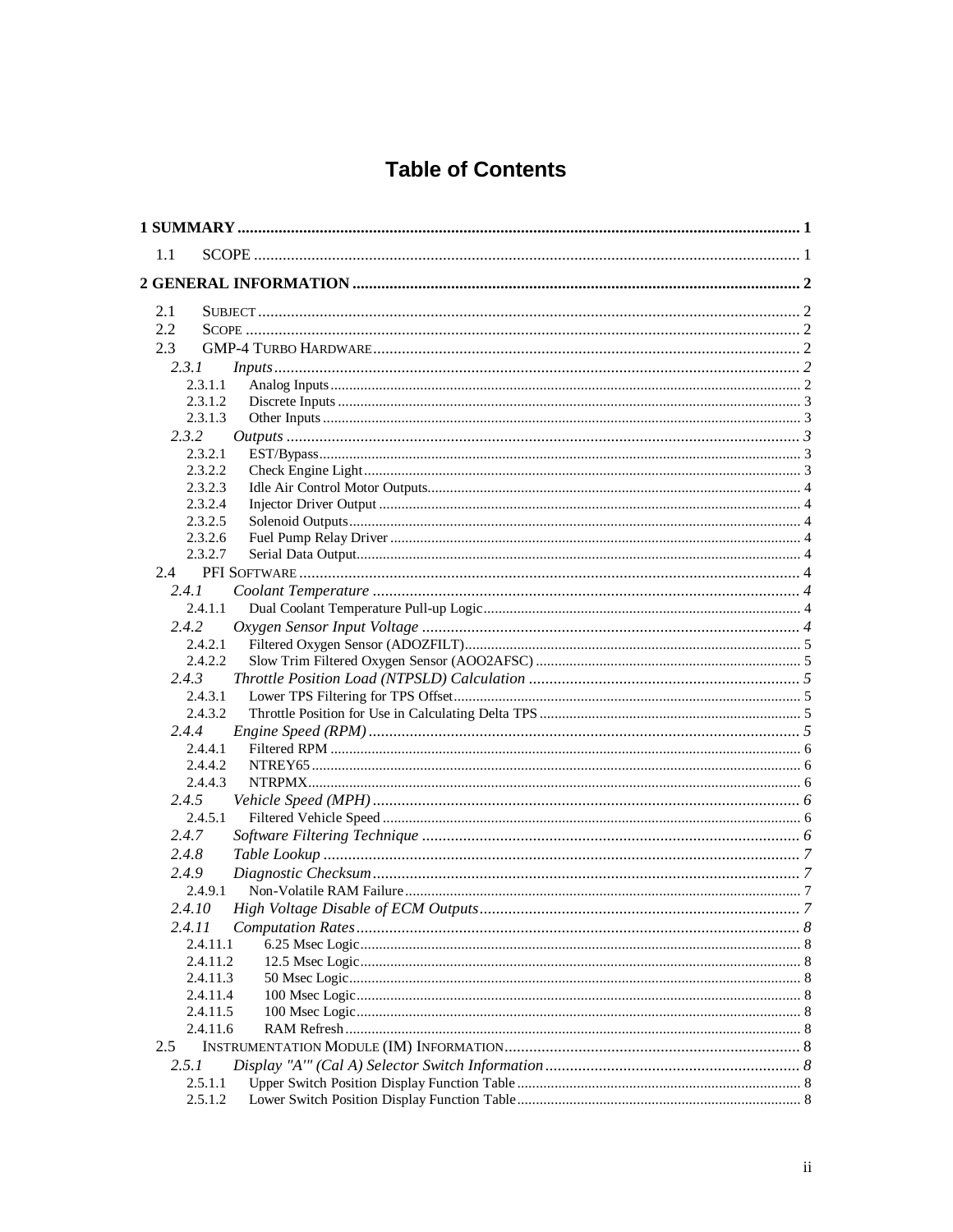| 2.5.2    |           |  |
|----------|-----------|--|
| 2.5.2.1  |           |  |
| 2.5.2.2  |           |  |
| 2.5.3    |           |  |
| 2.5.3.1  |           |  |
| 2.5.3.2  |           |  |
| 2.5.6    |           |  |
|          |           |  |
|          |           |  |
| 3.1      |           |  |
| 3. L L   |           |  |
|          |           |  |
| 4.2      |           |  |
| 4.3      |           |  |
| 4.3.1    |           |  |
| 4.3.2    |           |  |
| 4.3.2.1  |           |  |
| 4.3.2.2  |           |  |
| 4.3.2.3  |           |  |
| 4.3.2.4  |           |  |
| 4.4      |           |  |
| 4.4.1    |           |  |
| 4.4.2    |           |  |
|          |           |  |
|          |           |  |
| 5.1      |           |  |
| 5.2      |           |  |
| 5.3      |           |  |
| 5.4      |           |  |
| 5.5      |           |  |
| 5.5.1    |           |  |
| 5.5.2    |           |  |
| 5.5.2.1  |           |  |
| 5.5.2.2  |           |  |
| 5.6      |           |  |
| 5.6.1    |           |  |
| 5.6.1.1  |           |  |
| 5.6.2    | ALDL Mode |  |
| 5.6.2.1  |           |  |
| 5.6.2.2  |           |  |
| 5.6.2.3  |           |  |
| 5.6.2.4  |           |  |
| 5.6.2.5  |           |  |
|          |           |  |
| 5.6.2.6  |           |  |
| 5.7      |           |  |
| 5.8      |           |  |
| 5.8.1    |           |  |
| FIGURE 1 |           |  |
| FIGURE 2 |           |  |
| FIGURE 3 |           |  |
|          |           |  |
|          |           |  |
| 6.1      |           |  |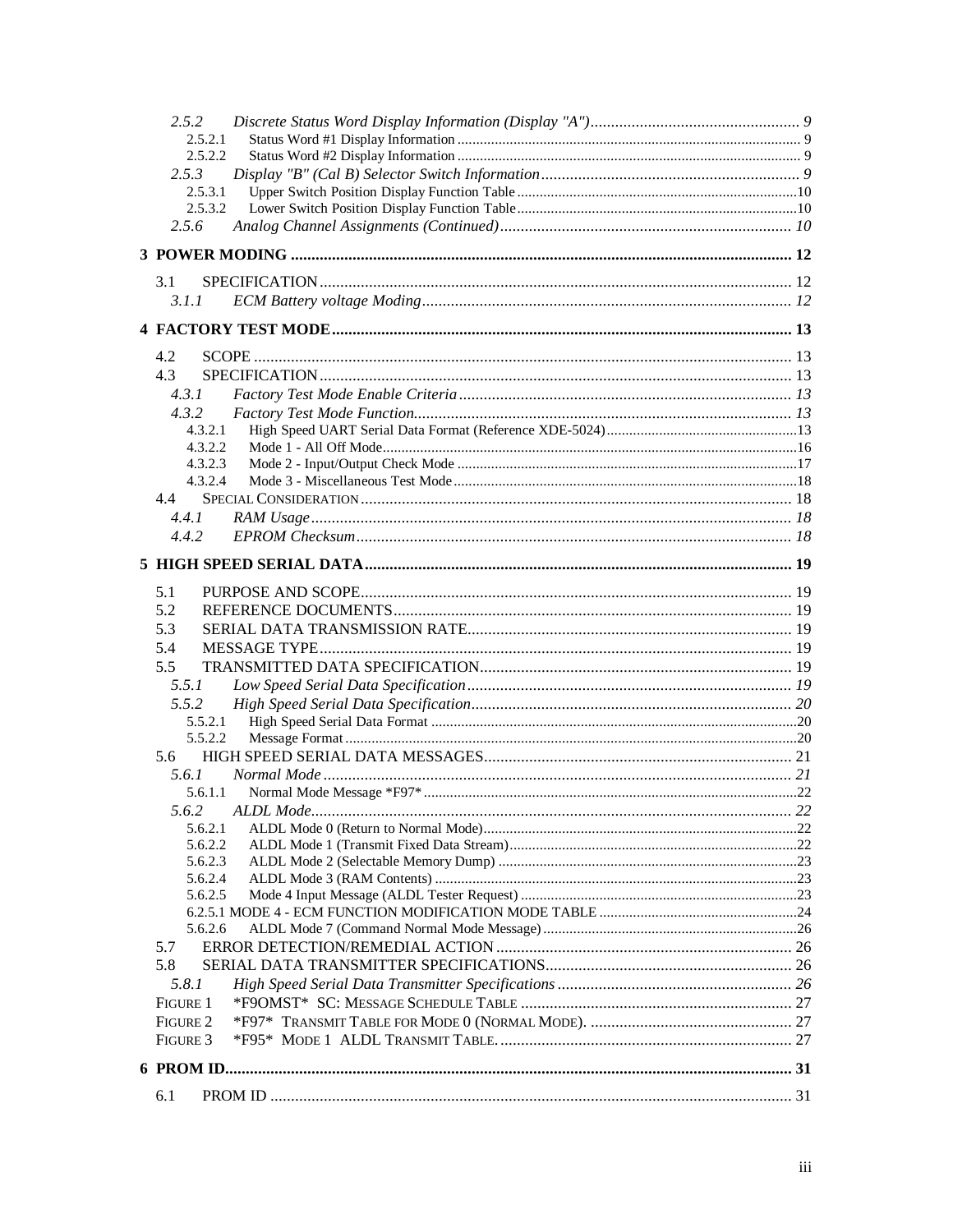| 6.2 |                  |                           |  |
|-----|------------------|---------------------------|--|
|     |                  |                           |  |
| 7.1 |                  |                           |  |
|     | 7.1.1            |                           |  |
|     | 7.1.1.1          |                           |  |
|     | 7.1.1.2          |                           |  |
|     | 7.1.2            |                           |  |
|     |                  |                           |  |
|     |                  |                           |  |
| 8.1 |                  |                           |  |
|     | 8.1.1            |                           |  |
|     | 8.1.2<br>8.1.2.1 | $Initialization \dots 33$ |  |
|     | 8.1.2.2          |                           |  |
|     | 8.1.2.3          |                           |  |
|     | 8.1.2.4          |                           |  |
|     | 8.1.2.5          |                           |  |
|     | 8.1.3            |                           |  |
|     | 8.1.3.1          |                           |  |
|     | 8.1.3.2          |                           |  |
|     | 8.1.4<br>8.1.4.1 |                           |  |
|     | 8.1.4.2          |                           |  |
|     | 8.1.4.3          |                           |  |
|     | 8.1.4.4          |                           |  |
|     | 8.1.4.5          |                           |  |
| 8.2 |                  |                           |  |
|     | 8.2.1            |                           |  |
|     | 8.2.2            |                           |  |
|     | 8.2.2.1          |                           |  |
|     | 8.2.2.2          |                           |  |
|     | 8.2.3            |                           |  |
|     | 8.2.4            |                           |  |
|     | 8.2.5            |                           |  |
|     | 8.2.6<br>8.2.7   |                           |  |
|     | 8.2.8            |                           |  |
|     | 8.2.9            |                           |  |
|     | 8.2.10           |                           |  |
|     | 8.2.11           |                           |  |
|     | 8.2.12           |                           |  |
|     | 8.2.13           |                           |  |
|     | 8.2.14           |                           |  |
|     | 8.2.15           |                           |  |
|     | 8.2.15.1         |                           |  |
|     | 8.2.15.2         |                           |  |
|     | 8.2.16           |                           |  |
|     | 8.2.17           |                           |  |
|     | 8.2.18           |                           |  |
|     | 8.2.19           |                           |  |
|     | 8.2.19.1         |                           |  |
|     | 8.2.19.2         |                           |  |
|     | 8.2.20           |                           |  |
|     | 8.2.21           |                           |  |
|     | 8.2.22           |                           |  |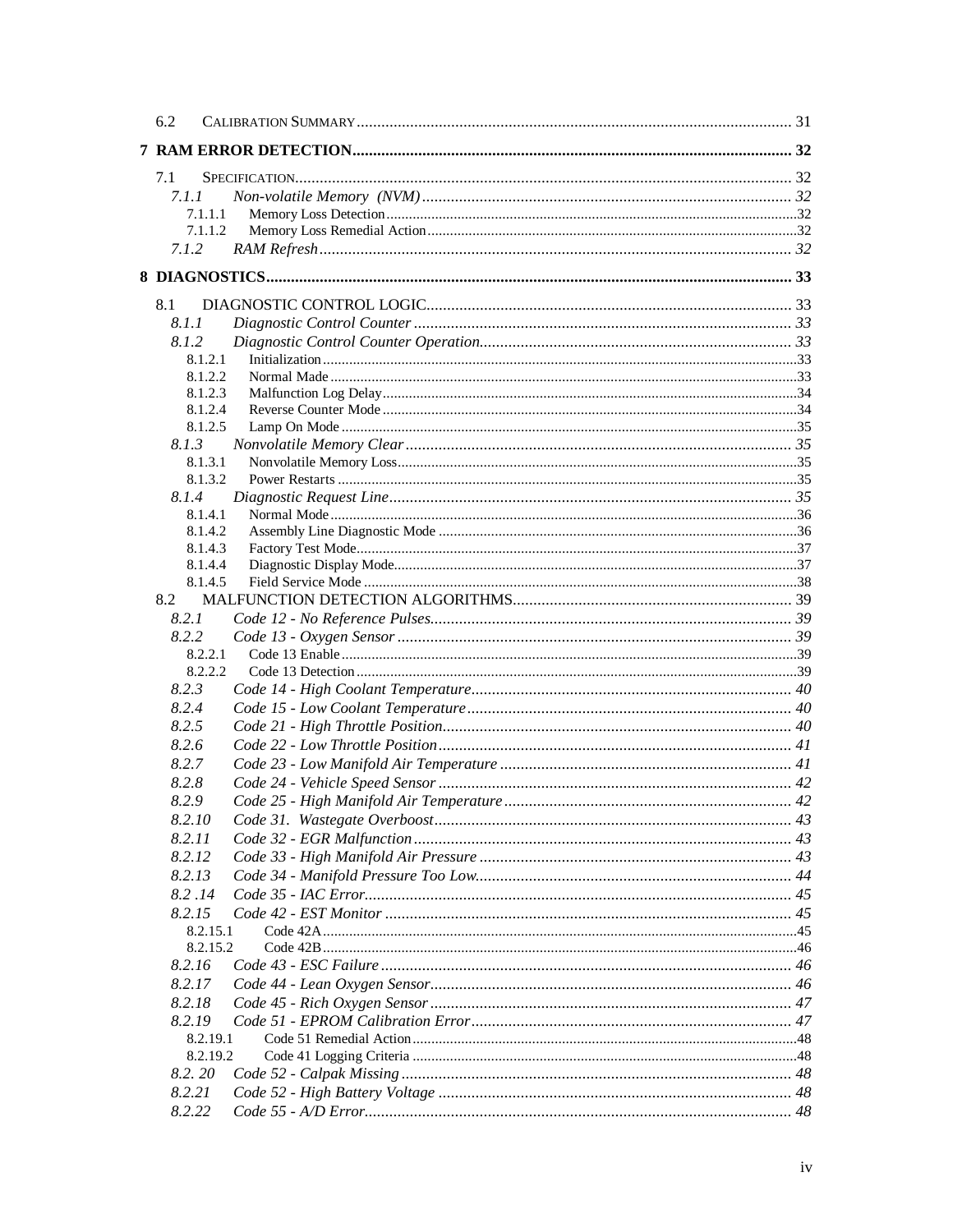| 9.1                  |  |
|----------------------|--|
| 9.1.1                |  |
| 9.1.1.1              |  |
| 9.1.1.2              |  |
| 9.1.2                |  |
| 9.1.2.1              |  |
| 9.1.3                |  |
| 9.1.4                |  |
| 9.1.4.1              |  |
| 9.1.4.2              |  |
| 9.1.4.3<br>9.1.4.4   |  |
| 9.1.4.5              |  |
| 9.1.4.6              |  |
| 9.1.4.7              |  |
| 9.1.4.8              |  |
| 9.1.5                |  |
| 9.1.5.1              |  |
| 9.1.5.2              |  |
| 9.1.6                |  |
| 9.1.7                |  |
| 9.1.7.1              |  |
| 9.1.7.2              |  |
| 9.1.8                |  |
| 9.1.8.1              |  |
| 9.1.8.2<br>9.1.8.3   |  |
| 9.1.8.4              |  |
| 9.1.8.5              |  |
| 9.1.8.6              |  |
| 9.1.8.7              |  |
| 9.1.8.8              |  |
| 9.1.9                |  |
| 9.1.9.1              |  |
| 9.1.9.2              |  |
| 9.1.9.3              |  |
| 9.1.10               |  |
| 9.1.10.1<br>9.1.10.2 |  |
| 9.1.10.3             |  |
| 9.1.10.4             |  |
| 9.1.11               |  |
| 9.2                  |  |
| 9.2.1                |  |
| 9.2.1.1              |  |
| 9.2.1.2              |  |
| 9.2.2                |  |
| 9.2.2.1              |  |
| 9.2.2.2              |  |
| 9.2.2.3              |  |
| 9.2.3                |  |
| 9.2.3.1<br>9.2.3.2   |  |
| 9.2.4                |  |
| 9.2.4.1              |  |
| 9.2.4.2              |  |
|                      |  |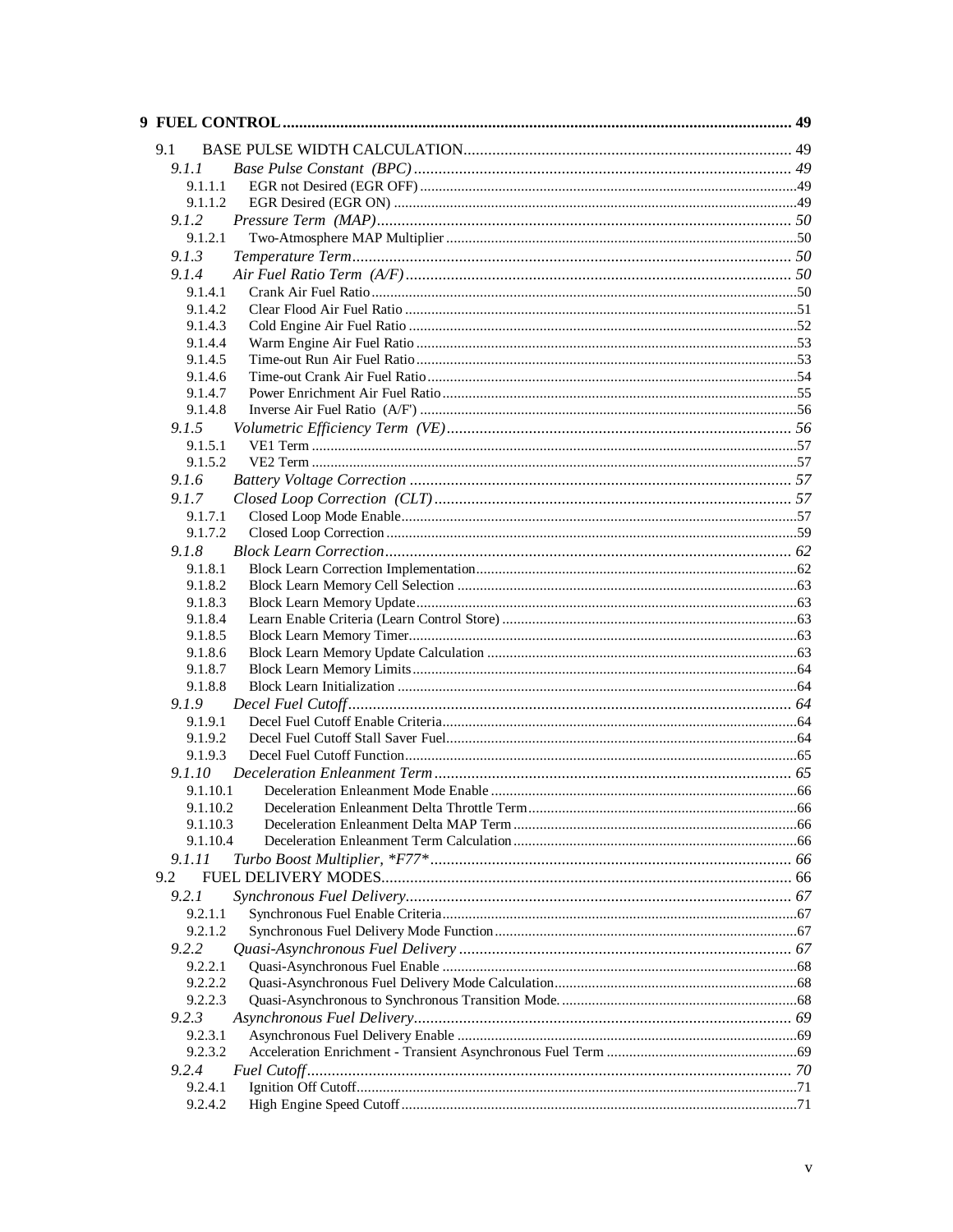| 9.2.4.3              |  |
|----------------------|--|
| 9.2.5                |  |
| 10                   |  |
|                      |  |
|                      |  |
| 11.1                 |  |
| 11.1.1               |  |
| 11.2                 |  |
| 11.2.1               |  |
| 11.2.1.1             |  |
| 11.2.1.2             |  |
| 11.2.2               |  |
| 11.2.2.1             |  |
| 11.2.2.2             |  |
| 11.2.2.3             |  |
|                      |  |
| 11.3.1               |  |
| 11.3.1.1             |  |
| 11.3.1.2             |  |
| 11.3.1.3             |  |
| 11.3.1.4             |  |
| 11.3.1.5             |  |
| 11.3.2               |  |
| 11.3.2.1             |  |
| 11.3.2.2             |  |
| 11.3.2.5             |  |
| 11.3.2.7             |  |
| 11.3.2.8<br>11.3.2.9 |  |
| 11.3.2.10            |  |
| 11.3.2.11            |  |
|                      |  |
|                      |  |
| 12.1                 |  |
| 12.2                 |  |
| 12.2.1               |  |
| 12.3                 |  |
| 12.3.1               |  |
| 12.3.1.1             |  |
| 12.3.1.2             |  |
| 12.3.1.3             |  |
| 12.3.1.4             |  |
| 12.3.2               |  |
| 12.3.2.1             |  |
| 12.3.2.2             |  |
| 12.3.2.3<br>12.3.2.4 |  |
| 12.4.1               |  |
|                      |  |
| 12.5                 |  |
|                      |  |
|                      |  |
|                      |  |
|                      |  |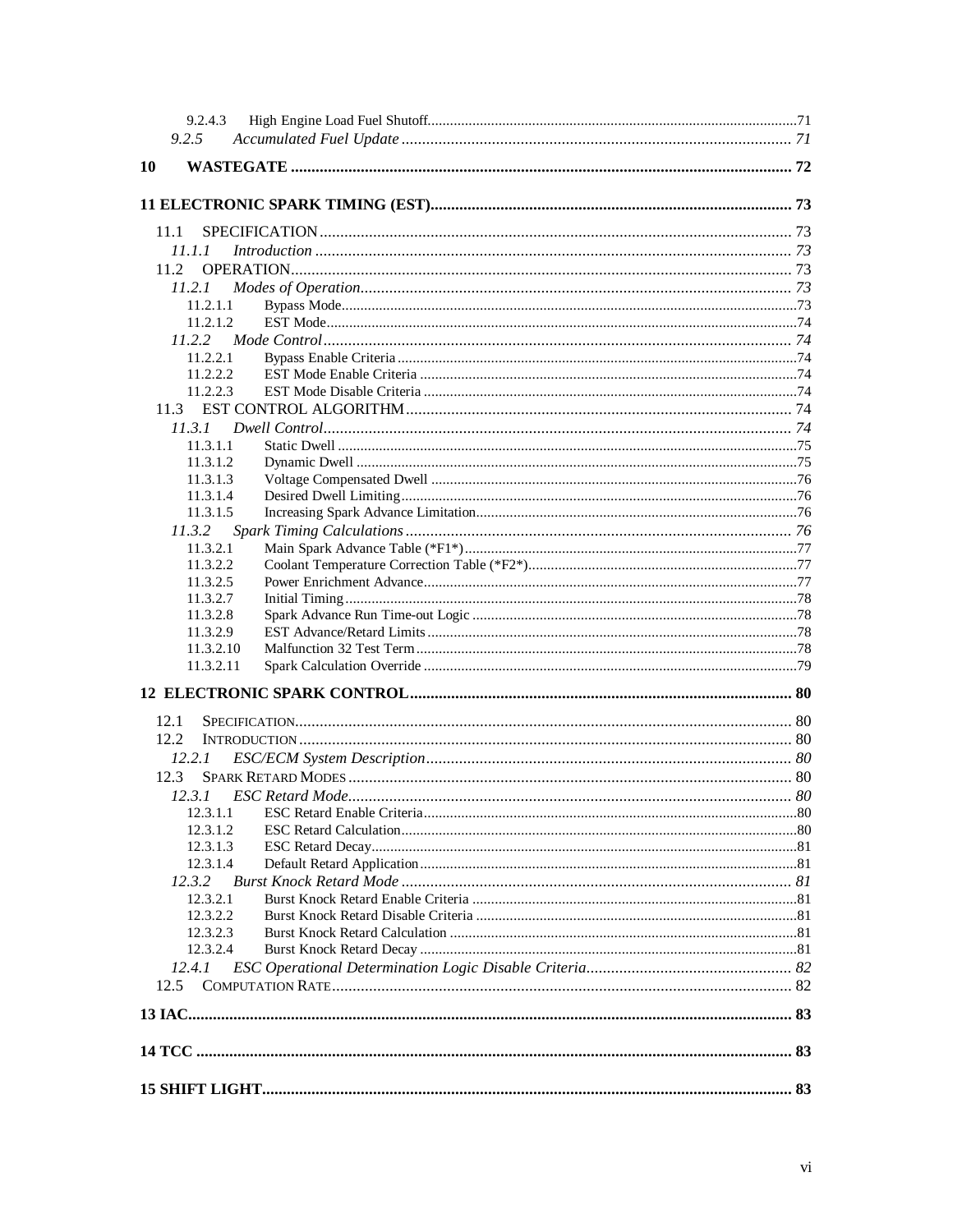| 18.1                                                                           |  |
|--------------------------------------------------------------------------------|--|
| 18.2                                                                           |  |
| 18.3                                                                           |  |
| 18.3.1                                                                         |  |
| 18.3.2                                                                         |  |
|                                                                                |  |
| 19.1                                                                           |  |
| 19.1.1                                                                         |  |
| SPECIAL ELECTRONIC VACUUM REGULATOR VALUE (EVRV) CONTROL CONDITIONS 86<br>19.2 |  |
| 19.2.1                                                                         |  |
| 19.2.2                                                                         |  |
| 19.2.3                                                                         |  |
| 19.2.4                                                                         |  |
| 19.2.5                                                                         |  |
| 19.3                                                                           |  |
| 19.3.1                                                                         |  |
| 19.3.1.1                                                                       |  |
| 19.3.1.2                                                                       |  |
| 19.3.1.3.                                                                      |  |
| 19.3.2                                                                         |  |
| 19.3.2.1                                                                       |  |
| 19.3.2.2                                                                       |  |
| 19.3.2.3                                                                       |  |
| 19.3.2.4                                                                       |  |
|                                                                                |  |
| 19.4.1                                                                         |  |
| 19.4.2                                                                         |  |
| 19.4.3                                                                         |  |
| 19.4.4                                                                         |  |
| 19.5                                                                           |  |
|                                                                                |  |
|                                                                                |  |
|                                                                                |  |
| 21.1                                                                           |  |
| 21.1.1                                                                         |  |
| 21.1.2                                                                         |  |
| 21.1.3                                                                         |  |
| 21.1.3.1                                                                       |  |
| 21.1.3.2                                                                       |  |
| 21.1.3.3                                                                       |  |
| 21.1.3.4                                                                       |  |
| 21.1.4                                                                         |  |
| 21.1.4.1                                                                       |  |
| 21.1.4.2                                                                       |  |
| 21.1.5                                                                         |  |
| 21.1.5.1<br>21.1.5.2                                                           |  |
|                                                                                |  |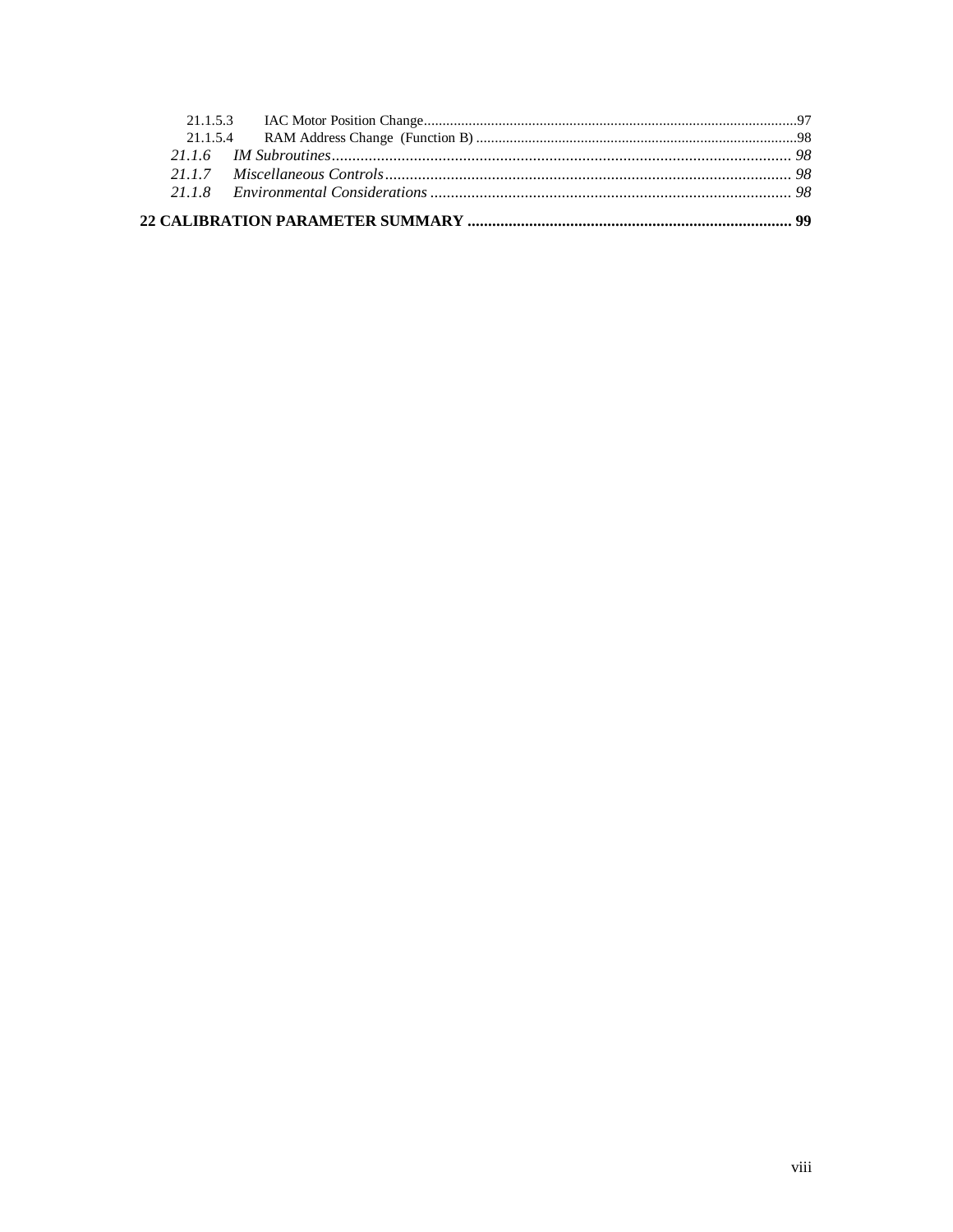# **1 SUMMARY**

# *1.1 SCOPE*

This specification describes the functional features of the CPC-N 2.0L Turbo PFI system for MY'88. These features are contained in software program P0188BXZ0.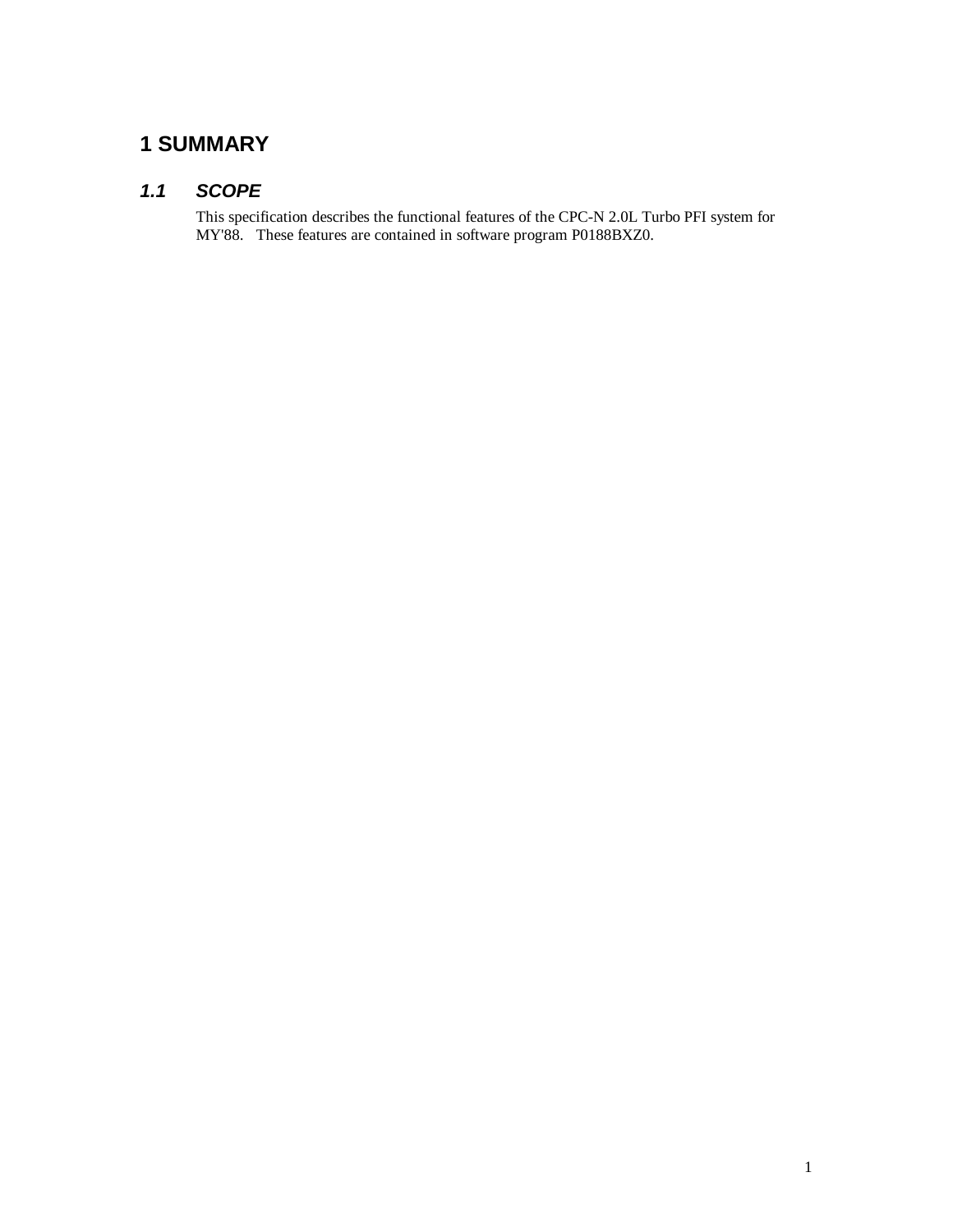# **2 GENERAL INFORMATION**

# *2.1 Subject*

General Information

# *2.2 Scope*

This general information document provides information not suited to be included in any other section or information which would have to be included in a number of places.

# *2.3 GMP-4 Turbo Hardware*

# **2.3.1 Inputs**

# *2.3.1.1 Analog Inputs*

# **2.3.1.1.1 Oxygen Sensor**

The oxygen sensor signal is a voltage ranging from low level to high level as the air/fuel ratio ranges from lean to rich.

# **2.3.1.1.2 Coolant Temperature**

The coolant temperature is sensed by a thermistor and is determined as a percentage of the A/D reference voltage.

# **2.3.1.1.3 Throttle Position**

The throttle position sensor input is sensed by a potentiometer on the throttle shaft and determined a percent of the A/D reference voltage per a percent of full scale throttle travel.

# **2.3.1.1.4 Manifold Air Temperature (MAT)**

The manifold air temperature is sensed by a thermistor and is determined as a percentage of the A/0 reference voltage (1K internal pull-up resistor).

# **2.3.1.1.5 Manifold Absolute Pressure (MAP)**

The manifold pressure is sensed by an absolute pressure transducer, and is determined as a percentage of the A/D reference voltage.

# **2.3.1.1.6 Diagnostics/ALDL Input**

This signal is used to select the mode of operation; normal, factory test, diagnostics or ALDL made.

# **2.3.1.1.7 Electronic Spark Control Knock Sensor**

The Electronic Spark Control Knock Sensor input is sensed by a mechanical vibration sensitive sensor mounted on the engine and determined analog signal per noise enhancement.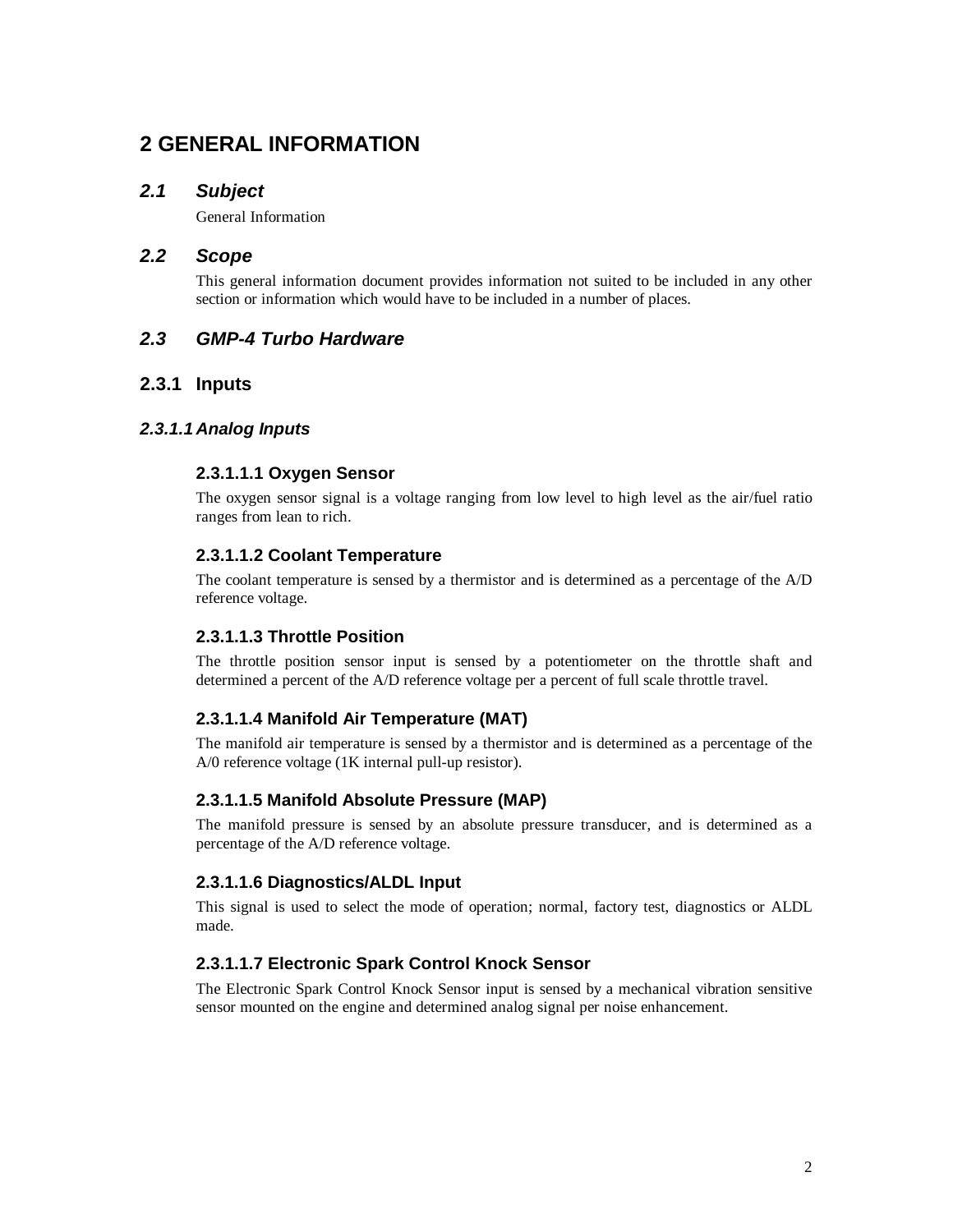# *2.3.1.2 Discrete Inputs*

# **2.3.1.2.1 Park/Neutral (P/N)**

The P/N input Is a switch to ground input, where a grounded input indicates P/N.

# **2.3.1.2.2 A/C High Head Pressure Switch (Fan Request)**

This signal comes from a normally closed switch to ignition and signifies high A/C head pressure for use as a fan request. Fan is requested when this switch is open.

# **2.3.1.2.3 Power Steering Pressure Switch (PSPS\*)**

This signal comes from a normally open switch to ground and signifies high power steering pressure when closed (power steering cramped).

# **2.3.1.2.4 Air Conditioner Dash Switch (A/C)**

This signal comes from a normally open switch to ignition which is closed when air conditioning is requested.

# **2.3.1.2.5 Exhaust Gas Re-circulation Control (EGR)**

This signal comes from a normally open switch to ground and signifies to direct exhaust gases from the exhaust manifold into the intake manifold when closed.

# *2.3.1.3 Other Inputs*

### **2.3.1.3.1 Engine RPM**

Reference pulses input from the HEI module are used to compute engine RPM.

# **2.3.1.3.2 Vehicle Speed**

#### *2.3.1.3.2.1 Optical Speed Input*

An optical Vehicle Speed Sensor (VSS) provides a signal which changes from low level to high level 2002 times per mile. The time between each of these pulses is used to compute vehicle speed in MPH.

#### *2.3.1.3.2.2 Magnetic Speed Input*

A magnetic Vehicle Speed Sensor (MVSSA, MVSSB) provides a signal which changes from low level to high level. The pulse range can be from 2002 pulses per mile to 28,624 pulses per mile. The time between each of these pulses is used to compute vehicle speed in MPH.

# **2.3.2 Outputs**

# *2.3.2.1EST/Bypass*

These outputs are used in conjunction with the Computer Controlled Coil Ignition (CCCI) module or HEI module for the electronic spark timing algorithm.

# *2.3.2.2 Check Engine Light*

This output is used to flag a malfunction within the system and to flash out malfunction codes or rich/lean status.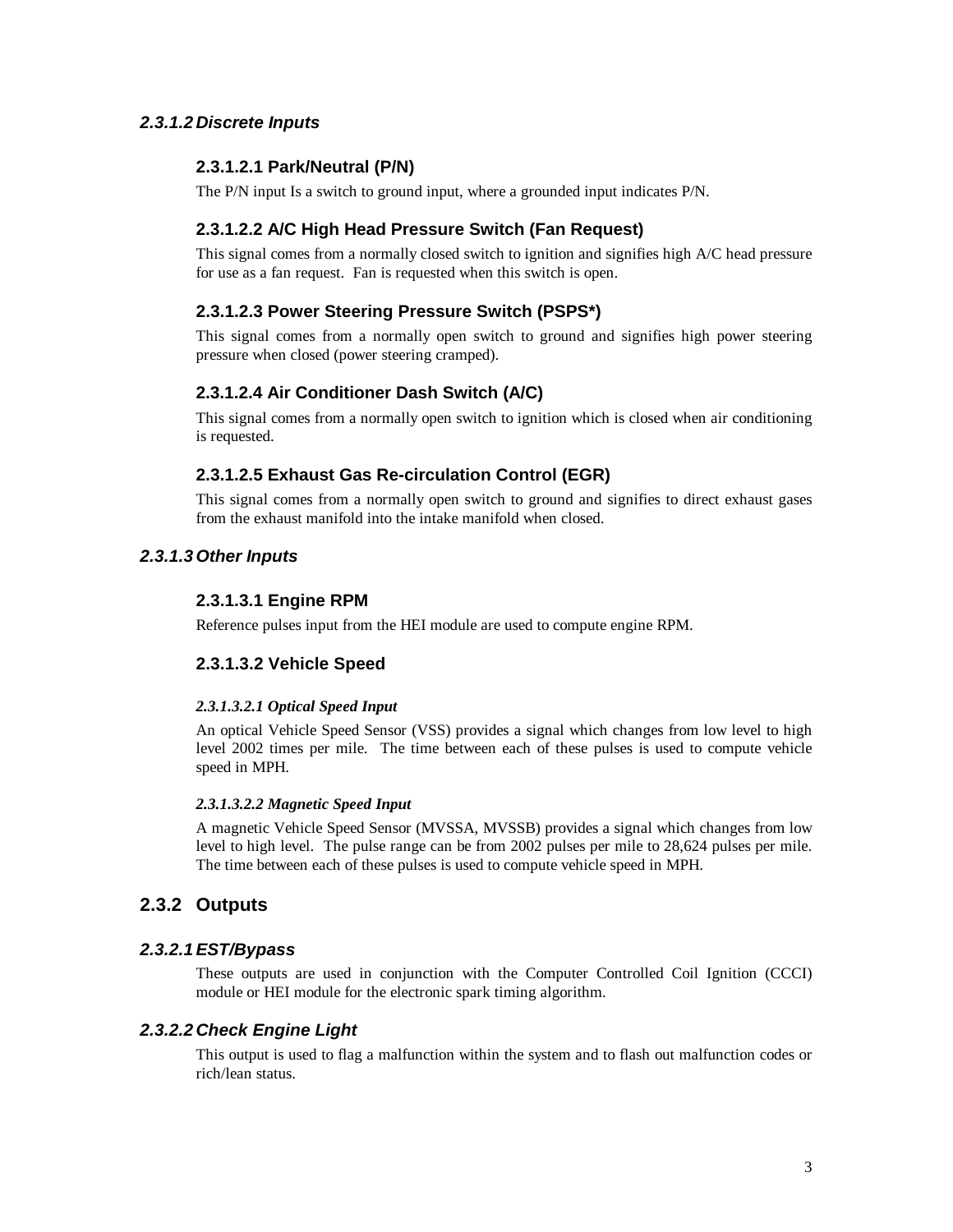# *2.3.2.3 Idle Air Control Motor Outputs*

Four outputs are provided to control movement (speed and direction) of the IAC stepper motor.

### *2.3.2.4 Injector Driver Output*

One output line is provided to drive a single 1.25 ohm ramp and hold injector.

### *2.3.2.5Solenoid Outputs*

- Torque Converter Clutch
- Fan Control Relay
- Air conditioner Clutch Relay/Air Switch
- Wastegate
- Electronic Vacuum Regulator Valve

# *2.3.2.6 Fuel Pump Relay Driver*

#### *2.3.2.7Serial Data Output*

The Serial Data Output driver is a unidirectional (output only) driver circuit for high-speed (3192 baud) data.

# *2.4 PFI Software*

# **2.4.1 Coolant Temperature**

Due to the nature of the transducer interface configuration and the characteristics of the temperature sensing thermistor, the A/D conversion is non-linear with coolant temperature. ROM tables \*FCLT348\* and \*FCLT4K\* linearize coolant temperature to provide a coolant range from -40 to +152 Deg C  $(3/4)$  of a degree per count).

#### *2.4.1.1 Dual Coolant Temperature Pull-up Logic*

Software has the capability to switch between a 348 ohm pull-up and a 3996 ohm pull-up if the system is not operation in back-up fuel. The software controlling this pull-up is described below.

- Initialized to 3998 ohm pull-up on power-up
- Switches to 348 ohm pull-up once temperature exceeds 50 Deg C and COP2 has been toggled for at least 100 msec.
- Switches to 3998 ohm pull-up if temperature drops to or below 39.5 Deg C or software has stopped toggling COP2

# **2.4.2 Oxygen Sensor Input Voltage**

The relationship between the oxygen sensor A/D value and the actual oxygen sensor input voltage is given by the following equation.

 $02AD = VIN * 1152/VREF = VIN * 225.88$  (nominal)

- Where:  $02AD = Oxygen sensor voltage in A/D counts$ 
	- $VIN = Oxygen sensor voltage$
	- $VREF = A/D$  reference voltage (5.1 volts nominal)

This provides a usable range of oxygen sensor voltages from 0 to 1.1289V with a resolution of 4.427 mV when the reference voltage is 5.1V.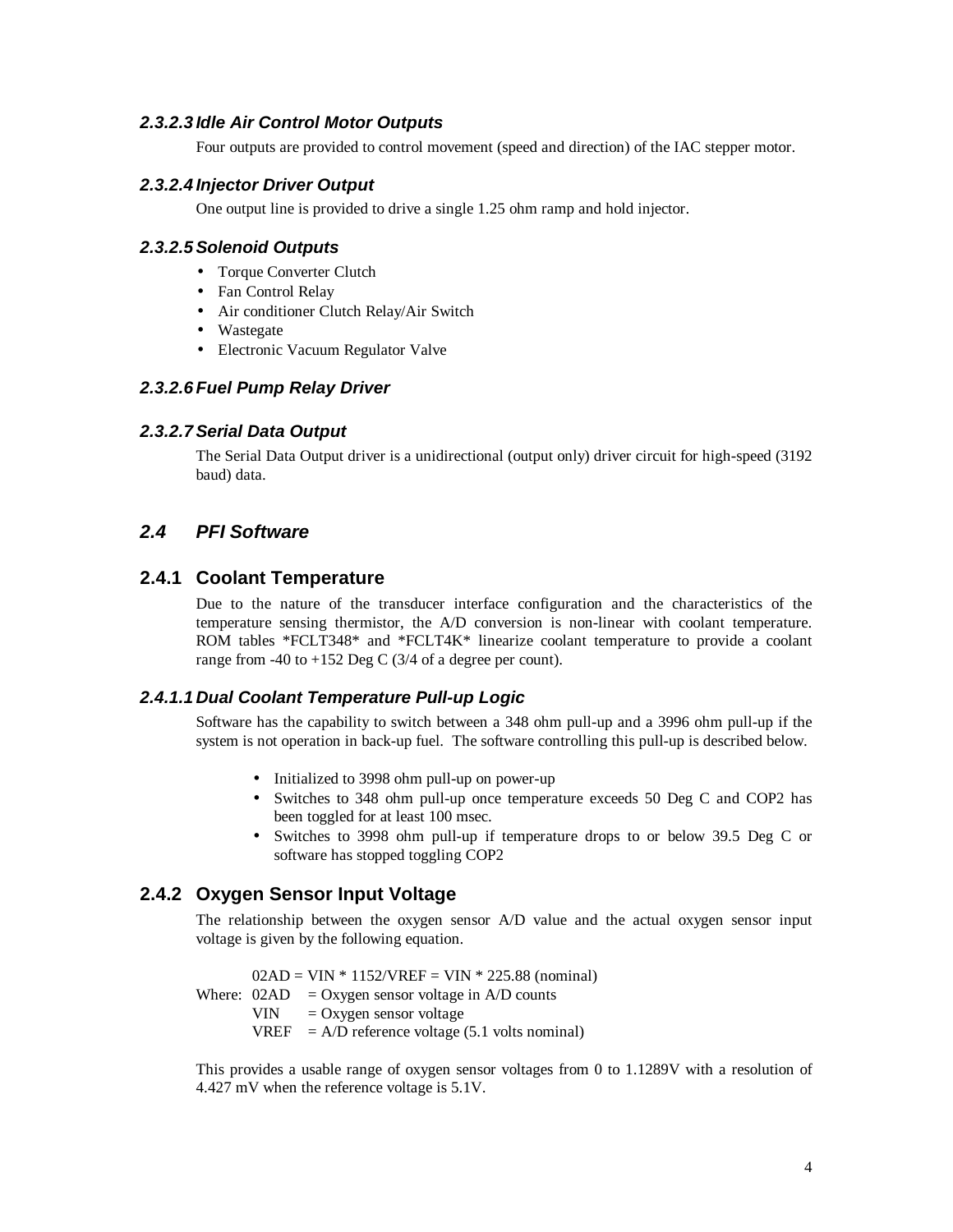### *2.4.2.1 Filtered Oxygen Sensor (ADOZFILT)*

Oxygen sensor voltage is filtered each 12.5 msec with \*KAOOZAF\* specifying the filter coefficient. The filtered value of oxygen sensor is initialized to \*K02FFO\* whenever the engine is not running or a system initialization occurs.

### *2.4.2.2Slow Trim Filtered Oxygen Sensor (AOO2AFSC)*

AOO2AFSC is a version of AOO2A used in the fuel logic. \*KFILTOZS\* is the filter constant. For initialization, ADO2FSC is set equal to \*KO2FFO\*. For conditions when the fuel integrator is reset, AOOZAFSC is set equal to \*KCLOXTH\*.

# **2.4.3 Throttle Position Load (NTPSLD) Calculation**

NTPSLD = (\*K3\*) \* (ADTHROT - ADTAOFF)

| Where: $*K3*$ |                | $=$ Gain Calibration                |
|---------------|----------------|-------------------------------------|
|               | <b>ADTHROT</b> | $=$ Throttle Position in AID Counts |
|               | <b>ADTAOFF</b> | $=$ Filtered 'lower' TPS Readings   |

### *2.4.3.1 Lower TPS Filtering for TPS Offset*

ADTHROT Is filtered at a 12.5 msec rate when the current value of AOTHROT is less than or equal to the current filtered value of TPS. AOTAOFF is initialized to a value of \*K4\* and \*KTAOFF\* specifies the filter coefficient.

#### *2.4.3.2 Throttle Position for Use in Calculating Delta TPS*

Filtered values of throttle position are maintained for DE and AE calculations (see Fuel Section). They are called Transient Fuel Filtered Variables. Filter coefficients are selected from the following table. The "hot" coefficients are used when the coolant temperature exceeds \*KTFFTT\* and \*KAFOPTL\*, bit  $4 = 1$ . If \*KAFOPTZ\*, bit  $4 = 1$ , manifold air temperature is used. The "hot" manifold air temperature threshold is \*KTFFTTM\*.

Filtered Filter Coefficient VariableCold Hot AE TPS TFTAAV KFILTTAC KFILTTAH DE TPS TFTAAVDE KFIDETAC KFIDETAH

### **2.4.4 Engine Speed (RPM)**

Engine RPM is computed from the time between the distributor reference pulses per the following equation:

 $RPM = 120/(CYL * TREF)$ 

Where:  $RPM =$  Engine speed in RPM

TREF = Time interval between the falling edge of the last two reference pulses CYL = Number of Cylinders

| Number of Cylinders |                   | *KNUMCYL* |
|---------------------|-------------------|-----------|
| 3                   | 96                | $($ \$60) |
|                     | 128               | $(\$80)$  |
| 6                   | 192               | (SCO)     |
| Ջ                   | $\mathbf{\Omega}$ | (500)     |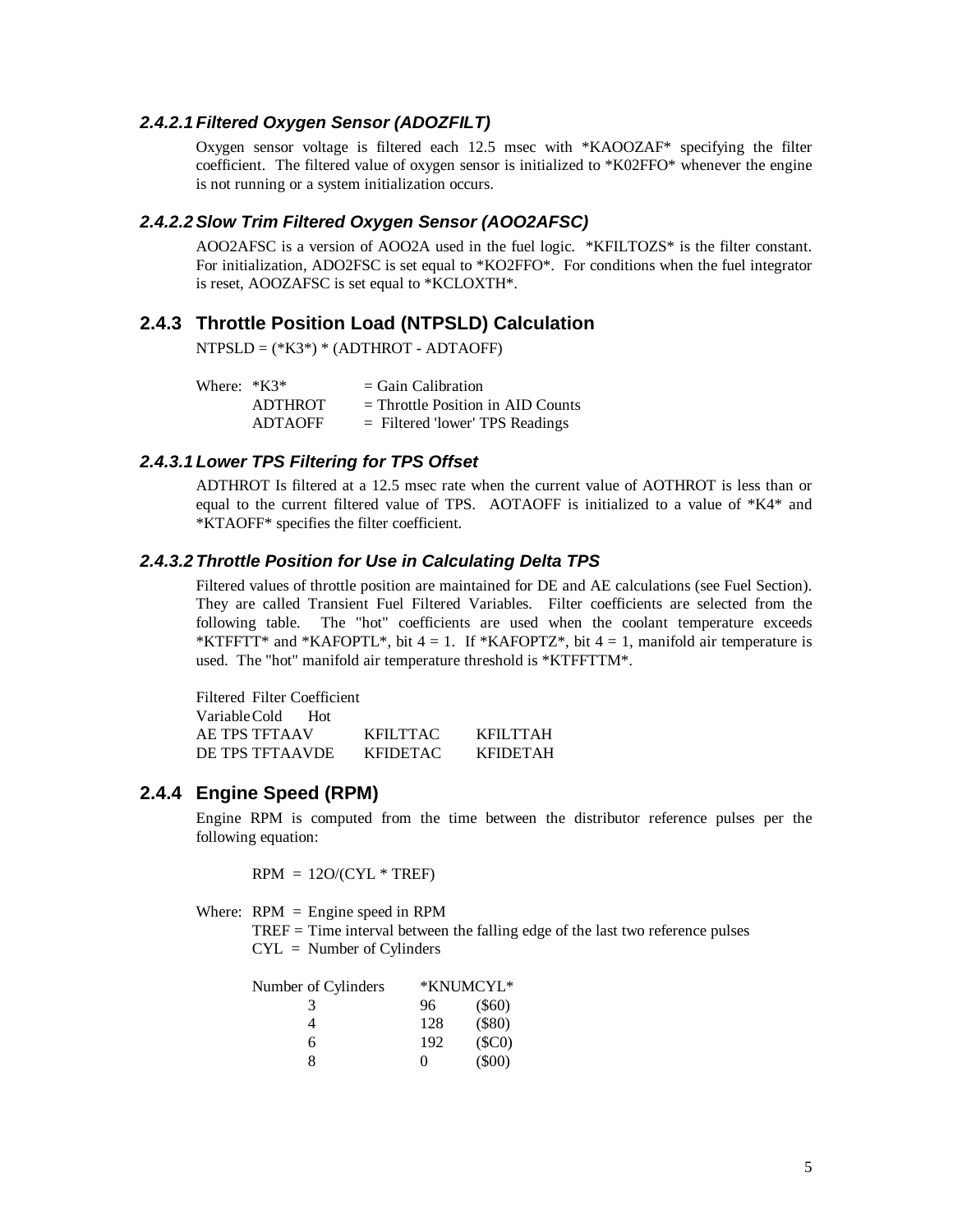#### *2.4.4.1 Filtered RPM*

RPM is filtered each 12.5 msec with \*KRPMFILT\* specifying the filter coefficient.

#### *2.4.4.2 NTREY65*

NTREV65 represents the period of 90 degrees of engine revolution. Its value is obtained from a counter which is triggered from reference pulses. The transfer function is given.

 $NTREV65 = (15 * 2^16)/RPM$ 

where:  $T =$  reference period in seconds  $REF = 216 * TREF$ 

# *2.4.4.3 NTRPMX*

Engine speed variable NTRPMX is calculated in inverse proportion to the reference period.

 $NTRPMX = (155.6 * 256)/NTREV65$  $=$  RPM/25

# **2.4.5 Vehicle Speed (MPH)**

The vehicle speed sensor generates 2002 pulses per mile. This corresponds to a frequency of 0.556 pulses per second per MPH. The minimum detectable vehicle speed is that which corresponds to a pulse to pulse interval of 1 second or 1.798 MPH. If no pulse is received within a 1 second interval, the speed will be considered as 0 MPH.

The vehicle speed variable most commonly used in the software is NMPH.

 $NMPH = (16/5) * FILTMPH$ 

| Where: NMPH |                | $=$ Normalized miles per hour                                  |
|-------------|----------------|----------------------------------------------------------------|
|             | <b>FILTMPH</b> | $=$ Filtered miles per hour (see software filtering technique) |

NMPH is limited to 224 which corresponds to 70 MPH.

### *2.4.5.1 Filtered Vehicle Speed*

Vehicle speed is filtered each 5Oms with \*KFILTMPH\* specifying the filter coefficient.

### **2.4.7 Software Filtering Technique**

Various input signals and software variables are conditioned by a software first order lag filter. Some of these signals and oxygen sensor voltage, vehicle speed, and manifold vacuum pressure. The filter can be expressed as follows:

 $FX1 = FXO + (I - FXO) * K$ 

Where:  $FX2 = New filtered value$  $FXO = Old filtered value$  $I =$  Current unfiltered input value  $K =$  Filter coefficient (0 to .996) or  $FX1 = FXO + (I-FXO)*N$ 256  $FXO + (I-FXO) * 256 * K$ 256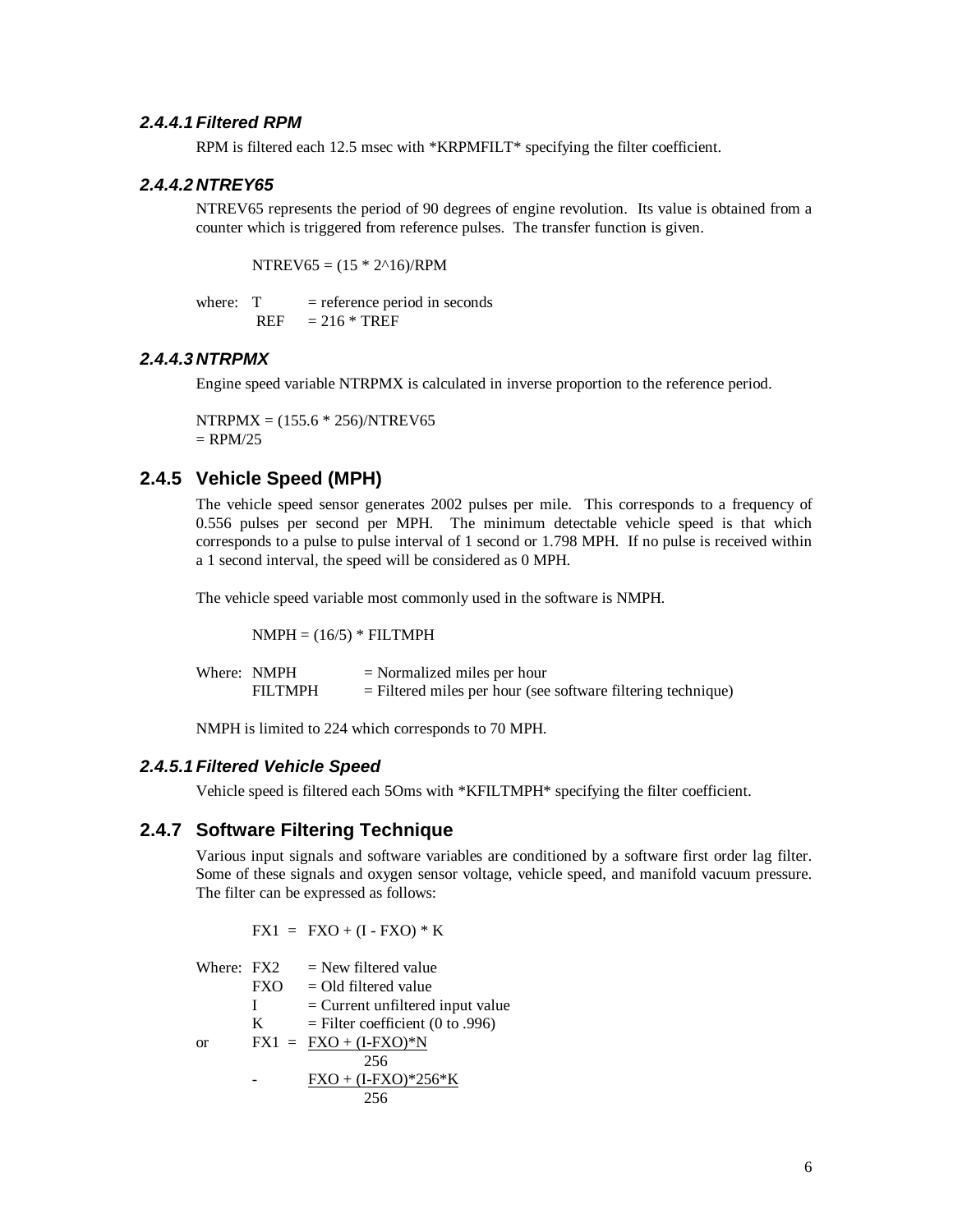$=$  FXO + (I-FXO)\*256\*(1-e\*\*(-T/t)) 256

| Where: N |   | $=$ Filter coefficient value in computer units<br>$= 256*K$<br>$= 256(1-e^{**}(-T/t))$ |
|----------|---|----------------------------------------------------------------------------------------|
|          | т | $=$ Software loop time (update rate) in seconds                                        |
|          | t | $=$ Filter time constant in seconds                                                    |
|          |   | $-T/In(1-(N/256))$                                                                     |

NOTE: The filter coefficient should not be set to 0. This will result in the output of the filter being forced to 0.

### **2.4.8 Table Lookup**

The software has the capability to interpolate between points for purposes of two and three dimensional table lookups. If the value of an X or Y parameter exceeds the range of the tables, the nearest endpoint will be selected.

# **2.4.9 Diagnostic Checksum**

For purposes of testing the integrity of non-volatile memory a rotate and add incrementing checksum is applied to the malfunction flag words.

### *2.4.9.1 Non-Volatile RAM Failure*

The non-volatile RAM is indicated as failed if any of the following conditions are satisfied.

• Initialization checksum (double byte) of the five malfunction flag words does not agree with the value last calculated.

The above condition will result in the block learn memory cells being set to 128, the present IAC motor position being set to \*KISSWNA\* + \*KISPKDL\*, the following IAC terms being set as follows:

| ISWNAC            | $=$ | *KISSWNA*              |
|-------------------|-----|------------------------|
| ISWWAC            | $=$ | $*KISSWNA* + *KACDLD*$ |
| $ISWWAC$ (park) = |     | *KISSWNA*              |
| ISWWAC (park) $=$ |     | $*KISSWNA* + *KACOLD*$ |

The rest of non-volatile memory is cleared.

- BLM contents greater than \*KBLMMAX\* or less than \*KBLMMIN\* (checked each 50 msec during block learn).
- This condition will result in the block learn memorv cells being set to 128.

# **2.4.10 High Voltage Disable of ECM Outputs**

If ignition voltage is greater than or equal to 16.9 volts all PWM and discrete outputs will be disabled except for the check-engine light output.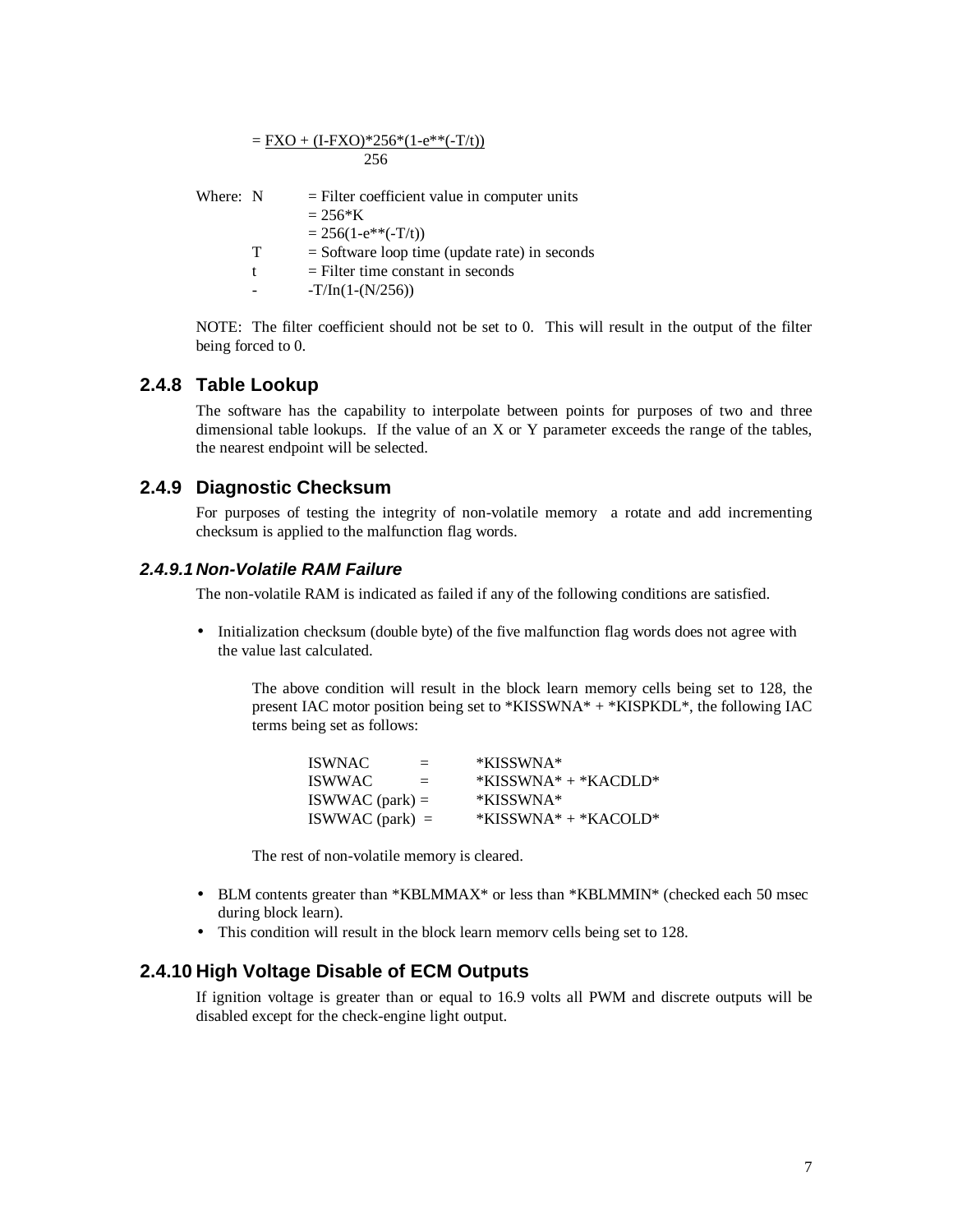# **2.4.11 Computation Rates**

- *2.4.11.1 6.25 Msec Logic*
- *2.4.11.2 12.5 Msec Logic*
- *2.4.11.3 50 Msec Logic*
- *2.4.11.4 100 Msec Logic*
- *2.4.11.5 100 Msec Logic*

### *2.4.11.6 RAM Refresh*

RAM is refreshed during the dead time while waiting for the next real time interrupt to occur. Bench testing will insure that all of RAM is refreshed at least nnce every 100 msec.

# *2.5 Instrumentation Module (IM) Information*

Two possible Heads-up Display (HUD) configurations are selectable utilizing the CAL A/B switch on the HUD unit.

# **2.5.1 Display "A'" (Cal A) Selector Switch Information**

Display ""A"' Selector Switch (Upper and Lower) Positions

0 1 9 2 8 3 7 4 6 5

### *2.5.1.1 Upper Switch Position Display Function Table*

|                | <b>Position Display Parameter</b>      | Label           |
|----------------|----------------------------------------|-----------------|
| $\Omega$       | Spark Advance (Degrees)                | <b>SATDC</b>    |
|                | Barometric Pressure (kPa)              | <b>ADBARO</b>   |
| 2              | Engine Coolant Temperature (Degrees C) | <b>COOLDEG</b>  |
| 3              | Manifold Air Temperature (Degrees C)   | <b>MATDEG</b>   |
| $\overline{4}$ | IAC Present Motor Position (Steps)     | <b>ISSPMP</b>   |
| -5             | Data Change Slew Value                 | <b>IDATAMOD</b> |
| 6              | <b>RAM Address Slew Value</b>          | <b>IADDRMOD</b> |
|                | Vehicle Read Speed (KPH)               | <b>FILTMPH</b>  |
| 8              | A/F or Base Pulse Change Slew Value    | <b>IAFMOD</b>   |
| q              | <b>Block Learn Multiplier</b>          | BI M            |

### *2.5.1.2 Lower Switch Position Display Function Table*

| <b>Position Display Parameter</b> | Label          |
|-----------------------------------|----------------|
| Spark Advance Change-Slew Value   | <b>ISPKMOD</b> |
| Knock Spark Retard                | <b>NOCKRTD</b> |
| Closed Loop Integrator Value      | INT            |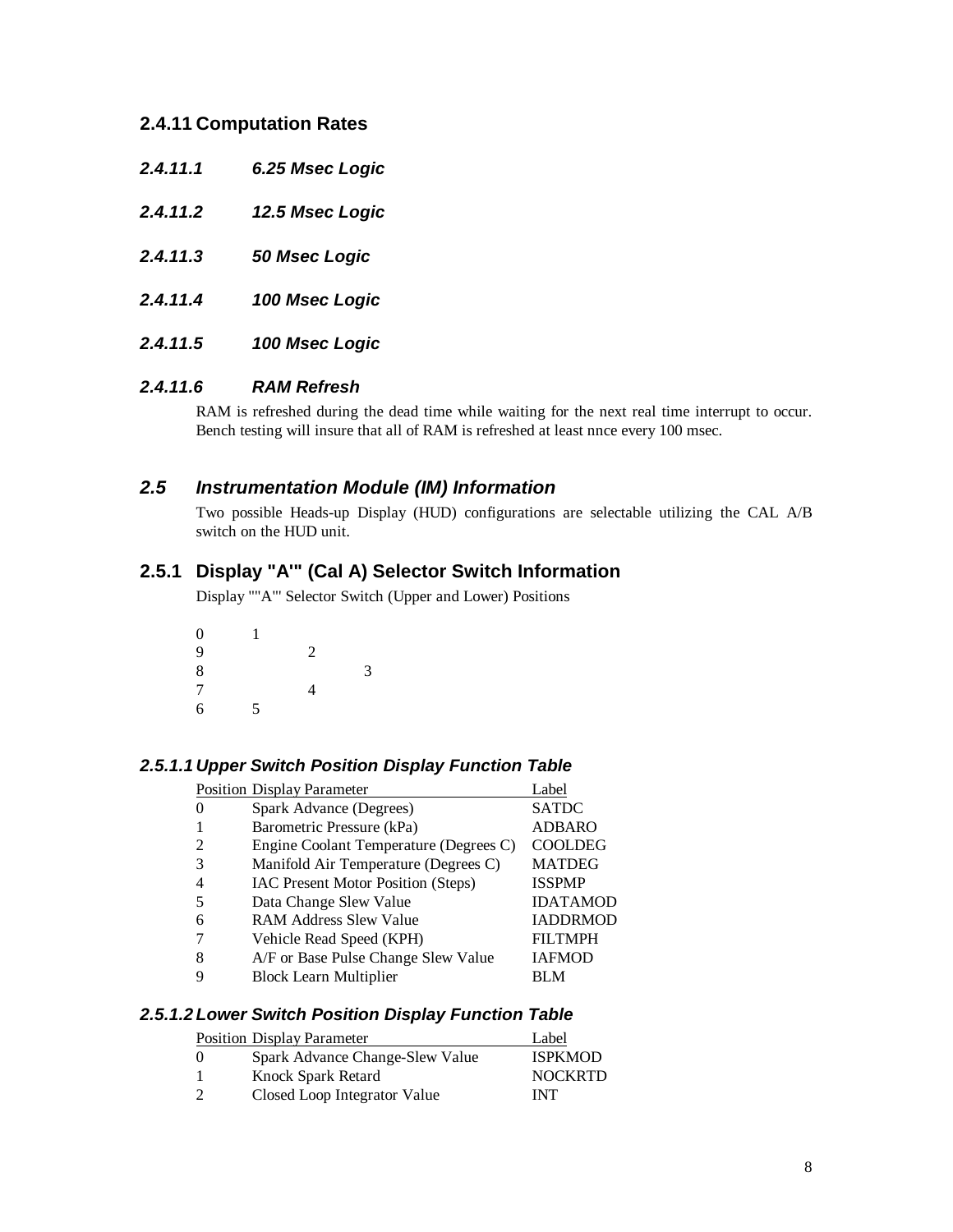|   | Wastegate Duty Cycle (Percent)     | <b>WGATEDC</b>  |
|---|------------------------------------|-----------------|
|   | IAC Desired Motor Position (Steps) | <b>IMPMOD</b>   |
|   | Base Pulse Width (Msec)            | <b>BPW</b>      |
| 6 | Contents of RAM Location           | <b>CONTENTS</b> |
|   | Throttle Angle (Percent)           | <b>NTPSLD</b>   |
| 8 | A/F Ratio                          | <b>AIRFUEL</b>  |
| Q | <b>EGR Duty Cycle (Percent)</b>    | <b>EGRDC</b>    |

# **2.5.2 Discrete Status Word Display Information (Display "A")**

Discrete Display of Status Word

| Status #1 |      |                                |     |                |                |                |     |    |
|-----------|------|--------------------------------|-----|----------------|----------------|----------------|-----|----|
|           |      | NVM BLM BKR TCC FAN AC PFM Acc |     |                |                |                |     |    |
|           | - S7 | S6 -                           | S5. | S <sub>4</sub> | S <sub>3</sub> | S <sub>2</sub> | S1. | S0 |
| Status #2 |      |                                |     |                |                |                |     |    |
|           |      | IAC ASYNCH LE AE DE PE         |     |                |                |                | CL. |    |

# *2.5.2.1Status Word #1 Display Information*

Position Status Information

- S7 Non-Volatile Memory Failure
- S6 BLM Cell
- S5 Burst Knock Retard
- S4 TCC Enabled
- S3 Fan ON
- S2 Air Conditioning Request
- SI Premium Fuel Mode
- SO Air Conditioning Clutch Disabled

# *2.5.2.2Status Word #2 Display Information*

Position Status Information

- S7 IAC Motor Moving
- S6 Asynch Pulse Mode
- S5 Learn Enabled
- S4 Acceleration Enrichment
- S3 Decel Enleanment
- S2 Power Enrichment
- S1 Closed Loop Enabled
- SO Oxygen Sensor RICH

# **2.5.3 Display "B" (Cal B) Selector Switch Information**

| Display "B". |  | Selector Switch (Upper and Lower) Positions |
|--------------|--|---------------------------------------------|
|              |  |                                             |
| Q            |  |                                             |
| 8            |  |                                             |
|              |  |                                             |
|              |  |                                             |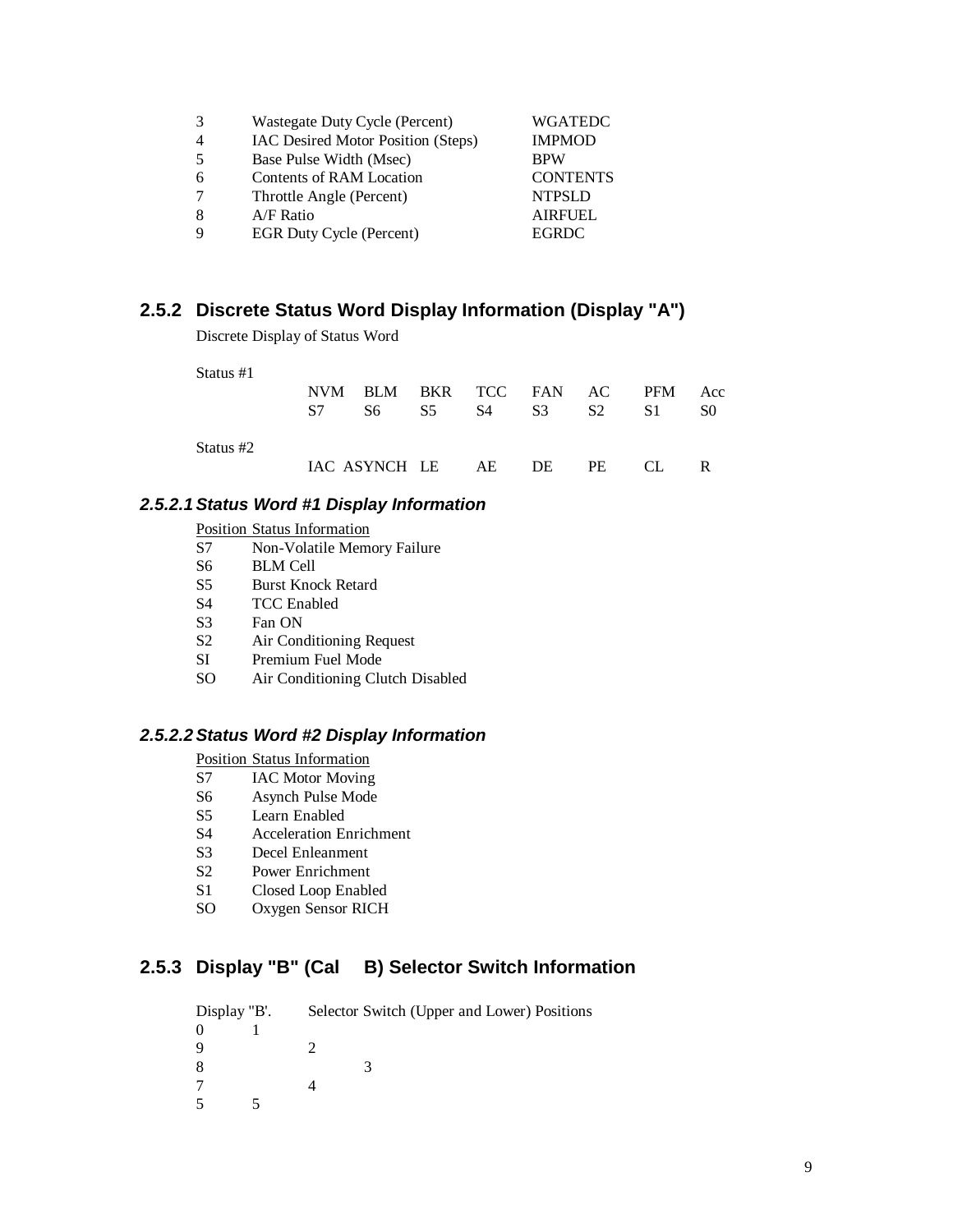# *2.5.3.1 Upper Switch Position Display Function Table*

|                | <b>Position Display Parameter</b>          | Label          |
|----------------|--------------------------------------------|----------------|
| $\mathbf{0}$   | Average MPG                                | <b>MPGMEAN</b> |
| 1              | Power Steering Stall                       | <b>ISALPA</b>  |
| 2              | Cold Control IAC Bias for P/N              | <b>NBIASPN</b> |
| 3              | IAC Drive Motor Position, Warm With No A/C | <b>ISWNAC</b>  |
| $\overline{4}$ | Manifold Absolute Pressure                 | <b>MAPP</b>    |
| 5              | IAC Drive MQtOr Position, Warm With A/C    | <b>ISWWAC</b>  |
| 6              | <b>Filtered RPM</b>                        | <b>ISES</b>    |
| 7              | <b>Battery Voltage</b>                     | <b>ADBAT</b>   |
| 8              | FAN On Time                                | <b>FAN</b>     |
| 9              | Filtered O2 Value (A/D Counts)             | ADO2AFSC       |

# *2.5.3.2 Lower Switch Position Display Function Table*

|                | <b>Position Display Parameter</b>         | Label           |
|----------------|-------------------------------------------|-----------------|
| $\theta$       | IAC Extended Throttle Cracker With No A/C | <b>ETCACOFF</b> |
| -1             | Coolant Offset for IAC                    | <b>ISMPTV</b>   |
| 2              | Cold Control IAC Bias For Drive           | <b>NBIASDR</b>  |
| 3              | IAC P/N Motor Position, Warm With No A/C  | <b>ISWNACP</b>  |
| $\overline{4}$ | <b>IAC Desired Motor Position</b>         | <b>ISDSMP</b>   |
| 5              | IAC P/N Motor Position, Warm With $A/C$   | <b>ISWWACP</b>  |
| 6              | Desired Engine Speed (RPM)                | <b>DESSPD</b>   |
| 7              | Instantaneous MPG                         | <b>MPG</b>      |
| 8              | Delay Counter For P/S Crack Decay         | <b>PSTCLC</b>   |
| 9              | IAC Extended Throttle Cracker With A/C    | <b>ETCACON</b>  |

# **2.5.6 Analog Channel Assignments (Continued)**

|              |                                   | Min.           | Max.           |
|--------------|-----------------------------------|----------------|----------------|
| <b>Block</b> | Parameter                         | Scale          | Scale          |
| 14           | <b>IAC OMP Slew Value</b>         | 0 Counts       | 255 Counts     |
| 15           | Base Pulse Width                  | $0m$ Sec       | $0m$ Sec       |
| 16           | IMMW3 (Octal)                     | --             |                |
| 17           | <b>TPS</b> Load                   | $0\%$          | 100%           |
| 18           | Air/Fuel Ratio                    | 0 A/F          | $25.5$ A/F     |
| 19           | <b>Battery Voltage</b>            | 0 <sup>V</sup> | 25.5V          |
| 20           | IMMW1                             | 0V             | 25.5V          |
| 21           | IMMW <sub>2</sub>                 |                |                |
| 22           | <b>RPM</b>                        | 0 RPM          | 6400 RPM       |
| 23           | Manifold Absolute Pressure        | 10.35KPa       | 104.4KPa       |
| 24           | Closed Loop Correction            |                |                |
| 25           | <b>IAC Present Motor Position</b> |                |                |
| 26           | Not Used                          |                |                |
| 27           | Not Used                          |                |                |
| 28           | Not Used                          |                |                |
| 29           | Not Used                          |                |                |
| 30           | vehicle Road Speed (MPH)          | 0 KPH          | <b>200 KPH</b> |
| 31           | <b>Base Pulse Width</b>           | 0 msec         | 100 msec       |
| 32           | IMMW1B                            |                |                |
| 33           | IMMW28                            |                |                |
| 34           | <b>RPM</b>                        | 0 RPM          | 3200 RPM       |
| 35           | RPM (Filtered)                    | 0 RPM          | 1600 RPM       |
| 36           | <b>Base Pulse Width</b>           | 0 msec         | 200 msec       |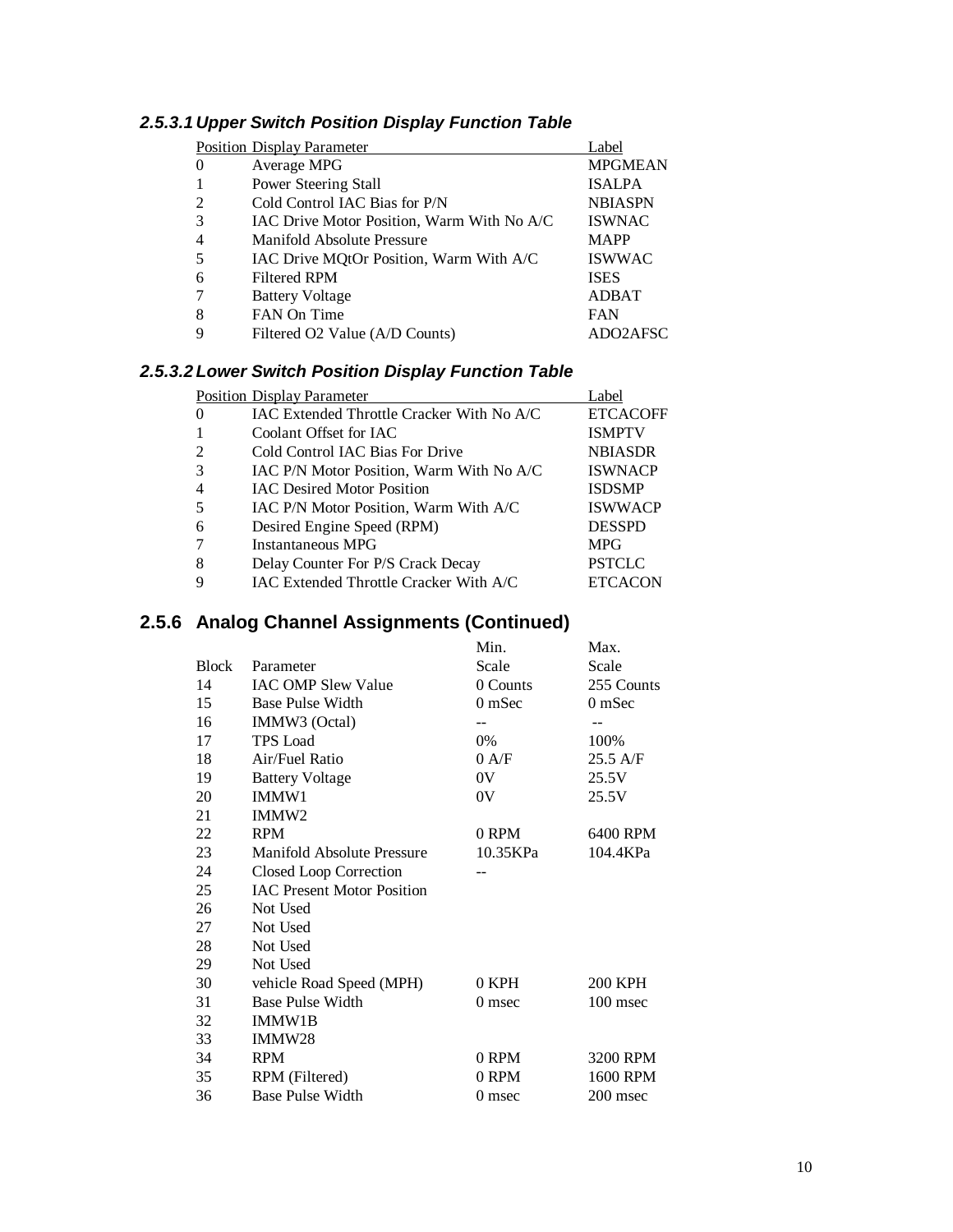| 37 | <b>IAC Present Motor Position</b> | 0 Counts  | 200 Counts |
|----|-----------------------------------|-----------|------------|
| 38 | Manifold Air Temperature          | $-40$ Deg | $152$ Deg  |
| 39 | A.E. Delta MAP                    | 0 kPa     | 100 kPa    |
| 40 | A.E. Delta Throttle               | $0\%$     | 100%       |
| 41 | D.E. Delta MAP                    | 0 kPa     | $100$ kPa  |
| 42 | D.E. Delta Throttle               | $0\%$     | 100%       |
| 43 | N/V Ratio for Shift Light         | 0 Ratio   | 144 RA     |

44-100 Not Used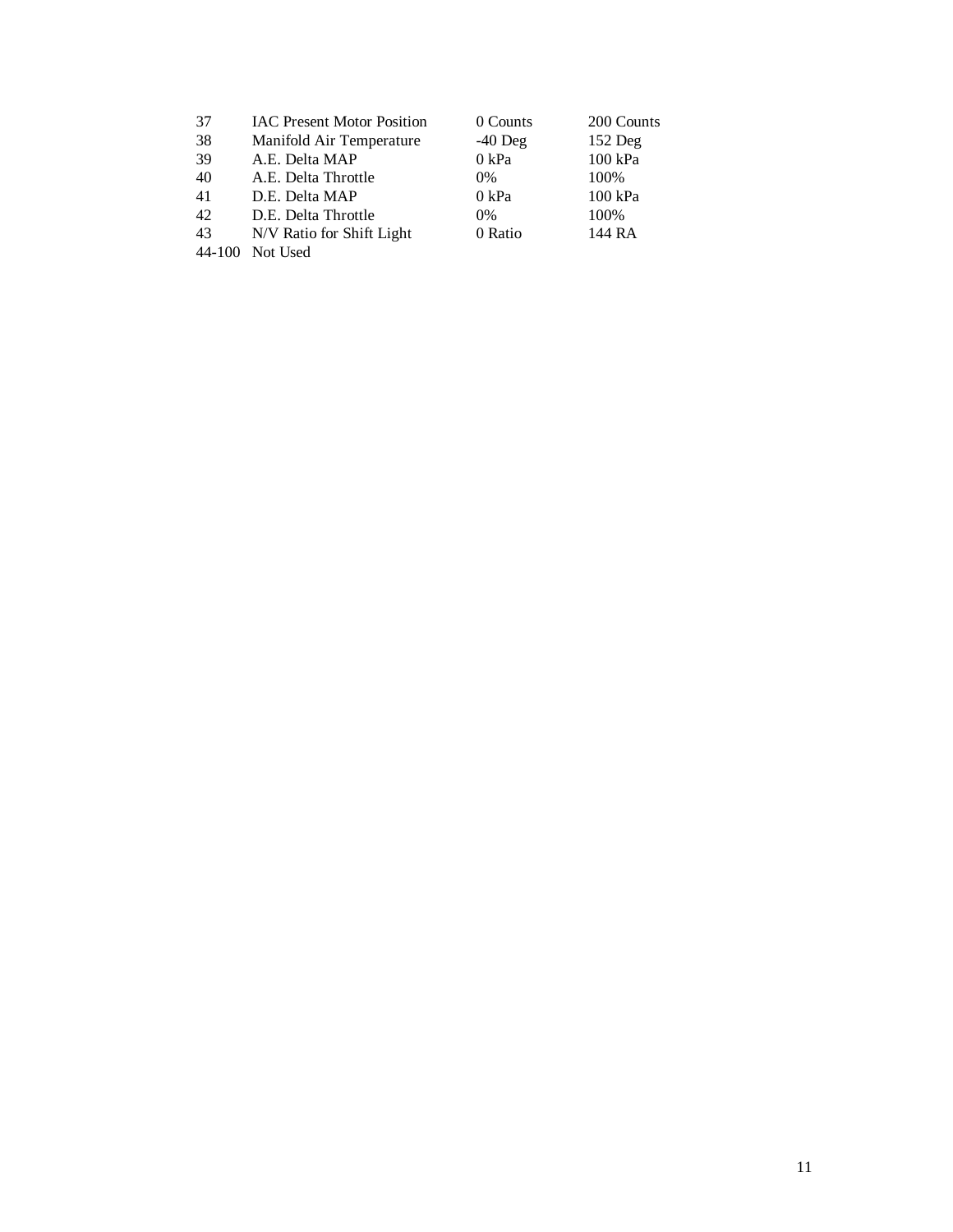# **3 POWER MODING**

# *3.1 SPECIFICATION*

Power Moding

# **3.1.1 ECM Battery voltage Moding**

The ECM shall take the actions listed below for the conditions indicated:

| Function            | Action | Condition               |
|---------------------|--------|-------------------------|
| Idle Air Control    | Off    | <b>IGNN GT 16.9 V</b>   |
| $A/C$ Clutch        | Off    | <b>IGNN GT 16.9 V</b>   |
| Wastegate           | Off    | <b>IGNN GT 16.9 V</b>   |
| TCC/Shift Light Off |        | <b>IGNN GT 16.9 V</b>   |
| <b>FAN</b>          | Off    | <b>IGNN GT 16.9 V</b>   |
| <b>EGR</b>          | Off    | <b>IGNN GT 16.9 V</b>   |
| Idle Air Control    | Off    | <b>IGNN LE KISSPVT2</b> |
| <b>Total ECM</b>    | Reset  | Battery LT 6.3 V        |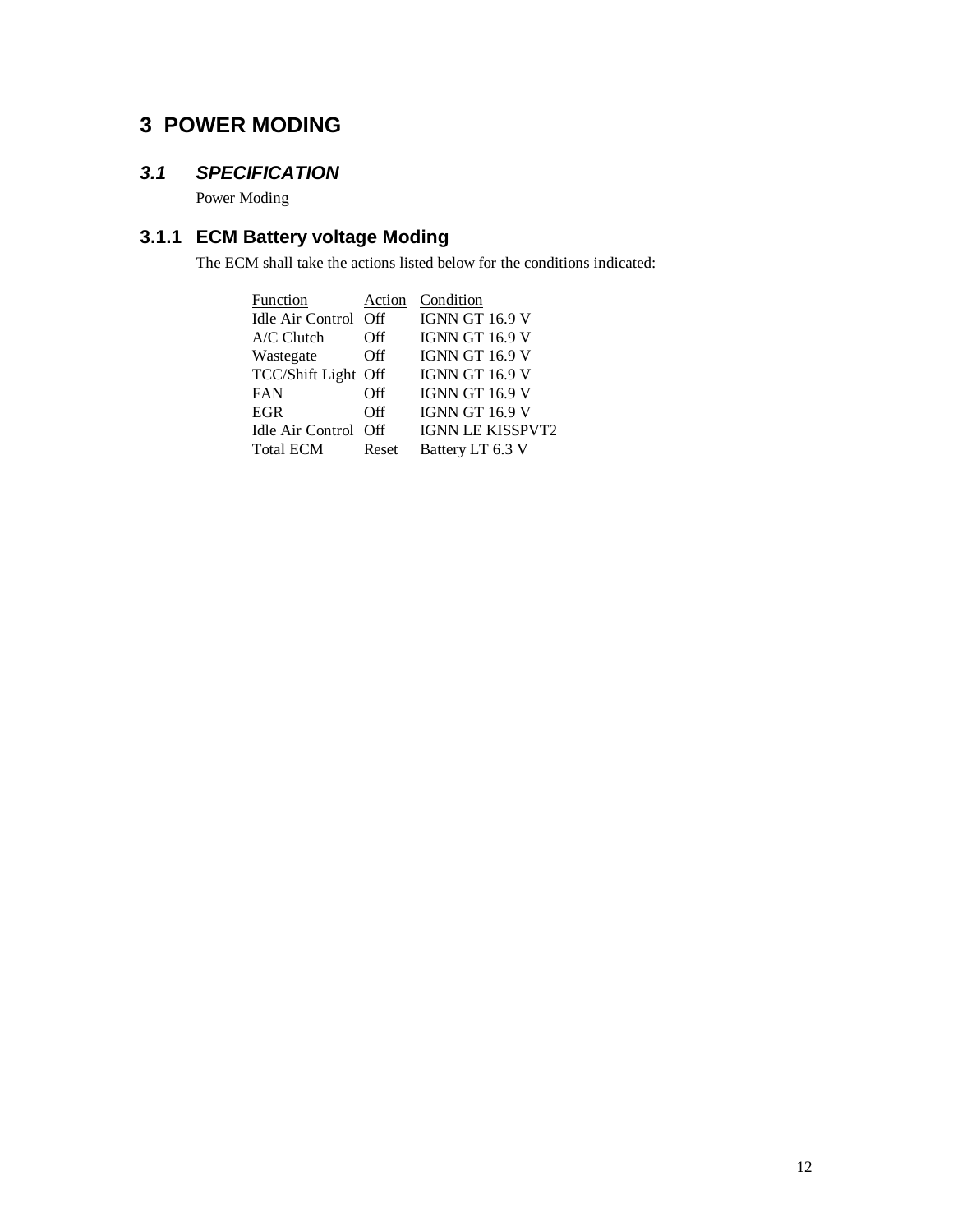# **4 FACTORY TEST MODE**

# *4.2 SCOPE*

The factory test mode is designed to provide a way to monitor/exercise ECMs inputs and outputs for use in manufacturing/production covers on test. It is independent of customer software algorithms and calibration values so that a production ECM test can be implemented prior to production.

# *4.3 SPECIFICATION*

# **4.3.1 Factory Test Mode Enable Criteria**

The factory test mode is enabled if the following criteria are satisfied following a system reset.

- 1. In factory test mode (3.9K resistor to ground on diagnostic request input)
- 2. PPSW voltage greater than 16V
- 3. Battery voltage less than 10V

Once the factory test mode is enabled, it will remain enabled as long as the factory test mode is requested on the diagnostic request input and no system reset occurs. (Note that if ignition is cycled off while in Mode 1 with COP 2 not being toggled, a power down reset will immediately occur).

As soon as the factory test mode is enabled, the following actions take place.

- 1. \$AA stored in all nonvolatile RAM locations, if the ECM powers up in Mode 1.
- 2. 16K Checksum of Pluggable Memory Calculated

# **4.3.2 Factory Test Mode Function**

The factory test made is divided into three basic modes based on the state of Bits 1 and 0 of the FMD #1 input discrete word (inputs IDH2 and IDH1 respectively) at the time an ignition OFF to ON transition occurs. These modes are selected as shown below:

| FMD #1        | FMD #1   |                                  |
|---------------|----------|----------------------------------|
| Bit 1         | Bit 0    |                                  |
| IDH2          | IDH1     |                                  |
| $(3rd)$ gear) | (P/N)    |                                  |
| 0             | $\theta$ | Mode 1 - All off made            |
| X             |          | Mode 2 - I/O check mode          |
| 1             | 0        | Mode 3 - Miscellaneous test mode |

# *4.3.2.1 High Speed UART Serial Data Format (Reference XDE-5024)*

The approach used for the high speed transmission is intended to be the same as that used in a UART system. A description follows: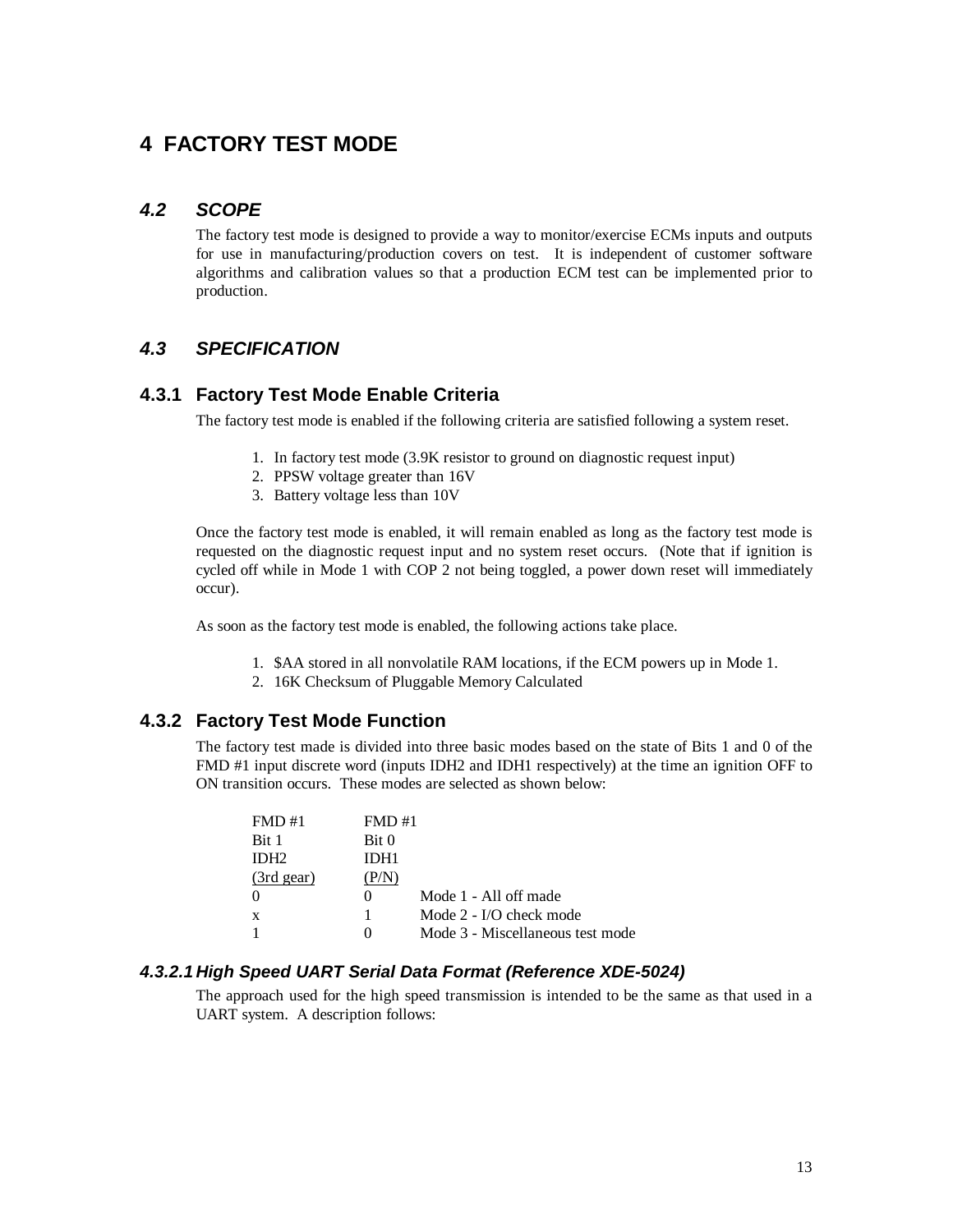### **4.3.2.1.1 Bit Format**

A bit time shall be 122.07 microseconds  $\pm$  0.5%. This is equivalent to 8192 Baud. A high voltage state indicates a logic one condition and a low voltage state indicates a logic zero condition.

# **4.3.2.1.2 Word Format**

A word consists of ten bit times. The first bit is a logic zero and is called the Start Bit. The last (tenth bit) in the word is always a logic one and is called the Stop Bit. The remaining eight center bits are data bits and are transmitted LSB first. A Start Bit inust always be preceded by at least one logic one bit time (either the stop bit of the preceding word or an Idle Line).

# **4.3.2.1.3 Message Format**

Any and all data transmitted on the serial data bus must be part of a message. All messages must be of the following format:

- Idle line
- Message Identification Word (ID)
- Message Length (35+N)
- N Bytes of Data
- Sum Check
- Idle Line

#### *4.3.2.1.3.1 Idle Line*

Ten or more consecutive logic one bit times constitute an Idle Line. All receivers on the bus will use the occurrence of an Idle Line followed by a Start Bit to indicate the start of a message.

#### *4.3.2.1.3.2 Message Identification Word*

When used in a UART system, the first word of each message is a message Identification (ID) word. Each Message ID must be unique; therefore, all Message ID's must be assigned in the particular Applications Document. The total number of unique message ID's is limited to 254. ID's of \$00 and \$FF shall not be used in UART system. For Factory Test the identification word is \$00.

#### *4.3.2.1.3.3 Message Length Word*

The message length word indicates the total number of data words in the remainder of the message plus 85 (decimal). The maximum number of data words within one message which can be transmitted by any transmitter is 64. Thus a valid message length word must lie in the range of 85 to 149. Many messages with no data words are possible; for such messages, the Message Length Word would contain the binary word 0101 0101 (MSB-LSB). This pattern has been selected because, under an abnormally severe noise environment, there is a higher probability that an erroneously received message will be detected as such.

#### *4.3.2.1.3.4 Sum Check*

The last word to be transmitted in a message is the two's complement of the sum of all the other words in the message, including the Message ID and message length words. Any carry-outs of this eight-bit word while it is being formed by both the transmitter and receivers shall be neglected. The two's complement is used so that if the receivers sum all the words in the message, then the result should be zero for a valid message.

#### *4.3.2.1.2 Serial Data Output*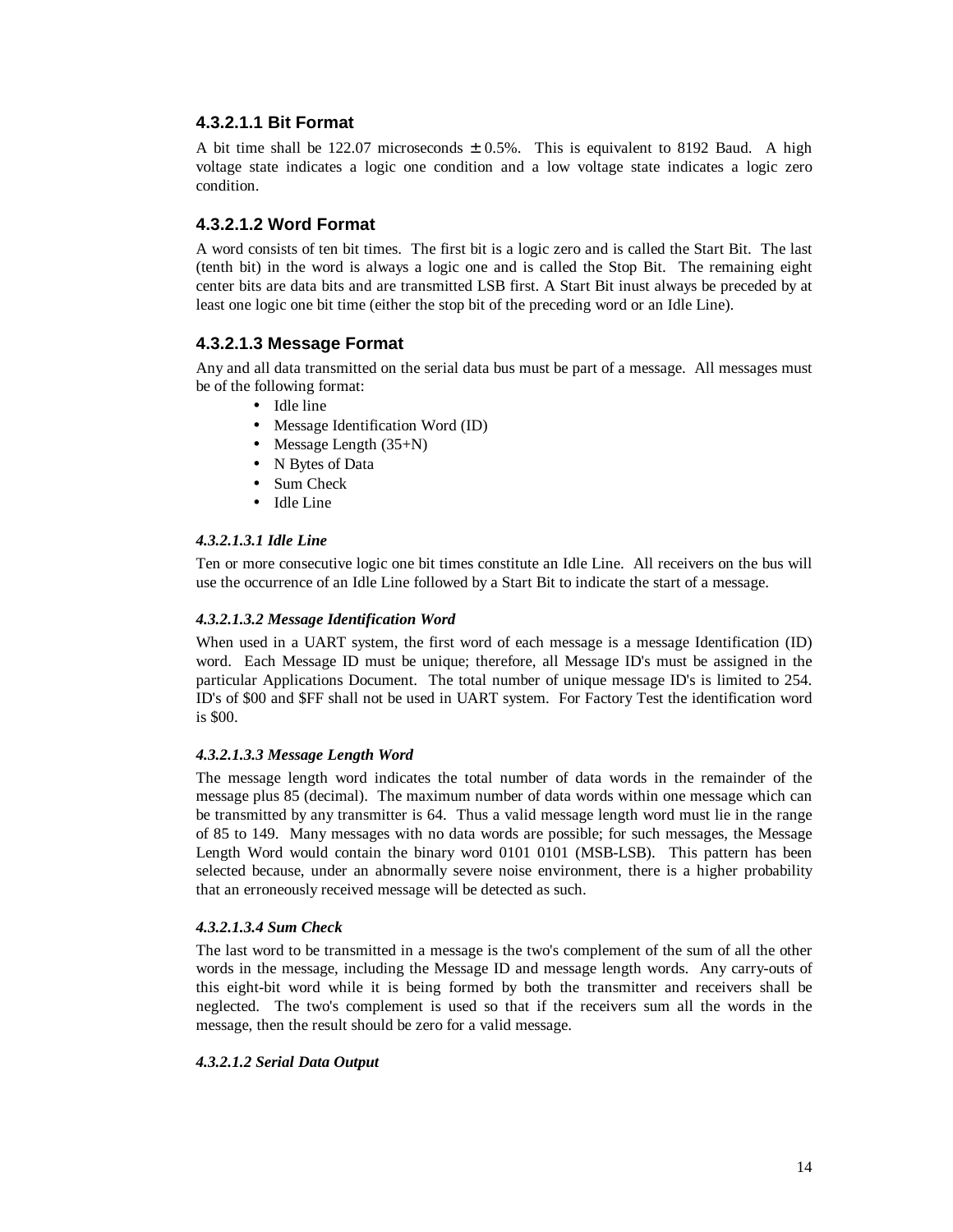The serial data streams output for each particular mode are shown below. It should be noted that this information represents the data bytes only. The identifier code (\$00 for Factory Test) and number of bytes transmitted precede these data bytes and the checksum will follow the data bytes.

### *4.3.2.1.2.1 Mode 1*

No serial data is output in Mode 1

# *4.3.2.1.2.2 Mode 2 and Mode 3*

| Data Byte                | Description                                       |
|--------------------------|---------------------------------------------------|
| $\mathbf{1}$             | PROMIDA (Upper Byte)                              |
| $\overline{c}$           | PROMIDA (Lower Byte)                              |
| 3                        | DATECODE (Upper Byte)                             |
| $\overline{\mathcal{L}}$ | DATECODE (Lower Byte)                             |
| 5                        | SEQNUMB (Upper Byte)                              |
| 6                        | SEQNUMB (Lower Byte)                              |
| 7                        | ROMSUM (Upper Byte)                               |
| 8                        | ROMSUM (Lower Byte)                               |
| 9                        | NVMSUM (Upper Byte)                               |
| 10                       | NVMSUM (Lower Byte)                               |
| 11                       | SAD CHANNEL AN0                                   |
| 12                       | SAD CHANNEL AN1                                   |
| 13                       | SAD CHANNEL ANZ                                   |
| 14                       | SAD CHANNEL AN3                                   |
| 15                       | SAD CHANNEL AN4 (Coolant A/D-alternating pull-ups |
|                          | each 25 msec.)                                    |
| 16                       | <b>SAD CHANNEL ANS</b>                            |
| 17                       | SAD CHANNEL AN6                                   |
| 18                       | <b>SAD CHANNEL AN7</b>                            |
| 19                       | <b>SAD CHANNEL AN8</b>                            |
| 20                       | SAD CHANNEL AN9-0                                 |
| 21                       | SAD CHANNEL AN9-1                                 |
| 22                       | <b>SAD CHANNEL AN9-2</b>                          |
| 23                       | SAD CHANNEL AN9-3                                 |
| 24                       | SAD CHANNEL AN9-4                                 |
| 25                       | SAD CHANNEL AN9-5                                 |
| 26                       | SAD CHANNEL AN9-6                                 |
| 27                       | SAD CHANNEL AN9-7                                 |
| 28                       | SAD CHANNEL AN10                                  |
| 29                       | SAD TEST CHANNEL                                  |
| 30                       | C00L348 (Coolant AID with 348 ohm pull-up)        |
| 31                       | COOL4K (Coolant A/D with 4K ohm pull-up)          |
| 32                       | <b>TESTWORD</b>                                   |
|                          | Bit $7 = \text{In Factory Test Mode}$             |
|                          | Bit $6 = NOT$ USED                                |
|                          | Bit 5 = NOT USED                                  |
|                          | Bit 4 = EPROM CHECKSUM TEST (Code 51), 1 = Failed |
|                          | Bit $3 = NOT$ USED                                |
|                          | Bit $2 = NOT$ USED                                |
|                          | Bit $1 = NOT$ USED                                |
|                          | Bit $0 = NOT$ USED                                |
| 33                       | REFPER - Reference Period (Upper Byte)            |
| 34                       | REFPER - Reference Period (Lower Byte)            |
| 35                       | PP1TIMD - Vehicle Speed Delta (Upper Byte)        |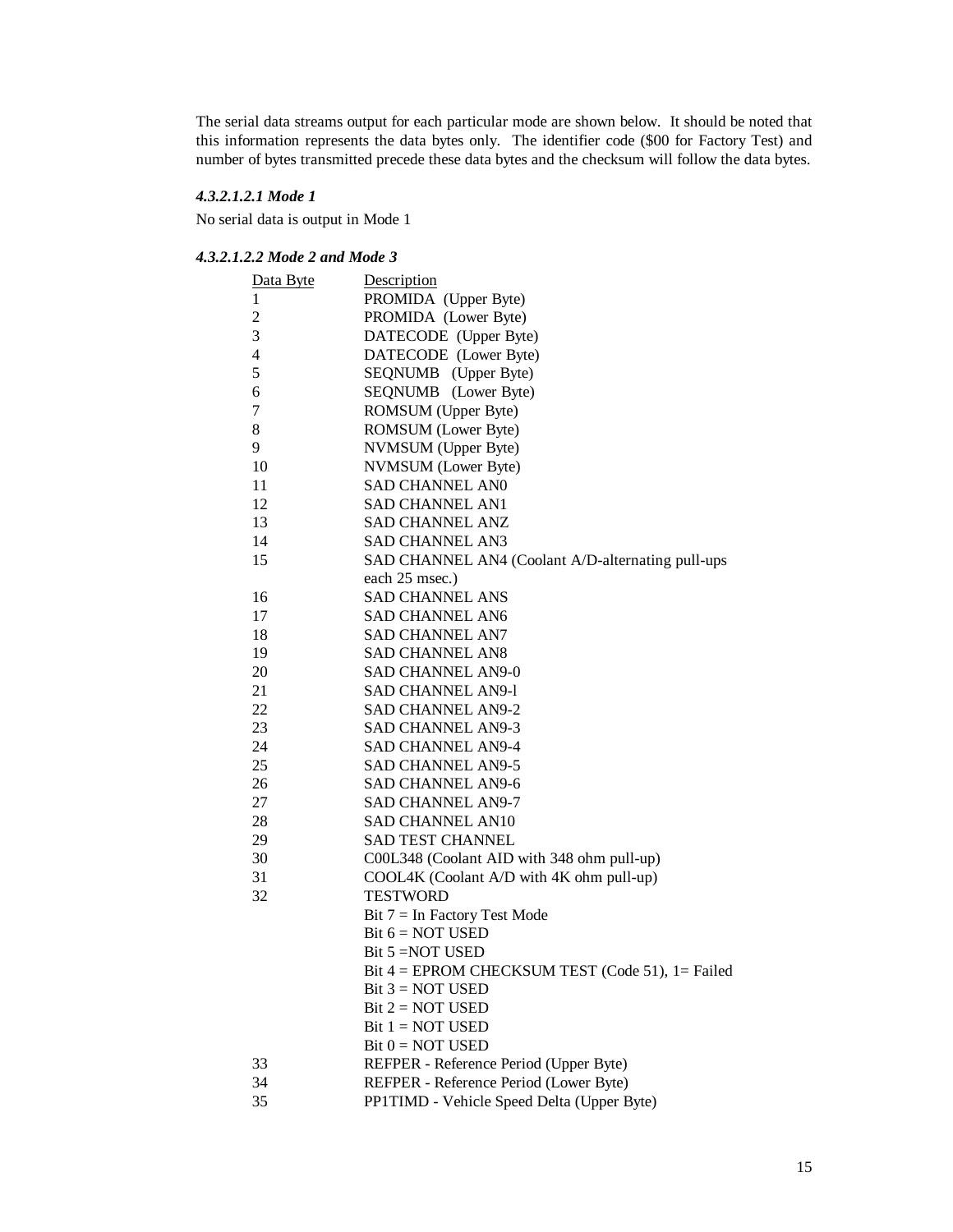| 36 | PPITIMD - Vehicle Speed Delta (Lower Byte)                           |
|----|----------------------------------------------------------------------|
| 37 | PP2TIMD - 6X Reference Delta (Upper Byte)                            |
| 38 | PP2TIMD - 6x Reference Delta (Lower Byte)                            |
| 39 | PA1CTR - Frequency Mass Air Flow/Vats Pulse Accumulator              |
| 40 | PA1CTR - Frequency Mass Air Flow/Vats Pulse Accumulator              |
| 41 | PA2CTR - EST Monitor Integration Period (Upper Byte)                 |
| 42 | PA2CTR - EST Monitor Integration Period (Lower Byte)                 |
| 43 | PA3CTR - ESC Integration Period (Upper Byte)                         |
| 44 | PA3CTR - ESC Integration Period (Lower Byte)                         |
| 45 | PA4CTR - Vehicle Speed Pulse Accumulator (Upper Byte)                |
| 46 | PA4CTR - Vehicle Speed Pulse Accumulator (Lower Byte)                |
| 47 | PAITIMD - Frequency MAF/VATS Delta (Upper Byte)                      |
| 48 | PAITIMD - Frequency MAF/VATS Delta (Lower Byte)                      |
| 49 | GMP4 Programmable Port I/O Status                                    |
| 50 | GMP4 Programmable Port Data Direction ( $0 = Input$ , $1 = Output$ ) |
| 51 | FMDBYTE1 (FMD #1)                                                    |
|    | Bit $7 = A/C$                                                        |
|    | Bit $6 = IDH5$                                                       |
|    | Bit $5 = IDH6$                                                       |
|    | Bit $4 = IDL1$                                                       |
|    | Bit $3 = IDH4$                                                       |
|    | Bit $2 = IDH3$                                                       |
|    | Bit $1 = IDH2$                                                       |
|    | $Bit 0 = IDH1$                                                       |
| 52 | FMDBYTE2 (FMD #1)                                                    |
|    | $BIT 7 = IRQ$ Occurred                                               |
|    | $BIT 6 = Injector 'A' shorted$                                       |
|    | BIT $5 = .4V$ sensed on Driver 'A' (Peak and Hold usage)             |
|    | BIT $4,3 = 1,1$ - TBI or alternating TBI/PFI                         |
|    | 1,0 - 4 Cylinder PFI SSDF                                            |
|    | 0,1 - 6 Cylinder PFI SSOF                                            |
|    | 0,0 - 8 Cylinder PFI SSDF                                            |
|    | $BIT 2 = NOT USED$                                                   |
|    | $BIT 1 = NOT USED$                                                   |
|    | $BIT 0 = NOT USED$                                                   |
| 53 | FMDBYTE1 (FMD #2)                                                    |
| 54 | FMDBYTE2 (FMD #2)                                                    |
|    | $BIT 7 = IRQ$ Occurred                                               |
|    | $BIT 6 = Injector 'B' shorted$                                       |
|    | BIT $5 = .4V$ sensed on Driver 'B' (Peak and Hold Usage)             |
|    | BIT $4,3 = 1,1$ - TBI or alternating TBI/PFI                         |
|    | $BIT 2 = NOT USED$                                                   |
|    | $BIT 1 = NOT USED$                                                   |
|    | $BIT 0 = NOT USED$                                                   |
| 55 | <b>SC1 INPUT STATUS</b>                                              |
|    |                                                                      |

# *4.3.2.2 Mode 1 - All Off Mode*

When Mode 1 is enabled the following actions take place:

- 1. Check engine light turned off
- 2. Serial data driver turned off
- 3. EST mode disabled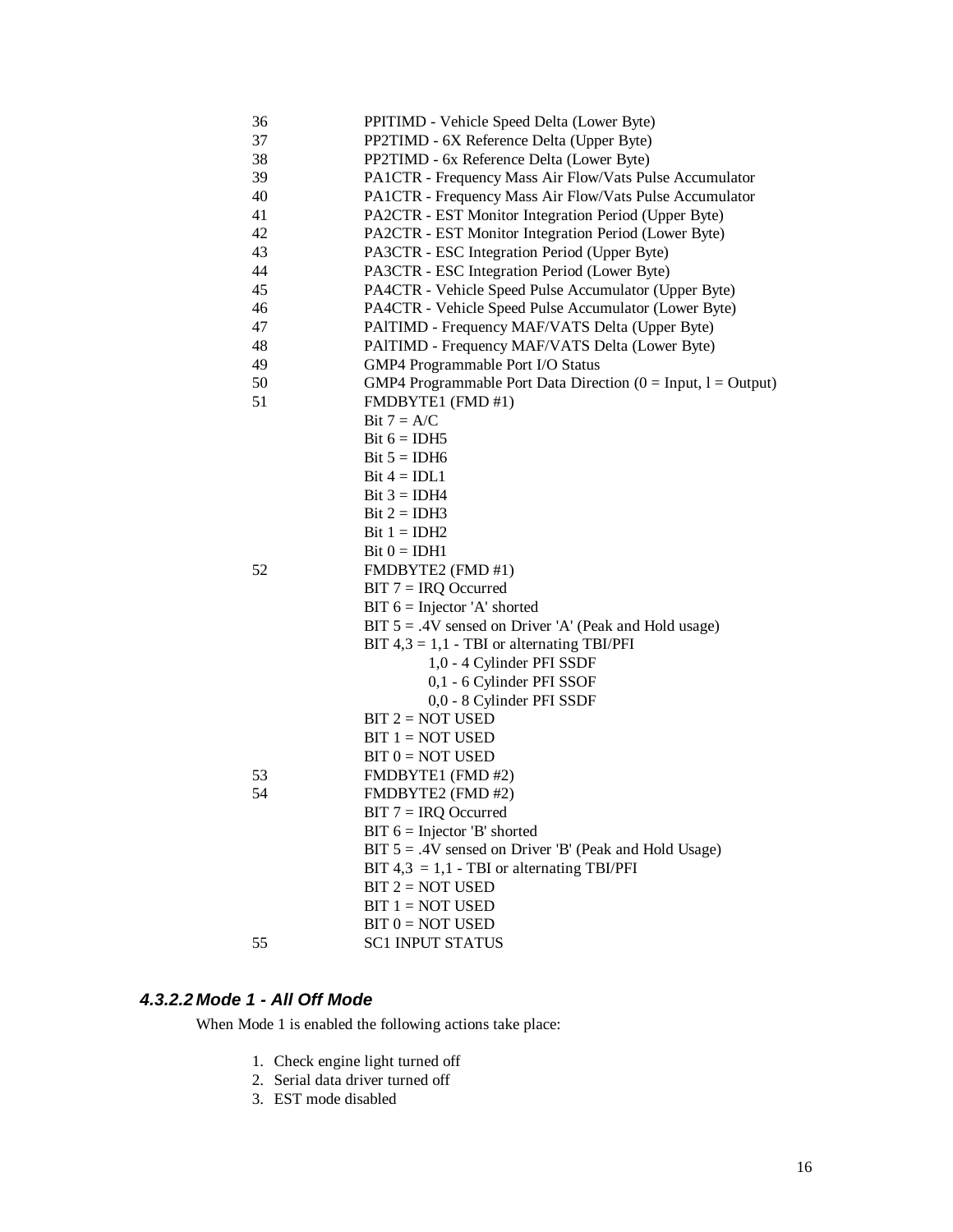- 4. Synchronous fuel delivery disabled
- 5. Asynchronous fuel delivery disabled
- 6. All discrete outputs de-energized NOTE: An attempt will be made to activate 0F6\* and 0F7\* through software, but these outputs should be de-energized since the QDMs handling these signals are disabled in backup fuel.
- 7. All PWM outputs de-energized (0% duty cycle) NOTE: The FAN output will default to ON after a short delay in back-up fuel.
- 8. IAC output disabled (OFF in backup; on but not moving when not in backup)
- 9. COP Z not toggled if Mode 1 input conditions remain satisfied (FMD#1 BITS 0 and  $1=0$ )
- 10. One second ECM turn off delay

It is possible to check backup fuel operation in Mode 1 by applying reference pulses to the ECM

# *4.3.2.3 Mode 2 - Input/Output Check Mode*

When Mode 2 is enabled, the following actions take place:

- 1. All A/D inputs read
- 2. All discrete inputs read
- 3. All pulse accumulator/pulse period/pulse integrator inputs read

4. PWM outputs activated as follows:

- PW1 ( ) 30% duty cycle at a 32 Hz PWM rate.
- PW2 ( ) 40% duty cycle at a 32 Hz PWM rate.
- PW3 ( ) 50% duty cycle at a 32 Hz PWM rate.
- PW4 ( ) 60% duty cycle at a 32 Hz PWM rate.
- PWS () 70% duty cycle at a 32 Hz PWM rate.
- PW6 ( ) 80% duty cycle at a 32 Hz PWM rate.
- 5. Discrete outputs energized individually each 100 msec
	- TCC\*
	- Check Engine Light
	- $\bullet$  0F5\*
- 6. FAN\* and FUEL PUMP cycled as follows:
	- FAN\* discrete ON; FUEL PUMP 50% duty cycle at a 32 Hz PWM rate
	- FAN\* discrete OFF; FUEL PUMP 50% duty cycle at a 32 Hz PWM rate
	- FAN\* 50% duty cycle at a 32 Hz PWM rate; FUEL PUMP discrete ON
- 7. Vehicle speed buffer option selects (SCI 08,07, and 06) incremented MODULO-8 every 100 msec
- 8. Step AC motor every 100 msec
- 9. second ECM turn off Delay
- 1. If reference period is greater than 10 msec, the following occurs:
	- Synchronous fuel output set at 10 msec, simultaneously delivered
	- No delayed start of injection
	- Spark is set at Reference Period/4 Retard, (45 degrees for 4 cylinder)
	- Dwell time is fixed at 5 msec.
- 2. If reference period is between 5 and 10 msec, the following occurs:
	- Synchronous fuel output set at 5 msec, alternately delivered
	- No delayed start of injection
	- Spark advance set at 0 deg.
	- Dwell time is fixed at 4 msec.
- 3. If reference period is less than 5 msec, the following occurs: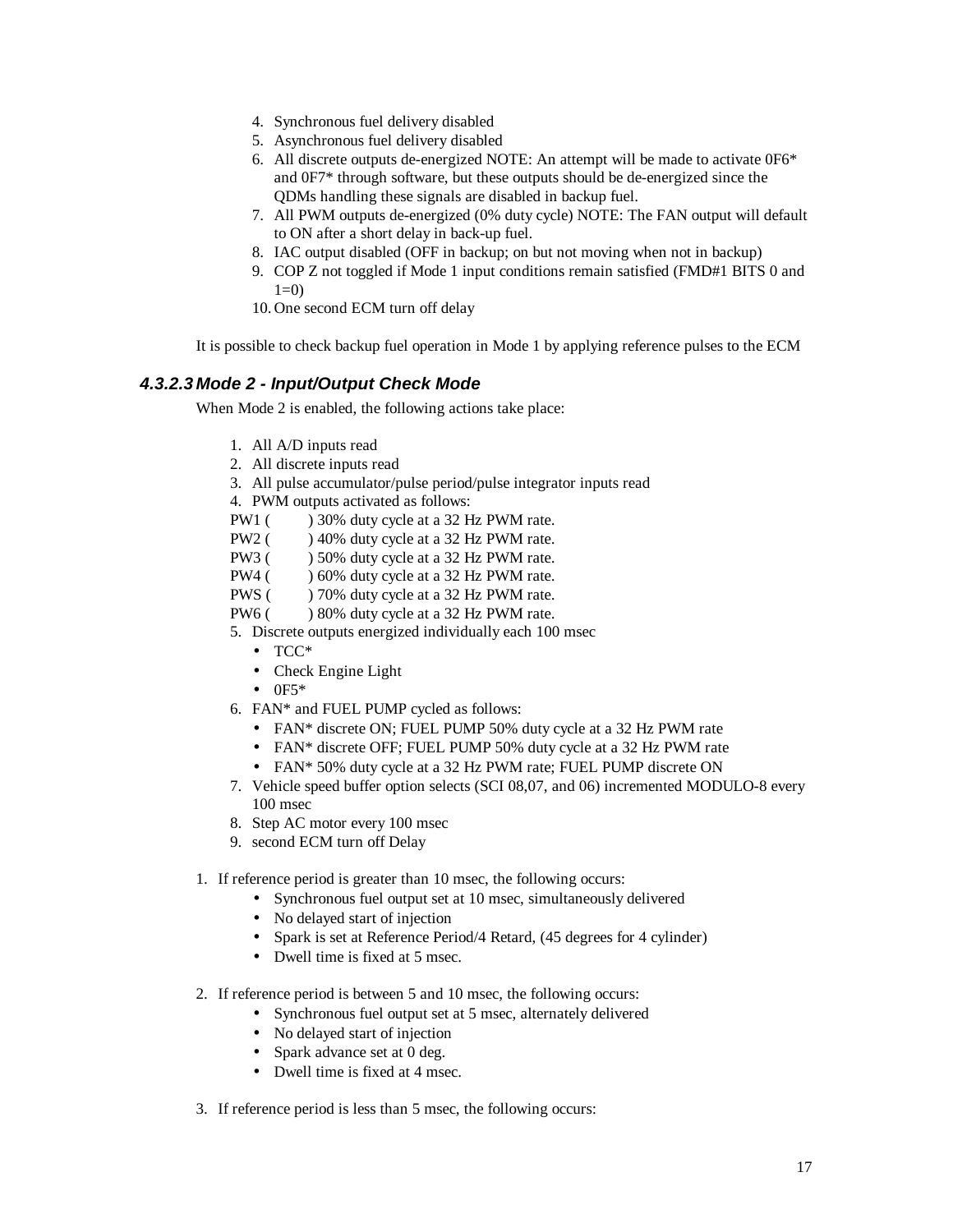- Synchronous fuel output set at 1 msec, simultaneously delivered
- msec delayed start of injection
- Spark is set at Reference Period/4 advance (45 degrees for 4 cylinder)
- Dwell time is fixed at 3 msec

### *4.3.2.4 Mode 3 - Miscellaneous Test Mode*

When Mode 3 is enabled the following actions take place:

- 1. Check engine light turned off
- 2. EST mode disabled
- 3. Synchronous fuel delivery disabled
- 4. All discrete outputs de-energized
- 5. All PWM outputs de-energized (0% duty cycle) except for asynchronous fuel
- 6. COP2 toggled
- 7. Asynchronous fuel output fixed at 3 msec every 6.25 msec
- 8. Checksum of nonvolatile RAM calculated
- 9. One second ECM turn off delay
- 10.IAC outputs on, but not changing state

# *4.4 Special Consideration*

# **4.4.1 RAM Usage**

When implementing Factory Test Software, RAM locations in all devices containing RAM should be utilized to provide some automatic test of RAM.

# **4.4.2 EPROM Checksum**

The checksum sent out on serial data (ROMSUM) is the sum of all bytes in the EPROM.

The factory test software also performs a code 51 type test of the EPROM checksum. That is, it compares a calculated checksum against a checksum value located in the EPROM. The result of this test is transmitted by one of the bits in serial data byte named TESTWORD If the code 51 checksum test is bypassed in the EPROM, a test passed indication will be transmitted.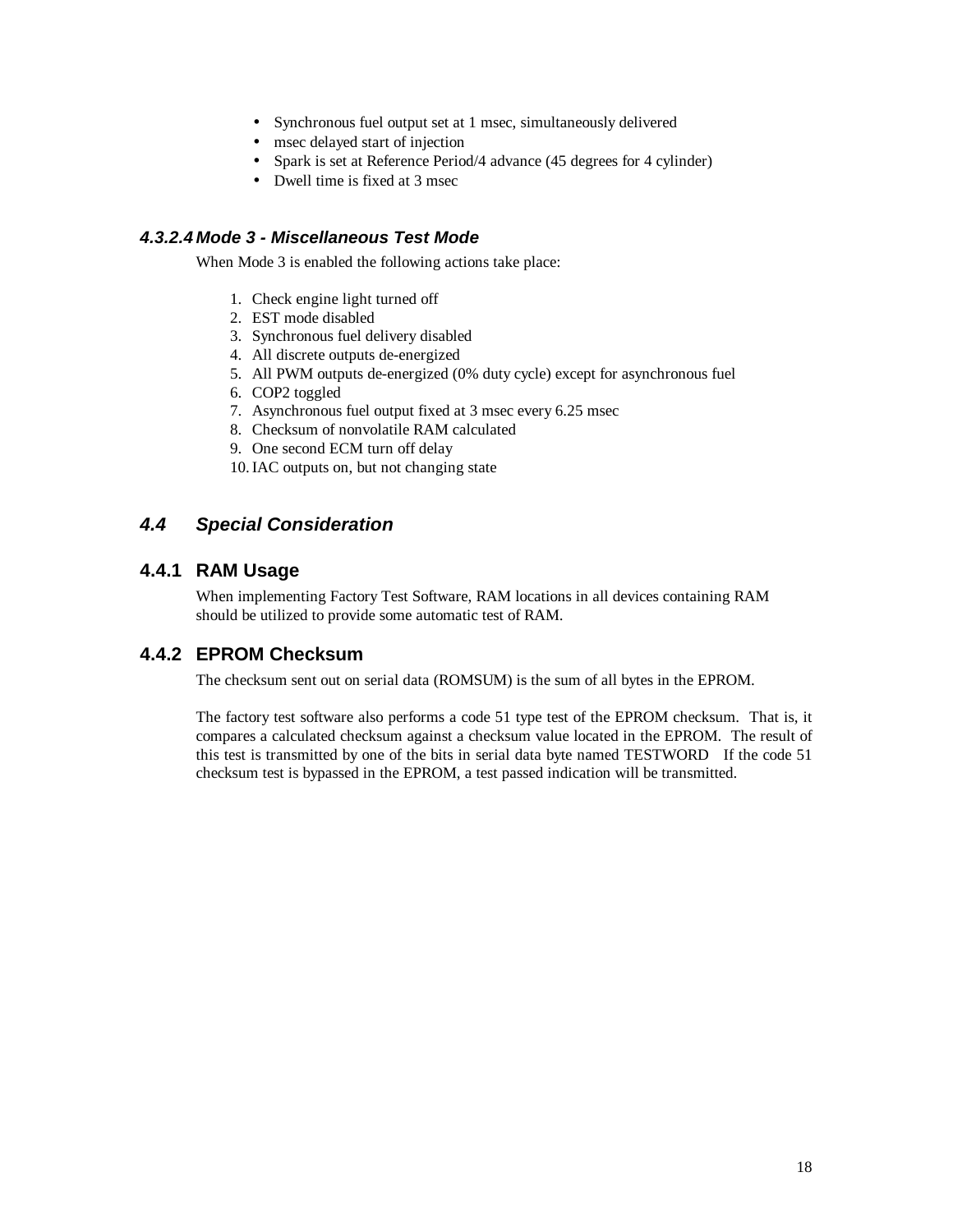# **5 HIGH SPEED SERIAL DATA**

# *5.1 PURPOSE AND SCOPE*

This document describes the operational characteristics, communication protocol, and transmitted data for the serial data stream. The serial data output is to be utilized to transmit predetermined data parameters to intelligent receiving devices external to the vehicle. Receivers external to the vehicle shall utilize the transmitted information to identify ECM type and for testing during the ECM assembly and in-car installation procedures. A high speed UART link option is available for GMAD assembly line diagnostics.

# *5.2 REFERENCE DOCUMENTS*

- Serial Communications Protocol Specification (EE-1800-003, Revision A), Delco/Kokomo, dated April 7, 1979.
- ECM Serial Output Specification (EE-1810-004, Revision A), Delco/Kokomo, dated April 17, 1979.
- XDE 5024, system Design Specification for High Speed Serial Data Communication between Microcomputer Assemblies, dated November 17, 1982.

# *5.3 SERIAL DATA TRANSMISSION RATE*

Low speed serial data is not implemented. The high speed serial data transmits data at the rate of one bit each 122.07 microseconds  $\pm$  0.5% This is equivalent to 8192 baud. The high speed serial data is transmitted on the serial data output.

# *5.4 MESSAGE TYPE*

Different data message types are transmitted by the ECM via the serial data output port if the ignition is on. The message type sent at any point in time is dependent upon the state of the diagnostic request line as summarized in the table below:

| Resistance to      |                         |                          |
|--------------------|-------------------------|--------------------------|
| Power Ground       | Mode                    | Serial Data              |
| Greater Than 20K   | Normal                  | Normal Mode *            |
| $10K + -5\%$       | End of Line Test        | ALDL $*$                 |
|                    | (ALDL Mode)             |                          |
| $3.9K + 5\%$       | <b>ECM Factory Test</b> | See Factory Test Section |
| Less Than 500 ohms | Diagnostics/Field       | $ALDL*$                  |
|                    | Service                 |                          |

\* See High Speed Serial Data Specification, Section 2.0

# *5.5 TRANSMITTED DATA SPECIFICATION*

# **5.5.1 Low Speed Serial Data Specification**

Low speed serial data is not implemented.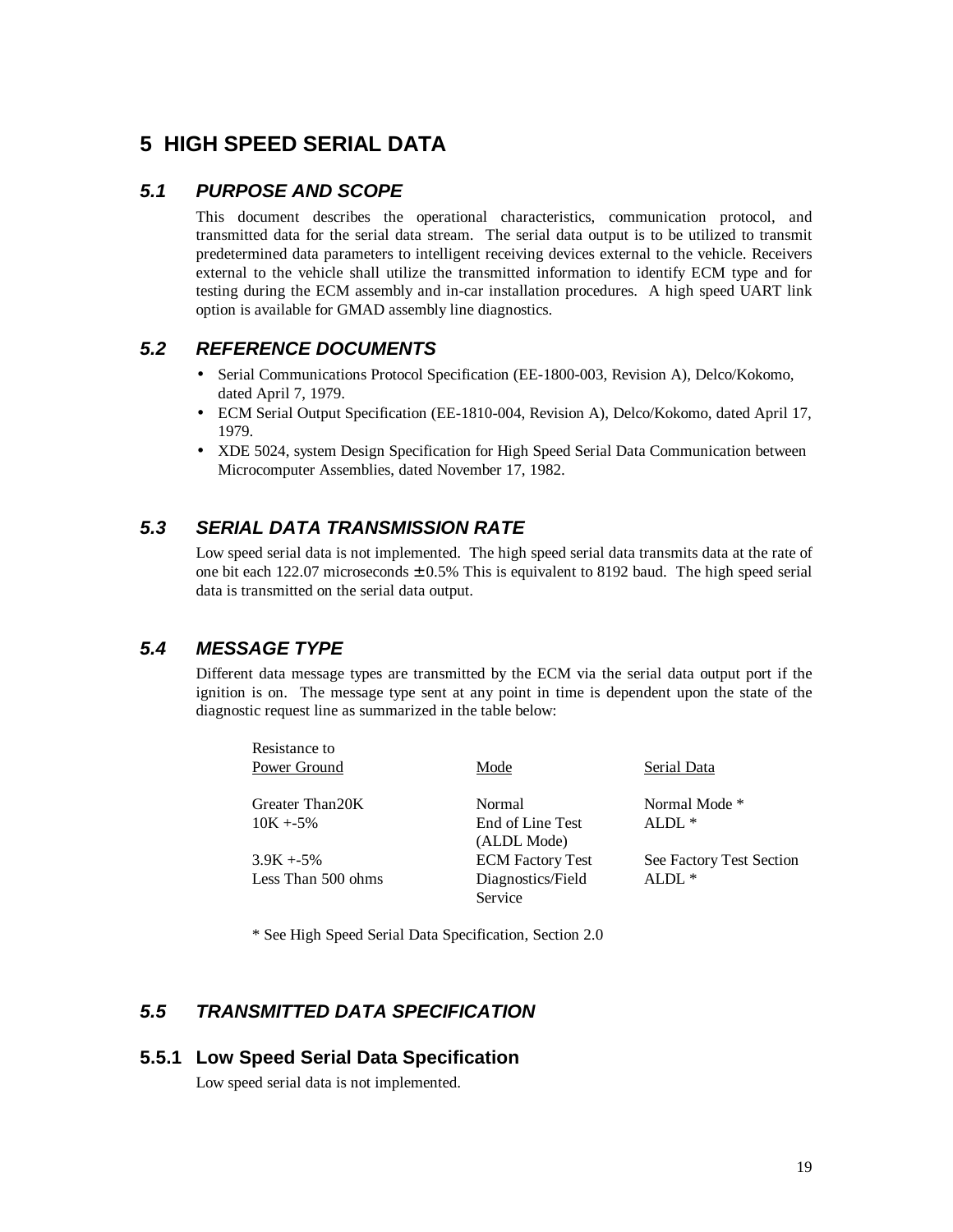# **5.5.2 High Speed Serial Data Specification**

### *5.5.2.1 High Speed Serial Data Format*

The approach used for the high speed transmission is intended to be the same as that used in a UART system. A description follows:

### **5.5.2.1.1 Bit Format**

A bit time is 122.07 microseconds +-0.5%. This is equivalent to 819? Baud. A high voltage state indicates a logic one "1" condition and a low voltage state indicates a lo9ic zero "0" condition. The high speed serial data is output on the serial data output port.

### **5.5.2.1.2 Word Format**

A word consists of ten bit times. The first bit is a logic zero and is called the Start Bit. The last (tenth bit) in the word is always 3 logic one and is called the Stop Bit. The remaining eight center bits are data bits and are transmitted LSB first. A Start Bit must always be preceded by at least one logic one bit time (either the stop bit of the preceding word or an Idle Line).

### *5.5.2.2 Message Format*

Any and all data transmitted on the serial data bus must be part of a message. All messages must be of the following format:

- Idle Line
- Message Identification Word (ID)
- Message Length Word  $(85 + 1 + N)$
- Mode Number Word
- Message Data (N Bytes)
- Sum Check
- Idle Line

# **5.5.2.2.1 Idle Line**

Ten or more consecutive logic one bit times constitute an Idle Line. All receivers on the bus will use the occurrence of an Idle Line followed by a Start Bit to indicate the start of a message.

# **5.5.2.2.2 Message Identification Word**

The first word of each message is a message identification (ID) word. Each message ID must be unique; therefore, all message ID's must be assigned in the particular Application Document. The total number of unique message ID's is limited to 254. ID's of \$00 and \$FF shall not be used in the vehicle.

# **5.5.2.2.3 Message Length Word**

The message length word indicated the total number of data words in the remainder of the message plus 85 (decimal). The maximum number of data words within one message which can be transmitted by any transmitter is 64. Thus a valid message length word must lie in the range of 85 to 149. Many messages with no data words are possible; for such messages, the Message Length Word would contain the binary word 0101 0101 (MSB-LSB). This pattern has been selected because, under an abnormally severe noise environment, there is a higher probability that an erroneously received message will be detected as such.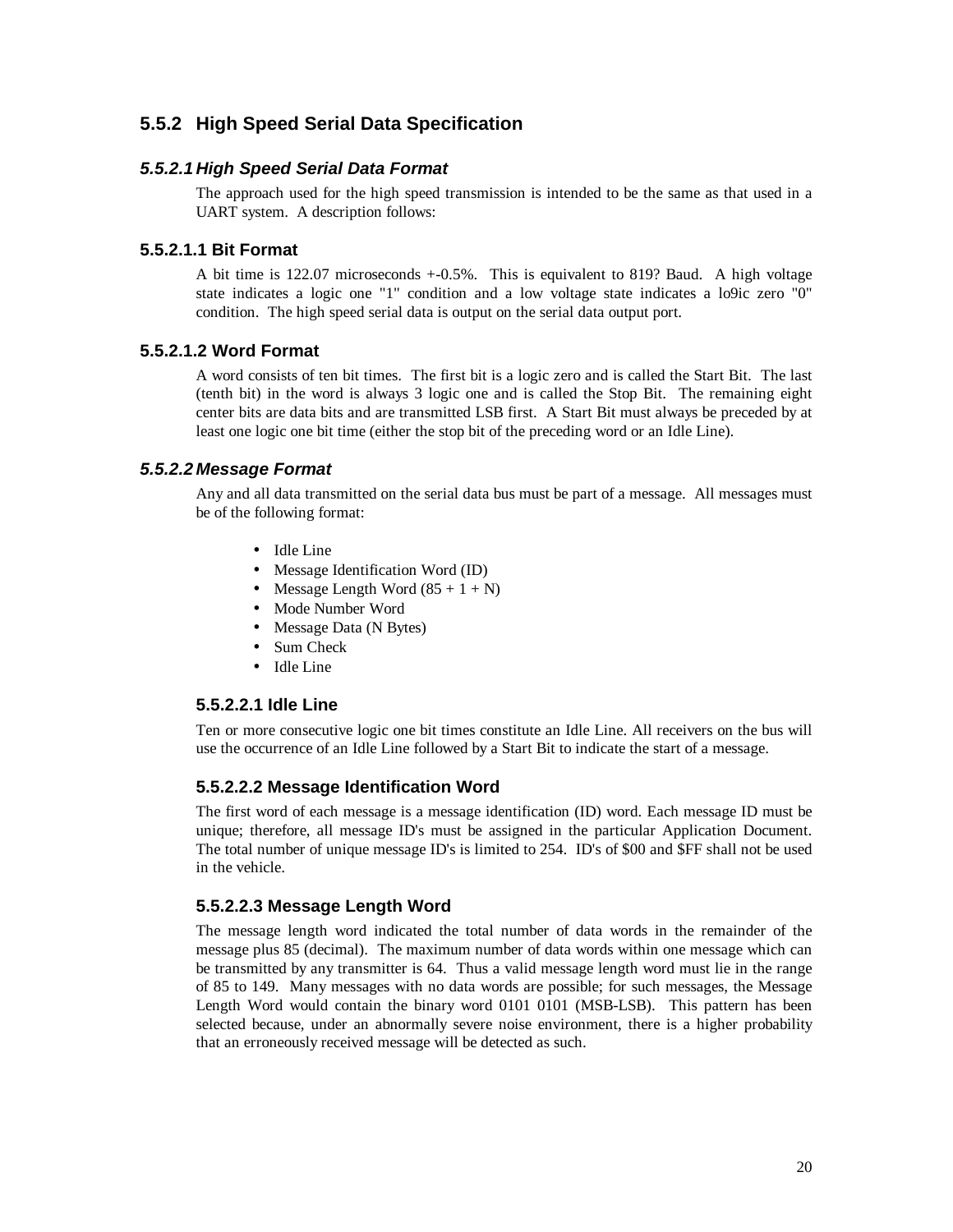#### **5.5.2.2.4 Mode Number Word**

All high speed messages have an assigned mode number. An external ALDL tester that requests high speed communications will specify the desired mode of operation.

#### **5.5.2.2.5 Sum Check**

The last word to be transmitted in a message is the two's complement of the sum of all the other words in the message, including the message ID and message length words. Any carrycuts of this eight-bit word while it is being formed by both the transmitter and receivers are neglected. The two's complement is used so that the sum of all the words in the message is zero for a valid message.

# *5.6 HIGH SPEED SERIAL DATA MESSAGES*

The following sections define the input and output message formats for the various modes of high speed serial data.

The operating modes are divided into two categories, normal and ALDL modes. The ALDL modes can be entered independent of the diagnostic request line.

# **5.6.1 Normal Mode**

The normal mode will be enabled if any of the following conditions are satisfied:

- ALDL device not present.
- Mode 0 requested by ALDL device.
- No ALDL message received for a time of 5 seconds.

When the normal mode is enabled, messages will be continuously transmitted by the scheduler unless the ALDL mode is enabled. The scheduler consists of a table of message addresses corresponding to messages that can be transmitted at a given 12.5 msec interval. Onlv one message can be transmitted in a given 12.5 msec interval.

The scheduler table \*F9OMST\* shown below, shows the expected messages and rates for this application:

| Schedules Message Code | Message     |
|------------------------|-------------|
| 0                      | No Message  |
|                        | No Message  |
| 2                      | No Message  |
| 3                      | No Message  |
| 4                      | $*$ F97 $*$ |
| 5                      | No Message  |
| 6                      | No Message  |
| 7                      | No Message  |
| 8                      | No Message  |
| 9                      | No Message  |
| A                      | No Message  |
| B                      | No Message  |
| C                      | No Message  |
| D                      | No Message  |
| Е                      | No Message  |
| F                      | No Message  |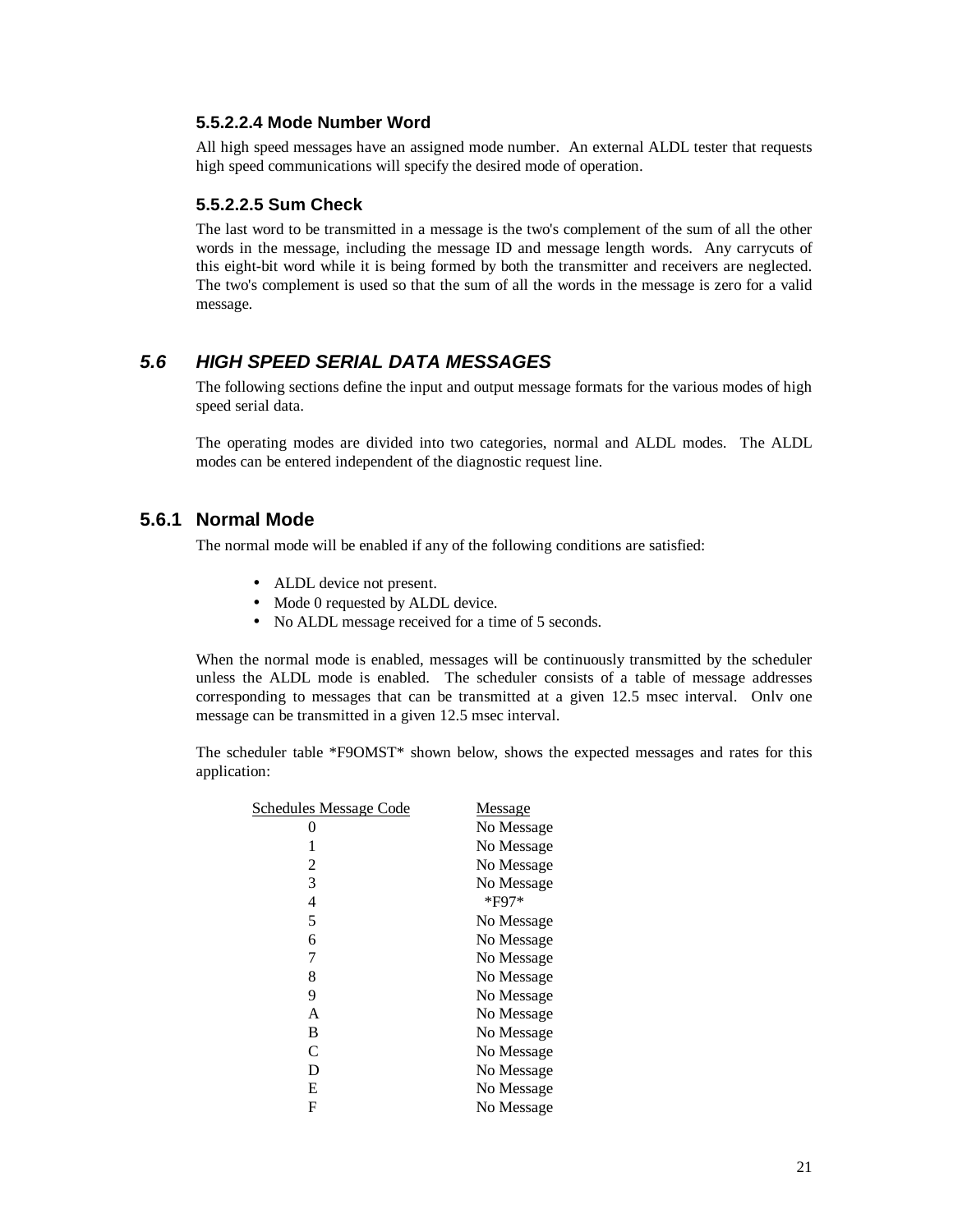The scheduler shows that message \*F97\* is transmitted once every 200 msec.

### *5.6.1.1 Normal Mode Message \*F97\**

Message \*F97\* is used to poll for the presence of an ALDL testing device The message ID for the testing device is  $=$  \$FO Hex, and the message length is zero.

# **5.6.2 ALDL Mode**

The ALDL Mode is enabled when the ALDL device responds to the normal mode ALDL polling message (\*F97\*).

Once in the ALDL mode, the ECM will cease transmitting the normal mode messages.

The ALDL mode is divided into the following sub-modes and uses a message ID of \$FO Hex:

- Mode 0 (Return to normal mode)
- Mode 1 (Transmit fixed data stream)
- Mode 2 (Selectable memory dump)
- Mode 3 (RAM contents)
- Mode 4 (Controller function)
- Mode 7 (Command normal mode message)

#### *5.6.2.1 ALDL Mode 0 (Return to Normal Mode)*

When the ALDL device requests Mode 0, the ECM will revert back to the normal mode. The ALDL device requests Mode 0 by sending the following message:

- Message  $ID = $F0$  Hex.
- Message Length =  $85 + 1 = 86 = $56$  Hex.
- Mode =  $$00$  Hex.
- Sum Check.

The ECM will respond by transmitting the normal mode messages as described in previous sections.

### *5.6.2.2 ALDL Mode 1 (Transmit Fixed Data Stream)*

When the ALDL device requests Mode 1, the ECM will respond by transmitting a predetermined 63 byte message as defined in table \*F95\*. See Figure 3.

The ALDL device requests Mode I by sending the following message:

- Message ID +  $$FO$  Hex.
- Message Length  $= 85 + 1 = 86 = $56$  Hex.
- Mode =  $$01$  Hex.
- Sum Check.

The ECM will respond with the following message:

- Message  $ID = $F0$  Hex.
- Message Length =  $85 + 64 = 149 = $95$  Hex.
- Mode =  $$01$  Hex.
- Data Byte 1
- -
- -
- Data Byte 63
- Sum Check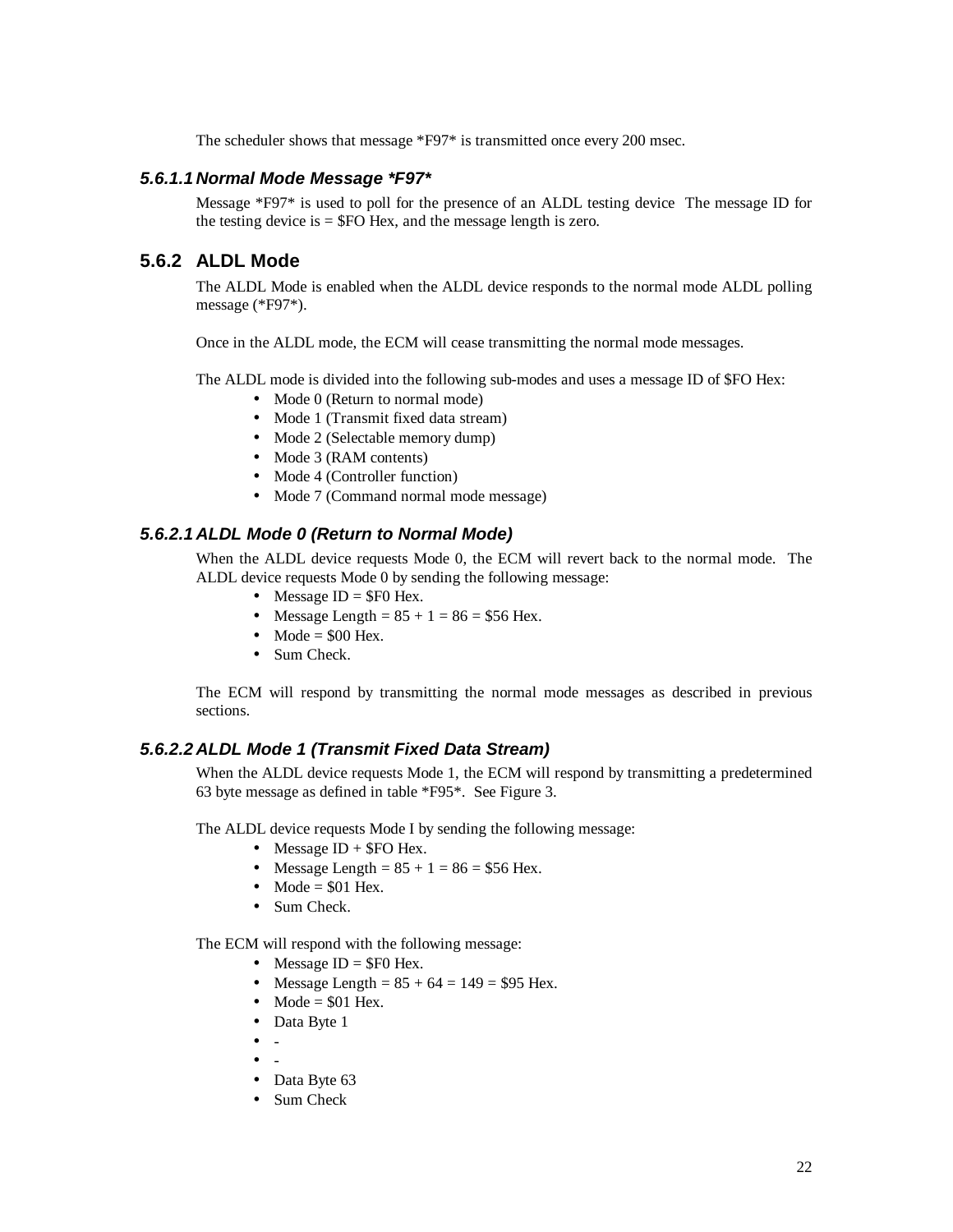# *5.6.2.3 ALDL Mode 2 (Selectable Memory Dump)*

When the ALDL device request Mode 2, the ECM will respond by transmitting the contents of 64 memory locations be9innin9 with the address specified in the Mode 2 request.

The ALDL device request Mode a by sending the following message:

- Message  $ID = $F0$  Hex.
- Message Length  $= 85 + 3 = 86 = $58$  Hex.
- Mode =  $$02$  Hex.
- Starting Address Upper byte.
- Starting Address Lower byte.
- Sum Check.

The ECM will respond with the following message:

- Message  $ID = $F0$  Hex.
- Message Length =  $85 + 65 = 150 = $96$  Hex.
- Mode =  $$02$  Hex.
- Contents of Address 1
- -
- -
- Contents of Address  $(1 + 63)$
- Sum Check

### *5.6.2.4 ALDL Mode 3 (RAM Contents)*

When the ALDL device requests Mode 3, the ECM will respond by transmitting the contents of the RAM locations specified in the request (from 0 to 8 locations).

The ALDL device requests Mode 3 by sending the following message:

- Message  $ID = $F0$  Hex.
- Message Length =  $85 + 2N + 1$  (N = 0 to 8).
- Mode =  $$03$  Hex.
- Address I Upper byte
- Address I Lower byte
- -
- -
- Address N Upper byte
- Address N Lower byte
- Sum Check

The ECM will respond with the following message:

- Message  $ID = $F0$  Hex.
- Message Length =  $85 + N + I$  (N = 0 to 8).
- Mode =  $$03$  Hex.
- Contents of Address 1
- -
- -
- Contents of Address N
- Sum Check

#### *5.6.2.5 Mode 4 Input Message (ALDL Tester Request)*

- ID
- MESSAGE LENGTH  $(2N + 11 + 85)$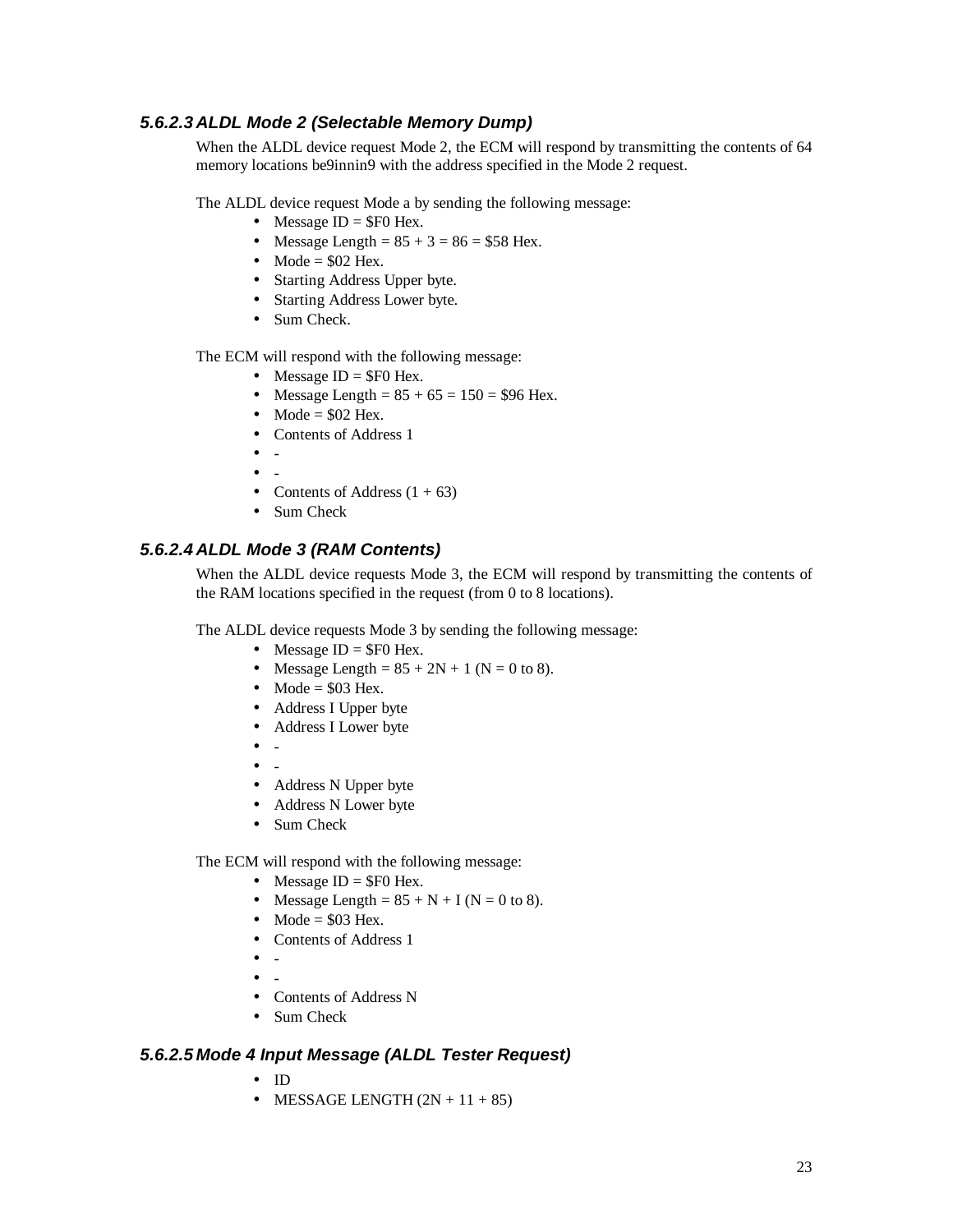- MODE 4
- DISCRETE OUTPUT ENABLE CONTROL WORD \*
- DISCRETE OUTPUT STATE WORD \*
- MODE CONTROL ENABLE WORD \*
- MODE CONTROL STATE WORD \*
- PWM OUTPUT ENABLE CONTROL WORD \*
- PWM OUTPUT DUTY CYCLE \*
- FUNCTION MODIFICATION CONTROL WORD\*
- IAC DESIRED POSITION/IDLE RPM \*
- DESIRED A/F RATIO \*
- SPARK ABSOLUTE/DELTA MODIFICATION \*
- START ADDRESS HIGH
- START ADDRESS LOW
- -
- -
- ADDRESS N HIGH
- ADDRESS N LOW
- CHECK SUM

Where N is the number of data bytes requested (0 to 8). See "Mode 4 - ECM Function Modification Mode Table".

The ECM will respond with the following message:

- ID
- MESSAGE LENGTH  $= 85 + N + 1$  (N  $= 0$  to 8)
- MODE =  $$04$  Hex.
- ADDRESS 1 CONTENTS
- -
- -
- ADDRESS N CONTENTS
- CHECK SUM

The Function Modifications will have immediate response (next applicable program loop), and will override the normal operation of the Outputs.

### *6.2.5.1 MODE 4 - ECM FUNCTION MODIFICATION MODE TABLE*

- 1. Discrete Output Enable Control Word
	- $Bit 0 = Check engine Light Control$
	- $Bit 1 = Fan Control$
	- $Bit 2 = Not Used$
	- $Bit 3 = Not Used$
	- Bit  $4 = Not$  Used
		- $1 =$ Control enabled
		- $0 =$  Control disabled

#### 2. Discrete Output State Word

- Bit  $0 =$  Check Engine Light:  $1 = On, 0 =$  Off
- Bit  $1 = \text{Fan: } 1 = \text{On. } 0 = \text{Off}$
- $Bit 2 = Not Used$
- $Bit 3 = Not Used$
- Bit  $4 = Not$  Used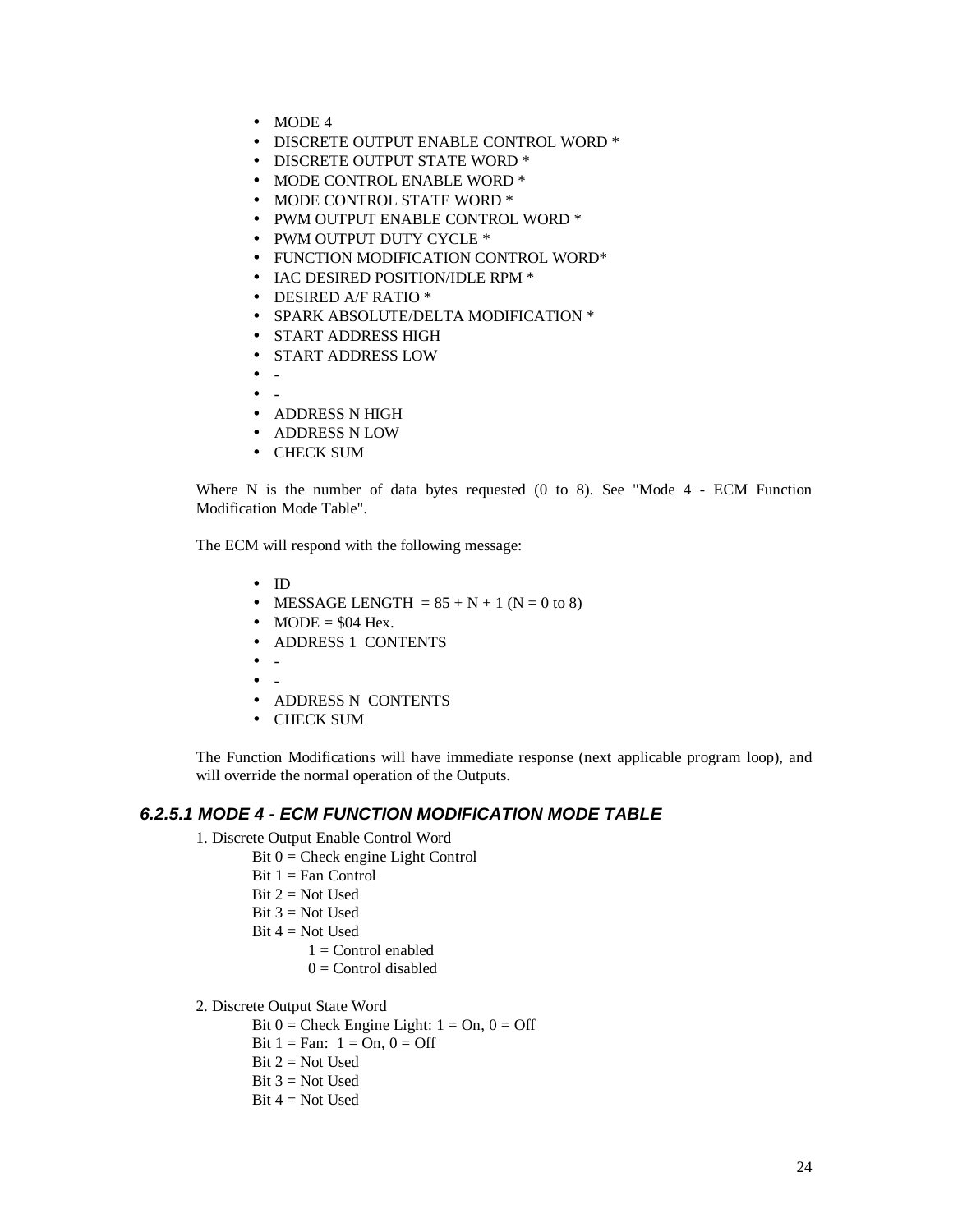3. Mode Control Enable Word

- Bit  $0 =$  Fuel Closed Loop (C/L)
- Bit 1 = Idle Air Control (IAC) C/L
- $Bit 2 = Not Used$
- Bit 3 = Spark Back-up (Does Not Force Fuel Backup)
- Bit 4 = Block Learn Memory (BLM) Reset, (see Note 1)
- Bit 5 = IAC Motor Reset, (See Note 2)
- Bit 6 = Clear Malfunction Codes, (See Note 1)
- Bit 7 = Fuel Back-up (COP 2 not toggled, also forces Spark Backup)

1= Select Function or feature  $0 = Deselect$ 

Note 1: Block Learn Memory Reset and Malfunction Code clearing can only occur during the first pass through the Mode 4 logic.

Note 2: IAC Motor Reset can occur at any time while in Mode 4 logic, however, it can only occur once

4. Mode Control State Word

Bit  $0 =$  Fuel C/L:  $I = C/L$ ,  $0 =$  Not C/L Bit I = IAC C/L:  $1 = C/L$ ,  $0 = Not C/L$  $Bit 2 = Not Used$  $Bit 3 = Not Used$ Bit  $4 = Not$  Used

- 5. PWM Output Control Enable Word
	- $Bit 0 = EGR Output$ Bit  $1 = A/C$  Output Bit  $2 = TCC$  Output  $Bit 3 = Not Used$
	- Bit  $4 = Not$  Used
	- Bit  $5 = Not$  Used
	- Bit  $6 = Not$  Used
	- Bit  $7 = W$ aste Gate
- 6. PWM Output Duty Cycle (0 100%)

### 7. Function Modification Control Word

- Bit  $0 = IAC$  Modification:  $1 =$  Selected Bit  $1 = IAC$ :  $0 = Position$ :  $1 = RPM$ Bit  $2 = A/F$  Modification:  $1 =$  Selected Bit  $3 =$  Spark Modification:  $1 =$  Selected Bit  $4 =$  Spark:  $0 =$  A8S;  $1 =$  Delta Bit  $5 =$  Spark:  $0 =$  ADV;  $1 =$  RTD Bit  $6 = Not$  Used  $Bit 7 = Not Used$
- 8.IAC Desired Position/Idle RPM IAC Position (0 - 255) or RPM (0 - 3200)
- 9. Desired A/F Ratio Open Loop A/F  $(0.0 - 25.5, N = A/F * 10)$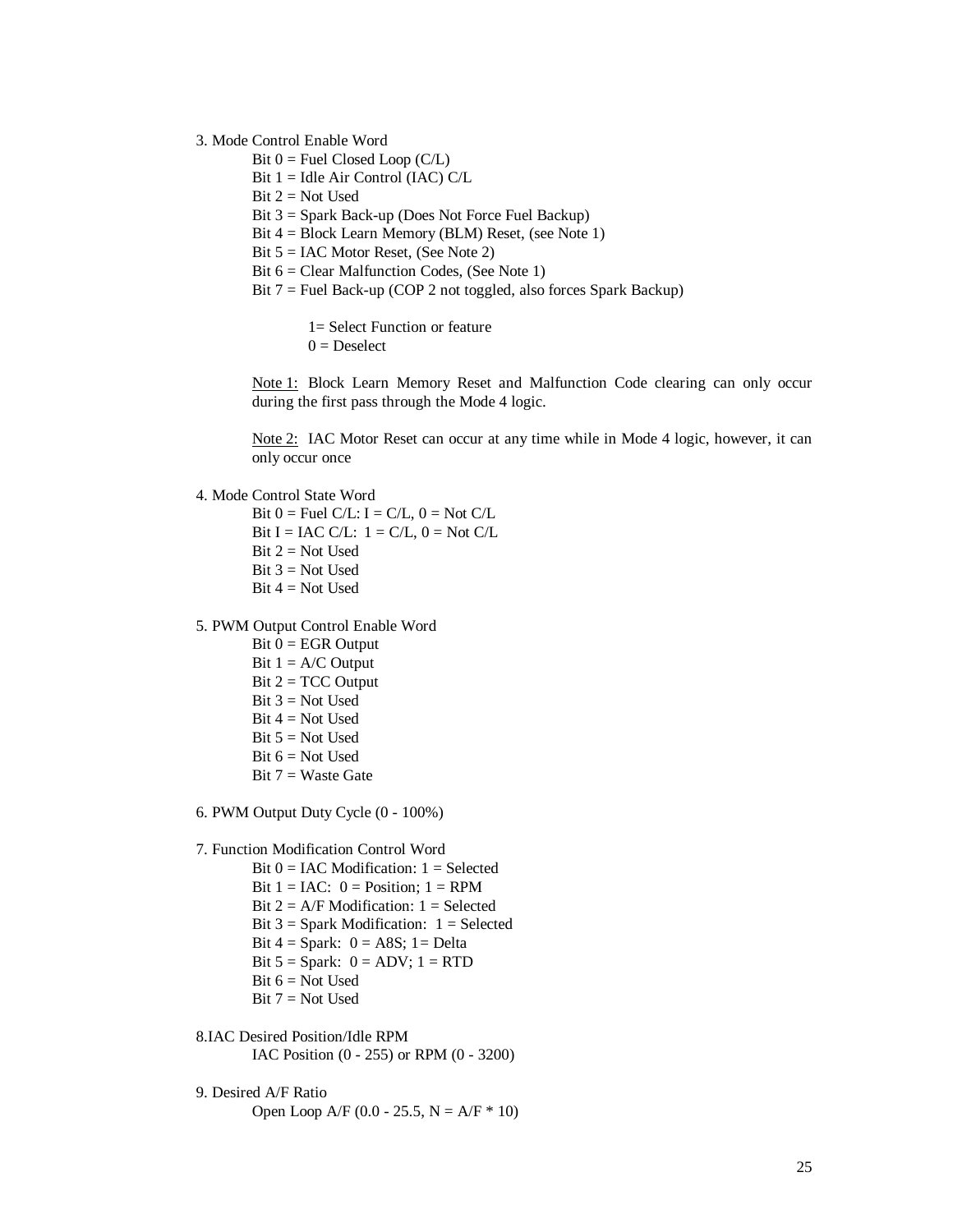10. Spark Absolute/Delta Modification (0 - 90 deg.)

### *5.6.2.6 ALDL Mode 7 (Command Normal Mode Message)*

When the ALDL device requests Mode 7, the ECM will transmit the normal mode scheduler message specified in the request.

The ALDL device requests Mode 7 by sending the following message:

- Message  $ID = $F0$  Hex.
- Message Length =  $85 + 2 = 87 = $57$  Hex.
- Mode =  $$07$  Hex.
- ECM Scheduler Message Code (0-F)
- Sum Check

The ECM will respond with the appropriate normal mode scheduler message if one exists for that particular scheduler message code.

# *5.7 ERROR DETECTION/REMEDIAL ACTION*

If any of the following errors are detected the complete message is ignored and the serial data handler is put into the wake-up mode in preparation for the next message:

- Overrun Error, indicates that one or more characters in the Data Stream were lost.
- Framing Error, indicates that the Data Byte received was improperly framed by a start and stop bit
- Device Code riot recognizable by ECM.
- Data Byte Count received does not match Data Byte Count expected as defined in message control block.
- Checksum Error, indicates calculated check sum does not match transmitted check sum.
- Noise Error, indicates that one of three samples of the transmitted bit was different from other two.

# *5.8 SERIAL DATA TRANSMITTER SPECIFICATIONS*

### **5.8.1 High Speed Serial Data Transmitter Specifications**

Characteristics of the serial data output are as follows:

- $V_{OH}$  GE 4.0V @  $I_{OH}$  = -2.5mA,  $V_{OH}$  LE 5.1 V (max.)
- $V_{OL}$  LE 0.9V @  $I_{OL} = 10.0$  mA,  $V_{OL}$  GE ECM. Ground (min.)

Serial Data Receiver Requirements

The following specifications are required to be met by any device transmitting serial data to the ECM:

- $V_{IH}$  GE 3.1V, -360uA LE I<sub>IH</sub> LE -165uA \*\*
- $V_{IH}$  LE 16V, (absolute max. allowed)
- $V_{IL}$  LE 1.7V, -360uA LE I<sub>IH</sub> LE -165uA \*\*
- $V_{IL}$  GE -0.5V, (absolute min allowed)

\*All voltages relative to ECM Ground and measured at ECM connector.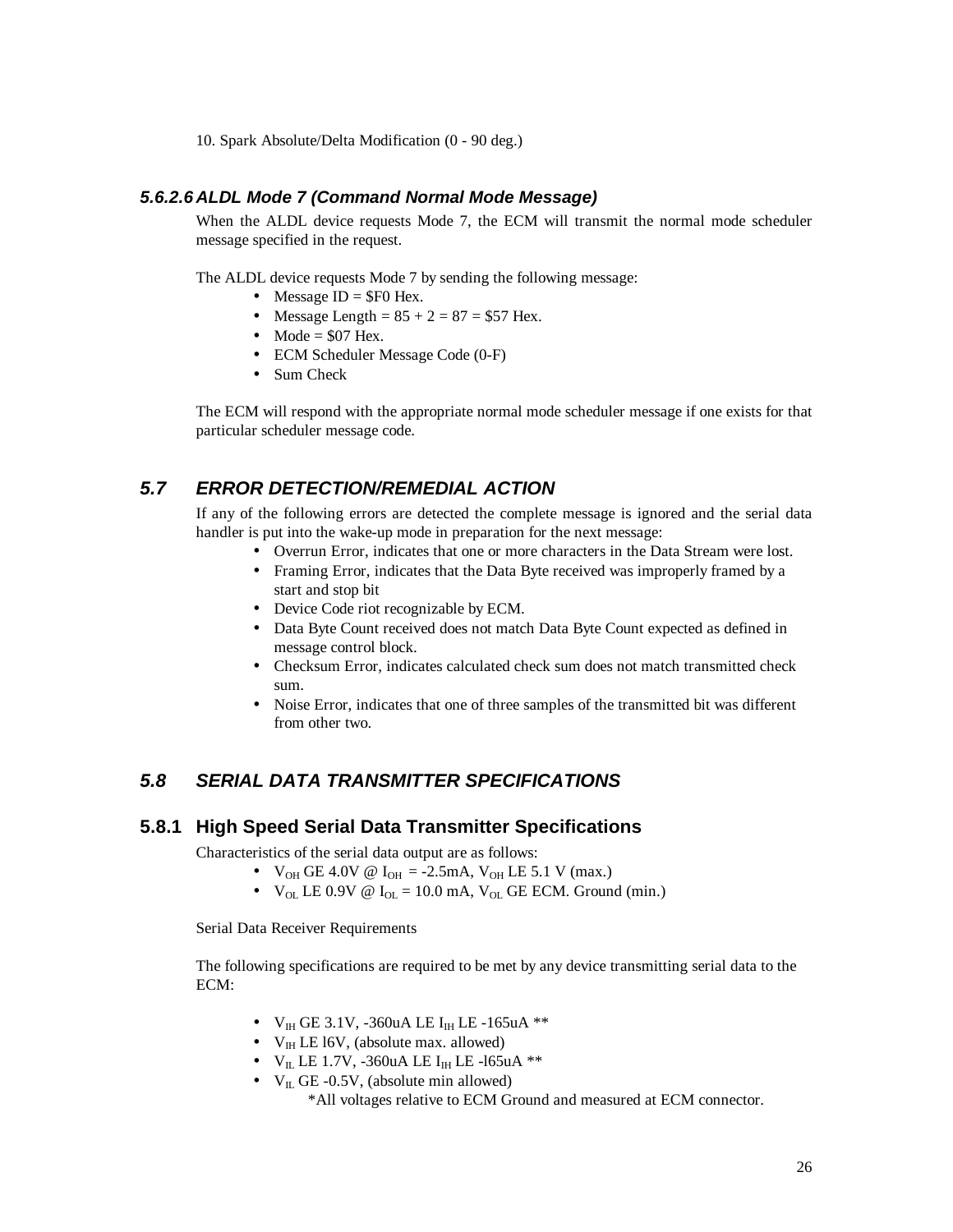\*All currents directed into ECM. \*\*Current levels defined by ECM receiver in tri-state mode.

Requiring each receiver to meet these specifications insures that the ECMs serial data output will drive at least eight receivers in parallel.

# *Figure 1 \*F9OMST\* SC: Message Schedule Table*

| Time | Message     |
|------|-------------|
| 0    | No Message  |
| 1    | No Message  |
| 2    | No Message  |
| 3    | No Message  |
| 4    | $*$ F97 $*$ |
| 5    | No Message  |
| 6    | No Message  |
| 7    | No Message  |
| 8    | No Message  |
| 9    | No Message  |
| A    | No Message  |
| B    | No Message  |
| C    | No Message  |
| 0    | No Message  |
| Е    | No Message  |
| F    | No Message  |

This table defines the order in which the Mode 0 (normal mode) ALDL transmit tables will be transmitted in the serial data stream.

In this application, the \*F97\* is transmitted every 200 msec.

# *Figure 2 \*F97\* Transmit Table for Mode 0 (Normal Mode).*

| Location | Content    |
|----------|------------|
|          | <b>SFO</b> |

# *Figure 3 \*F95\* Mode 1 ALDL Transmit Table.*

| Loc.           | Variable       | Description                                                |                                                                        |
|----------------|----------------|------------------------------------------------------------|------------------------------------------------------------------------|
| $\mathbf{1}$   | <b>PROMIDA</b> | Last 4 digits of ECM serial #                              |                                                                        |
| 2              | PROMIDA+1      |                                                            |                                                                        |
| 3              | MALFFLG1       | Bit $0 = \text{MALF}$ CODE 24 Vehicle Speed Sensor         |                                                                        |
|                |                |                                                            | Bit $1 = \text{MALF}$ CODE 23 Manifold Air Temperature Sensor Low      |
|                |                |                                                            | $Bit 2 = MALF CODE 22$ Throttle Position Sensor Low                    |
|                |                |                                                            | Bit $3 = \text{MALF}$ CODE 21 Throttle Position Sensor High            |
|                |                |                                                            | Bit $4 = \text{MALF}$ CODE 15 Coolant Sensor Low Temperature           |
|                |                |                                                            | Bit $5 = \text{MALF}$ CODE 14 Coolant Sensor High Temperature          |
|                |                | Bit $6 = \text{MALF} \text{CODE} 13 \text{ Oxygen}$ Sensor |                                                                        |
|                |                |                                                            | Bit $7 = \text{MALF}$ CODE 12 No Reference Pulses (Engine Not Running) |
| $\overline{4}$ | MALFFLG2       | $Bit 0 = MALF CODE 42 EST Monitor Error$                   |                                                                        |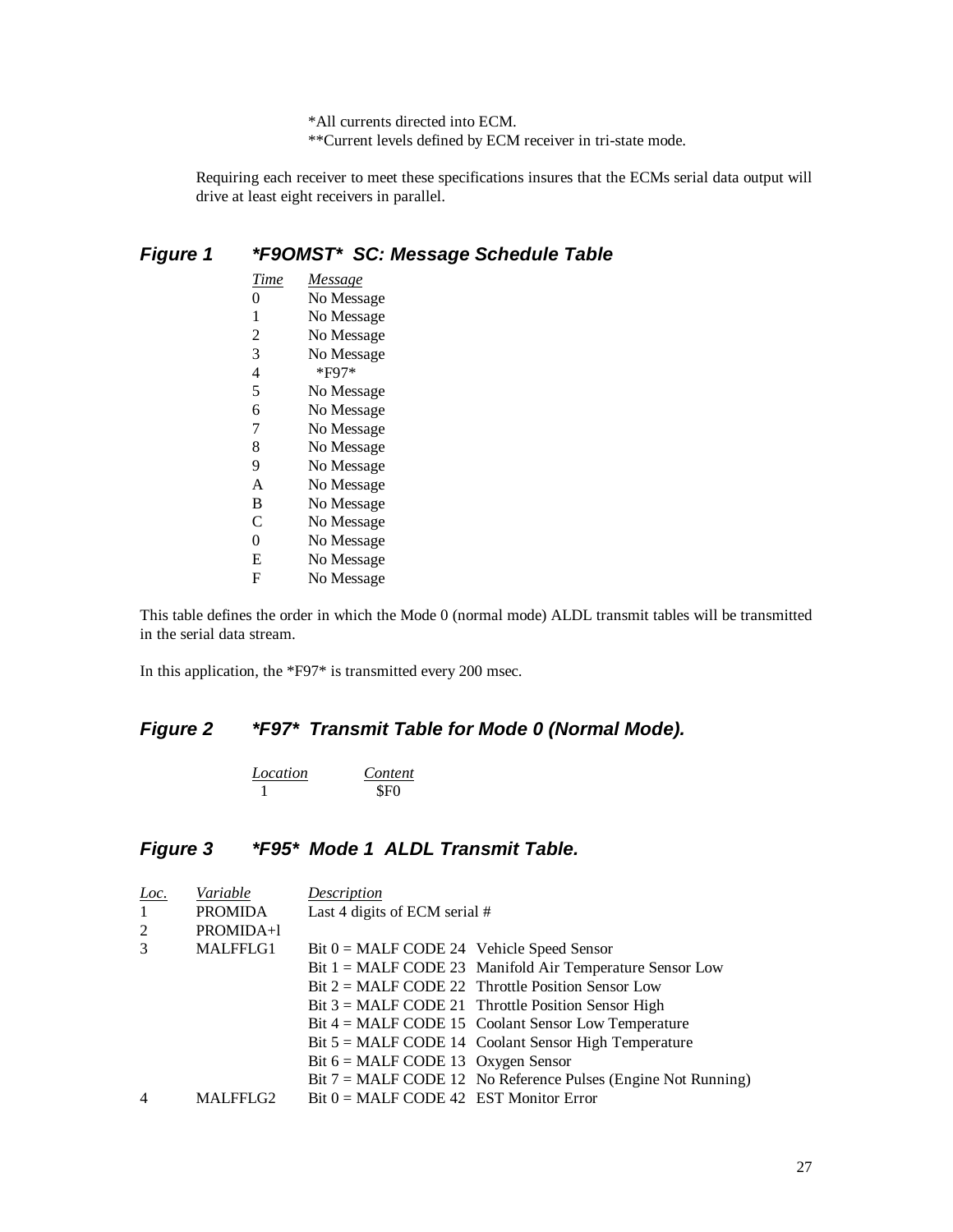|          |                    | Bit $1 = \text{MALF CODE } 41$                                     |
|----------|--------------------|--------------------------------------------------------------------|
|          |                    | Bit $2 = \text{MALF}$ CODE 35 IAC Error                            |
|          |                    | Bit $3 = \text{MALF CODE } 34$ MAP Sensor Low                      |
|          |                    | Bit $4 = \text{MALF CODE}$ 33 MAP Sensor High                      |
|          |                    | Bit 5 = MALF CODE 32 EVRV/EGR                                      |
|          |                    | Bit $6 = \text{MALF CODE } 31$ Wastegate Overboost                 |
|          |                    | Bit $7 = \text{MALF}$ CODE 25 Manifold Air Temperature Sensor High |
| 5        | MALFFLG3           | Bit $0 = \text{MALF}$ CODE 55 ADV Error                            |
|          |                    | Bit $1 = \text{MALF}$ CODE 54                                      |
|          |                    | Bit $2 = \text{MALF}$ CODE 53 High Battery Voltage                 |
|          |                    | Bit $3 = MALF$ CODE 52                                             |
|          |                    | Bit $4 = MALF$ CODE 51 PROM Error                                  |
|          |                    | Bit $5 = \text{MALF}$ CODE 45 Oxygen Sensor Rich                   |
|          |                    | Bit 6 = MALF CODE 44 Oxygen Sensor Lean                            |
|          |                    | Bit 7 = MALF CODE 43 ESC Failure                                   |
| 6        | <b>COOLDEGA</b>    | $N = ((Degrees C) + 40) * 256/192$                                 |
| 7        | <b>COOLTSU</b>     | $N = ((Degrees C) + 40) * 256/192$                                 |
| 8        | <b>ADTHROT</b>     | TPS Position in A/D Counts                                         |
| 9        | <b>NTPSLD</b>      | $N = (Percent Throttle) * 16/6.25$                                 |
| 10       | <b>NTRPMX</b>      | $N = \text{RPM}/25$                                                |
| 11       | OLDREFPER          | $N = 65536 * ISIRPM$                                               |
| 12       | OLDRFPER+1         |                                                                    |
| 13       | <b>FILTMPH</b>     | (Integer) $N = MPH * 256$ (2 Byte Variable)                        |
| 14       | FILTMPH+1          | (Fraction)                                                         |
| 15       | $ADO2A N =$        | Volts * 226                                                        |
| 16       | <b>ALDLCNTR</b>    | $N =$ Counts                                                       |
| 17       | <b>CORRCL</b>      | $N = Value * 128$ (Simply a 0 to 2 multiplier)                     |
| 18       | <b>BLM</b>         | $N = Value * 128$ (Simple a 0 to 2 multiplier)                     |
| 19       | <b>BLMCELL</b>     | $N = Cell (0 or 1 only)$                                           |
| 20       | <b>INT</b>         | $N =$ Units                                                        |
| 22       | <b>ISDWNA</b>      | N<br>$=$ RPM/12.5                                                  |
| 23       | <b>RAWADMAT</b>    | Degrees C in A/D Counts                                            |
| 24       | <b>ADBAT</b>       | $N = Volts * 10$                                                   |
| 25       | SAP                | $N =$ Degrees * 256/90                                             |
| 26       | $SAP+1$            |                                                                    |
| 27       | <b>SAC</b>         | $N =$ Degrees $* 256/90$                                           |
| 23       | <b>AOBARO</b>      | $N = kPa * 2.71 - 28.06$                                           |
| 29       | <b>ADVAC</b>       | $N = kPa * 2.71 - 28.06$                                           |
| 30       | ADMAP              | $N = kPa * 2.71 - 28.06$                                           |
| 31       | TREF               | $N =$ Seconds $* 80$                                               |
| 32       | <b>BPW</b>         | $N = MSEC * 65.536$                                                |
| 33<br>34 | $BPW+1$            |                                                                    |
| 35       | <b>DESSPD</b>      | $N = \text{RPM}/12.5$                                              |
| 36       | <b>ISDSMP</b>      | $N =$ Steps                                                        |
| 37       | OLDPA3<br>OLDPA3+1 |                                                                    |
| 38       | <b>NOCKRTD</b>     | $N =$ Degrees * 256/45                                             |
| 39       | TIME               | $N =$ Seconds                                                      |
| 40       | $TIME+1$           |                                                                    |
| 41       | AFCR               | $N = A/F$ Ratio * 10                                               |
| 42       | <b>EGRDES</b>      | $N =$ Percent (1 to 100 Percent)                                   |
| 43       | <b>EGRDC</b>       | $N =$ Percent (1 to 100 Percent)                                   |
| 44       | <b>AIRFLOW</b>     | $N = \text{Grams}/(4 * \text{Second})$                             |
| 45       | <b>BSTPRESS</b>    | $N = kPa * 1.28$                                                   |
|          |                    |                                                                    |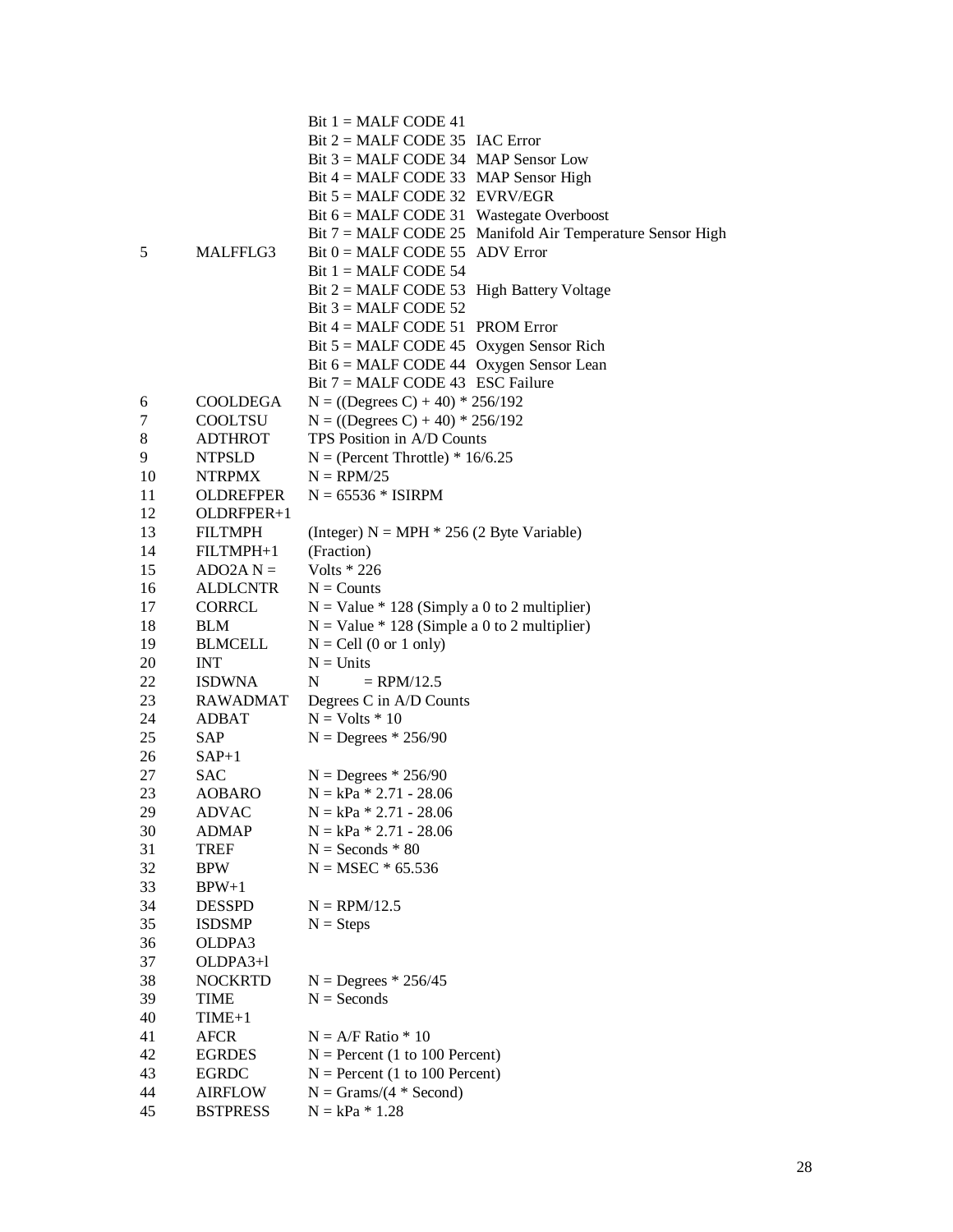| 46 | <b>DESBOOST</b>  |                                 | $N = kPa * 1.28$                                      |  |  |  |
|----|------------------|---------------------------------|-------------------------------------------------------|--|--|--|
| 47 | <b>LCKDLY</b>    | $N =$ Seconds $* 10$            |                                                       |  |  |  |
| 48 | <b>APPW</b>      | $N = MSEC * 65.536$             |                                                       |  |  |  |
| 49 | $APPW+1$         |                                 |                                                       |  |  |  |
| 50 | <b>EGRDESA</b>   | $N =$ Percent (1 to 100 Percent |                                                       |  |  |  |
| 51 | <b>DBSTBASE</b>  |                                 | $N = kPa * 1.28$                                      |  |  |  |
| 52 | <b>ADESCMON</b>  |                                 | $N = A/D$ Counts                                      |  |  |  |
| 53 | <b>EGRTITMR</b>  |                                 | $N =$ Seconds $*$ 40                                  |  |  |  |
| 54 | VE               |                                 | $N =$ Percent $* 2.56$                                |  |  |  |
| 55 | <b>AIRFUEL</b>   |                                 | $N = A/F$ Ratio * 10                                  |  |  |  |
| 56 | <b>WGATEDC</b>   |                                 | $N =$ Percent $* 2.56$                                |  |  |  |
| 57 | <b>MWI</b>       | Bit 0                           | Advance Flag ( $0 =$ Advance, $1 =$ Retard)           |  |  |  |
|    |                  | Bit 1                           | Vehicle Moving Flag $(0 = At Rest)$                   |  |  |  |
|    |                  | Bit 2                           | Interrupt Service Execution Exceeded 6.25 MSEC        |  |  |  |
|    |                  | Bit 3                           | Premium Fuel Active Flag $(1 = Active)$               |  |  |  |
|    |                  | Bit 4                           | Road Speed 1st Time Flag $(0 = First Time)$           |  |  |  |
|    |                  | Bit 5                           | $A/C$ Clutch Flag (1 = Disable)                       |  |  |  |
|    |                  | Bit 6                           | $1 = Bypass Check Enabled (EST Monitor)$              |  |  |  |
|    |                  | Bit 7                           | Engine Running Flag $(1)$ = Running)                  |  |  |  |
| 58 | MW <sub>2</sub>  | Bit 0                           | Not Used                                              |  |  |  |
|    |                  | Bit 1                           | Road Speed Filter Exercise Flag                       |  |  |  |
|    |                  | Bit 2                           | Reference Pulse Occurred (6.25 MSEC Check)            |  |  |  |
|    |                  | Bit 3                           | Diagnostic Switch In Factory Test Position            |  |  |  |
|    |                  | Bit 4                           | Diagnostic Switch In Diagnostic Position              |  |  |  |
|    |                  | Bit 5                           | Diagnostic Switch In ALDL Position                    |  |  |  |
|    |                  | Bit 6                           | High Battery Voltage - Disable Solenoid Discretes     |  |  |  |
|    |                  | Bit 7                           | Old Cell Flag (Air/Fuel)                              |  |  |  |
| 59 | MW3              | Bit 0                           | Loop Timing Flag For Timing Error Logic               |  |  |  |
|    |                  | Bit 1                           | $1 =$ Synch Map Read With 2X REF Pulses Enabled       |  |  |  |
|    |                  | Bit 2                           | $1 = 6X$ Enable Criteria Met Last 6.25 MS Loop        |  |  |  |
|    |                  | Bit 3                           | $0 = IAC P/S$ First Time                              |  |  |  |
|    |                  | Bit 4                           | $1 = EGR$ On                                          |  |  |  |
|    |                  | Bit S                           | $1 = A/C$ Disengaged At High RPM                      |  |  |  |
|    |                  | Bit 6                           | $1 = REF$ Pulse Occurred (Used For FILTRPM Logic)     |  |  |  |
|    |                  | Bit 7                           | $1 = ESC$ Active                                      |  |  |  |
| 60 | <b>NVMW</b>      | Bit 0                           | 02 Sensor Ready Flag, $1 =$ Ready                     |  |  |  |
|    |                  | Bit 1                           | Closed Loop Timer O.K. Flag, $1 =$ Timer O.K.         |  |  |  |
|    |                  | Bit 2                           | Motor Reset Complete $(1 = Yes)$                      |  |  |  |
|    |                  | Bit 3                           | Improper Shutdown Flag, $0 =$ Proper, $1 =$ Improper. |  |  |  |
|    |                  | Bit 4                           | Extended Throttle Cracker A/C Off Enabled Flag        |  |  |  |
|    |                  | Bit 5                           | IAC Kickdown Enable Flag, $1 =$ Enabled               |  |  |  |
|    |                  | Bit 6                           | Extended Throttle Cracker A/C On Enabled Flag         |  |  |  |
|    |                  | Bit 7                           | MALF 42 Fail Flag (EST Monitor)                       |  |  |  |
| 61 | <b>FMIDBYTE1</b> | Bit 0                           | Park/Neutral $(1 = Drive)$                            |  |  |  |
|    |                  | Bit 1                           | Not Used                                              |  |  |  |
|    |                  | Bit 2                           | Vacuum $(0 = Vacuum Present)$                         |  |  |  |
|    |                  | Bit 3                           | Power Steering $(0 = Cramp)$                          |  |  |  |
|    |                  | Bit 4                           | VS Cooling Fan Discrete $(1 = Fan$ Requested)         |  |  |  |
|    |                  | Bit 5<br>Bit 6                  | Not Used<br>Not Used                                  |  |  |  |
|    |                  | Bit 7                           | Air Conditioner ( $1 = A/C$ Requested)                |  |  |  |
| 62 | <b>LCCPMW</b>    | Bit 0                           | Fan On                                                |  |  |  |
|    |                  | Bit 1                           | Check Engine Light Delay Flag                         |  |  |  |
|    |                  | Bit 2                           | Power Steering Mode Flag $(1 = Active)$               |  |  |  |
|    |                  |                                 |                                                       |  |  |  |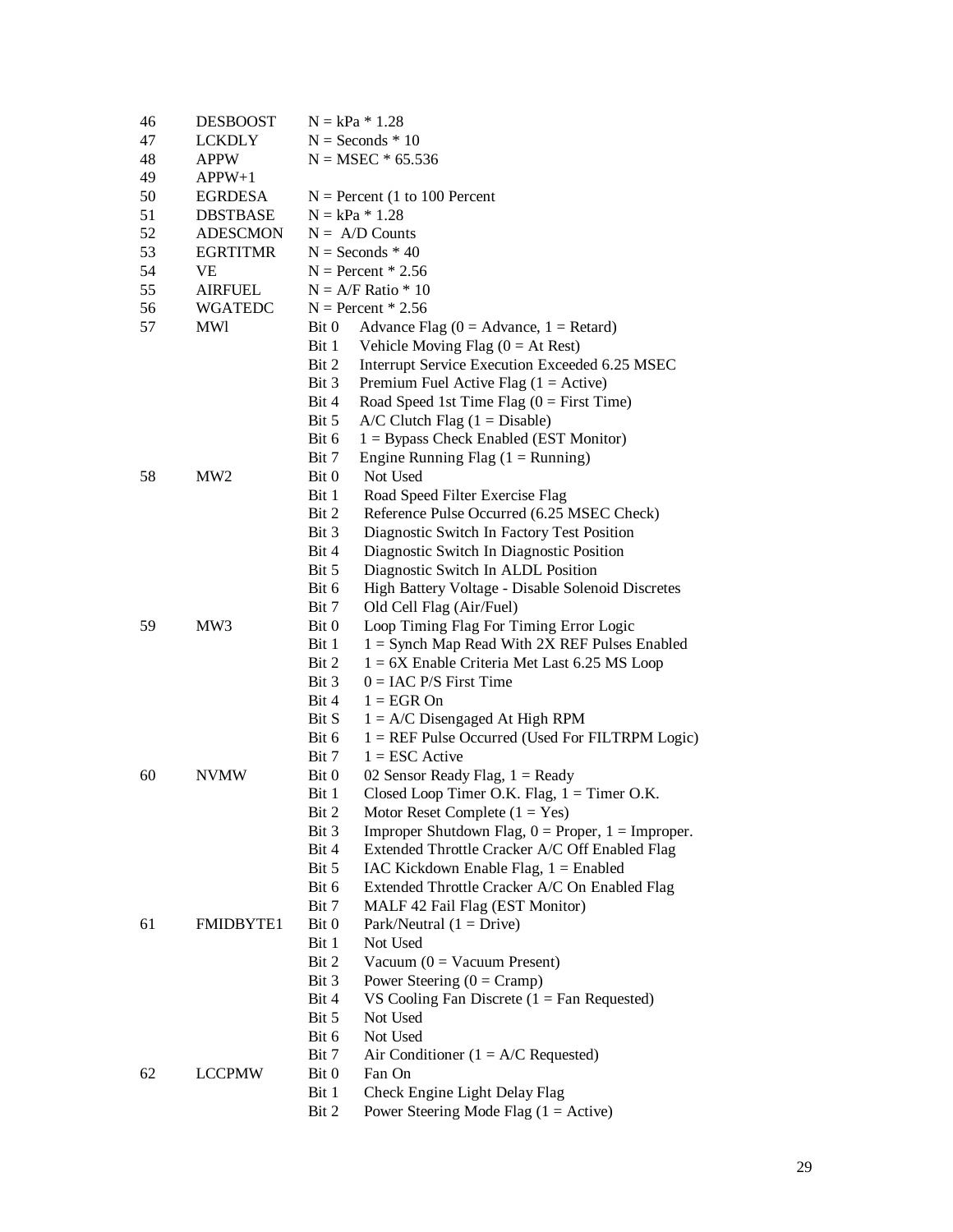- Bit 3 MALF 42A Repeat Flag
- Bit 4. ICC MPH HYST BIT
- Bit 5 1ST Time Hot Flag
- Bit 6 First Time Fan Run Flag (Used In IGN OFF Logic)
- Bit 7 Transmission Locked Flag  $(1 = LOCKJP$  Enabled) ..Or Shift Light Status  $(1 = On)$

- 63 MWAF1 Bit 0 Clear Flood Flag (1 = Cranked In Clear Flood Mode)
	- Bit 1 Learn Control Enable Flag  $(1 = \text{Enable Store}, 0 = \text{Disable})$
	- Bit 2 Low Battery IAC Inhibit Flag  $(1 = IAC$  Inhibited)
	- Bit 3 Not Used
	- Bit 4 Quast Asynchronous Pulse Flag (QAP Flag)
	- Bit S First Time CIL Flag  $(1 = First Time)$
	- Bit 6 Rich Lean Flag  $(1 = \text{Rich}, 0 = \text{Lean})$
	- Bit 7 Closed Loop Flag  $(1 \qquad = \text{Closed Loop}, 0 = \text{Open Loop})$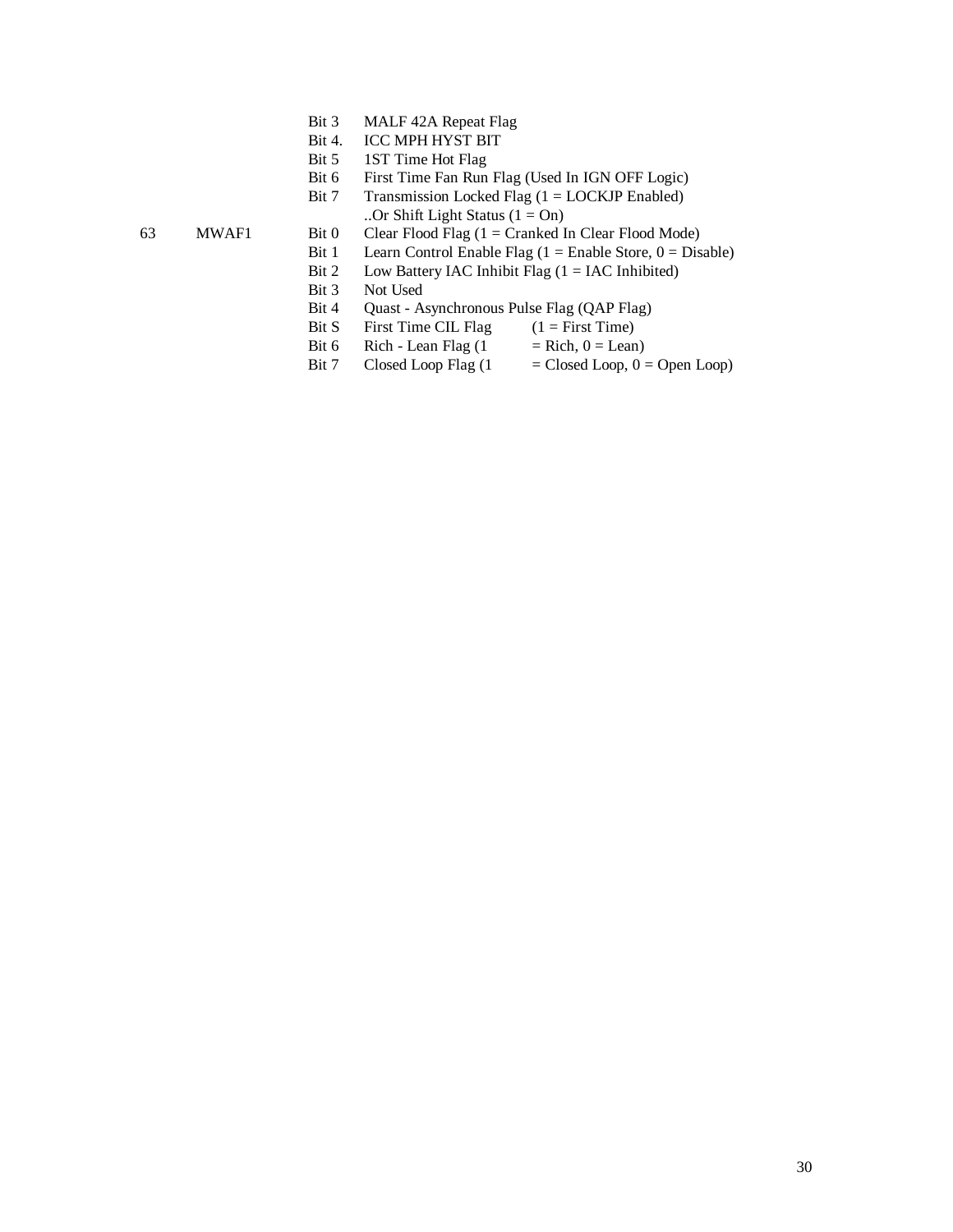## **6 PROM ID**

## *6.1 PROM ID*

Three (3) calibration PROM bytes are used for the PROM ID. The data in the two bytes is specified by agreement between Delco Electronics and Car Divisions.

## *6.2 Calibration Summary*

Relative Address Contents

- 0 PROMIDA (Upper Byte)
- 1 PROMIDA (Lower Byte)
- 2 DATECODE (Upper Byte)
- 3 DATECODE (Lower Byte)
- 4 SEQNUM8 (Upper Byte)<br>5 SEQNUMR (Lower Byte)
- 5 SEQNUMR (Lower Byte)
- 6 KKSUM Check Sum for socketed Device

The first six values are not included in the Malfunction Code 51 checksum since they are inserted by manufacturing after the Mem/Cal is tested.

7 KKPGMID Program ID for 1988 2.0L PFI is \$58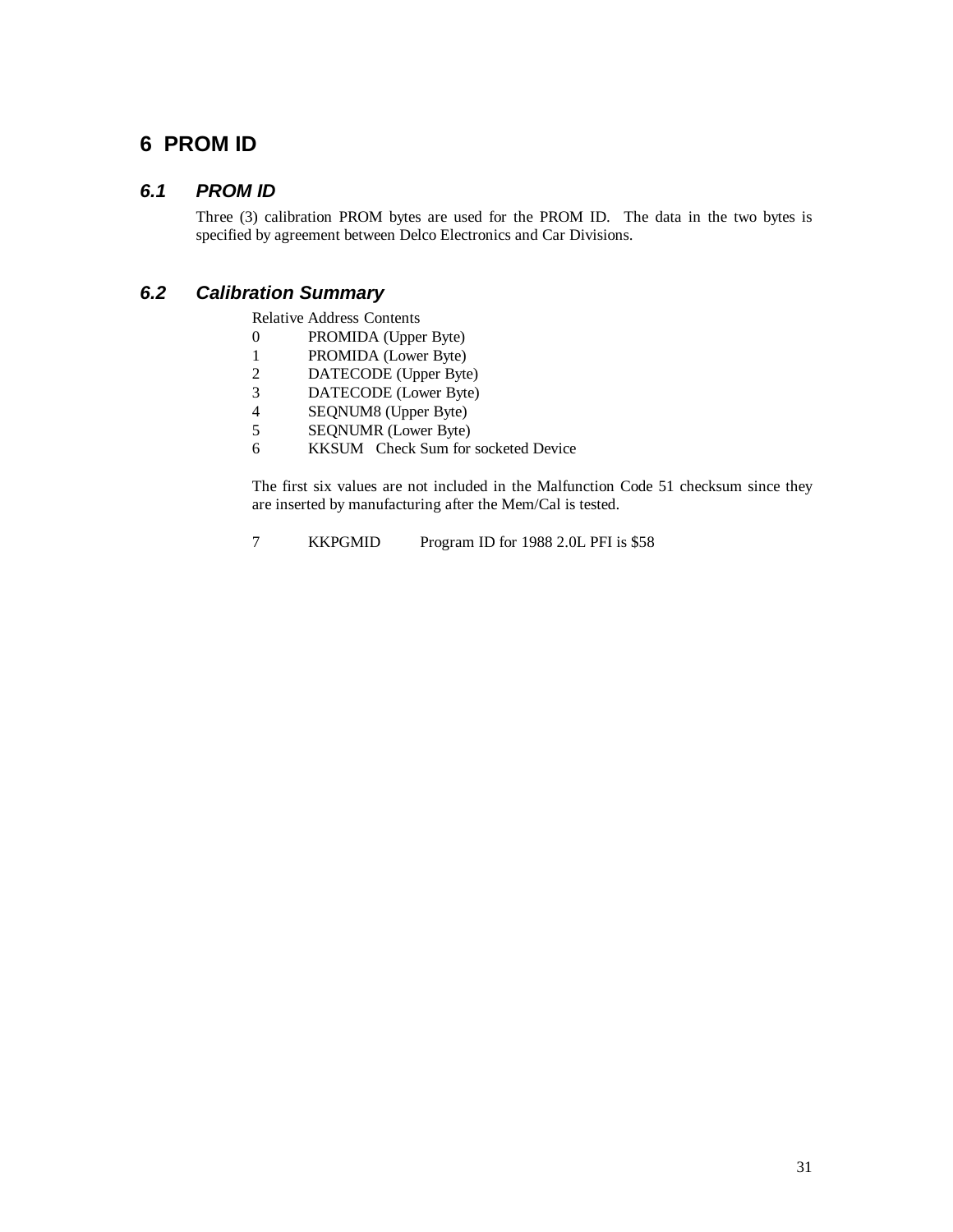# **7 RAM ERROR DETECTION**

### *7.1 Specification*

RAM Error Detection and Corrective Action

### **7.1.1 Non-volatile Memory (NVM)**

256 bytes of non-volatile RAM are maintained in the CPU by the standby power supply. Errors can occur within this RAM due to loss of battery voltage to the ECM or due to electrical noise originating within or external to the ECM This software feature provides a means by which loss of the contents of the NVM is detected and appropriate remedial action taken.

### *7.1.1.1 Memory Loss Detection*

Loss of non-volatile memory due to loss of standby voltage to the CPU, NVM is tested by a checksum test on the three diagnostic memory cells (MALFFLG1, MALFFLG2, and MALFFLG3) located in non-volatile RAM. In operation, each time the system software stores information in one of the diagnostic memory locations, a checksum calculation is made on all three diagnostic locations, and the result Plus 1, is stored in the checksum NVM location (DCKSUM). Upon each reset initialization sequence, the same checksum calculation is performed and the result compared with the contents of DCKSUM. If the two differ, it is concluded that an NVM loss has occurred.

#### *7.1.1.2 Memory Loss Remedial Action*

Upon detection of a non-volatile memory loss, the ECM software performs the following operations:

- 1. The three diagnostic bytes are cleared, and the checksum byte is set equal to one.
- 2. All memory utilized as NVM by the ECM software, except the block learn table and idle air control variables are zeroed.
- 3. The block learn table and idle air control variables shall be initialized to starting values.
- 4. Upon detection of the NVM loss, the ECM shall set the NVM fail flag (Bit 6 of CLCCMW) for use by the IM to indicate this condition. This NVM fail flag is reset on any power-up sequence where an NVM alteration is not detected.

## **7.1.2 RAM Refresh**

RAM cells may change state if the cell is not periodically refreshed. To prevent this possibility, the software reads and stores all active RAM at a rate of not less than once each 100 msec.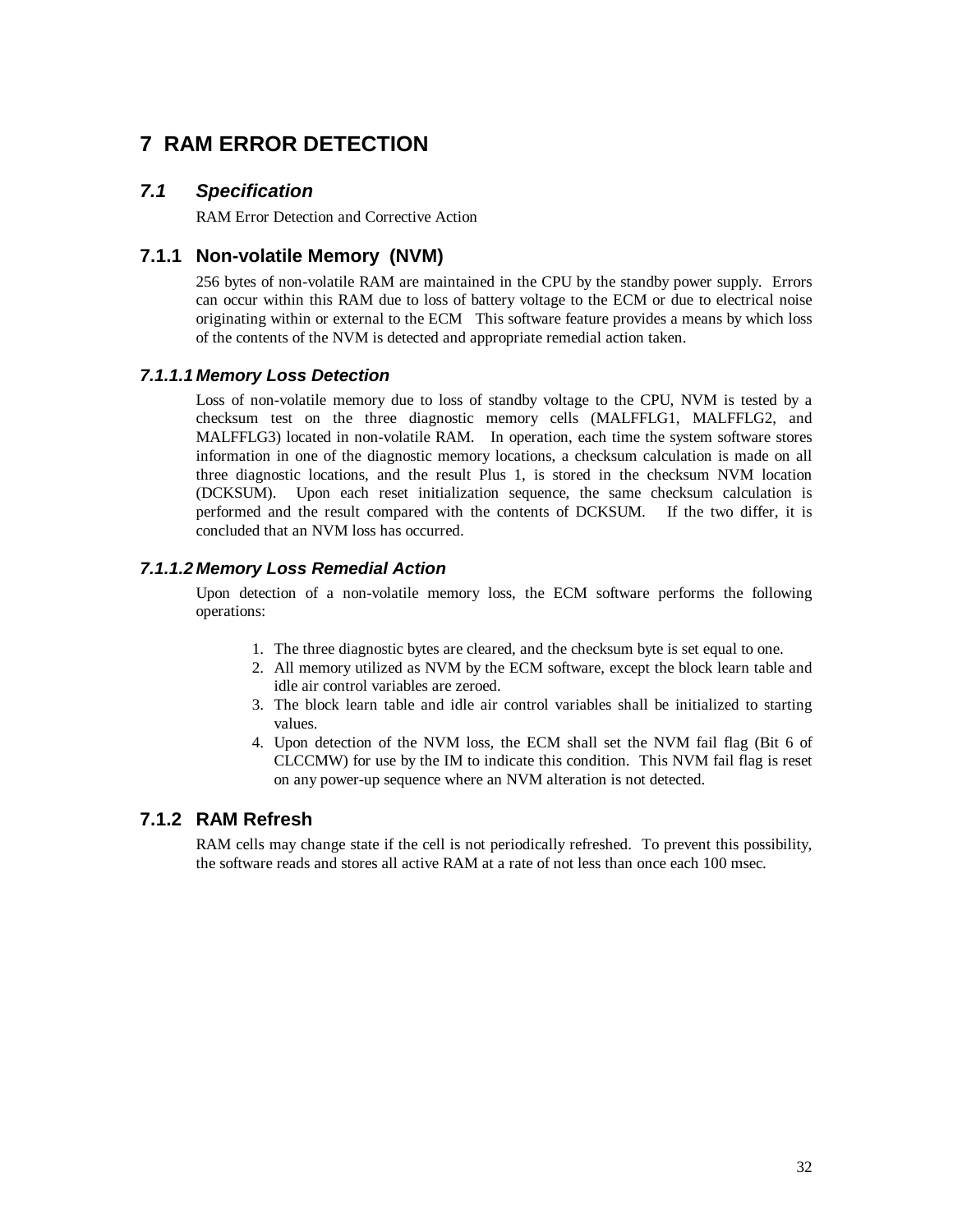## **8 DIAGNOSTICS**

### *8.1 DIAGNOSTIC CONTROL LOGIC*

The diagnostic control logic shall monitor the status of enabled malfunction detection algorithms and control the vehicle check engine lamp. A particular malfunction detection algorithm is enabled when its associated mask bit (KKMASK1, KKMASK2, KKMASK3) is set to a logic one. Functionally, the diagnostic control logic can be divided into these basic areas:

- 1. Control logging of detected malfunctions into nonvolatile memory for later display.
- 2. Control of check engine lamp to alert the operator to the presence of a malfunction condition.
- 3. Display of logged malfunctions as an aid in diagnosing vehicle problems.
- 4. Control of erasing detected malfunctions from nonvolatile memory.
- 5. Special diagnostic functions provided as an aid to system testing and troubleshooting.

### **8.1.1 Diagnostic Control Counter**

The diagnostic control counter controls the logging and check engine lamp control functions associated with most of the various malfunction detection algorithms. The diagnostic control counter consists of an up/down counter function which may be incremented or decremented on a "real time" basis once per 100 msec. The diagnostic control counter has a range from 0 to 255 counts. The purpose of the diagnostic control counter and its associated control logic is twofold:

- 1. Prevent a momentarily detected malfunction condition from turning on the check engine lamp and/or being logged in nonvolatile memory.
- 2. Assure that a legitimately detected malfunction condition will turn on the check engine lamp for minimum period of time.

### **8.1.2 Diagnostic Control Counter Operation**

In general, when the diagnostic control logic recognizes the presence of a detected malfunction, the diagnostic control counter counts for-ward. Conversely, when no malfunctions are being detected, the diagnostic control counter counts backward until it reaches zero.

#### *8.1.2.1 Initialization*

After a power-up initialization or system reset, the diagnostic control counter is initialized to zero.

### *8.1.2.2 Normal Made*

#### **8.1.2.2.1 Normal Mode Enable Criteria**

When the diagnostic control counter is equal to zero, the diagnostic control logic is in the normal mode. In the normal mode, the diagnostic control logic monitors the status of the enabled malfunction detection algorithms.

#### **8.1.2.2.2 Normal Mode Exit Criteria**

When the diagnostic control logic is In the normal mode and any of the enabled malfunction algorithms detects the presence of a malfunction, the diagnostic control logic disables the normal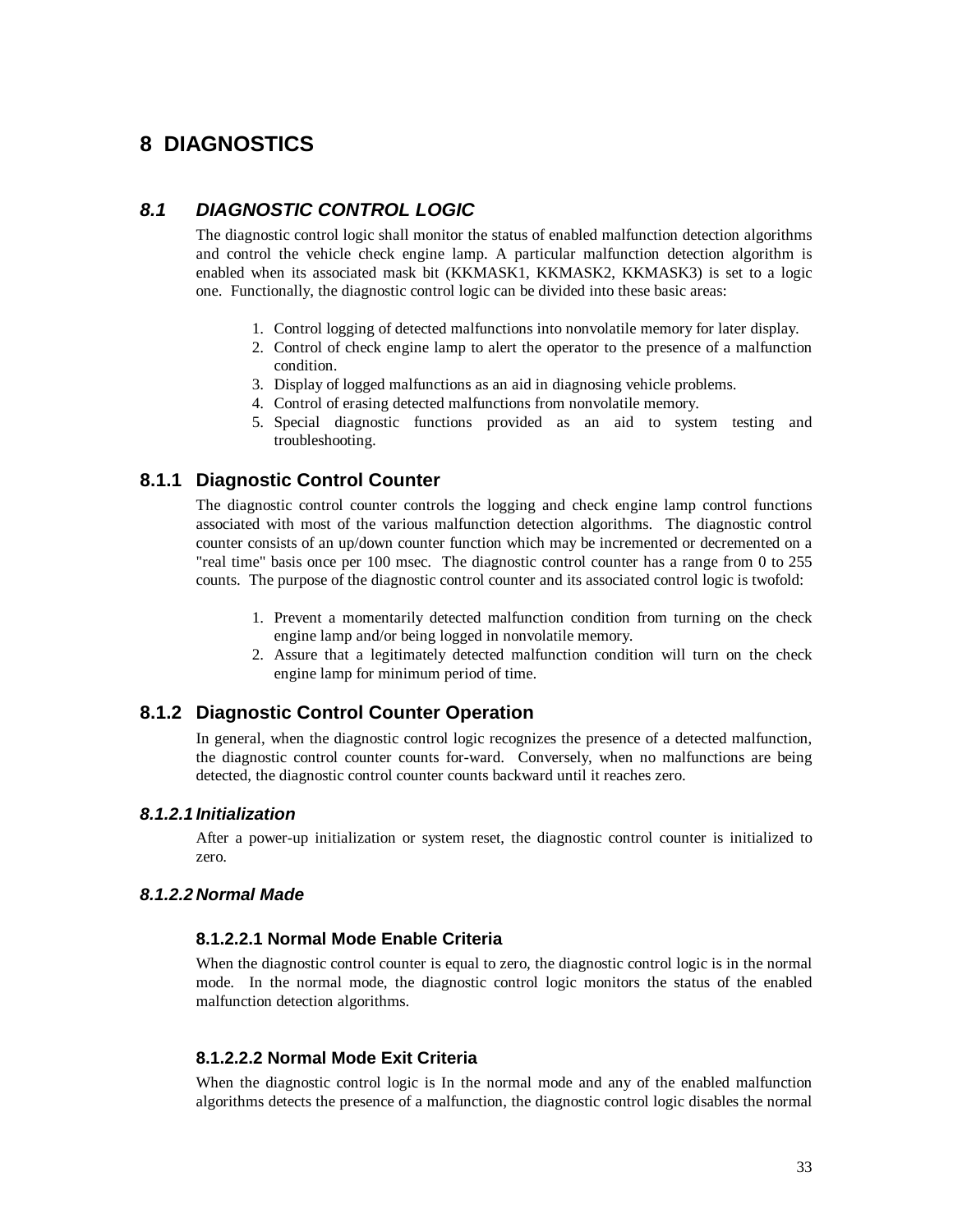mode. When the normal mode is disabled, the diagnostic control logic recognizes (and remembers) any enabled malfunctions that were present at the time the normal mode was disabled.

#### *8.1.2.3 Malfunction Log Delay*

When the normal mode is disabled, the diagnostic control logic enables the malfunction log delay mode. In this mode, the diagnostic counter counts in the forward direction and diagnostic control logic monitors the current status of recognized malfunctions (See 1.2.2.2). The status of all other malfunction algorithms is ignored. If a recognized malfunction ceases to exist; i.e., is no longer detected by its associated detection algorithm, it is removed from the recognized malfunction list.

#### **8.1.2.3.1 Malfunction Log Delay Disable**

The malfunction log delay mode shall be disabled by either of the following conditions:

- 1. No recognized malfunctions exist.
- 2. The diagnostic control counter reaches a value equal to or greater than KMCNT2.

In Case 1, the diagnostic control logic will:

- 1. Enable the lamp off reverse counter mode.
- 2. Set the diagnostic control counter to a value equal to KMCNTl if it exceeds KMCNTl.

In Case 2, the diagnostic control logic will:

- 1. Log all recognized malfunctions into nonvolatile memory provided the associated mask bit in is set to a logic one.
- 2. Actuate the check engine lamp.
- 3. Check the status of the malfunction detection algorithms and recognize any malfunctions that are present.
- 4. Set the diagnostic control counter to a value equal to calibration memory parameter KMCNT3-1.
- 5. Enable the lamp on mode.

#### *8.1.2.4 Reverse Counter Mode*

The reverse counter mode is entered from the malfunction log delay or the lamp on delay modes when no malfunctions are currently being detected in the system. When the diagnostic control logic is in the lamp off reverse counter mode, the diagnostic control counter counts backward and the control logic monitors the status of the enabled malfunction detection algorithms.

### **8.1.2.4.1 Reverse Counter Mode Disable**

The diagnostic control logic disables the reverse counter mode when either of the two following conditions exist:

- 1. A malfunction is detected by one of the enabled malfunction detection algorithms.
- 2. The diagnostic control counter reaches zero.

In Case 1, the diagnostic control logic recognizes the detected malfunction and enters the malfunction log delay mode (See  $4.1.2.3$ ) if the check engine lamp is off or the lamp on delay mode (See 4.1.2.5) if the check engine lamp is on. In case 2, the diagnostic control logic enters the normal mode (See 4.1.2.2).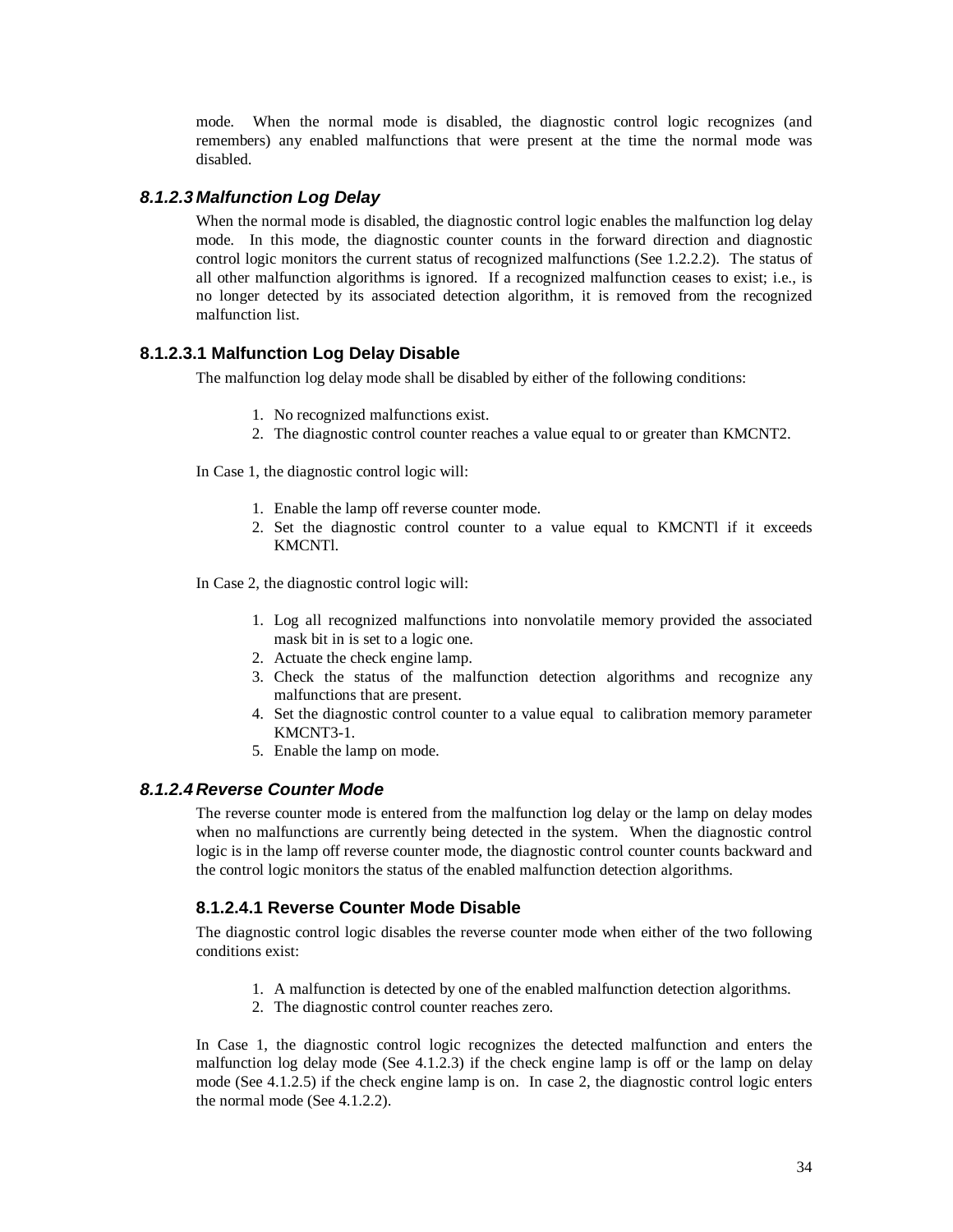#### *8.1.2.5 Lamp On Mode*

When the lamp on mode is enabled, the diagnostic control counter counts forward and the control logic shall monitor the status of recognized malfunctions. The status of all other malfunction detection algorithms is ignored. When a malfunction detection algorithm associated with a recognized malfunction indicates the condition is no longer present, that malfunction is removed from the list of recognized malfunctions.

When the diagnostic control counter reaches a value equal to KMCNT4, the diagnostic control logic shall perform the following operation in the listed order:

- 1. Log all currently recognized malfunctions into nonvolatile memory provided the associated mask bit (KKMASK1, KKMASK2, or KKMASK3) is set to a logic one.
- 2. Check the status of the enabled malfunction detection algorithms and recognize any malfunctions currently detected.
- 3. Set the diagnostic control counter to a value equal to KMCNT3-1 and continue counting the diagnostic control counter forward. The lamp on mode logic continues to cycle in this manner as long as any recognized malfunction remains in the system.

#### **8.1.2.5.1 Lamp On Mode Disable**

When the check engine lamp is on and no recognized malfunctions are present in the system, the diagnostic control logic disables the lamp on mode, the diagnostic control counter sets to KMCNT3, and enters the reverse counter mode.

### **8.1.3 Nonvolatile Memory Clear**

The diagnostic control logic shall clear any malfunctions stored in nonvolatile memory under the following circumstances.

#### *8.1.3.1 Nonvolatile Memory Loss*

The ECM shall perform a nonvolatile memory loss test (See RAM Error Detection, Section 9) during the power-up initialization to determine if the current data in nonvolatile memory is valid. When a nonvolatile memory loss is indicated, the diagnostic control logic will clear any malfunctions stored in nonvolatile memory.

### *8.1.3.2Power Restarts*

A startup counter is maintained in nonvolatile memory and is incremented each time the ECM has detected an engine running condition (See EST, Section 7) for a period of 10 seconds. The startup counter is reset to zero when any malfunction is logged into nonvolatile memory.

The diagnostic control logic will clear all malfunctions stored in nonvolatile memory when the startup counter is equal to KKN0MALF.

### **8.1.4 Diagnostic Request Line**

The ECM hardware provides a diagnostic request input by which users can command the various functions in the diagnostic algorithm. The diagnostic request line is configured such that four (4) separate input states are recognized when various values of resistance are connected from the diagnostic request line to system ground. The various states and their nominal resistance values are listed below:

|            | R GE 20K ohm - Normal Mode      |
|------------|---------------------------------|
| R=10K ohm  | - Assembly Line Diagnostic Mode |
| R=3.9K ohm | - Factory Test Mode             |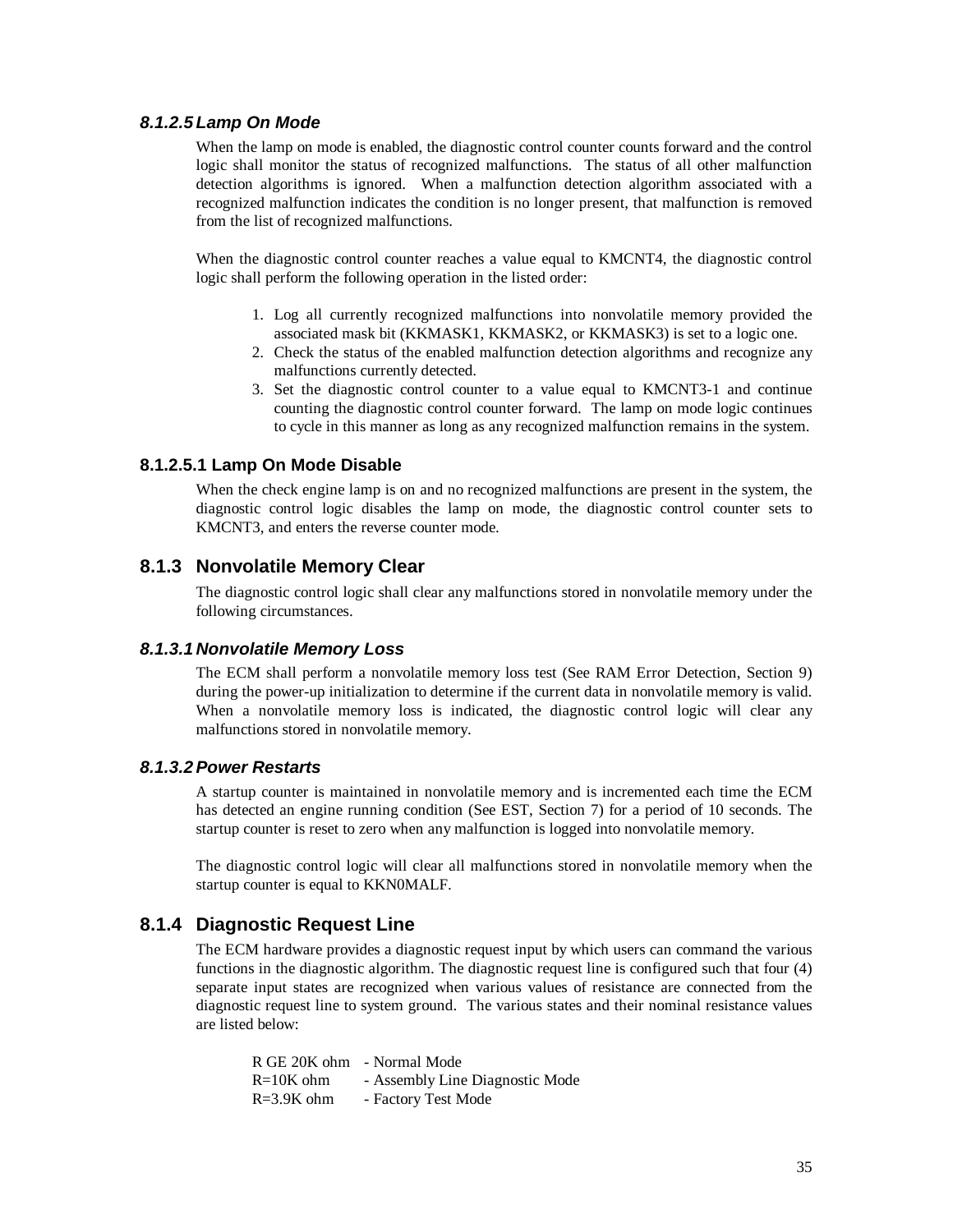R=0 ohm - Diagnostic Display Mode [Engine Not Running (See EST XDE)] - Field Service Mode (Engine Running)

#### *8.1.4.1 Normal Mode*

When the normal mode is detected the ECM shall operate as described in the various XDE documents.

#### *8.1.4.2 Assembly Line Diagnostic Mode*

When the assembly line diagnostic mode is detected the ECM shall modify its operation as follows.

#### **8.1.4.2.1 Closed Loop Timers**

When the assembly line diagnostic mode is detected, the fuel logic will bypass the closed loop time criteria. The fuel logic will thus enter the closed loop mode as soon as the coolant temperature and oxygen sensor ready criteria are met (see Fuel, Closed Loop Enable Criteria).

### **8.1.4.2.2 Integrator Reset Modification**

When the assembly line diagnostic mode is enabled, the set of conditions described under Items 5, 6, and 7 (see Fuel XDE, Integrator Reset Mode Enable) shall not result in an integrator reset.

### **8.1.4.2.3 IAC Modifications**

When the assembly line diagnostic mode is enabled, the IAC logic will:

- Use the calibration memory Table F13 value corresponding 0 a battery voltage of 8 volts.
- Bypass certain criteria for RPM closed loop enable (see IAC).
- Trigger an IAC motor reset RPM is greater than 2000 the first time.
- Bypass coolant restrictions (engine warm up time = KICKTM) for enabling IAC kick-down mode.

### **8.1.4.2.4 EST Test Function**

8.1.4.2.4.1 When the assembly line diagnostic mode is enabled the following modifications to the EST system will be made.

- 1. Disable the Burst Knock logic.
- 2. Bypass the RPM and coolant temperature criteria for ESC retard enable.

The above actions force the engine into a condition where spark knock should occur if the throttle is suddenly opened (Burst Knock).

8.1.4.2.4.2 Additionally if ALDL mode has been enabled longer than KSAALDLL seconds, the term will be removed from the spark advance calculation.

### **8.1.4.2.5 TCC Test Function**

When the assemble line diagnostic mode is enabled, the following modification to the TCC logic will be made.

1) Bypass coolant temperature criteria to allow TCC to be enabled sooner. The remaining conditions to enable TCC are described in Section 12, ICC.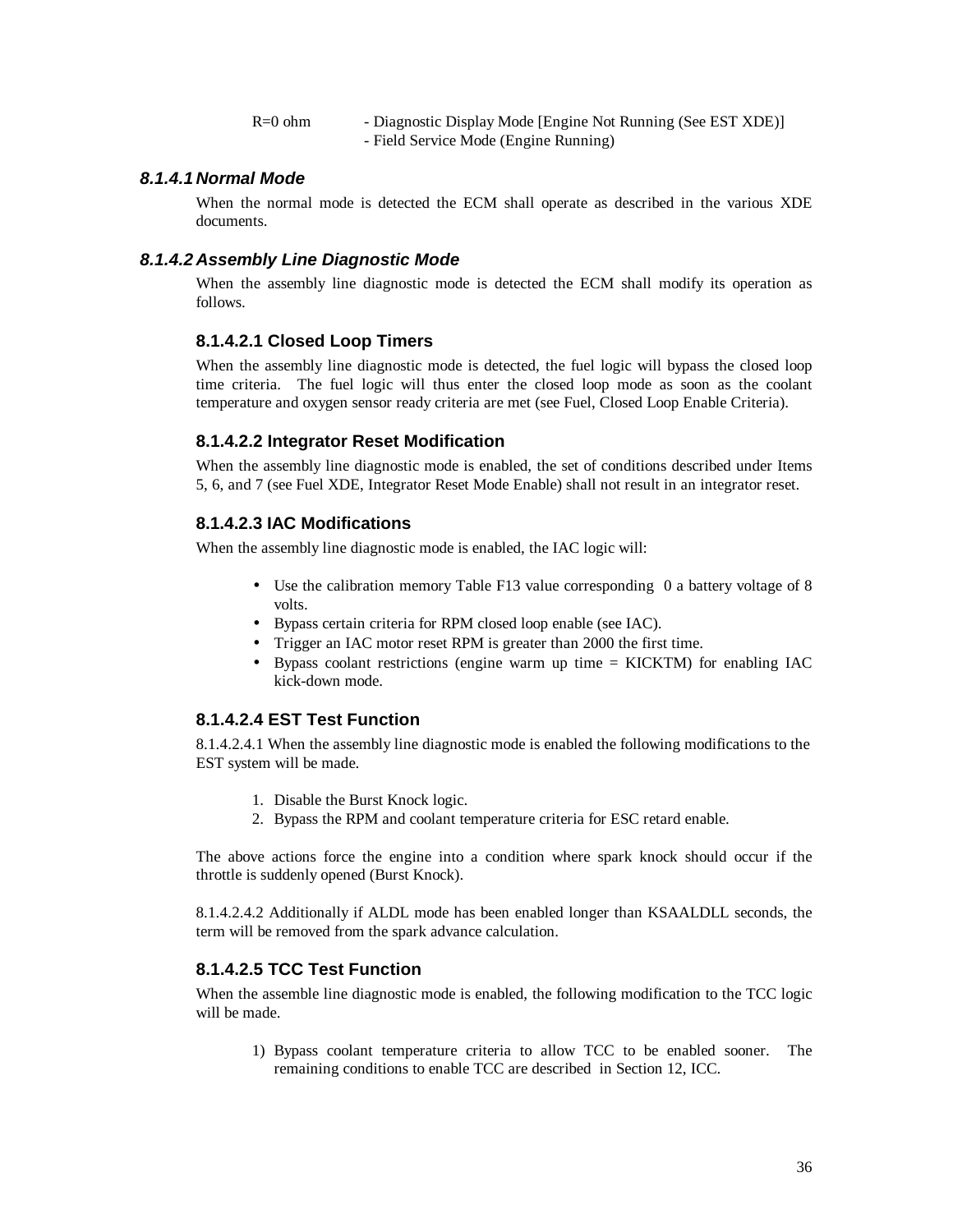#### *8.1.4.3 Factory Test Mode*

When the factory test mode is detected, the ECM shall turn on the check engine lamp and force the system into the backup fuel mode (see Backup Fuel) by discontinuing the COP 2 signal. The primary purpose of this feature is to enable the backup fuel system to be tested.

#### *8.1.4.4 Diagnostic Display Mode*

The diagnostic control logic will display malfunctions stored in nonvolatile memory and perform certain other functions as described below when the diagnostic display mode is enabled. Enabling of this mode requires that the diagnostic request line be grounded and that the engine not be running (see EST).

#### **8.1.4.4.1 Solenoid Energization**

When the diagnostic display mode is enabled and the battery voltage is less than 16.9V, the diagnostic control logic will energize the air control, air select, locking converter clutch, exhaust gas re-circulation, A/C and canister purge solenoids. In addition, the idle air control motor will be continuously pulsed to retract while in diagnostic display mode.

The solenoid energization function is capable of operating without a calibration PROM installed in the ECM. The purpose of this function is to allow service personnel a means to force the ECM to energize its outputs for troubleshooting purposes, and to provide a means for exercising the ECM output devices during burn-in at Delco Electronics.

#### **8.1.4.4.2 Malfunction Suppression**

While the diagnostic display mode is enabled, the diagnostic control logic will force the diagnostic control counter to zero. This action has the effect of preventing new malfunctions from being logged into nonvolatile memory while the diagnostic display mode is enabled.

### **8.1.4.4.3 Malfunction Code Display**

Each malfunction condition is associated with a two digit code number. When the diagnostic display mode is enabled, the diagnostic control logic wi1l flash the check engine lamp in a logical sequence to depict the two digit code associated with each malfunction stored in nonvolatile memory.

Each code displayed will consist of a number of flashes representing the first digit followed by a short pause, followed by a number of flashes representing the second digit, followed by a long pause indicating the end of the code.

Each stored code is displayed three times before proceeding to the next code. After all malfunction codes stored in nonvolatile memory have been thus displayed, the entire flashing sequence is repeated.

The flash rates for the sequence are as follows:

On Flash 400 msec Off Flash 400 msec Pause Between Characters1.2 sec Pause Between Codes 3.2 sec

#### **8.1.4.4.3.1 Diagnostic Mask Bits**

KKMASKl, KKMASK2, and KKMASK3 are provided to enable or disable the logging and display of the various malfunction codes. Each malfunction code has a corresponding bit in one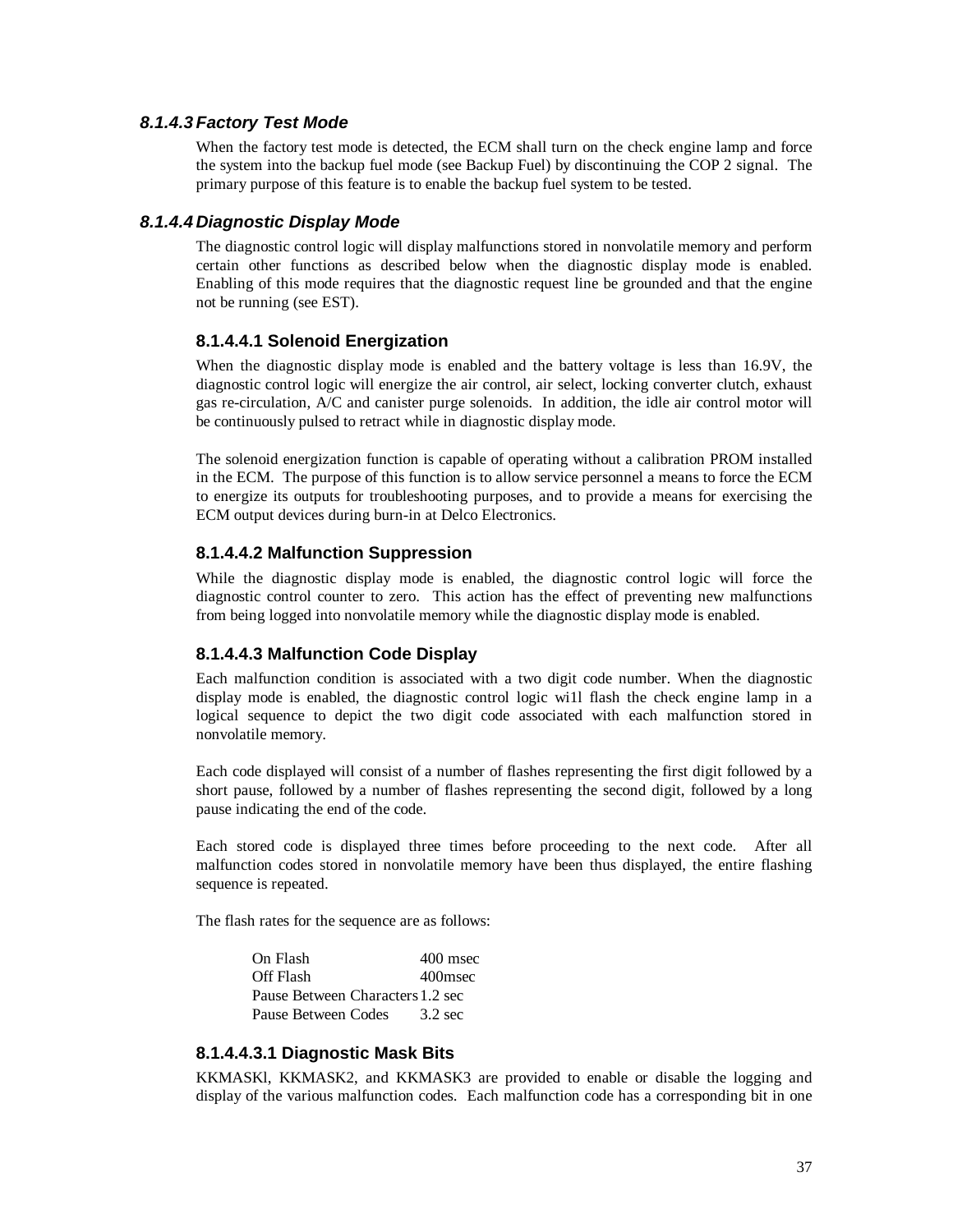of the three calibration memory parameters. When the bit associated with a particular malfunction code is set to a logic 0, that code will not be displayed by the diagnostic display logic nor logged into nonvolatile memory by the diagnostic control counter logic.

| Diagnostic Code Mask |     |    |    |    |                |                |    |    |
|----------------------|-----|----|----|----|----------------|----------------|----|----|
| Mask Word            | B7  | 66 | 65 | 64 | B <sub>3</sub> | B <sub>2</sub> | 61 | 60 |
| KKMASK1              |     | 13 | 14 | 15 | 21             | 22             | 23 | 24 |
| KKMASK2              | 25. | 31 | 32 | 33 | 34             | 35             | 41 | 42 |
| KKMASK3              | 43  | 44 | 45 | 51 | 52             | 53             | 54 | 55 |

### *8.1.4.5 Field Service Mode*

The field service mode is enabled when the ECM detects that the diagnostics request line is grounded and the engine is running (see EST). In this mode the following functions will be performed by the ECM.

#### **8.1.4.5.1 Oxygen Sensor Annunciation**

When the fuel system is operating in the open lOOD mode (See Fuel). the ECM will flash the check engine lamp at a 2.5 Hz rate. The o? and off time of the flash shall be equal (200 msec each).

When the fuel system is operating in the closed loop mode. the ECM will control the check engine lamp as follows. The ECM shall energize the check engine lamp for one second if the ECM detects a rich oxygen sensor condition at the time the fuel system makes an open loop to closed loop transition. Similarly, the ECM will de-energized the check engine lamp for one second if the ECM detects a lean oxygen sensor condition at the time the fuel system makes an open loop to closed loop transition.

At the end of the first one second period and at one second intervals thereafter, the ECM will toggle the state of the check engine lamp if during the preceding 1 second interval the oxygen sensor has made one or more transitions from rich to lean or lean to rich. If no transitions are detected, a rich condition will result in turning the check engine lamp on and a lean condition turning it off.

When the field service mode is enabled, the various enabled malfunction detection algorithms will continue to operate and apply their associated remedial actions when a malfunction is detected. The diagnostic control logic will not log detected malfunctions into nonvolatile memory while the field service mode is enabled.

### **8.1.4.5.2 Fixed Spark**

When the field service mode is enabled, the EST system will output a constant spark advance with respect to the reference angle as specified by KDIAGADV.

#### **8.1.4.5.3 Closed Loop Timers**

When the field service mode is enabled, the fuel logic will bypass the closed loop time criteria. The fuel logic thus enters the closed loop mode as soon as the coolant temperature and oxygen sensor ready criteria are met (see Fuel, Closed Loop Enable Criteria).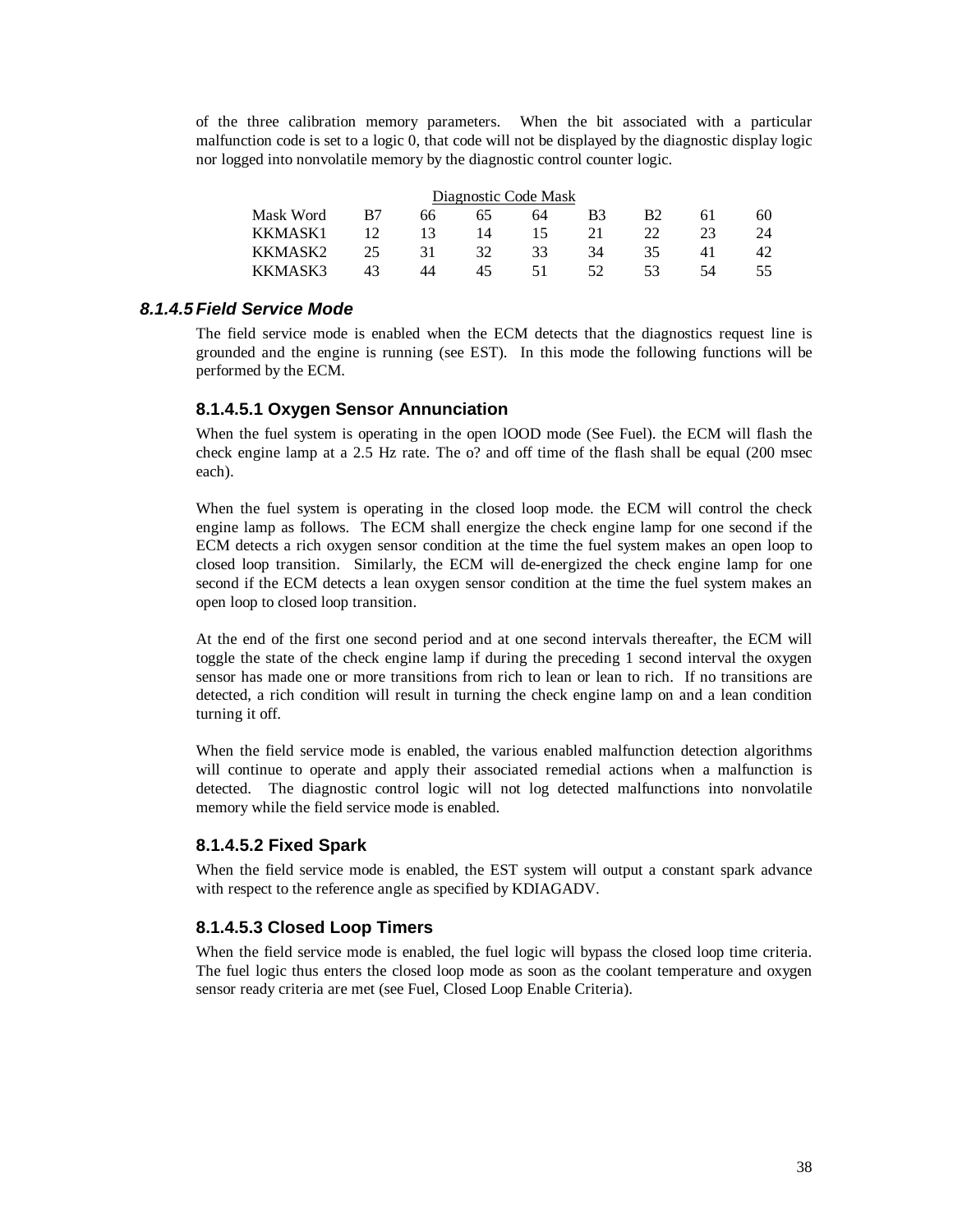## *8.2 MALFUNCTION DETECTION ALGORITHMS*

### **8.2.1 Code 12 - No Reference Pulses**

Malfunction Code 12 is detected when the ECM detects an "engine not running" condition (See EST).

Malfunction Code 12 is handled as a special case by the diagnostic control logic. When Malfunction Code 12 is detected, the check engine lamp is actuated.

Conversely, when Malfunction Code 12 is not detected, the check engine lamp is deactivated, provided the diagnostic control logic does not require it to be on far another condition. Malfunction Code 12 is not stored in nonvolatile memory; however, it will displayed when the condition is present and the system is in the diagnostic display mode.

Malfunction Code 12 logic is performed once every 100 msec.

#### **8.2.2 Code 13 - Oxygen Sensor**

The Malfunction Code 13 detection algorithm consists of an up/down control counter with a range from 0 to 255 counts. The Malfunction Code 13 control counter will be incremented at a rate of one count every 100 msec when throttle position is greater than \*KKO2LOD\*. Conversely, the Malfunction Code 13 control counter will be decremented at a rate of one count every 100 msec when throttle position is less than or equal to \*KKO2LOD\*. The Malfunction Code 13 control counter is set equal to zero when any of the following conditions exist:

- 1. The engine running condition has been present for a period of time less than \*KKO2MPT1\*.
- 2. Malfunction Code 21 or 22 is currently being detected.
- 3. The oxygen sensor input voltage (See Fuel) is greater than or equal to parameter \*KKO2HIGH\*.
- 4. The oxygen sensor input voltage (See Fuel) is less than or equal to \*KKO2LOW\*.

Malfunction Code 13 is detected when the value of the Malfunction Code 13 control counter is greater than \*KKO2OLTM\*. Once Malfunction Code 13 has been detected, it will not be reset unless the oxygen sensor voltage is less than \*KKO2LOW\*, or greater than \*KKO2HIGH\*, or if Malf 21 or Malf 22 are detected. When \*KKOZOLTM\* is set to a value 255 (Hex FF) in the ECM PROM, the associated timer shall have an infinite value.

Malfunction Code 13 logic shall be performed once every 100 msec.

#### *8.2.2.1 Code 13 Enable*

If either of Malfunction Codes 21 or 22 are not present, then Malfunction Code 13 will be enabled when MAP exceeds \*KKO2MAP\* and engine RPM exceeds \*KKO2RPM\* for longer than \*KKO2MPT1\* seconds. The Malfunction Code 13 Enable Flag will be cleared if the engine is not running (MWI, bit 7=0).

#### *8.2.2.2 Code 13 Detection*

Once Malfunction Code 13 is enabled and the conditions for disable do not exist, then logging of the code is dependent on a timer and the associated conditions to increment or decrement the timer. The timer has an up/down control range of  $0$  to 255 counts, and is incremented or decremented one count every 100 msec. If the 02 sensor ADU counts go outside a window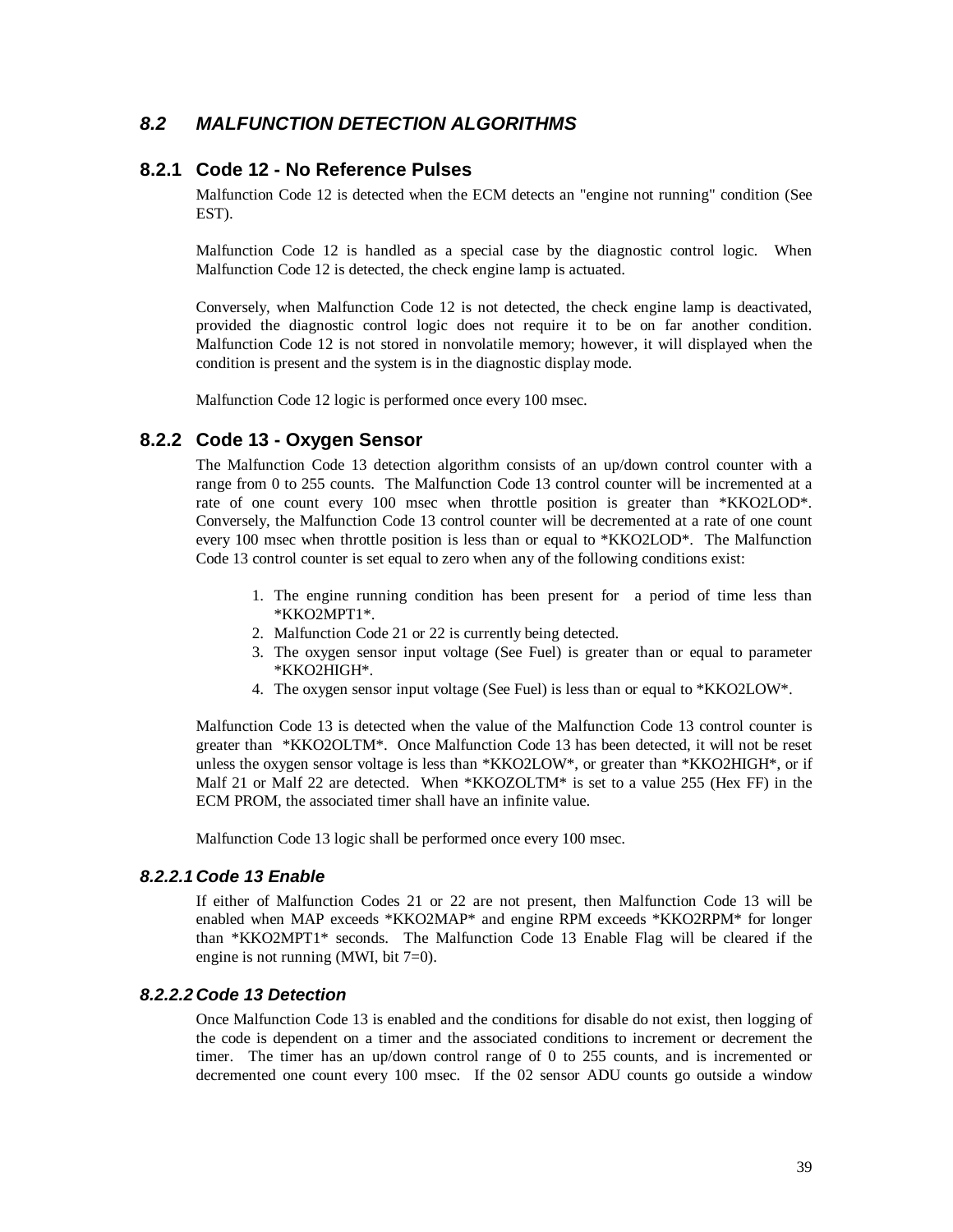defined by \*KKO2LOW\* and \*KKO2HIGH\* Indicating proper operation of the 02 sensor, then the timer will be forced to zero, and Malfunction Code 13 will not be logged.

However, when the 02 sensor ADU counts remain within the window defined above, and the throttle position is greater than \*KKO2LOD\*, the timer will be incremented. If all the above conditions are met, hut throttle position drops below \*KKO2LOD\*, the timer will be decremented. Once the timer exceeds \*KKO2OLTM\*, then Malfunction Code 13 will be detected and logged. The 02 sensor ADU counter and the up/down timer are set to zero when the engine is not running (MW1, bit  $7=0$ ).

#### **8.2.3 Code 14 - High Coolant Temperature**

Malfunction Code 14 is detected when the engine running condition (See EST) has been present for a period of time greater than \*KKETMPTH\* and the coolant temperature sensor reading is greater than calibration memory parameter \*KKCTMPHI\*. Additionally; when \*KKCTMPHI\* is set to a value of 255 (Hex FF), the associated timer shall have an infinite value.

The diagnostic control logic will substitute \*KKTCDF\* in place of the coolant temperature sensor reading when one of the following sets of conditions exists:

#### Condition 1

- A. Malfunction Code 14 is logged into nonvolatile memory.
- B. The coolant temperature sensor reading is greater than \*KKCTMPHI\*.

#### Condition 2

A. Malfunction Code 14 is being detected (see above). Malfunction Code 14 logic is performed once per 100 msec.

#### **8.2.4 Code 15 - Low Coolant Temperature**

Malfunction Code 15 is detected when the engine running condition (See EST) has been present for a period of time greater than \*KKETMPTL\*, and the coolant temperature sensor reading is less than \*KKETMPLO\*.

When \*KKETMPTL\* Is set to a value of 255 (Hex FF) the associated timer will have an infinite value.

The diagnostic control logic will substitute \*KKTCDF\* in place of the coolant temperature sensor reading when:

1. The coolant temperature sensor reading is less than \*KKETMPLO\*, and either:

- a. engine run time has exceeded \*KKETMPTL\*, or
- b. a potential malfunction code 15 has been detected to be present after ignition on but before engine running conditions were met. (See section 2.4.3).

The coolant temperature sensor is considered to have failed open (= low coolant temperature) when ignition is on but before engine running conditions have been met, the coolant temperature sensor reading is less than \*KKETMPLO\*, malfunction code 23 has not been logged, and the raw A/D manifold air temperature value is less than or equal to \*KKETMTLO\*.

### **8.2.5 Code 21 - High Throttle Position**

Malfunction Code 21 is detected when all of the following conditions are met:

1. Malfunction Codes 33 or 34 have not been detected.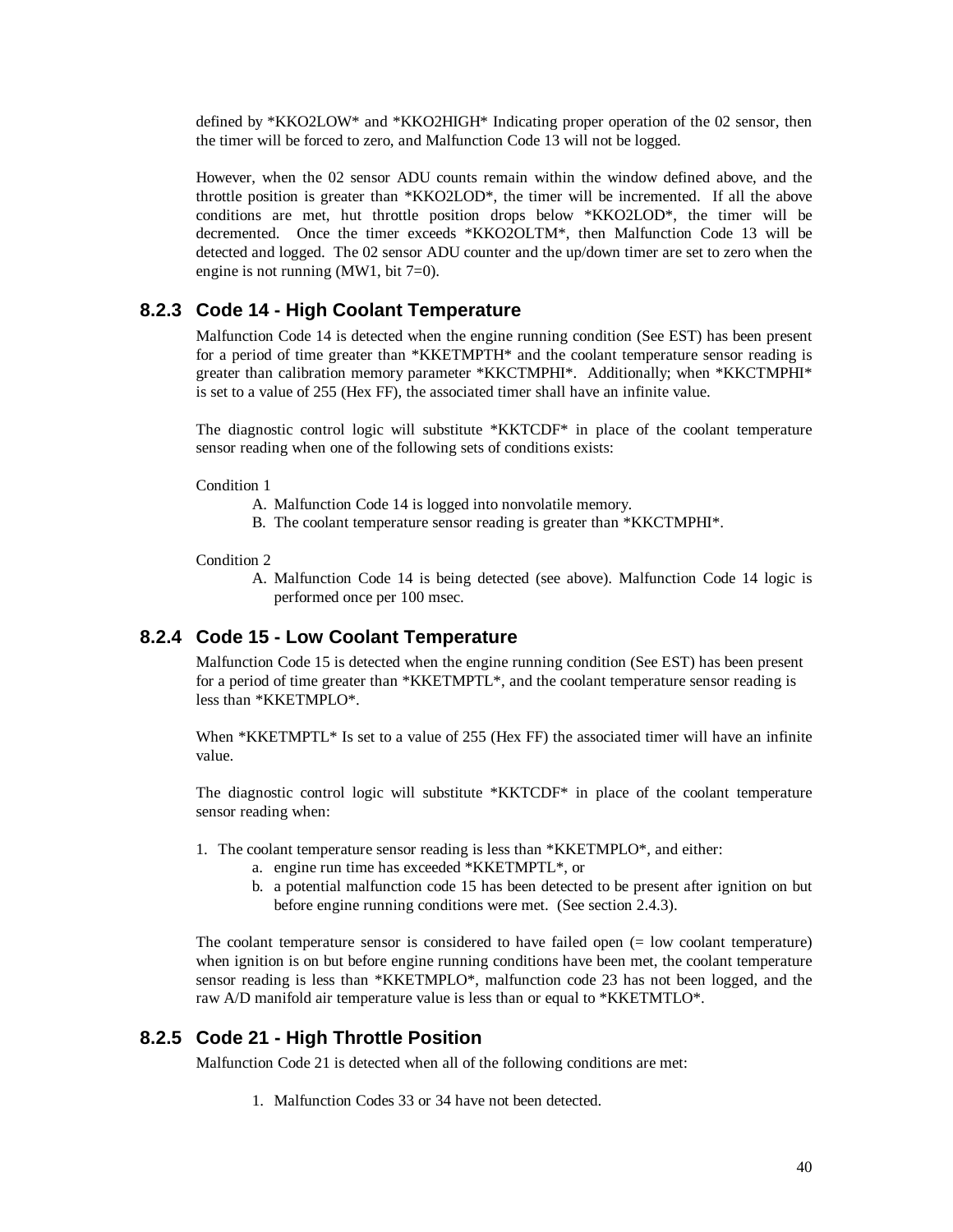- 2. Throttle position sensor reading is greater than \*KKTA21\*.
- 3. Engine speed is less than or equal to \*KKRMZ1\*.
- 4. Manifold pressure sensor reading is less than \*KKPM21\*.
- 5. Conditions I through 4 above have been present for a period of time greater than KKZ1TIM.

Once Malfunction Code 21 has been detected, it will not be reset unless the throttle position sensor reading falls to a value less than or equal to \*KKTA21\*; or Malfunction codes 33 or 34 have been detected .

When KK21TIM is set to a value of 255 in the ECM PROM (Hex FF), the associated timer will have an infinite value. While Malfunction Code 21 is being detected, the throttle position criterion for DECEL fuel cutoff is bypassed and all system algorithms except diagnostics will substitute a value from F78 table as a function of RPM in place of the current throttle position sensor reading. Malfunction Code 21 logic is performed once per 100 msec.

### **8.2.6 Code 22 - Low Throttle Position**

Malfunction Code 22 logic is enabled when \*KKMASK1\*, bit 2 is set.

Malfunction Code 22 is detected when the engine is running (see EST) and the throttle position sensor reading is less than \*KKTA22\*.

While Malfunction Code 22 is being detected, the throttle position) criterion for DECEL fuel cutoff is bypassed and all system algorithms except diagnostics will substitute a value from F78 table as a function of RPM in place of the current throttle position sensor reading.

Malfunction Code 22 logic is performed once per 12.5 msec.

### **8.2.7 Code 23 - Low Manifold Air Temperature**

8.2.7.1 Malfunction Code 23 is detected when the engine running condition (see EST) has been present for a period of time greater than \*KKETMPTL\*, the manifold air temperature sensor reading is greater than \*KKETMPLO\*.

When \*KKETMPTL\* is set to a value of 255 (FF Hex) the associated timer will have an infinite value.

8.2.7.2 The diagnostic control logic will substitute \*KKMATDF\* in place of the manifold air temperature sensor reading when:

- 1. The manifold air temperature sensor reading is greater than \*KKETMPLO\*, and the engine run time has exceeded \*KKETMPTL\*
- 2. Coolant temperature is greater than equal to \*KKETCH\*.

8.2.7.3 The manifold air temperature sensor is considered to have failed open (=low manifold air temperature) when ignition is on but before engine running conditions have been met, the manifold air temperature sensor reading is greater than \*KKETMPLO\*, malfunction code 15 is not logged, and coolant temperature sensor reading is less than \*KKETCTLO\*.

8.2.7.4 Malfunction code 23 is flagged under the following conditions:

8.2.7.4.1 Turbo option selected. The turbo option is selected by setting Bit 3 of KAFOPTZF mode word to a logic "1".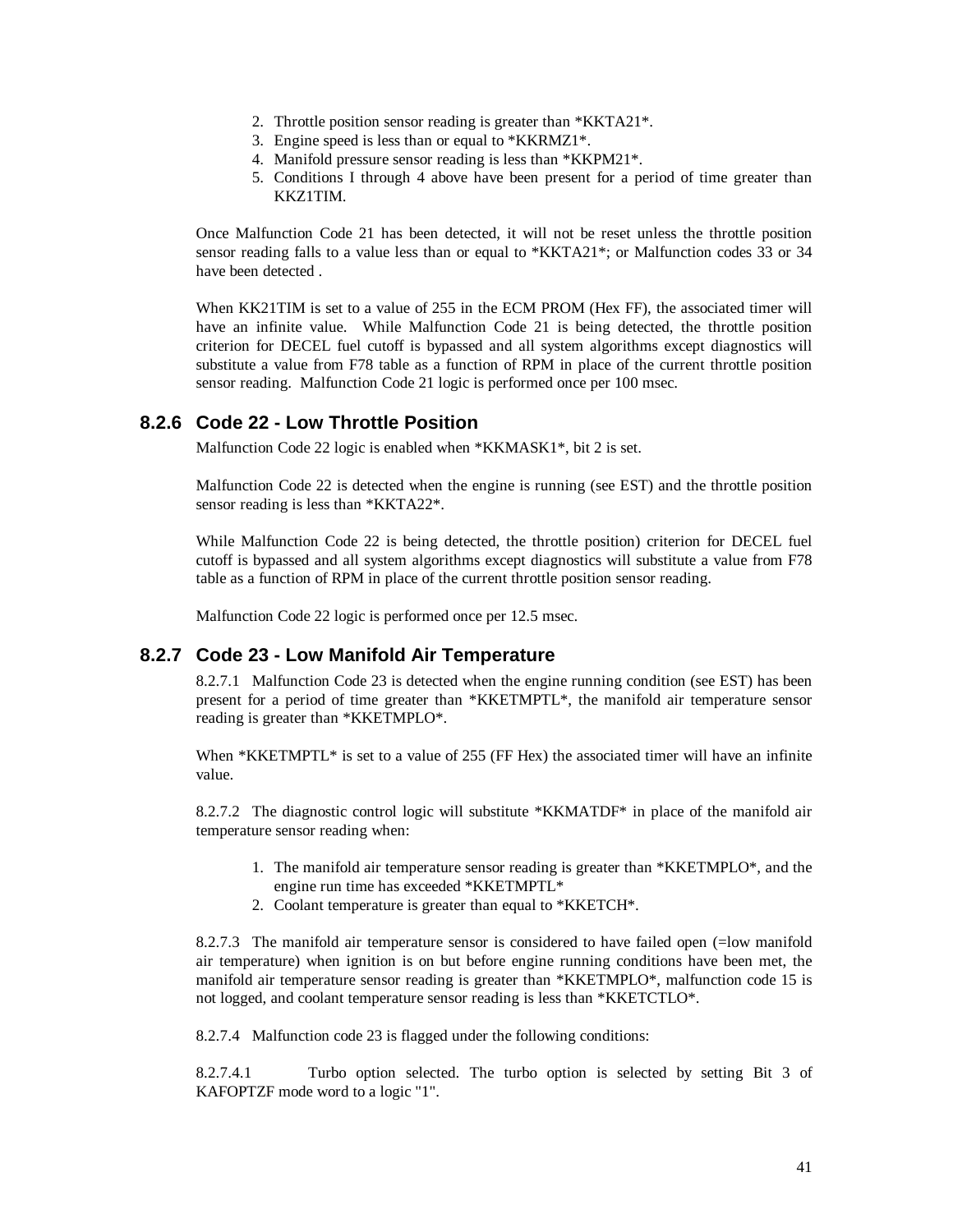8.2.7.4.1.1 Malfunction code 23 will be flagged when the engine running conditions have been met for \*KKETMPTL\*, line manifold air temperature sensor reading is greater than \*KKETMPLO\*, and the turbo boost mode has been enabled for a time greater than \*KK23BSTM\*. If malfunction code 23 has been flagged it will be logged in accordance with conditions specified in section 1.2.3.1. Malfunction code 23 will be continually flagged when all conditions are met to guarantee check engine is latched on.

8.2.7.4.2 Non-turbo Option Selection Malfunction code 23 will be flagged when the engine running condition has been met for \*KKETMPTL\* and the manifold air temperature sensor reading is greater than \*KKETMPLO\*.

### **8.2.8 Code 24 - Vehicle Speed Sensor**

Malfunction Code 24 logic is bypassed if coolant temperature is less than \*KKDIAGWM\*.

Malfunction Code 24 is detected when all of the following conditions are met:

- 1. Malfunction Codes 21, 22, 33, 34 are not being detected.
- 2. The vehicle speed sensor indicates a speed less than or equal to \*KKVSPD\*.
- 3. The MAP sensor reading is less than \*KK24MAP\*.
- 4. The park/neutral switch input indicates the vehicle is not in park/neutral .
- 5. Throttle is closed.
- 6. Engine RPM is greater than \*KKVRPMLA\* and less than or equal to \*KKVRPMH\*.
- 7. Conditions 1 through 6 above have been present for a period of time greater than \*KKVST\*. When \*KKVST\* is set to a value of 255 (Hex FF) in the ECM PROM, the value of the associated timer will be infinite.

Once Malfunction Code 24 is detected, it will not reset unless the vehicle speed sensor indicates a speed greater than \*KKVSPO\* or malfunction codes 21, 22, 33 or 34 are detected.

The Malfunction Code 24 logic is executed once every 100 msec.

### **8.2.9 Code 25 - High Manifold Air Temperature**

8.2.9.1 Malfunction Code 25 is detected when the engine running condition (see £ST) has been present for a period of time greater than or equal to \*KKETMPTH\*, the manifold air temperature value is greater than \*KKETMPHI\*, and the turbo boost mode is not enabled.

8.2.9.2 When \*KKETMPTH\* is set to a value of 255 (FF Hex) the associated timer will have an infinite value.

The diagnostic control logic will substitute \*KKMATDF\* in place of the manifold air temperature sensor reading when one of the following sets of conditions exists.

Condition 1

- a. Malfunction Code 25 is logged into nonvolatile memory
- b. The manifold air temperature sensor reading is less than \*KKETMPHI\*.

Condition 2

- a. Malfunction Code 25 is currently being detected.
- b. Manifold air temperature sensor is less than \*KKEMPHI\*. The malfunction code 25 logic is performed once every 100 msec.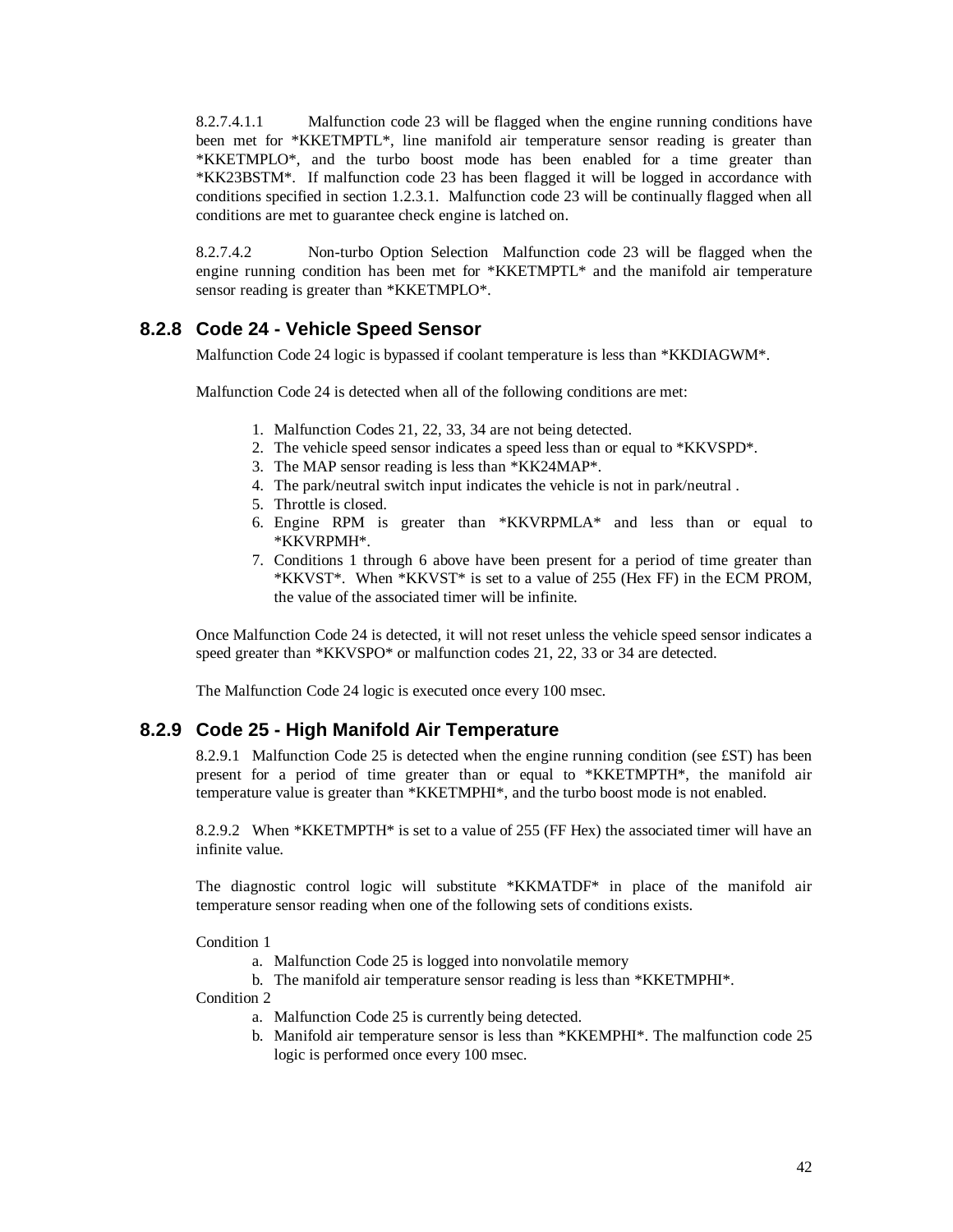### **8.2.10 Code 31. Wastegate Overboost**

Malfunction Code 31 is detected when the following conditions exist:

- 1. Malfunction code 31/33 logic has been enabled (See Paragraph 2.12.2).
- 2. And either:
	- a. Malfunction Code 31 is being detected, or
	- b. Malfunction Code 31 is not being detected, Malfunction Code 33 is not being detected, a high manifold air pressure condition has existed for a time equal to \*KKM33CNT\*, and the manifold air pressure sensor reading is less than or equal to \*KK2ATM33\*.

The malfunction code 31 logic is performed every 100 msec.

### **8.2.11 Code 32 - EGR Malfunction**

Malfunction Code 32 indicates a failure in the EGR The EGR is tested 6 by shutting off the EGR valve under steady state conditions and checking the increase in integrator rate. since the rate will rise to compensate for the lack of EGR If the rate within the test period exceeds the threshold, the EGR is deemed to have passed the test; otherwise, the EGR is assumed to have failed.

The diagnostic test is run every \*KKEGRTIM\* seconds. The check engine light is not illuminated until the test has failed \*KKEGRDFA\* times.

The diagnostic test is enabled under the following conditions:

- 1. Malfunction 32 not masked out (\*KKMASK2\*, bit 5=1).
- 2. Malf 32 timer greater than \*KKEGRTIM\*.
- 3. Vacuum load variable greater than \*KKEGRLLV\* but less than \*KKEGRHLV\* .
- 4. Throttle position (TPS) greater than \*KKEGRLLT\* but less than \*KKEGRHLT\*.
- 5. Delta TPS less than or equal to \*KKEGRTDL\*.
- 6. Vehicle speed greater than or equal to \*KKEGRMPH\*.
- 7. Closed loop operation (MWAF1, bit 7=1).
- 8. Malf 32 integrator change flag not set (DIAGMW4, bit 6=0).
- 9. Maximum integrator change less than or equal to \*KKINTCH\*.
- 10.Last time's integrator value greater than \*KCLITMI\* but less than (\*KCLITMX- \*KK32DL\*-10)
- 11.EGR duty cycle greater than \*KKMEGRDC\*.
- 12.M32 timer greater than \*KKEGRDLT\*.

The Malfunction 32 flag is set under the following conditions:

- 1. Malf 32 test enabled (DIAGMW4, bit  $7=1$ ).
- 2. Change in integrator value less than \*KK32DL\*.
- 3. Malf 32 timer value greater than or equal to \*KK32TIME\*.
- 4. Malf 32 failure counter greater than or equal to \*KKEGRDFA\*.

#### **8.2.12 Code 33 - High Manifold Air Pressure**

Malfunction code 33 is detected when one of the following conditions exist:

#### Condition 1

1. Malfunction Code 31/33 logic has been enabled (see Paragraph 2.12.2).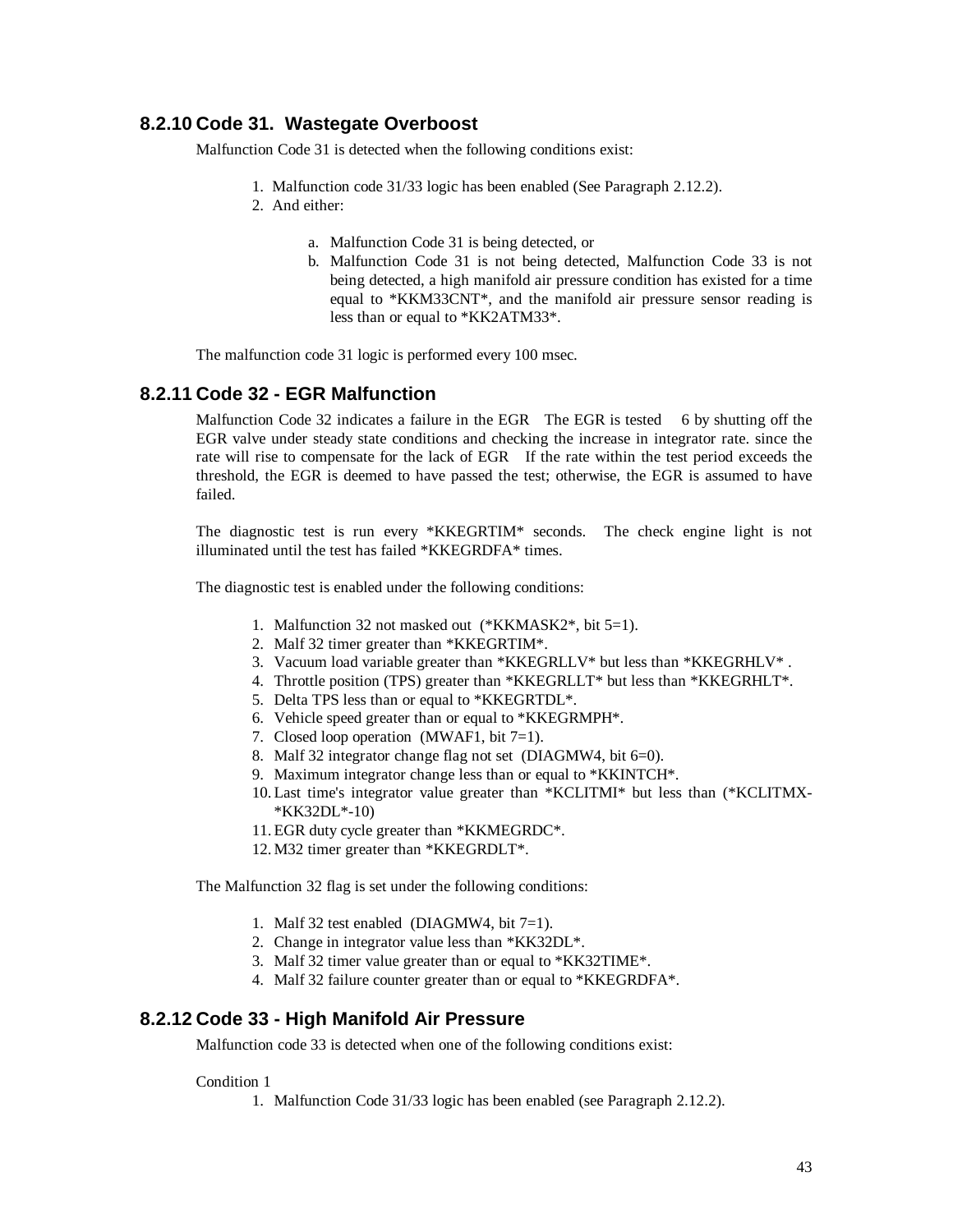- 2. Malfunction Code 31 is not being detected.
- 3. And either of the two following conditions:
	- a. Malfunction Code 33 has already been detected, or
	- b. Malfunction Code 33 has not been detected, and the 2-atmosphere MAP sensor reading is still above \*KK2ATM33\* after a period of time equal to \*KKM33CNT\*.

#### Condition 2

- 1. Malfunction Code 31, 33 logic has not been enabled.
- 2. Either A or B:
	- A.
- 1. Manifold Air Pressure failure detected when engine not running.
- B.
- 1. Manifold Air Pressure failure not detected when engine not running.
- 2. Malfunction Codes 21 or 22 have not been detected.
- 3. Manifold Air Pressure is greater than \*KKPM33\* (A/C is not active) or \*KKPMAC33\* (A/C is active).
- 4. Power Steering load is active.
- 5. Throttle position is greater than \*KKTA33\*.
- 6. Condition 1 thru 5 have been present for a time greater than \*KK33TIME\*.

Malfunction Codes 31/33 are considered enabled when any of the following conditions have been met:

- 1. The fuel is being delivered synchronously and the two-atmosphere manifold air pressure sensor reading has exceeded either \*KWGMAPL\* (if the high load fuel shut off mode is enabled) or \*KWGMAPH\* (if the high load fuel shut off mode is disabled), for a period time greater than \*KWGMAPTM\*, or
- 2. Two atmosphere MAP option has been selected, engine running conditions have not been met, engine is being cranked, and the manifold air pressure sensor reading is greater than \*KK2ATM33\*.

### **8.2.13 Code 34 - Manifold Pressure Too Low**

Malfunction Code 34 is detected when either of the following sets of conditions exist:

#### Condition 1

- 1. Malfunction Code 21 is not currently being detected.
- 2. The manifold absolute pressure sensor is less than \*KKPM34\*.
- 3. The engine speed pressure sensor reading is less than \*KKES34A\* .
- 4. Conditions 1 through 3 above have been present for a period of time greater than \*KK34TIM\*.

#### Condition 2

- 1. Malfunction Code 21 is not currently being detected.
- 2. The engine speed is greater than or equal to \*KKES34A\*
- 3. The manifold absolute pressure sensor reading is less than\*KKPM34\*.
- 4. The throttle position sensor reading is greater than \*KKTA34\* .
- 5. Conditions 1 through 4 above have been present for a period of time greater than \*KK34TIM\*.

Once Malfunction Code 34 has been detected, it will not reset unless the manifold pressure raises to a value equal to or greater than \*KKPM34\* or if Malfunction Code 21 is present.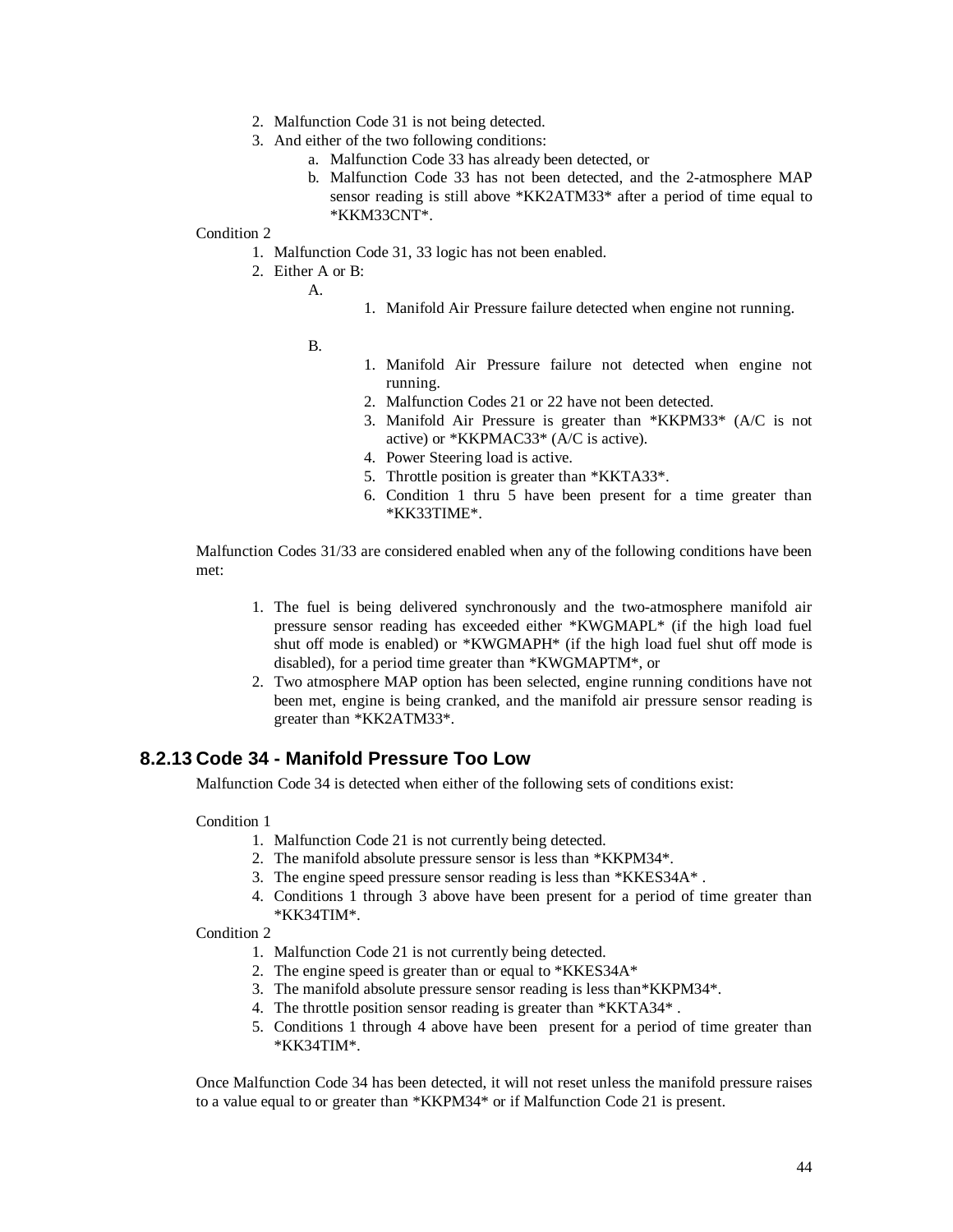When  $*KK34TIM*$  is set to a value of 255 (Hex FF), the associated timer will have an infinite valve.

While Malfunction Code 34 is being detected, block learn control will be disabled and all system algorithms except diagnostics will substitute the default value of manifold absolute pressure in place of the manifold pressure sensor reading. In addition, the MAP criteria for DECEL fuel cutoff will be bypassed. The default value of manifold absolute pressure is a function of throttle position plus a value from the F69 table as a function of RPM, when the engine is running. If the engine is not running, manifold pressure will default to \*KKPMDF\*.

### **8.2 .14 Code 35 - IAC Error**

Malfunction Code 35 is detected when all of the following conditions are met:

- 1. Coolant temperature is greater than or equal to \*KIACWARM\*.
- 2. Malfunction Code 21, 22 or 24 are not being detected.
- 3. Throttle position is zero.
- 4. The magnitude of the desired idle speed minus the actual idle speed is greater than \*KKIADIAG\*.
- 5. Conditions 1 thru 4 have been present for a period of time greater than \*KK35TIME\*.

Once Malfunction Code 35 has been detected, it will not be reset until one of the conditions 1 thru 4 above no longer exist. If \*KK3STIME\* is set to a value of 255, the associated timer will have a infinite value.

### **8.2.15 Code 42 - EST Monitor**

Malfunction Code 42 shall consist of two separate detection algorithms. Malfunction Code 42 is detected when either or both conditions exist.

#### *8.2.15.1 Code 42A*

This portion of Malfunction Code 42 is intended to detect an open circuit in the EST wire between the ECM and HEI ignition module. This "Open Line" condition occurs when the EST monitor input indicates the EST signal was toggling while the ECM was commanding the EST bypass mode. The "Open EST Line" condition (code 42A) is detected when either of the following sets of conditions exist:

Condition 1

- A. Malfunction code 42 logic is enabled, bit 0 of \*KKMASKZ\* is set.
- B. The major loop of the EST Monitor is not enabled.
- C. The minor loop of the EST Monitor is enabled.

Condition 2

- A. Malfunction Code 42 logic is enabled.
- B. Major Loop of EST Monitor is not enabled.
- C. Minor loop of EST Monitor is not enabled.
- D. The number of pulses on the EST line caused by electrical noise is greater than \*KK42ACT\*.

When the "open EST line" condition is detected, the diagnostic control logic will not allow the EST mode to be enabled.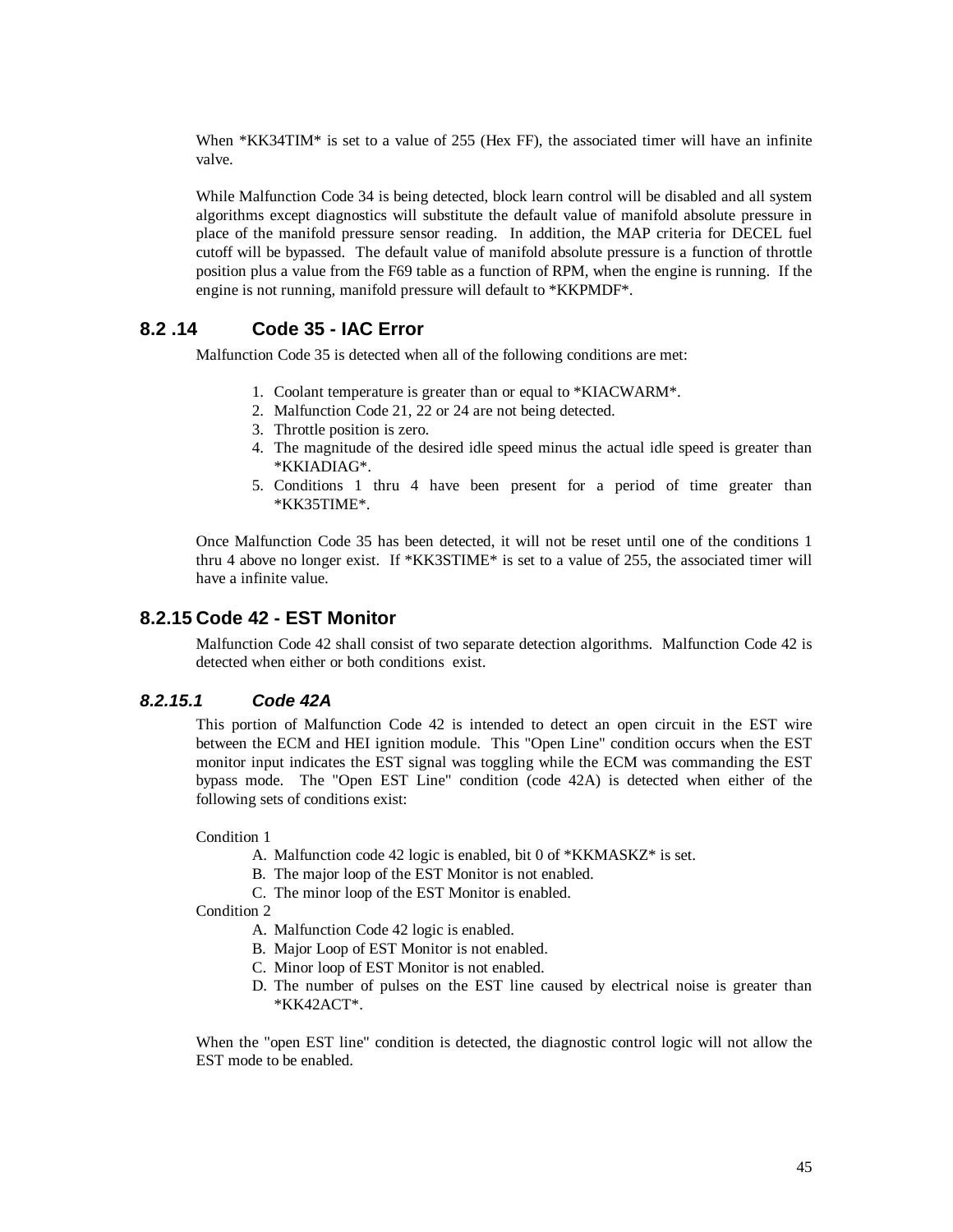This portion of malfunction code 42 logic is executed once each 12/5 msec until the first reference pulse has been detected, provided the entire code 42A logic has not been disabled by setting \*KKMASK2\* bit 0 equal to 0.

### *8.2.15.2 Code 42B*

This portion of malfunction code 42 is intended to detail an open or grounded bypass line or a grounded EST line. This condition is detected under the following conditions:

- 1. Not in ALDL mode, Fuel backup mode or Spark backup mode.
- 2. Not in Factory test mode.
- 3. ?QO msec time is enabled.
- 4. EST Major Loop Monitor is enabled.
- 5. Not in crank mode.
- 6. Engine speed greater than \*KK42RM\*.
- 7. No pulses received in the EST feedback counter.
- 8. This is the second consecutive occurrence of items 5, 6, and 7.

When the above conditions are met the EST logic will force the system into the bypass spark mode until the ignition switch is turned off.

Malfunction code 42 logic is executed once every 200 msec.

### **8.2.16 Code 43 - ESC Failure**

Malfunction Code 43 will be detected when the following conditions are met:

#### Condition 1

- 1. The Knock A/D counts are greater than or equal to \*KKM43ATH\* or less than or equal to \*KKM43ATL\*.
- 2. M43ATIME is greater than \*KK43ATIM\*.

#### Condition 2

- 1. The Knock AID counts are greater than or equal to \*KKM43ATH\* or less than or equal to \*KKM43ATL\*.
- 2. The ESC input signal has been in the logic low state for a period of time greater than \*KKESCP\* during 3.9 second clock internal .

Malfunction code 43 logic shall be executed once every 3.9 seconds.

Malfunction Code 43 logic will be disabled when the ESC input signal has been in the logic low state for a period of time less than or equal to \*KK£SCP\* during 3.9 second clock interval.

### **8.2.17 Code 44 - Lean Oxygen Sensor**

Malfunction Code 44 is detected when either of the following sets of conditions are net:

Condition 1

- A. Malfunction Codes 33 or 34 are not present.
- B. The filtered oxygen sensor voltage is less than \*KKO2MIN\*. (See Fuel)
- C. Malfunction Codes 44 or 45 are not present.
- D. The system is operating is closed loop mode.
- E. Closed loop fuel integrator has not been forced to 128.
- F. Conditions A thru 0 have been present for a period of time greater than a threshold. The threshold is set to \*KK44TIMF\* if the closed loop integrator rate from the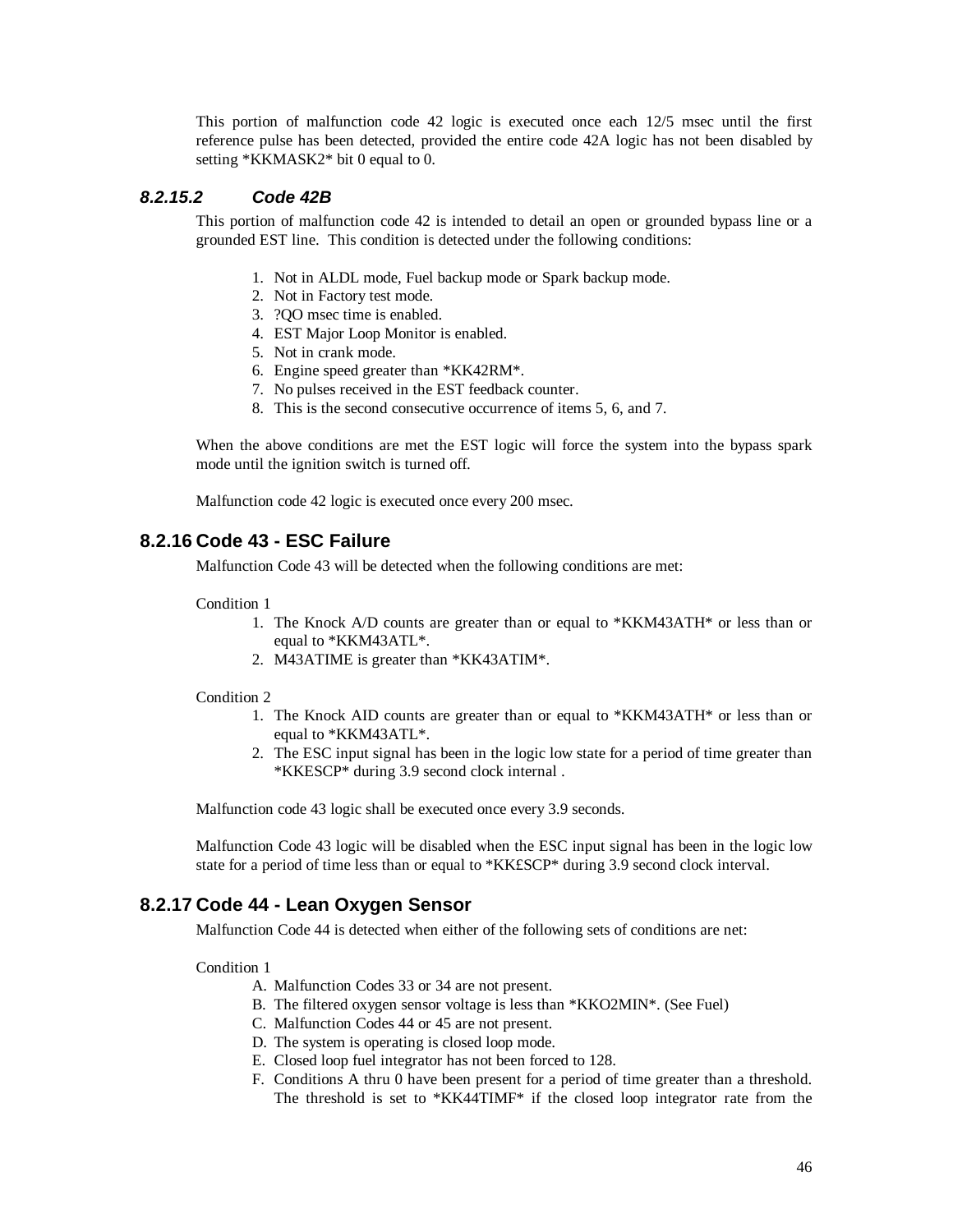\*F25\* table exceeds \*KKTNTRAT\*. Otherwise, the threshold is set to \*KK44TIMS\*.

Condition 2

- A. Malfunction Codes 33 or 34 are not present.
- B. The filtered oxygen sensor voltage is less than \*KKO2MIN\*, (See Fuel).
- C. Malfunction Codes 44 or 45 have already been detected.

Once Malfunction Code 44 has been detected, it will not reset i'nless the filtered sensor voltage becomes greater than or equal to \*KKO2MIN\*, or unless Malfunction Code 33 or 34 have been detected.

When  $KK44TIM*$  is set tp a value of 255 seconds (Hex FF), the associated timer will have an infinite value.

While Malfunction Code 44 is being detected, the diagnostic control logic will force the fuel algorithm to the open loop mode.

Malfunction code 44 logic is executed once every 100 msec.

### **8.2.18 Code 45 - Rich Oxygen Sensor**

Malfunction Code 45 is detected when the following conditions are met:

- 1. Malfunction codes 33 or 34 are not present.
- 2. The filtered oxygen sensor AID value is greater than \*KKO2MAX\* .
- 3. The system is operating in the closed loop mode.
- 4. The closed loop integrator has not been forced to 128.
- 5. Conditions l thru 4 have been present for a period of time greater than \*KK45TIM\*

Once Malfunction Code 45 has been detected, it will not reset unless the filtered oxygen sensor voltage becomes less than or equal to \*KKO2MAX\* or malfunction codes 23 or 34 have been detected. When \*KK45TIM\* is set to a value of 255 (Hex FF), the associated timer will have an infinite value.

While malfunction Code 45 is being detected, the diagnostic control logic will force the fuel algorithm to the open loop mode.

Malfunction Code 45 logic is executed once each 100 msec. Malfunction code 44 logic shall be executed once every 100 msec.

### **8.2.19 Code 51 - EPROM Calibration Error**

Code 51 indicates the ECM is not able to read correct data from the calibration EPROM. Code 51 is indicated if the following conditions are met.

- KKPROMID does not equal 5AA and is not equal to the unique identifier for this ROM program.
- KKPROMID does not equal \$AA and is equal to the unique identifier for this ROM program, but the check sum of the contents of the PROM is incorrect.

During calibration development, KKPGMID can be set to \$AA to bypass the initialization checksum. For production, it is set to 349 which is a unique identifier for this ROM program.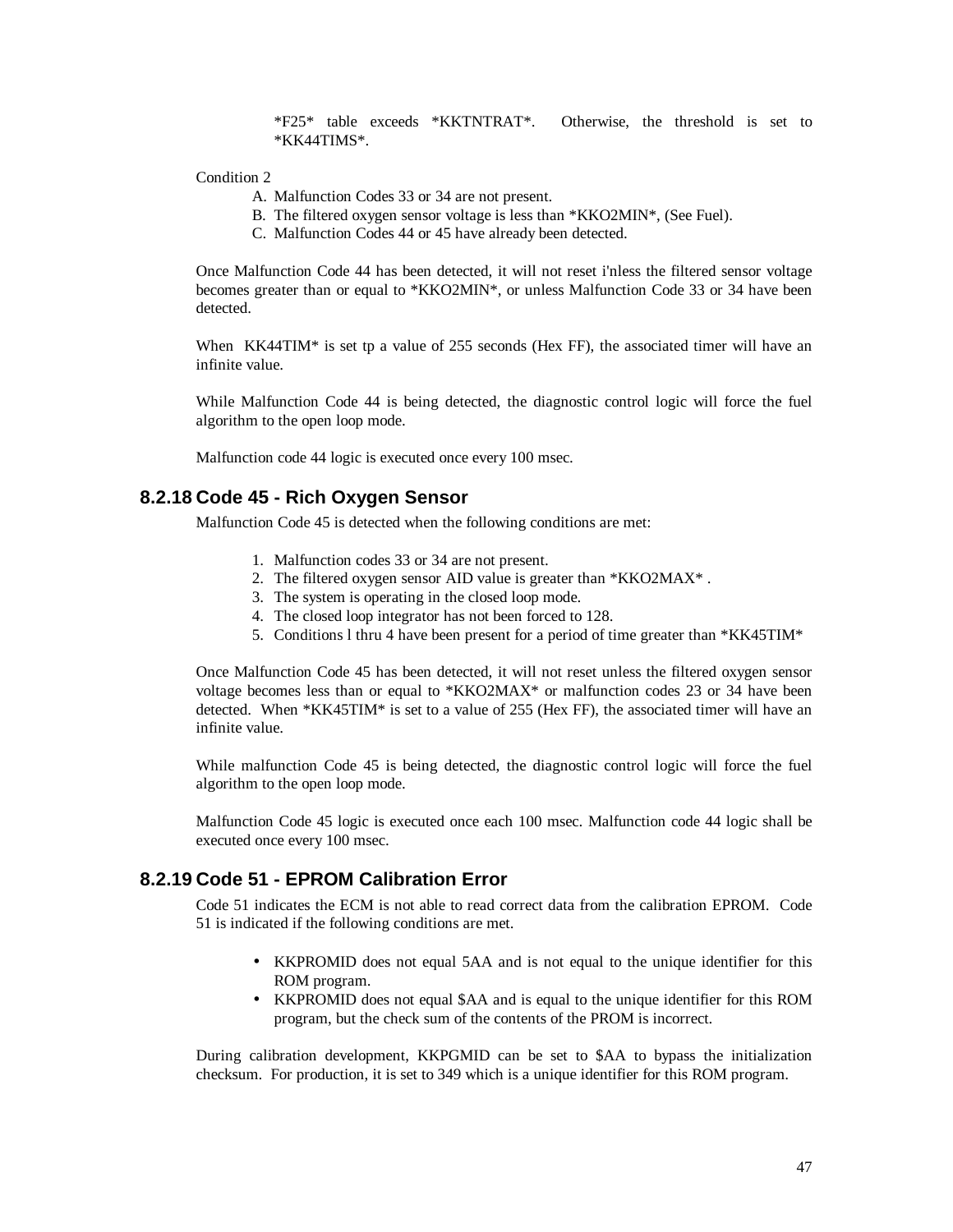### *8.2.19.1 Code 51 Remedial Action*

If the checksum or PROM correctness check fail the software will stay in a loop until a cop reset occurs thereby recalculating the checksum.

If the running PROM integrity check fails the following action is taken:

- Force engine not running
- Force EST bypass mode
- Force backup fuel by inhibiting COP2 signal
- Activate check engine lamp if not in diagnostic display mode
- Suspend all malfunction timers (no new MALF codes can be stored)

### *8.2.19.2 Code 41 Logging Criteria*

Code 51 is logged in nonvolatile memory immediately upon a checksum failure or PROM correctness failure Code 51 will also be logged if the running PROM integrity check failure is present for 200 msec.

### **8.2. 20 Code 52 - Calpak Missing**

Malfunction Code 52 is detected by sensing the logic state of P6 of ???. This pin (IC pin 30) is connected to R 15 of the resistor calpak. The resistor value is chosen such that when the resistor calpak is present a logic 1 is forced onto P6 of MCU1. If the resistor calpak is missing a logic 0 is on P6 of MCU1.

If malfunction code 52 logic detects a logic Q state on P6 of MCU1, code 52 is detected.

### **8.2.21 Code 52 - High Battery Voltage**

Malfunction Code 52 is detected when the battery voltage exceeds 16.9V for a period of time greater than KK52TIM.

### **8.2.22 Code 55 - A/D Error**

Malfunction Code 55 indicates the A/D conversion time exceeds a reasonable time limit of 325 microseconds.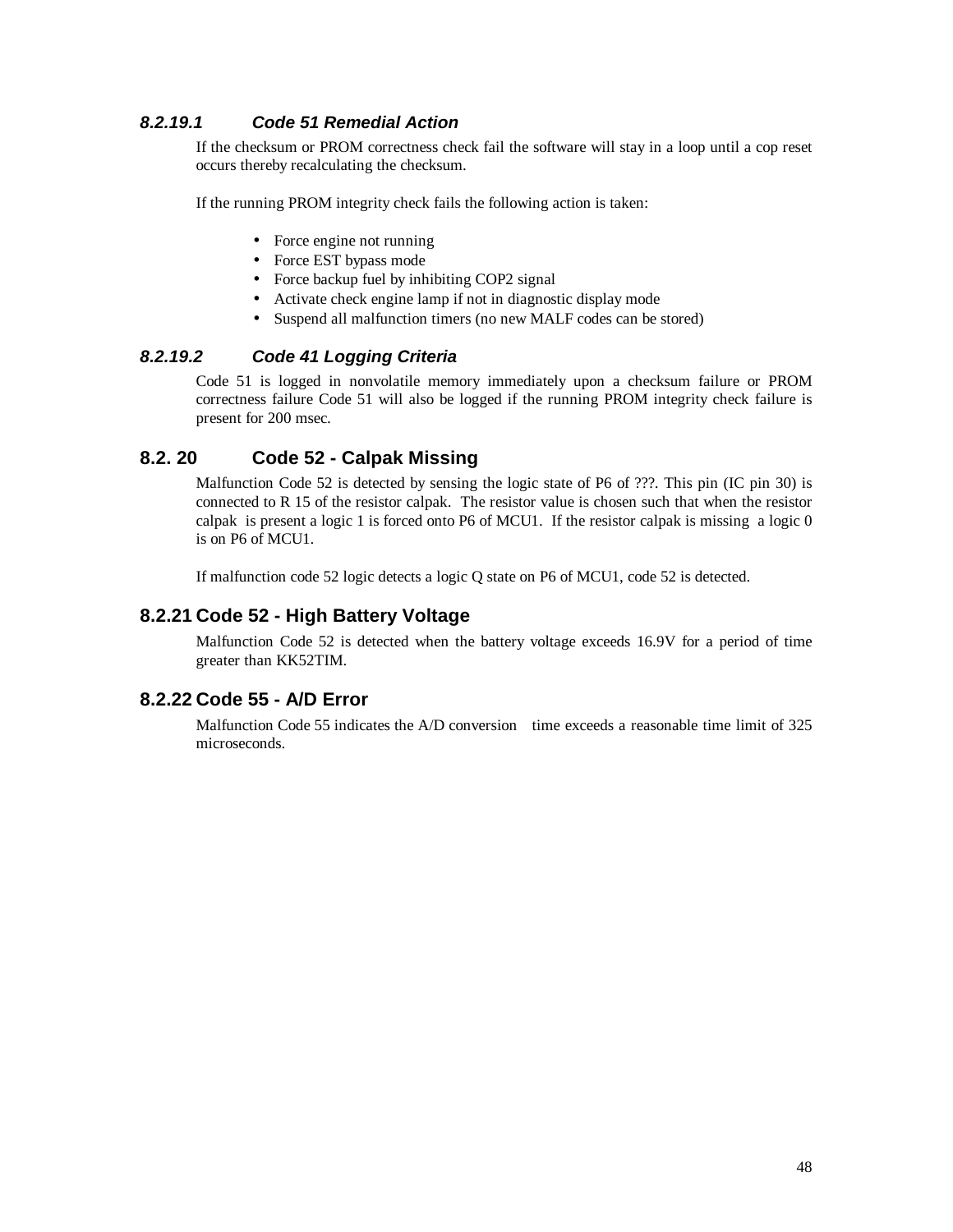## **9 FUEL CONTROL**

### *9.1 BASE PULSE WIDTH CALCULATION*

The base pulse width calculation for fuel delivery is shown below:

 $BPW = BPC * MAP + T' * A/F' * VE * F33C * BLM * DFCO * DE * CLT * F77$ 

Where:

| <b>BPW</b>  |     | Base Pulse Width                       |
|-------------|-----|----------------------------------------|
| <b>BPC</b>  | $=$ | <b>Base Pulse Constant Term</b>        |
| <b>MAPP</b> | $=$ | Manifold Pressure Term                 |
| T'          | $=$ | <b>Inverse Temperature Term</b>        |
| A/F'        | $=$ | Inverse Air Fuel Ratio Term            |
| <b>VE</b>   | $=$ | Volumetric Efficiency Term             |
| F33C        | $=$ | <b>Battery Voltage Correction Term</b> |
| <b>BLM</b>  | $=$ | <b>Block Learn Correction Term</b>     |
| <b>DFCO</b> | $=$ | Decel Fuel Cutoff Term                 |
| DE          | $=$ | Decel Enleanment Term                  |
| <b>CLT</b>  | $=$ | Closed Loop Correction Term            |
| F77         |     | Turbo Boost Multiplier                 |
|             |     |                                        |

In the paragraphs to follow, each of the terms of the base pulse width calculation are described.

## **9.1.1 Base Pulse Constant (BPC)**

The base pulse constant term serves a dual purpose. Its primary function is to provide the system the means of accounting for the displacement of the engine and the injector flow rate. The secondary function is to compensate fuel delivery for EGR

The base pulse constant is calculated as follows; based on whether or not EGR is active.

### *9.1.1.1EGR not Desired (EGR OFF)*

 $BPC = *F28A*$  (Desired EGR = 0%)

#### *9.1.1.2EGR Desired (EGR ON)*

An EGR "tip-in" mode will be used to make the transition between EGR OFF and EGR ON.

### **9.1.1.2.1 EGR "Tip-In" Mode Enable**

The "tip-in" mode will be enabled when the throttle position rate of change (increasing throttle) exceeds \*KEGRTIND\* percent per 25 mSec.

After being enabled, the "tip-in" function will become active immediately when the throttle position rate of change drops below \*KEGRTIND\* percent per 25 mSec.

#### **9.1.1.2.2 EGR "Tip-In" Mode Function**

After being enabled, the "tip-in" function will become active immediately when the throttle position rate of change drops below \*KEGRTIND\* percent per 25 mSec.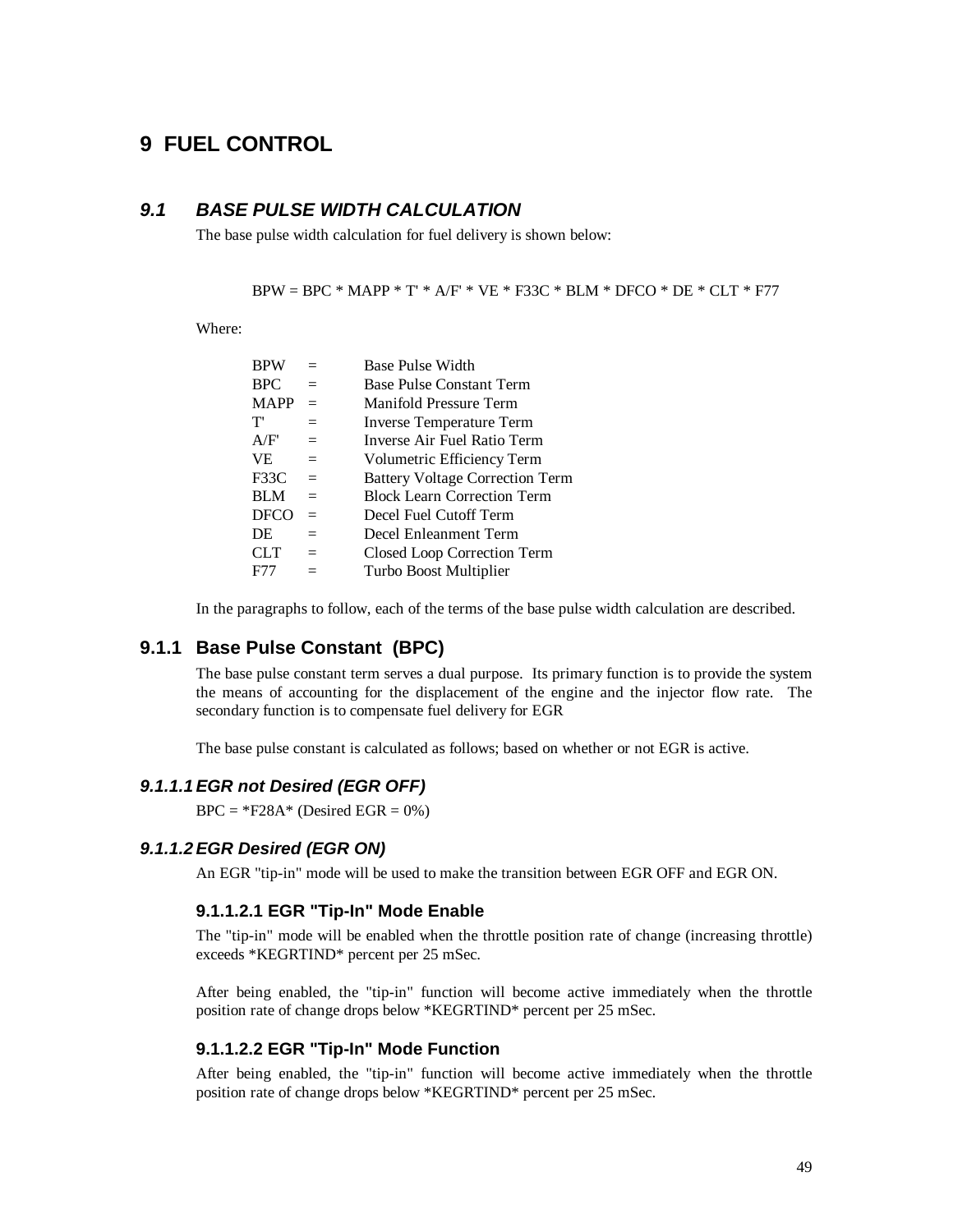When EGR "tip-in" mode is active, the base pulse constant is calculated as  $BPC = *F28*$  (filtered desired EGR duty cycle) This value of base pulse constant is used until EGR 'tip-in" mode is reentered or EGR is disabled (EGR OFF).

#### *9.1.1.2.2.1 Filtered Desired EGR (Duty Cycle)*

The filtered desired EGR (duty cycle) is generated using a first-order software filtering technique (see General Information). The filtering coefficient is \*KFILEGRD\*. The filtering period is 25 mSec.

#### **9.1.2 Pressure Term (MAP)**

The pressure term shall be derived from the filtered value of the manifold absolute pressure transducer input (ADMAP). See General Information section 2.

#### *9.1.2.1 Two-Atmosphere MAP Multiplier*

The use of a two-atmosphere manifold absolute pressure (MAP) sensor is selected as follows:

\*KAFOPT3\* b5=0. Single atmosphere MAP sensor \*KAFOPT3\* b5=1 Two-atmosphere MAP sensor

When the two-atmosphere MAP sensor is selected, the base pulse width is multiplied by a factor of two.

#### **9.1.3 Temperature Term**

In the speed density equation, the temperature term appears as a divisor. For purposes of software expediency, the temperature term is implemented by multiplying by a term equal to the inverse of temperature.

The inverse temperature term used in the BPW calculation is determined in the following manner:

\*KAFOPT2\*, b5 = I Inverse Temperature = table lookup \*F31M\* (Inverse Manifold Air Temperature) \*KAFOPT2\*,  $b5 = 0$  Inverse temperature = table lookup \*F31C\* (Inverse Coolant Temperature)

Both \*F31\* table values should be selected such that the respective inverse temperature value is equal to 50,000/Degrees, Kelvin.

### **9.1.4 Air Fuel Ratio Term (A/F)**

The air fuel ratio term is adjusted under various conditions to meet the requirements of the engine for emissions and drivability. The following paragraphs describe the algorithms that control the value of the air fuel ratio term.

#### *9.1.4.1 Crank Air Fuel Ratio*

When the crank air fuel ratio is enabled on the air fuel ratio is set to a value obtained from Table \*F54\* as a function of coolant temperature minus the value of the time-out crank air fuel term as determined below.

### **9.1.4.1.1 Crank Air Fuel Ratio Enable**

The crank air fuel ratio is applied when the ignition is ON, the run fuel mode is not enabled and the throttle position is less than \*KAFCFTA\*.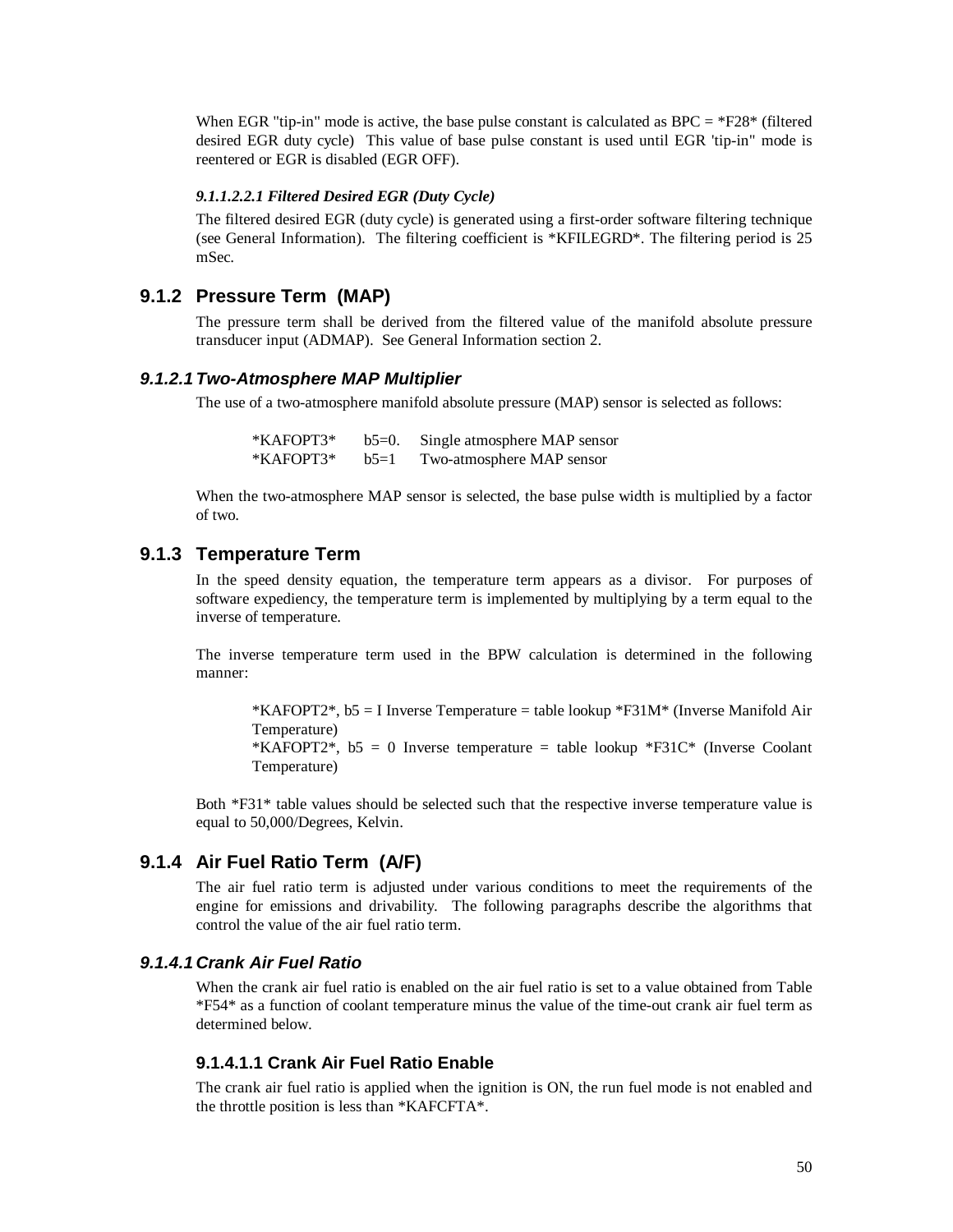#### **9.1.4.1.2 Crank-to-Run Air Fuel Blend**

The crank-to-run air fuel blend logic provides the means to smoothly ramp from the richer crank air fuel mixture to the leaner run air fuel mixture. The crank-to-run air fuel blend logic utilizes an initial value and "target" final value.

Crank-to-Run Air Fuel Blend Initial Value

The initial value is determined at the transition between the crank fuel and run fuel modes. The value of the air fuel crank-to-run term is calculated as follows:

 $AFTICRT = AIRFUEL = AFCRDLTA$ 

| where: AFTICRT | $=$ Crank-to-run air fuel time-out term                 |
|----------------|---------------------------------------------------------|
| <b>AIRFUEL</b> | $=$ Air-fuel ratio at the time run fuel mode is enabled |
| AFCRDLTA       | $=$ *F54* (Coolant) - *KCAFTI*                          |

#### **9.1.4.1.3 Crank-to-Run Air Fuel Blend Decay Function**

The blending of the air fuel ratio between crank air-fuel ratio to run air-fuel ratio Is accomplished by decaying the crank-to-run air fuel term from the following equation for air-fuel ratio.

AIRFUEL = AIRFUEL - AFTICRT

| where: AIRFUEL | $=$ Air fuel ratio                      |
|----------------|-----------------------------------------|
| <b>AFTICRT</b> | $=$ Crank-to-run air fuel time-out term |

The time-out term is decayed as follows:

AFTICRT = AFTICRT \* (\*KRAFTDM\*)

where:  $*KRAFTDM* = Crank air-field to run air-field decay multiplier$ 

The time-out term is decayed at a rate determined by the \*F64\* table as a function of coolant temperature.

### *9.1.4.2 Clear Flood Air Fuel Ratio*

#### **9.1.4.2.1 Clear Flood Air Fuel Ratio Enable**

The clear flood air fuel ratio enable is applied when the ignition is ON and either of the following sets of conditions are true.

Condition #1

- 1. Not in Run Fuel Mode.
- 2. Throttle position greater than or equal to \*KAFCFTA\*.

#### Condition #2

- 1. In Run Fuel Mode.
- 2. Engine not running.
- 3. Throttle position greater than or equal to \*KAFCFTA\*.

### **9.1.4.2.2 Clear Flood Air Fuel Ratio Function**

When the clear flood air fuel ratio is enabled, the air fuel ratio is set to \*KAFCF\*.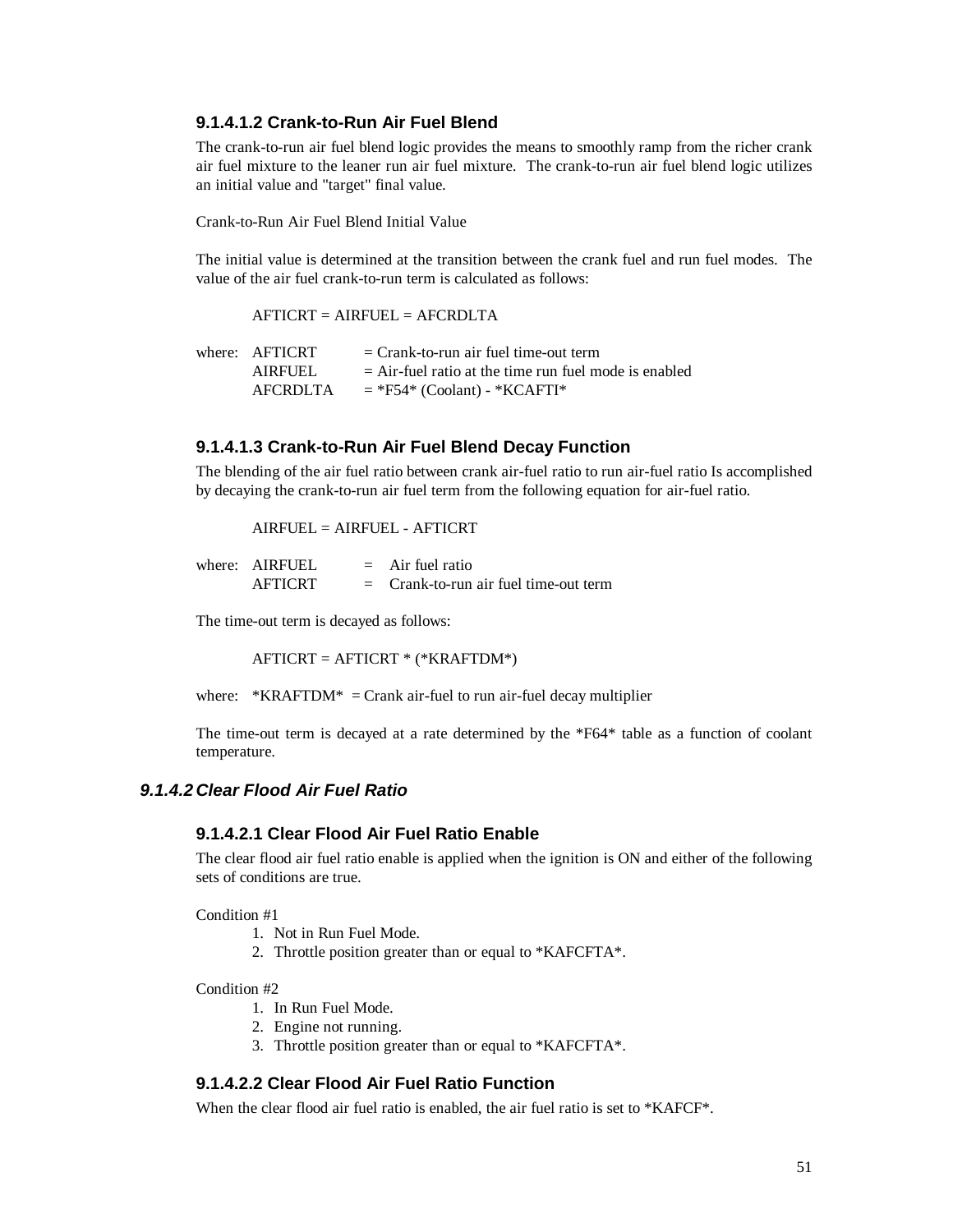### *9.1.4.3 Cold Engine Air Fuel Ratio*

#### **9.1.4.3.1 Cold Engine Air Fuel Ratio Enable**

The cold engine air fuel ratio mode is enabled when all of the following are met:

1. Coolant temperature is less than or equal to \*KAFTCTH\*.

#### **9.1.4.3.2 Cold Engine Air Fuel Ratio Function**

The cold engine A/F ratio used depends on the TPS position. For closed throttle (CLCCMW, bit 7=1) the air fuel ratio is given by the \*F57\* table as a function of coolant temperature. For throttle not closed (CLCCMW, bit  $7=0$ ) the air fuel ratio is given by the  $*F56*$  table as a function of coolant temperature and manifold pressure.

#### **9.1.4.3.3 Cold Engine Air Fuel Ratio Limit**

A limit is placed on the cold engine air fuel ratio to improve idle quality.

#### *9.1.4.3.3.1 Cold Engine Air Fuel Ratio Limit Enable*

The cold engine air fuel ratio limit is enabled under the following set of conditions.

- 1. Cold engine air fuel ratio enabled.
- 2. Air fuel ratio is greater than 14.6:1.
- 3. Throttle is closed.
- 4. Vehicle speed is less than \*KSTOKPH\*.

#### *9.1.4.3.3.2 Cold Engine Air Fuel Ratio Function*

The cold engine air duel ratio is determined by one of two methods, selected by a combination of throttle position (OPEN or CLOSED) and vehicle speed.

#### Condition 1

1. Open throttle, or open throttle and vehicle speed greater than or equal to \*KVSIDLE\*.

Under this condition, cold engine air fuel ratio is derived from the  $*56*$  table, as a function of engine coolant temperature and manifold absolute pressure. A single atmosphere MAP reading or two-atmosphere MAP reading is used depending on the option selected.

Condition 2

1. Open throttle, and vehicle speed less than \*KVSIDLE\*. Under this condition, Cold engine air fuel ratio is derived from the \*57\* table, as a function of engine coolant temperature only.

#### *9.1.4.3.3.3 Cold Engine Air Fuel Ratio Limit (Lean Clamp)*

A limit is placed on the cold engine air fuel ratio.

#### *9.1.4.3.3.4 Lean Clamp Enable*

Immediately following determination of the cold engine air fuel ratio (see section 1.4.3.2), the cold engine air fuel ratio will be clamped. if the following conditions are met:

1. Cold engine air fuel ratio greater than \*KMAXLEAN\*, and start-up coolant temperature is less than \*KAFTCLOW\* or greater than or equal to \*KAFTCHI\*.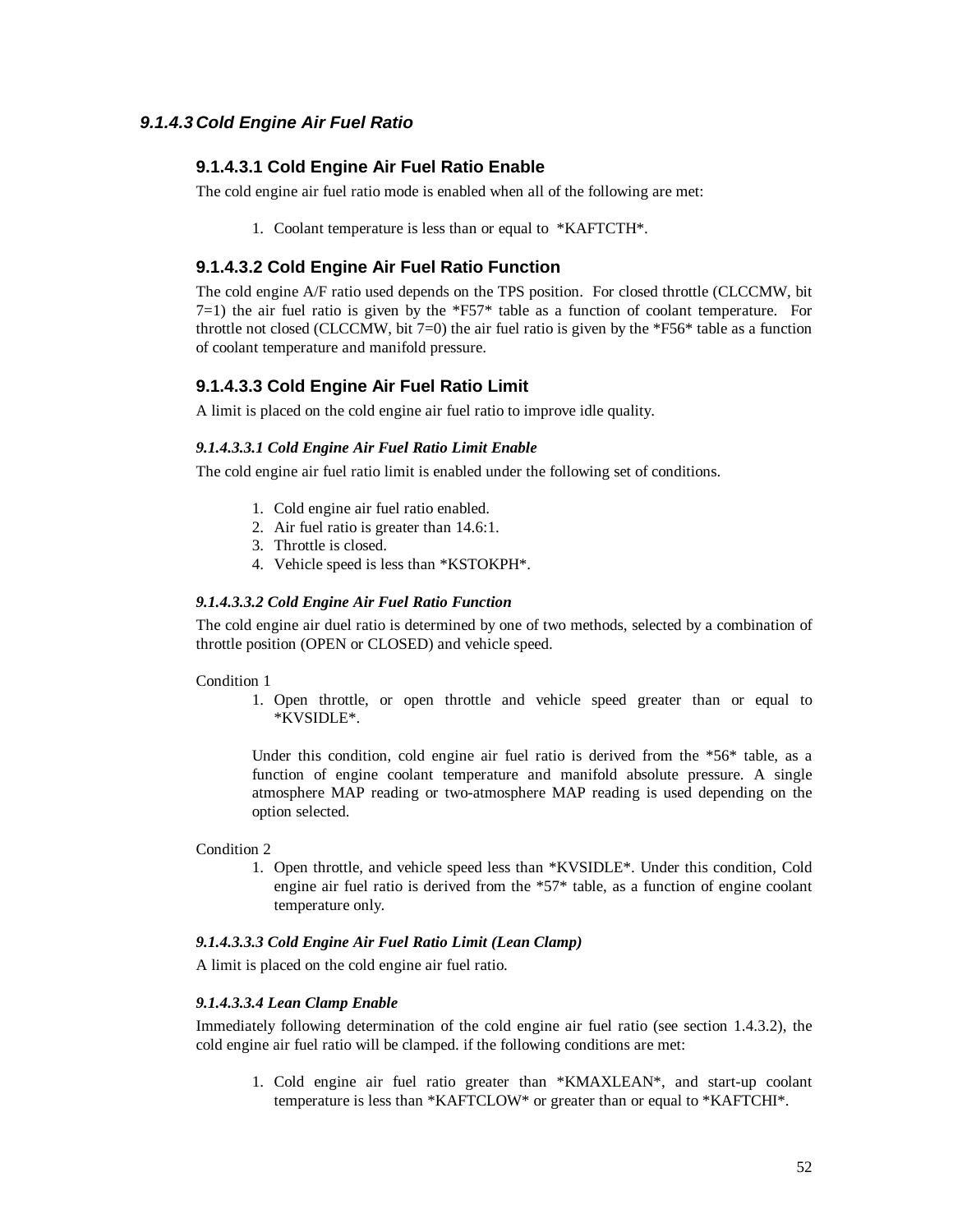#### *9.1.4.4Warm Engine Air Fuel Ratio*

#### **9.1.4.4.1 Warm Engine Air Fuel Ratio Enable**

The warm engine air fuel ratio is enabled when the following condition is met.

1. Engine coolant temperature greater than \*KAFTCTH\*.

### **9.1.4.4.3 Warm Engine Air Fuel Ratio Function**

When the warm engine air fuel ratio is enabled, the air fuel ratio is set to \*KAFSTCN\*.

#### *9.1.4.5 Time-out Run Air Fuel Ratio*

The purpose of the time-cut run air fuel ratio function is to simulate the choke action of a conventional carburetor.

The time-out run air fuel ratio function is composed of two parts: the initial value and a decay rate. The following paragraphs describe the various aspects of time-out run air fuel ratio in detail.

#### **9.1.4.5.1 Time-out Run Air Fuel Ratio Initialization**

The time-out rtin air fuel ratio function is initialized when a legitimate shutdown sequence is detected prior to the last ECM reset and the system makes an engine not running to engine running transition. The time-out run air fuel ratio initialization consists of calculating new values of initial value and decay rate.

When the ECM does not detect a legitimate shutdown sequence prior to the last ECM reset, the time-out run air fuel logic calculates the value of the decay rate only. The previous value of timeout run air fuel ratio that existed at the time of the ECM reset is retained.

#### **9.1.4.5.2 Time-out Run Air Fuel Ratio Initial Value**

The time-out run air fuel ratio initial value is obtained from Table \*F51\* as function of coolant temperature.

### **9.1.4.5.3 Time-out Run Air Fuel Ratio Function**

The ECM subtracts the time-cut run air fuel ratio term from the value of air fuel ratio as determined by the cold engine or warm engine logic. The value of the time-out run air fuel ratio begins as the initial value. The decay function then proceeds until the value of the time-out run air fuel ratio is reduced to zero.

#### **9.1.4.5.4 Time-out Run Air Fuel Ratio Decay**

The time-out run air fuel ratio decay rate is made up of two terms: the decay scale factor and the computation rate.

Engine running conditions must be met before air fuel ratio time out decay can begin.

#### *9.1.4.5.4.1 Time-out Run Air Fuel Ratio Decay Calculation*

The time-out run air fuel ratio decay function is accomplished by performing the calculation:

 $AFTI_N = AFTI_{N-1} * (*KAFDM*)$ 

where:  $\text{AFTI}_N$  = Value of the time-out run air fuel ratio term on this computation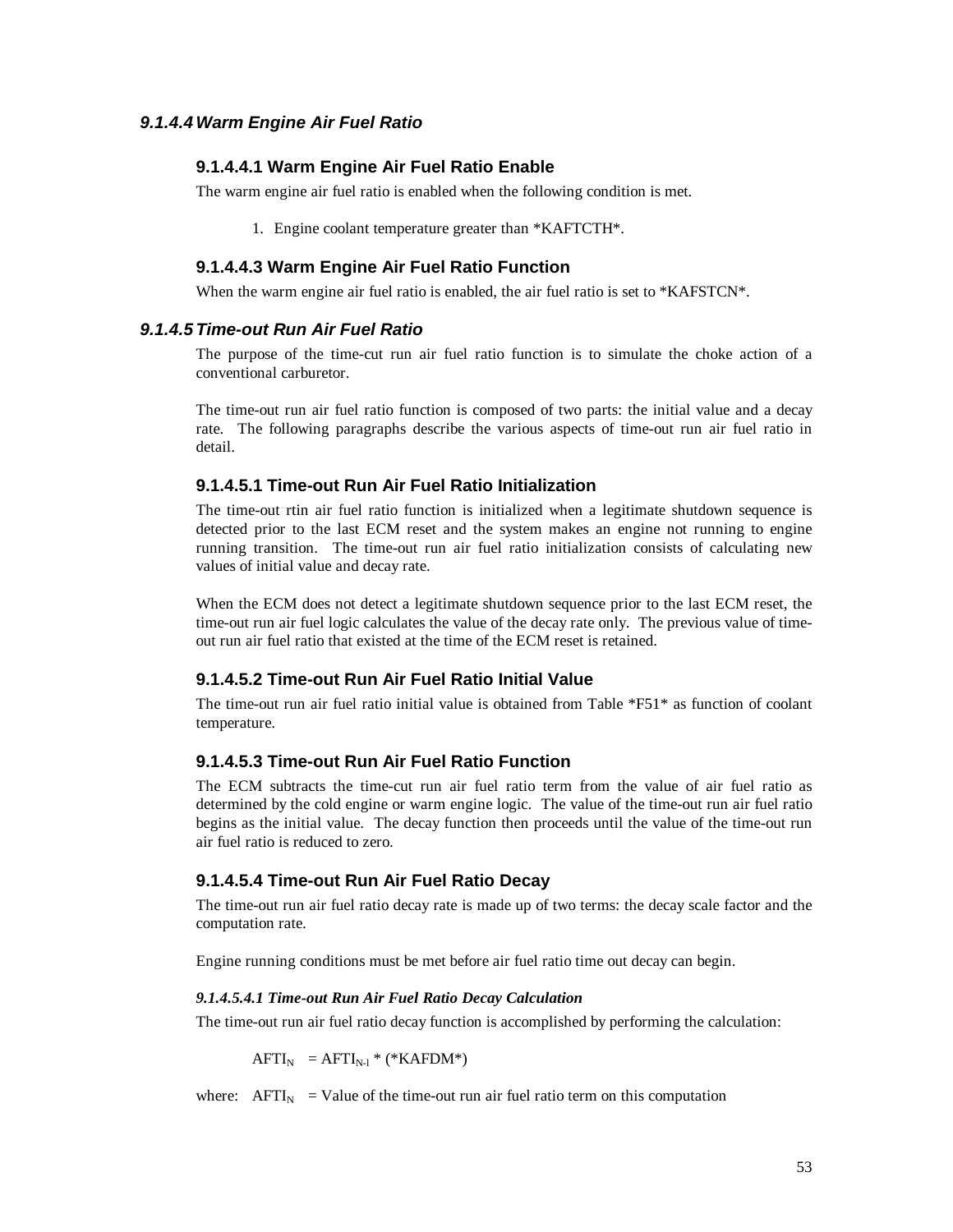$AFTI_{N-1}$  = Value of the time-air fuel ratio on the last computation  $*KAFDM* = time-out run air fuel ratio decay scale factor (calibration value)$ 

#### *9.1.4.5.4.2 Time-out Run Air Fuel Ratio Decay Computation Rate*

The time-out run air fuel ratio decay computation rate is obtained from the \*F52\* table as a function of coolant temperature.

#### *9.1.4.6 Time-out Crank Air Fuel Ratio*

The purpose of the time-out crank air fuel ratio function is to enrich the crank air fuel ratio during the early part of cranking. The clear flood mode will disable this function.

The time-cut crank air fuel ratio function is composed of two parts: the initial value and a decay rate. The following paragraphs describe the various aspects of time-out crank air fuel ratio in detail.

#### **9.1.4.6.1 Time-out Crank Air Fuel Ratio Initialization**

The time-out crank air fuel ratio function is initialized after a system reset, or the system makes an engine not cranking to engine cranking transition. The time-out crank air fuel ratio initialization consists of calculating new values of initial value and decay rate.

### **9.1.4.6.2 Time-out Crank Air Fuel Ratio Initial Value**

The time-out crank air fuel ratio initial value is set to \*KCAFTI\*

## **9.1.4.6.3 Time-out Crank Air Fuel Ratio Function**

The ECM subtracts the time-out crank air fuel ratio tern from the value of air fuel ratio when the ECM is not in the Run Fuel Mode and throttle position is less than \*KAFCFTA\*. The value of the time-out crank air fuel ratio begins as the initial value. The decay function then proceeds until the value of the time-out crank air fuel ratio is reduced to zero.

The time-out crank air fuel ratio is computed once each major loop or optionally at once per  $2x$ reference pulse

\*KAFOPT1\*,  $b3 = 0$  2x reference pulse air/fuel time-out \*KAFOPTI\*,  $b3 = 1$  Exponential crank air/fuel time-out

#### **9.1.4.6.4 Time-out Crank Air Fuel Ratio Decay**

The time-out crank air fuel ratio decay rate is made up of two terms: the decay scale factor and the computation rate.

#### *9.1.4.6.4.1 Time-out Crank Air Fuel Ratio Decay Calculation*

The time-out crank air fuel ratio dec3y function is accomplished by performing the calculation:

 $CAFTI_N = CAFTI_{N-1} * (*KCAFDM*)$ 

| where: $CAFTI_N$ | $=$ Value of the time-out crank air fuel ratio term on this computation |
|------------------|-------------------------------------------------------------------------|
| $CAFTIN-1$       | $=$ Value of the time-out crank air fuel ratio term during previous     |
| *KCAFDM*         | $=$ Crank air fuel time out decay multiplier                            |

#### *9.1.4.6.4.2 Time-out Crank Air Fuel Ratio Decay Computation Rate*

The time-out crank air fuel ratio decay computation rate is equal to \*KCFTMl\*. \*KCFTM1\* seconds must occur between each successive decay. When the computation rate is based on 2x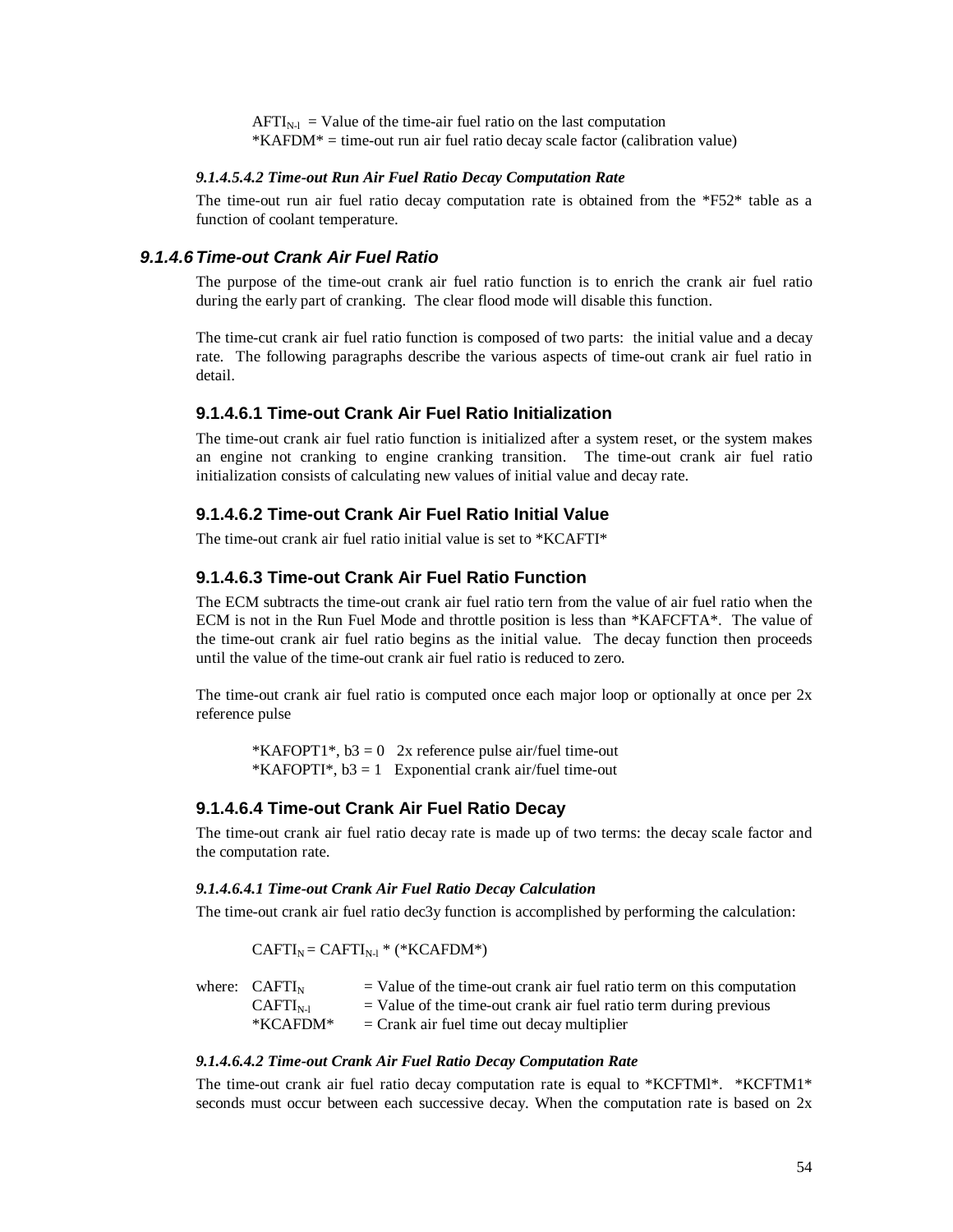reference pulses it is equal to \*KCFTM2\*. \*KCFTM2\* reference pulses must occur between each successive decay. (See Section 1.4.6.3)

#### *9.1.4.7Power Enrichment Air Fuel Ratio*

The power enrichment function modifies the system air fuel ratio as a function of RPM and BARO to allow a "best torque" under a heavy engine load condition.

#### **9.1.4.7.1 Power Enrichment Enable**

Power enrichment is enabled when in the Run Fuel Mode, the engine is running in the EST mode and one of the following sets of conditions are met.

#### Condition #1

1. Manifold Absolute Pressure (MAP) exceeds \*KPEMAPl\*.

The MAP variable used depends on the engine application and sensor installed.

\*KAFOPT3\*,  $b5 = 0$  Single atmosphere MAP sensor. \*KAFOPT3\*,  $b5 = 1$  Two-atmosphere MAP sensor.

#### Condition #2

- 1. Manifold Absolute Pressure (MAP) less than or equal to \*KPEMAPl\*, EST enabled, throttle position greater than or equal to \*KPETPS\*, and any of the following additional conditions:
	- Engine speed greater than or equal to \*KPERPM\*, or
	- Rate of change of throttle position (over 25 mSec) greater than or equal to a value from the \*F63\* table as a function of barometric pressure), or
	- Throttle position greater than \*KPEATPS\*.

#### Condition #3

Manifold Absolute Pressure (MAP) less than or equal to \*KPEMAPi\*, EST enabled, throttle position less than \*KPETPS\*, and any of the following additional conditions:

- a. Manifold Absolute Pressure (MAP, selected according to the installed sensor, as defined above) greater than or equal to \*KPEMAP2\*, and engine coolant temperature greater than or equal to \*KPETCTH\*, or
- b. Manifold Absolute Pressure (MAP, selected according to the installed sensor, as defined above) greater than or equal to \*KPEMAP2\*, engine coolant temperature less than \*KPEMAP3\*, filtered vehicle speed (MPH) less than \*KPEMPH\*, and engine speed greater than or equal to \*KPERPM\*, or
- c. Manifold Absolute Pressure (MAP, selected according to the installed sensor, as defined above) greater than or equal to \*KPEMAP2\*, engine coolant temperature less than \*KPETCTH\*, MAP greater than or equal to \*KPEMAP3\*, filtered vehicle speed (MPH) greater than or equal to \*KPEMPH\*, and engine speed greater than or equal to \*KPERPM1\*.

Condition #4 - Forced Power Enrichment Mode.

Satisfying the criteria of this Condition will force power enrichment in the event that EST is disabled due to Malfunction Code 42 or operation in backup spark mode.

- 1. manifold Absolute Pressure (MAP, selected according to the installed sensor, as defined above) less than or equal to \*KPEMAP1\*, and,
- 2. EST disabled, and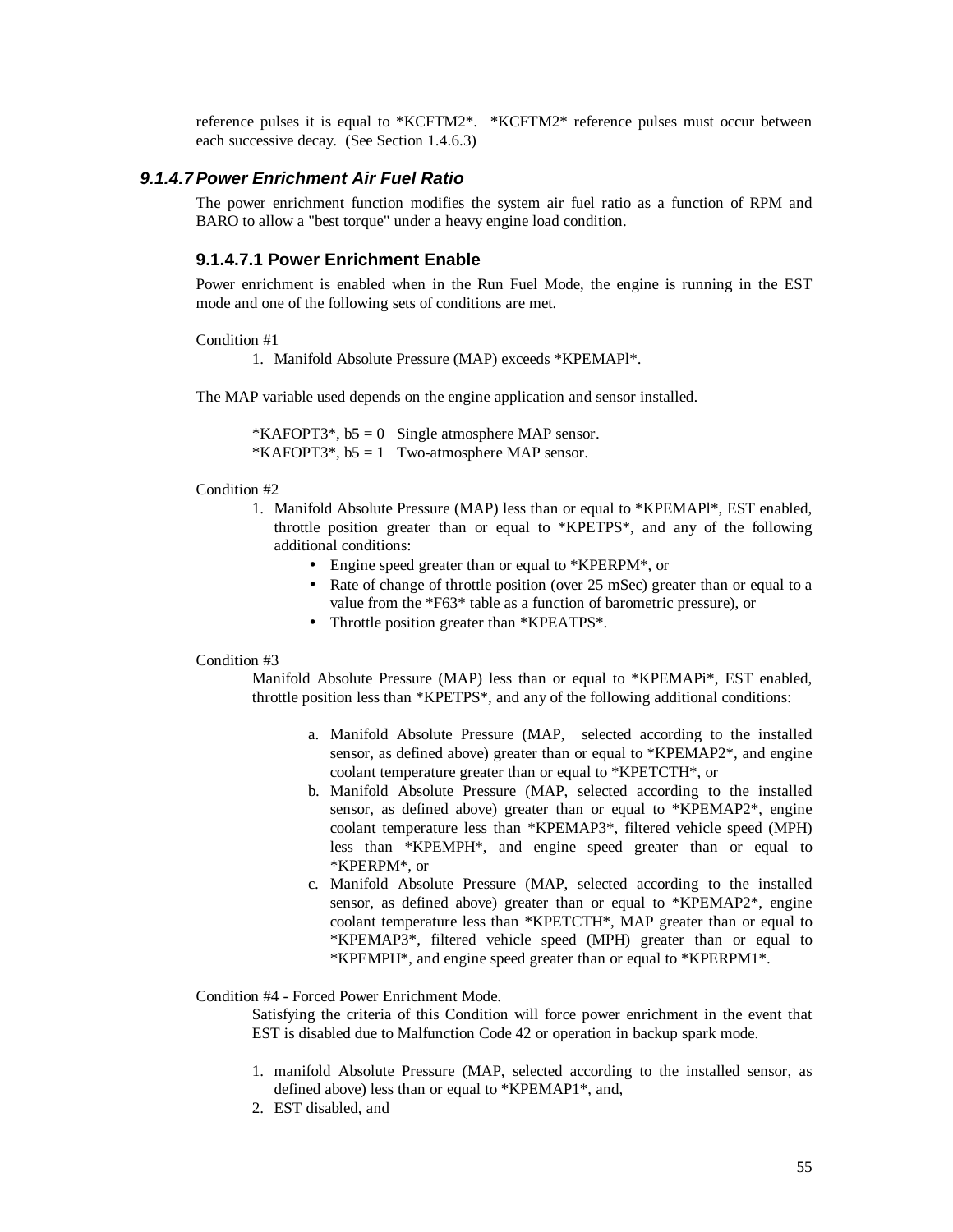- 3. MAP greater than \*KPEMAP4Z\*, and
- 4. Engine speed greater than \*KPERPM4Z\*

#### **9.1.4.7.2 Power Enrichment Disable**

The Power Enrichment mode will be disabled when the throttle position drops below \*KPETPS\* - \*KTPSHYS\*, and any of the following conditions are met:

- 1. Manifold Absolute Pressure (MAP, selected according to the installed sensor, as defined above) drops below \*KPEMAP2\*, or
- 2. Engine coolant temperature is greater than or equal to \*KpETCTH\*, and engine RPM drops below \*KPERPM\*, or
- 3. Engine coolant temperature is less than (\*KPETCTH\* -2'C) and manifold Absolute Pressure (MAP, selected according to the installed sensor, as defined above) drops below \*KPEMAP3\*, or
- 4. Engine coolant temperature is less than (\*KPETCTH\* -2'C) and Manifold absolute pressure (MAP, selected according to the installed sensor, as defined above) is greater than or equal to \*KPEMAP3\*, vehicle speed is greater than or equal to \*KPEMPH\*, and engine RPM drops below \*KPERPM1\*.

#### **9.1.4.7.3 Power Enrichment Mode Function**

When power enrichment is enabled, the air fuel ratio is set equal to a power enrichment air fuel ratio, which is derived from the \*F61\* table, as a function of engine RPM.

If vehicle speed exceeds \*KPEHMPH\*, and turbocharger boost mode is active, (Manifold Absolute Pressure, MAP, is greater than or equal to \*KPEMAP4\* (=IOOKPA)) for at least \*KPEMPHTM\* seconds, then the power enrichment air/fuel ratio will be reduced (air/fuel mixture made richer) by an amount \*KPEAFDLT\*.

The power enrichment air/fuel will continue to be reduced by \*KPEAFDLT\* as long as vehicle speed exceeds \*KPEHMPH\*. Once the reduction in air/fuel ratio is enabled, it will remain enabled until vehicle speed becomes less than or equal to \*KPEHMPH\*.

#### **9.1.4.7.4 Power Enrichment Air Fuel Ratio Limit.**

The final air fuel ratio calculated for power enrichment is compared against the current air fuel ratio. The richer of the two air fuel ratios is used.

This comparison is performed every 25 mSec when power enrichment is enabled.

#### *9.1.4.8 Inverse Air Fuel Ratio (A/F')*

In the speed density equation, the air fuel ratio term appears as a divisor. For purposes of software expediency the inverse air fuel ratio term is implemented by multiplying by the inverse of air fuel ratio (A/F'). The inverse air fuel ratio is derived from air fuel ratio by means of lookup Table \*F32\*.

### **9.1.5 Volumetric Efficiency Term (VE)**

The volumetric efficiency term in the base pulse width equation is used to account for flow losses and other induction system characteristics that cause the amount of air ingested per cylinder to be less than expected under ideal (no flow loss) conditions.

The value of volumetric efficiency is calculated as the sum of two individual volumetric efficiency terms, VEl and VE2.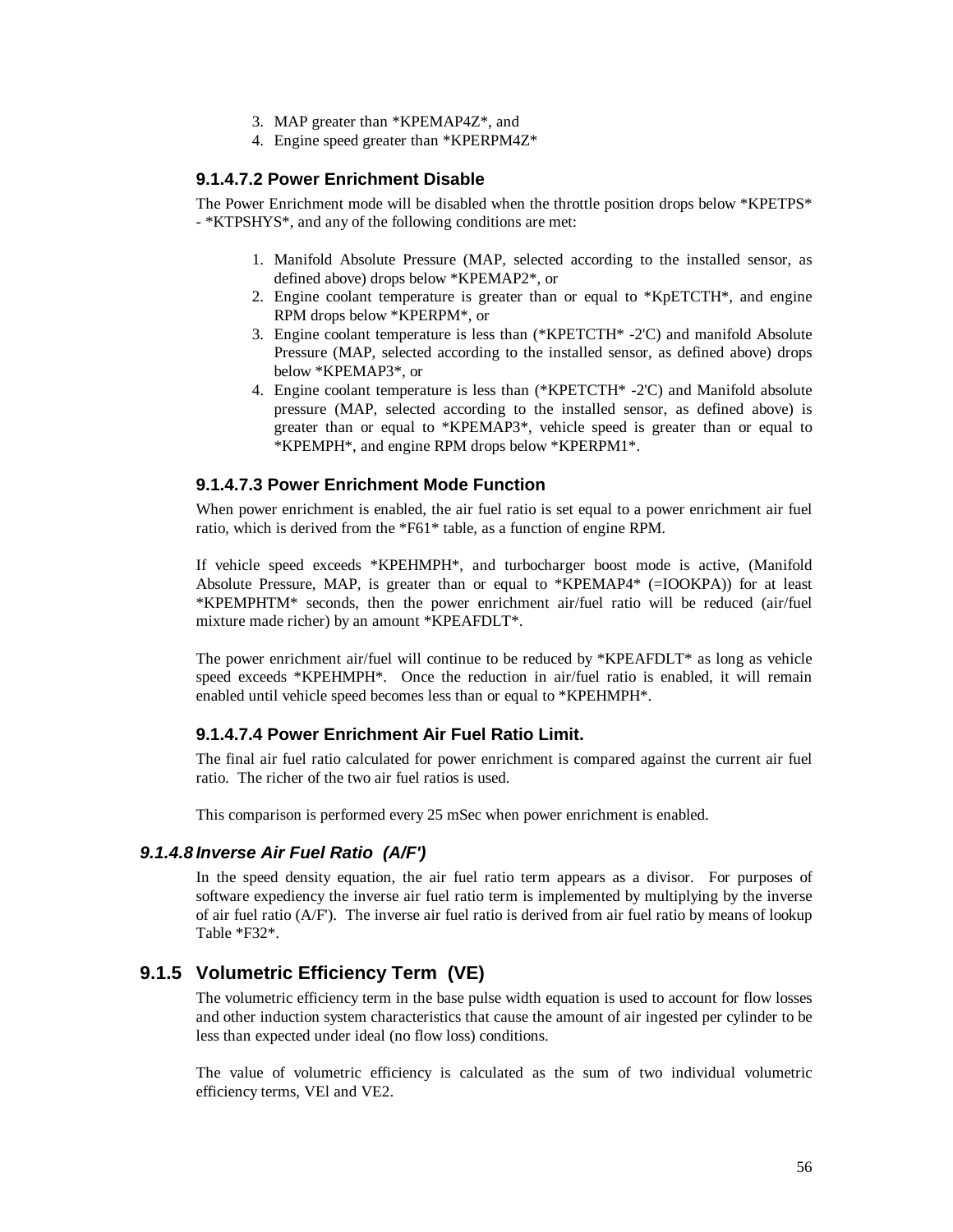$VE = VE1 + VEZ$ 

#### *9.1.5.1VE1 Term*

The value of the VE1 term is calculated under three conditions, based on throttle position, engine speed, and vehicle speed.

#### Condition 1

The VE1 term will derived from the \*F29C\* table (as a function of MAP and engine RPM (NTRPMX)) when:

- throttle is not closed, or
- throttle closed and engine RPM greater than 1600 RPM

#### Condition 2

The VE1 term will be derived from the \*F29S\* table (as a function of MAP and engine RPM (NTRPMX)) when:

> • throttle is closed, engine RPM is less than or equal to 1600 RPM, and vehicle speed is greater than \*KVSIDLE\*.

#### Condition 3

The VE1 term will be derived from the \*F29S\* table (as a function of MAP and engine RPM (filtered over 12.5 mSec)) when:

> • throttle is closed, engine RPM is less than or equal to 1600 RPM, and vehicle speed is less than or equal to \*KVSIDLE\*.

#### *9.1.5.2VE2 Term*

The value of the VE2 term is derived from the \*F30\* table as a function of engine RPM.

### **9.1.6 Battery Voltage Correction**

The purpose of the battery voltage correction term is to compensate for the variation of the fuel pump with battery voltage.

The battery voltage correction term is a multiplicative factor to the base pulse width term.

The fuel logic derives the battery voltage correction term from Table \*F33\* as a function of battery voltage.

### **9.1.7 Closed Loop Correction (CLT)**

The closed loop correction term provides the means for the system to maintain the air fuel ratio at stoichiometry. This is accomplished by monitoring the oxygen content of the exhaust with a zirconia oxygen sensor and making adjustments to the closed loop correction term based on the oxygen sensor input. The following paragraphs describe the algorithm that is used to calculate the closed loop correction.

#### *9.1.7.1 Closed Loop Mode Enable*

The closed loop mode is enabled when the following criteria are met:

- The ECM detects the oxygen sensor ready conditions.  $(1.7.1.1)$
- The coolant temperature criteria are met.  $(1.7.1.2)$
- The engine run time criteria are met.  $(1.7.1.3)$
- Malfunction Code 44 or 45 is not present. (See Dlagnostics)
- HUD BPW Slew is not active.  $(1.7.1.4)$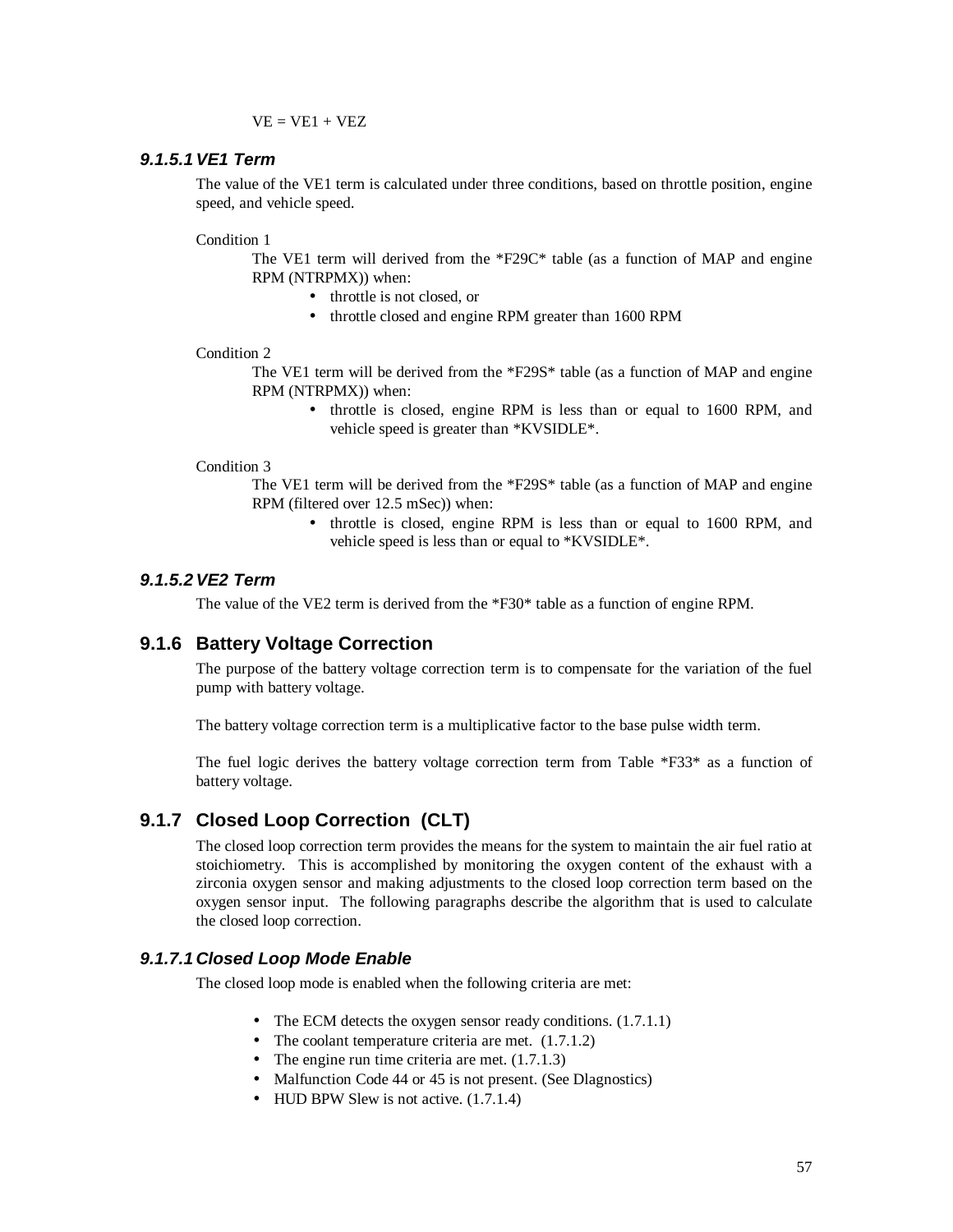### **9.1.7.1.1 Oxygen Sensor Ready Test**

The ECM supplies a bias voltage of approximately 450 mV through an impedance of 1MOhm to the oxygen sensor input terminals. When the oxygen sensor is cold, its internal impedance is extremely high. In this situation the voltage seen by the ECM is the bias voltage.

As the oxygen sensor warms, its internal resistance drops enabling it to overcome the bias voltage. The ECM determines the "oxygen sensor ready" state by monitoring the voltage from the oxygen sensor.

#### *9.1.7.1.1.1 Oxygen Sensor Ready Criteria*

The fuel control logic indicates an oxygen sensor ready \*KO2AMAX\* condition when the oxygen sensor Input voltage is greater than or less than \*KO2AMIN\*. Once the oxygen sensor ready condition is indicated, it will remain in effect until the "not ready" criteria are met or a legitimate shutdown sequence is detected.

#### *9.1.7.1.1.2 Oxygen Sensor Not Ready Criteria*

The oxygen sensor not ready state is indicated if the oxygen sensor input voltage does not exceed \*KO2AMAX\* or is not less than \*K02AMIN\* for a period of time greater than \*KO2ATIME\*.

Once the oxygen sensor not ready condition is indicated, it will remain in effect until the oxygen sensor ready criteria are met.

If \*KO2ATIME\* is set equal to zero, closed loop operation will not occur.

#### *9.1.7.1.1.3 Ready Test Initialization*

If a legitimate shutdown sequence was detected prior to the last ECM reset, the fuel logic will initialize the oxygen sensor to the not ready state during the initialization sequence.

If a legitimate shutdown sequence was not detected prior to the last ECM reset, the fuel logic retains the oxygen sensor status that existed prior to the reset. The timers associated with the not ready test are set to zero.

### **9.1.7.1.2 Closed Loop Temperature Criterion**

The coolant temperature criterion for closed loop operation is met when the coolant temperature is greater than \*KCLTC\*.

#### **9.1.7.1.3 Time Criterion**

The engine run time criterion for closed loop operation is met when one of the following conditions exist:

• Coolant temperature at the time of the last engine not running to running transition (See EST Logic) is less than or equal to \*KADSUCT\* and the engine run time since the last legitimate shutdown sequence is greater than or equal to \*KT2A\*.

OR

• The coolant temperature at the time of the last engine not running to engine running transition is greater than \*KADSUCT\* and the engine run time since the last legitimate shutdown sequence is greater than or equal to \*KT1A\*.

The user is reminded that in an engine stall and subsequent restart situation (ignition switch not turned off), the legitimate shutdown sequence is not detected. Additionally, in an ECM reset and subsequent re-initialization sequence, the system is initialized to the engine not running state.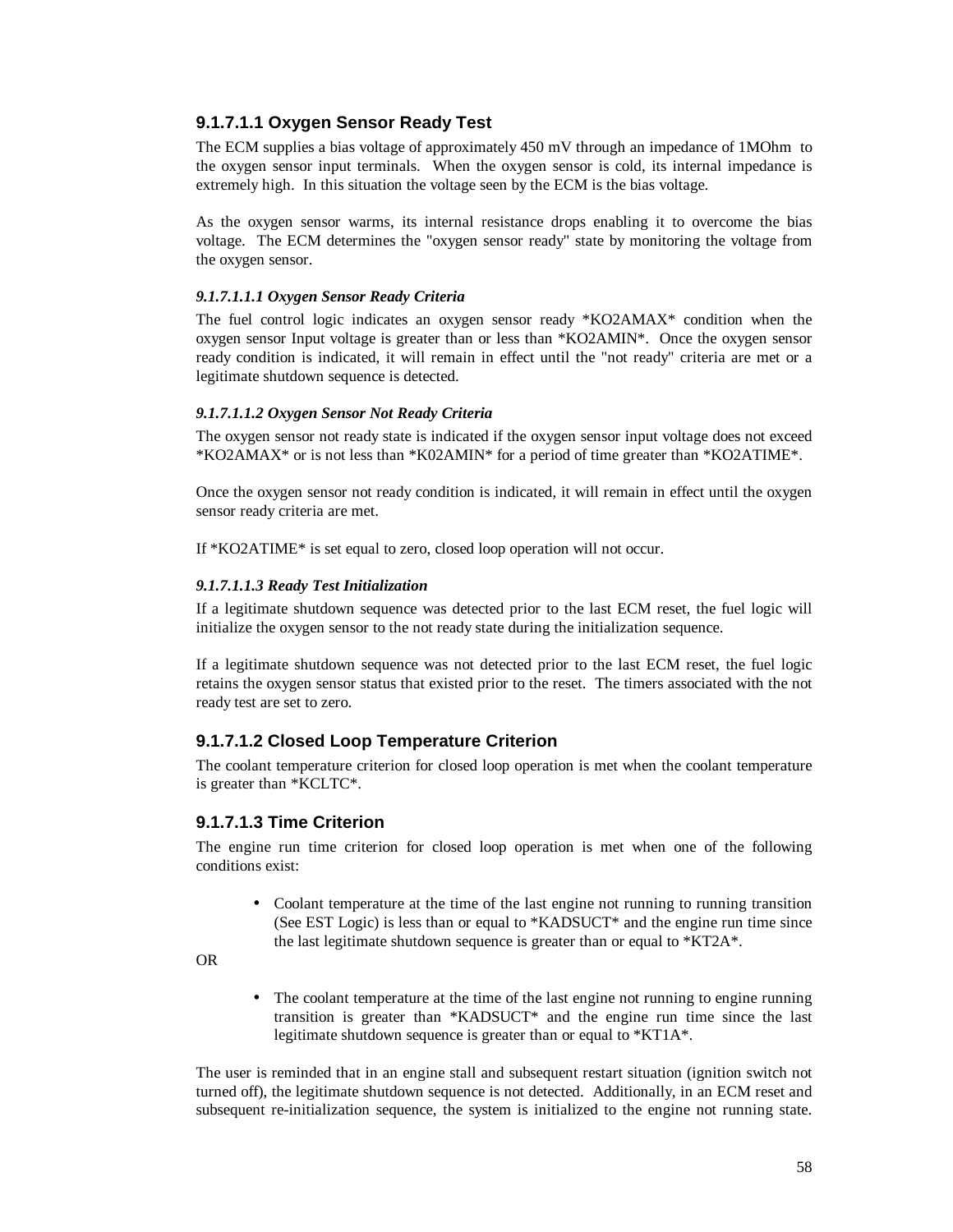Both of these situations result in an engine not running to engine running transition, which will cause the fuel logic to reevaluate the engine run time requirement for closed loop operation provided it has not already expired.

Once the engine run time criteria for closed loop is met, it will remain in effect until the ECM detects a legitimate shutdown sequence.

### **9.1.7.1.4 HUD BPW SLEW Mode**

If the HUD BPW SLEW is active, open loop operation is forced. If HUD BPW SLEW is not active or EGROC option has been selected closed loop will be enabled.

#### *9.1.7.2 Closed Loop Correction*

The closed loop correction term is derived by monitoring the value of the oxygen sensor input voltage. When the oxygen sensor indicates 3 lean air fuel ratio, the closed loop correction term is adjusted to cause a rich mixture. Conversely, when a rich air fuel ratio is indicated, the closed loop correction term is adjusted to cause a leaner mixture.

The closed loop correction term is calculated as the sum of three terms:

 $CORRCL = INT<sub>±</sub>CLPROP-128$ where:  $CORRCL = closed loop correction term$  $INT = integrator term$ ±CLPROP = proportional closed loop term

CLPROP is (+) if oxygen sensor indicates lean CLPROP is (-) if oxygen sensor indicates rich Each term is described below, along with the algorithm that controls this function.

#### **9.1.7.2.1 Oxygen Sensor Rich/Lean Determination -**

When the oxygen sensor input voltage is greater than \*KCLOXTH\*, a rich air fuel ratio is indicated. Conversely, if the oxygen sensor input voltage is less than or equal to \*KCLOXTH\*, a lean air fuel ratio is indicated.

The oxygen sensor rich/lean determination logic is performed once every 25 msec.

### **9.1.7.2.2 Closed Loop Correction Term**

The closed loop correction term consists of the sum of two parts, these being the integral and proportional terms.

#### *9.1.7.2.2.1 Integral Term*

The operational sequence of the integrator function is as follows:

- 1. When the system detects an oxygen sensor transition, the fuel logic calculates a transport delay time based on engine speed (first time transition mode). The integrator does not update until this delay time is expired.
- 2. If the transport delay time expires without an intervening oxygen sensor transition, the integrator is updated and a new value of integrator delay is calculated based on engine speed (not first time transition mode).
- 3. If the new value of integrator delay expires without an oxygen sensor transition, the integrator is updated again.
- 4. Step 3 is repeated until an oxygen sensor transition is detected.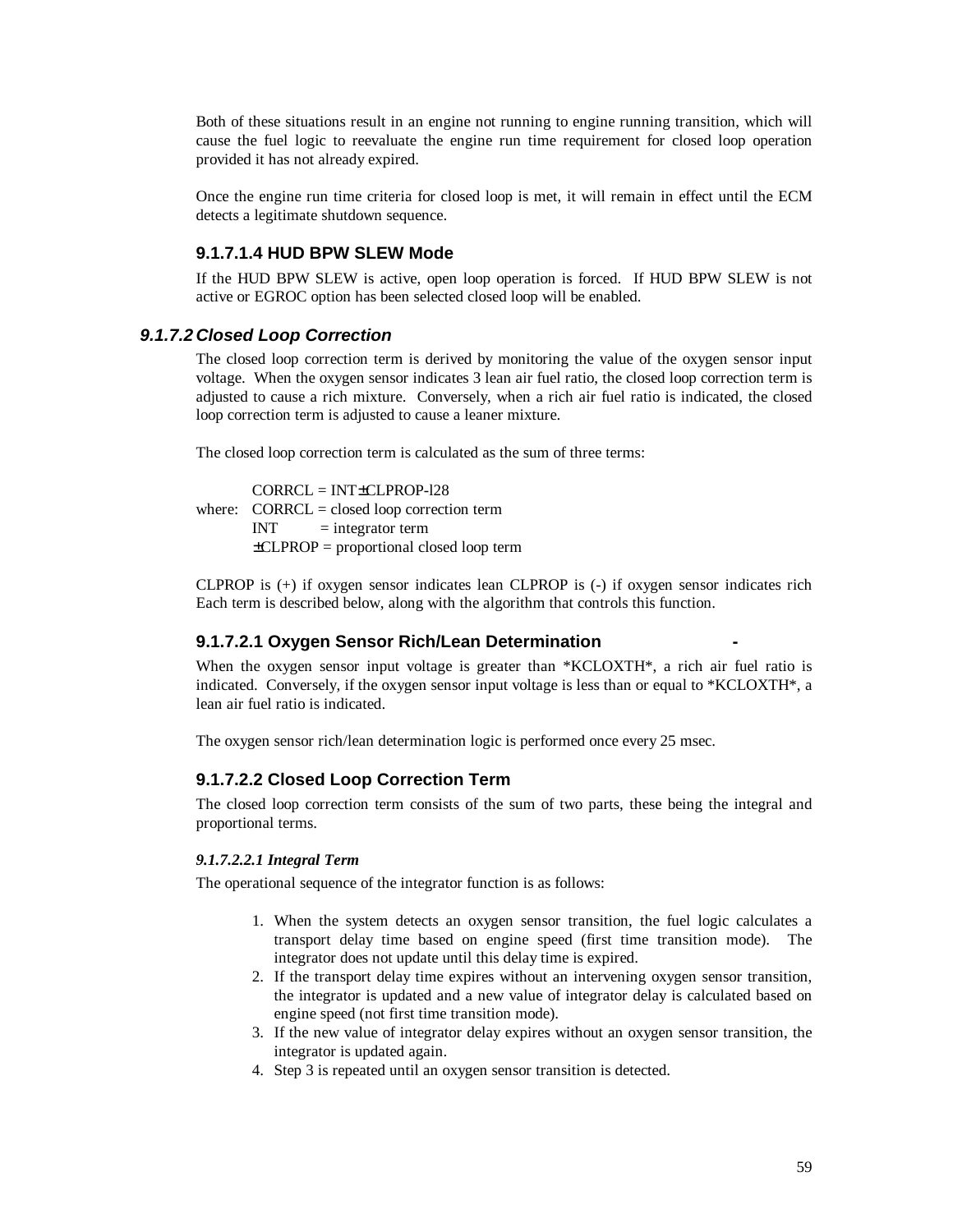The above sequence continues as long as the system is operating in closed loop and the integrator reset mode is not enabled. The following paragraphs describe the various aspects of the integrator and integrator delay function in detail.

#### *9.1.7.2.2.1.1 Transport Delay Time Calculation*

The transport delay time is calculated as the sum of two terms.

MAP term - the MAP contribution to transport delay time is obtained from the \*F23\* table, as a function of MSP (Manifold Absolute Pressure).

RPM term - the RPM contribution to transport delay time is obtained from the \*F24\* table, as a function of engine speed.

The value of transport delay time is limited to a value less than or equal 6.375 seconds will result in the integrator never being updated.

#### *9.1.7.2.2.1.2 Integrator Reset Mode Enable*

The integrator reset mode is enabled when any of the following conditions are present. If none of the conditions are present, the integrator reset mode is disabled.

- 1. The closed loop mode is not enable (that is, system is operating in open loop fuel mode).
- 2. Low engine RPM reset mode enabled. The integrator will be reset when
	- engine coolant temperature greater than \*KINTTCTH\*.
	- filtered engine RPM drops below the desired idle speed (without air conditioning) plus \*KRPMOFFL\*.

The low engine RPM reset mode will remain enabled until engine RPM increases above the desired idle speed (without air conditioning) plus \*KRPMOFFH\*.

- 3. The deceleration fuel cutoff mode is enabled.
- 4. First time transition has occurred (see section 1.7.2.2.1.3).
- 5. Power enrichment mode is enabled and the integrator is less than or equal to 1.0.
- 6. ALDL Fuel closed loop mode is enabled, but system is not in closed loop.

7. The integrator is greater than or equal to 1.0, the oxygen sensor indicates lean, and one of the following conditions is met:

- Not closed throttle
- Closed throttle, vehicle speed greater than or equal to \*KVSIDLE\*.

When the integrator reset mode is enabled, the following action is taken:

- 1. The integrator is set to 1.0.
- 2. The integrator delay counter is set to 0.
- 3. The proportional correction term is set to 0.
- 4. The oxygen sensor variable used for the integrator slow trim logic is set to \*KCLOXTH\*.

#### *9.1.7.2.2.1.3 First Time Transition Mode*

The first time transition mode is enabled when the oxygen sensor makes a rich to lean transition or a lean to rich transition.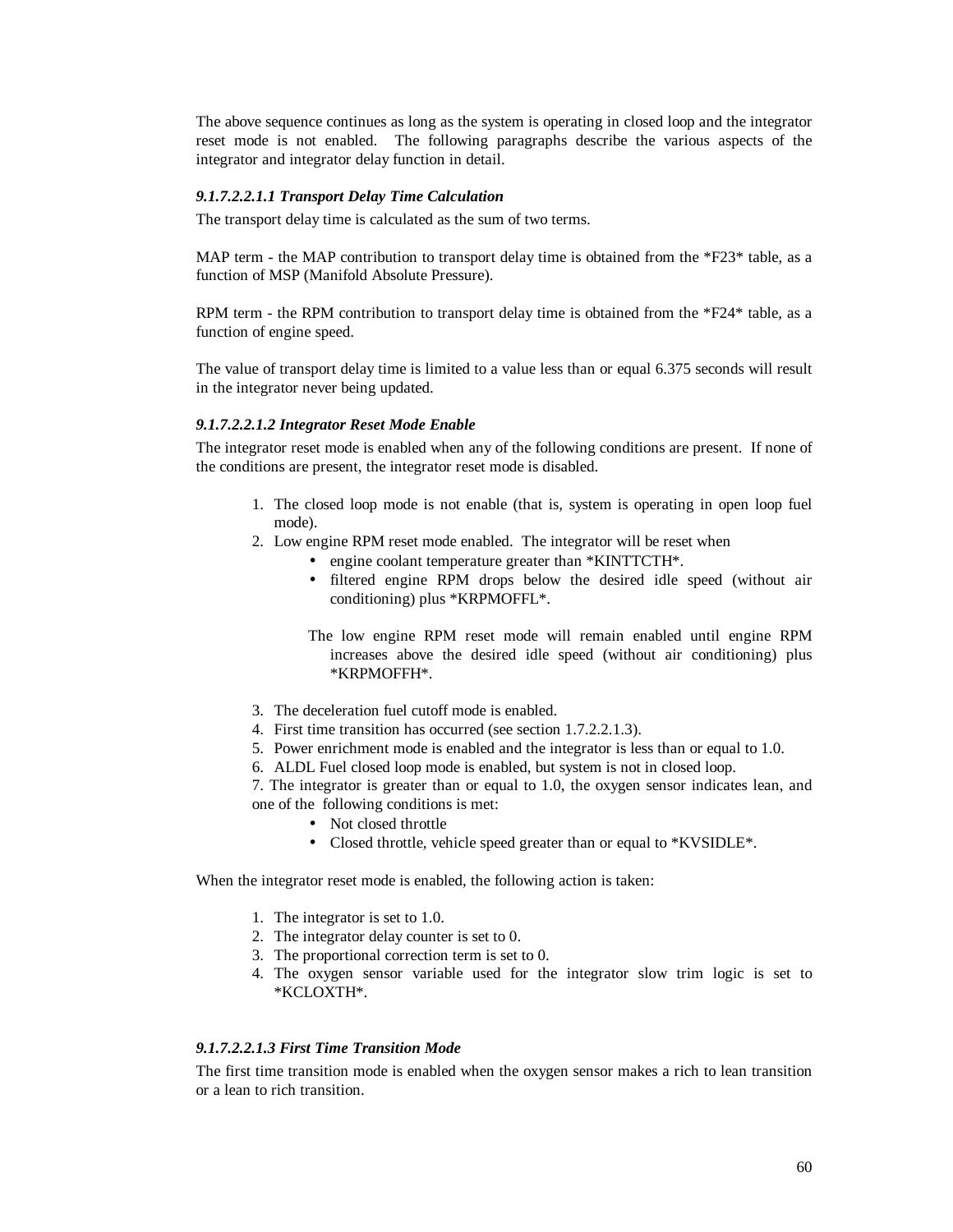When the first time transition mode is enabled, the value of the integrator delay time is set equal to the transport delay time.

#### *9.1.7.2.2.1.4 Not First Time Transition Mode*

If the oxygen sensor has not detected a transition (rich/lean or lean/rich), the integrator delay time is derived as follows:

If engine coolant temperature is greater than or equal to \*KINTDLTC\*

Or

if engine coolant temperature is less than \*KINTDLTC\*, and open throttle, then integrator delay is derived from the \*F25\* table (as a function of engine speed).

Or

if engine coolant temperature is less than \*KINTDLTC\* and closed throttle, then integrator delay is sum of a value from the \*F25\* table (as a function of engine speed) and \*KINTDLTA\*.

#### *9.1.7.2.2.1.5 Integrator Update Criteria*

The integrator update calculation is performed when the integrator delay counter equals the integrator delay time. The integrator delay counter is reset when this condition is met.

#### *9.1.7.2.2.1.6 Integrator Update Calculation*

The integrator update calculation is performed as illustrated below:

 $INT_N = INT_{N-1} + STEP$ 

where:  $INT_N = Value$  of integrator for this calculation

 $INT_{N-1}$  = Previous value of the integrator STEP  $= +1/128$  for a lean condition

- 1/128 for a rich condition

#### *9.1.7.2.2.1.7 Integrator Limits*

When the oxygen sensor is indicating rich, the value of the integrator term is limited to a value greater than or equal to \*KCLITMI\*. When the oxygen sensor is indicating lean, the value of the integrator term is limited to a value less than or equal to \*KCLITMX\*

#### *9.1.7.2.2.1.8 Integrator Slow Trim*

The integrator slow trim function is enabled when the integrator reset mode is not enabled.

The slow trim logic updates the integrator at one of two different gain rates, based on the state of the throttle (open or closed).

(a) For closed throttle conditions, the following actions take place.

When the filtered value of oxygen sensor input voltage is greater than \*KO2FILHC\*, the integrator is decremented by 1/128. When the filtered value of oxygen sensor input voltage is less than \*KO2FILLC\* the integrator is incremented by 1/128.

(b) For open throttle conditions, the following actions take place.

When the filtered value of oxygen sensor input voltage is greater than a value defined by the \*F67\* table, as a function of MAP, the integrator is decremented by an amount determined by 1/128. When the filtered value of oxygen sensor input voltage is less than a value defined by the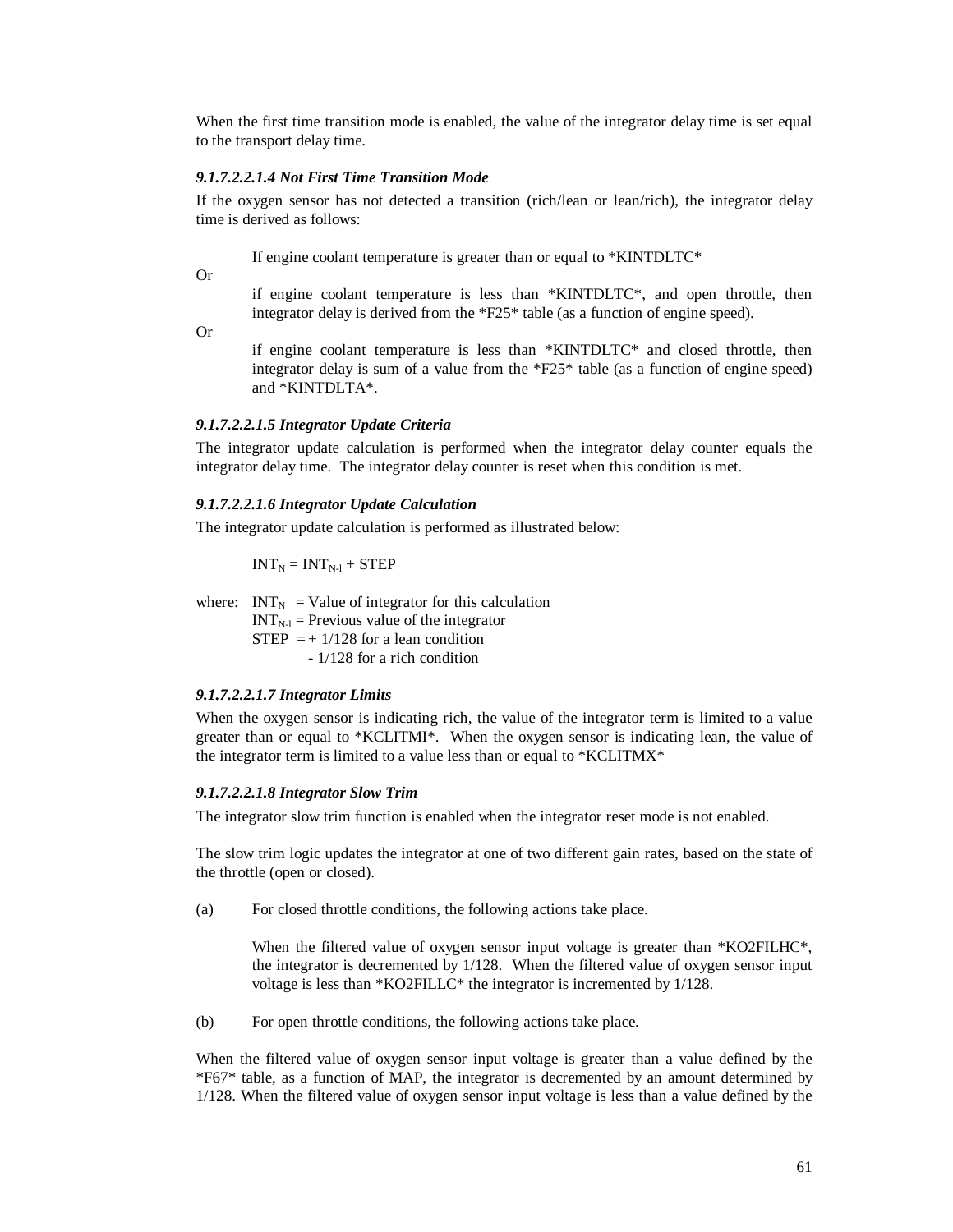\*F68\* table, as a function of MAP, the integrator is incremented by an amount determined by 1/128.

The value of the filtered oxygen sensor is set to \*KCLOXTh\* when the integrator reset mode is enabled.

Slow trim logic is executed at a frequency defined by  $*KCNTRC*$  if throttle is closed, or by \*KCNTRO\* if throttle is open.

The integrator is limited to a maximum value of \*KCCITMX\* and a minimum value of \*KCLITMI\*.

#### *9.1.7.2.2.2 Proportional Term*

The proportional term is the second of the two terms that comprise the closed loop correction term. When the oxygen sensor is indicating rich, the proportional term is negative. Conversely, when the oxygen sensor is indicating lean, the proportional term is positive. The sum of the integrator and proportional terms form the closed loop correction term.

The proportional term is determined by the conditions listed below:

Prop Term = \*KCLPROP\* if the manifold vacuum is less than \*KPROPVAC\*.

- \*KPWOEGR\* if the manifold vacuum is not less than \*KPROPVAC\* and EGR is not enabled.
- \*KPWEGR\* if the manifold vacuum is not less than \*KPROPVAC\* and EGR is enabled.

#### *9.1.7.2.2.2.1 Proportional Term Time Limit*

If \*KPWOEGR\* is selected and the time since the last integrator update calculation exceeds \*KPCDUR\*, then the proportional term is set equal to zero.

### **9.1.8 Block Learn Correction**

The block learn term provides the means for the system to compensate for engine to engine variation and changes in engine operating characteristics. The block learn term may be thought of as a correction or trim of the volumetric efficiency term. It is derived from the integral portion of the closed loop correction and is arranged such that corrections made by the integral term are minimized. In an ideal system, the block learn term would learn values such that the integrator never moved and the proportional term caused the oxygen sensor to change state.

#### *9.1.8.1 Block Learn Correction Implementation*

The block learn correction is implemented as a conditional multiplicative correction term to the base pulse width calculation.

If power enrichment is not enabled, then

 $BPW = BPW * BLM$ 

where:  $BPW =$  base pulse width term BLM = block learn multiplier

If power enrichment is enabled and the value of the block learn multiplier is greater than or equal to 1.0, then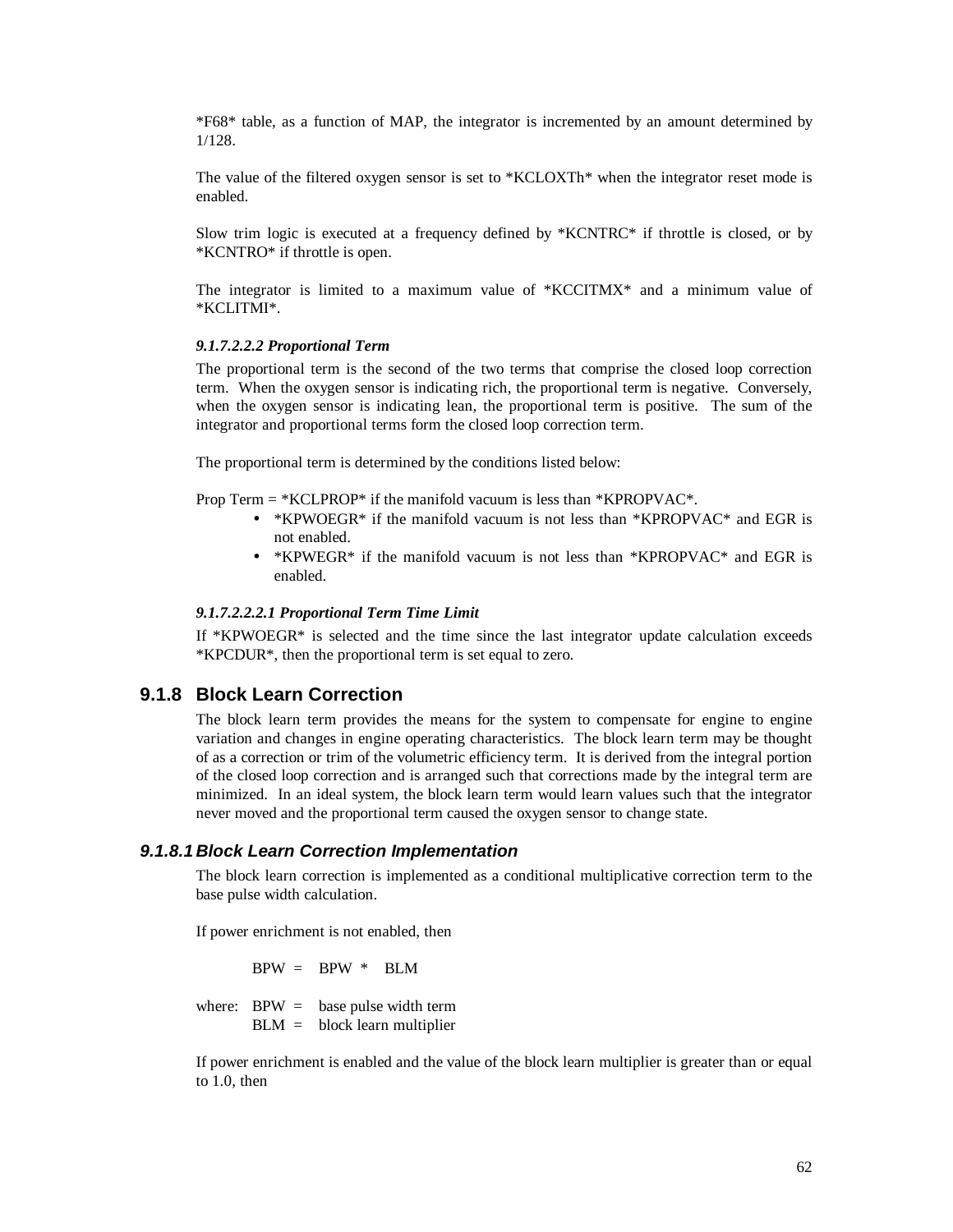$BPW = BPW * BLM$ 

otherwise, if the value of the block learn multiplier is less than1.0, then the base pulse width is left unchanged.

#### *9.1.8.2 Block Learn Memory Cell Selection*

The fuel algorithm provides two variables which will be referred to as block learn memory cells. Selection between block learn memory cells is made on the basis of open or closed throttle.

The open throttle cell is selected when the throttle sensor value is greater than the applicable threshold value. The closed throttle cell is selected when the open throttle cell is not selected.

Threshold  $=$  \*KF4TPS1\* if throttle is closed.

- \*KF4TPS2\* if throttle is open.

### *9.1.8.3 Block Learn Memory Update*

The block learn memory cell values are updated by comparing the state of the integrator with the oxygen sensor indication. If the integrator was making a rich correction (increasing fuel) and the oxygen sensor indicates lean, the active block learn cell is adjusted rich. Conversely, if the integrator was making a lean correction (decreasing fuel), the active block learn cell is adjusted lean.

### *9.1.8.4 Learn Enable Criteria (Learn Control Store)*

The block learn memory update calculation is performed when all of the following condition are met:

- 1. None of the following malfunction codes are set: Malf 21, 22, 33, 34.
- 2. The current coolant temperature is greater than \*KLCTCLL\*.
- 3. Air fuel ratio is equal to \*KAFSTCN\*.
- 4. For closed throttle, engine speed is less than both \*KLCRPM1\* and \*KLCESTHU\*.
- 5. For open throttle, manifold vacuum is not less than \*KLCVAC0\*, altitude compensated MAP is not less than \*KLCLDLO\*, and engine speed is less than \*KLCESTHU\*.

#### *9.1.8.5 Block Learn Memory Timer*

Block learn memory timer shall be reset for the following conditions:

- 1. Closed loop integrator reset
- 2. The learn enable criteria are not met
- 3. The last block learn memory update
- 4. A change in block learn cell.

The block learn calculation will be made when the length of time since reset is equal to \*K8LMCNT\*.

#### *9.1.8.6 Block Learn Memory Update Calculation*

The block learn memory update calculation shown will be performed under the stated conditions.  $O<sub>www</sub>$  Block Learn

|            | <b>UAYELI</b><br>DIUCK Leafin |                           |
|------------|-------------------------------|---------------------------|
| Integrator | <b>Sensor Status</b>          | <b>Update Calculation</b> |
|            | INT GT 128 + KLCITTH Lean     | $BLM = BLM + 1/128$       |
|            | INT LT 128 - KLCITTH Rich     | $BLM = BLM - 1/123$       |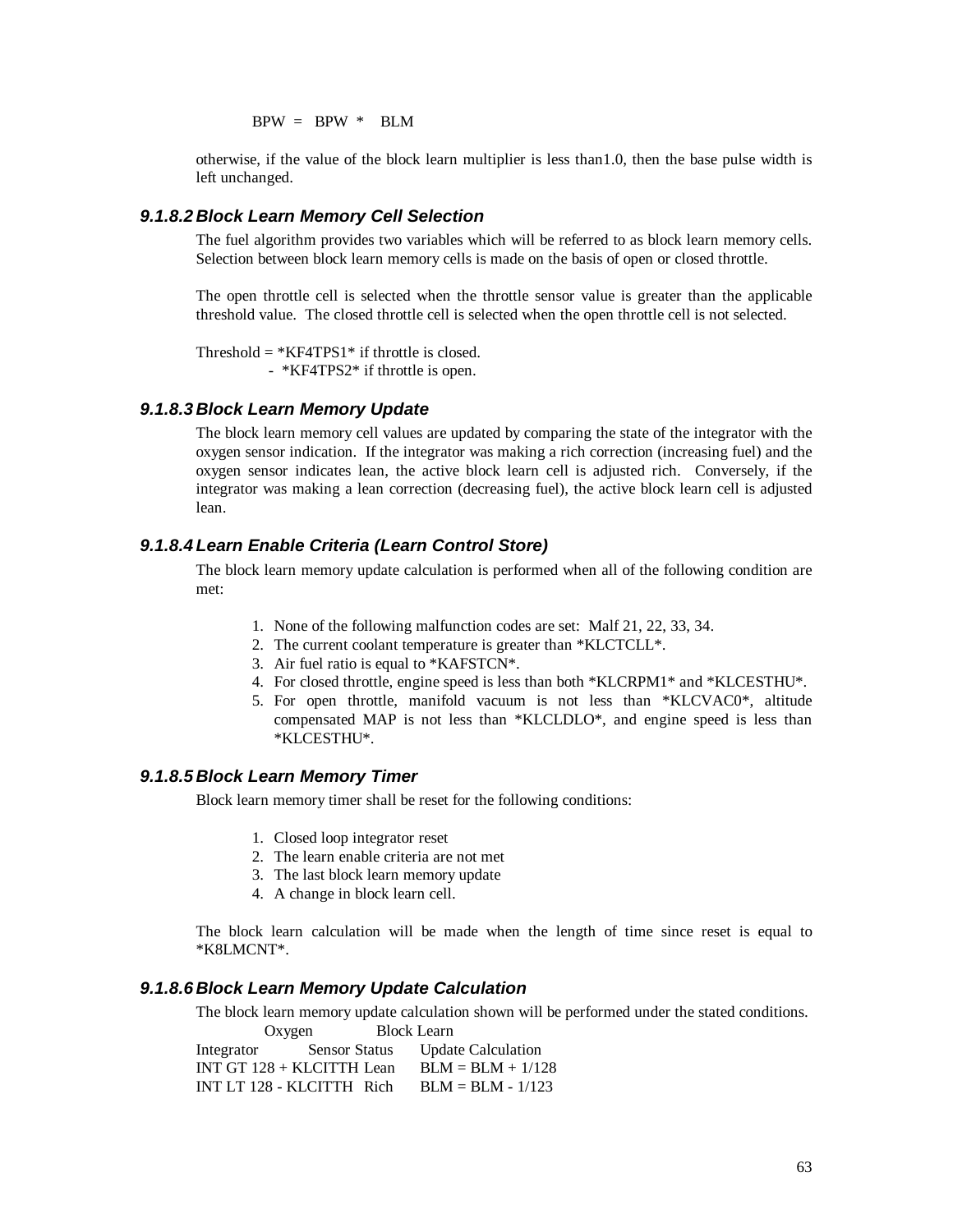For all other states no block learn update is performed

#### *9.1.8.7 Block Learn Memory Limits*

The fuel control logic will limit the value of block learn memory cells to values greater than or equal to \*KBLMMIN\* and less than \*KBLMMAX\*.

#### *9.1.8.8 Block Learn Initialization*

The block learn multiplier cell values are stored in nonvolatile memory and thus retained during normal power-off conditions. The block learn memory cells are initialized to a value of 1.0 (128) if any of the following conditions detected.

#### Condition #1

During system initialization, if the RAM error detection logic detects a nonvolatile memory failure. (See RAM Error detection and Correction.)

#### Condition #2

During normal system operation, if the value of the currently active block learn memory cell is greater than \*KBLMMAX\*.

#### Condition #3

During normal system operation, if the value of the currently active block learn memory cell is less than \*KBLMMIN\*

### **9.1.9 Decel Fuel Cutoff**

The purpose of the decel fuel cutoff function is to remove fuel from the engine during deceleration conditions.

#### *9.1.9.1 Decel Fuel Cutoff Enable Criteria*

The decel fuel cutoff mode is enabled when all the following conditions are met:

- 1. Vehicle is not in Park/Neutral and IN GEAR. If malfunction code 24 is present, then the "IN GEAR" check is bypassed.
- 2. Altitude compensated manifold pressure less than \*KDFCOMAP\*, or, altitude compensated manifold pressure greater than or equal to \*KDFCOMAP\* and decel fuel cutoff mode enabled and altitude compensated manifold pressure less than \*KDFCOMAP\* +8kPa. If either malfunction code 33 or 34 are present, then the altitude compensated manifold pressure criteria is bypassed.
- 3. Throttle position less than \*KDFCOTP\*. If either malfunction code 21 or 22 is present, then the throttle position criteria is bypassed.
- 4. Filtered vehicle speed greater than \*KDFCOSLK\*. If malfunction code 24 is detected, the vehicle speed criteria is bypassed.
- 5. Engine RPM greater than \*KDFCDSPH\*. If decel fuel cutoff mode is enabled, engine RPM must remain greater than \*KDFCOSPL\* for decel fuel cutoff to remain enabled.

#### *9.1.9.2 Decel Fuel Cutoff Stall Saver Fuel*

When Decel Fuel Cutoff mode has been enabled for a long time period (in excess of \*KDFCDTMR\*), the manifold has essentially dried out, and no fuel exists in the induction system.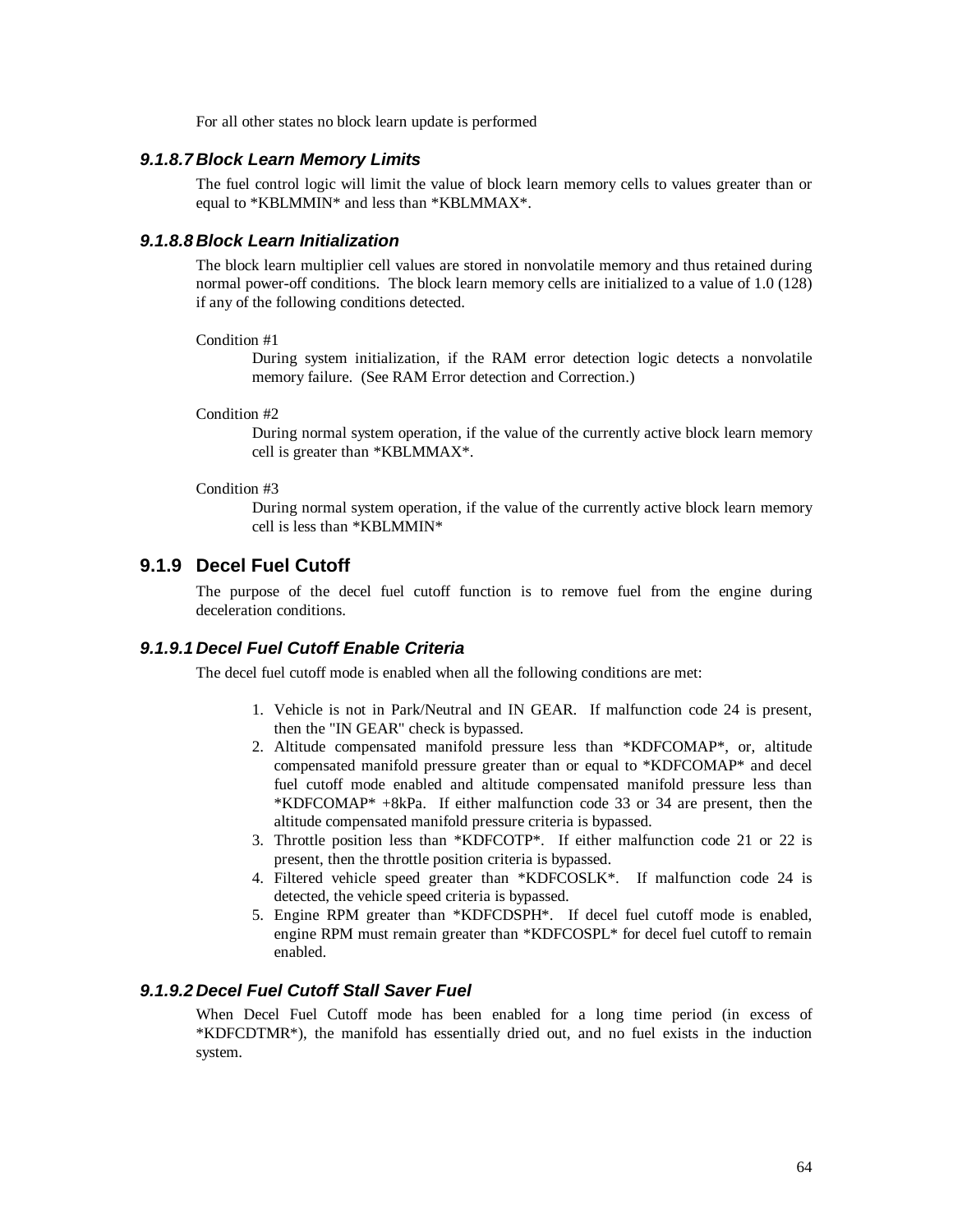To prevent an engine stall due to fuel starvation, an amount of asynchronous fuel will be delivered under the following conditions. Decel Fuel Cutoff mode must have been enabled for an amount of time greater than \*KDFCDTMR\*.

- 1. Altitude compensated MAP increases above \*KDFCOMAP\* + 8kPa, or
- 2. Throttle position increases above \*KOFCOTP\*, or
- 3. Filtered MPH drops below \*KDFCOSLK\*, or
- 4. Transmission is in Park/Neutral or Nat in gear.

After meeting any of the above criteria, an amount of fuel equal to the product of a value from the \*F58\* table (as a function of elapsed time in Decel Fuel Cutoff Made) times a value from the \*F75\* table (as a function of engine coolant temperature) times a factor of eight.

This fuel is delivered as a synchronous AE fuel pulses.

The air fuel ratio is adjusted when exiting decel fuel cutoff mode by an amount determined by one of two conditions.

- 1. If the difference of the filtered RPM minus the unfiltered RPM exceeds \*KDITARPM\*, then the air fuel ratio is adjusted by an amount equal to the product of a value from the \*F58\* table (as a function of elapsed time in decel fuel cutoff mode) times a value from the \*F74\* table (as a function of engine coolant temperature), or
- 2. If the difference between the filtered RPM minus the unfiltered RPM does not exceed \*KDLTARPM\*, then the air fuel ratio is adjusted by an amount equal to the product of a value from the \*F58\* table (as a function of elapsed time in decel fuel cutoff mode) times a value from the \*F73\* table (as a function of engine coolant temperature).

#### *9.1.9.3 Decel Fuel Cutoff Function*

The decel fuel cutoff function takes the form of a multiplicative term to the base pulse width equation. When the decel fuel cutoff mode is disabled, the decel fuel cutoff term is not applied. The decel fuel cutoff mode overrides the decel enleanment mode.

When the decel fuel cutoff mode is enabled, the decel fuel cutoff term is calculated according to the equation:

 $DFCOSF_N = DFCOSF_{N-1} - *KDFCOG*$ 

| where: $DFCOSF_N$ | $=$ Value of decel cutoff term at this computation |
|-------------------|----------------------------------------------------|
| $DFCOSFN-1$       | $=$ Previous value of decel fuel cutoff term       |
| $*KDFCOG*$        | $=$ Decel fuel cutoff rate (calibration)           |

The above calculation is performed once each 12.5 msec. The value of the decel cutoff term is limited to a value greater than or equal to zero.

# **9.1.10 Deceleration Enleanment Term**

The deceleration enleanment is a multiplicative term to the base pulse width calculation and the transient fuel accumulator (see Asynchronous Fuel.) The deceleration enleanment term is applied to the transipnt fuel accumulator once each minor loop. The user should note that this results in a "decaying action" of the transient fuel accumulator as long as deceleration enleanment is taking place. The deceleration enleanment term is calculated as described below.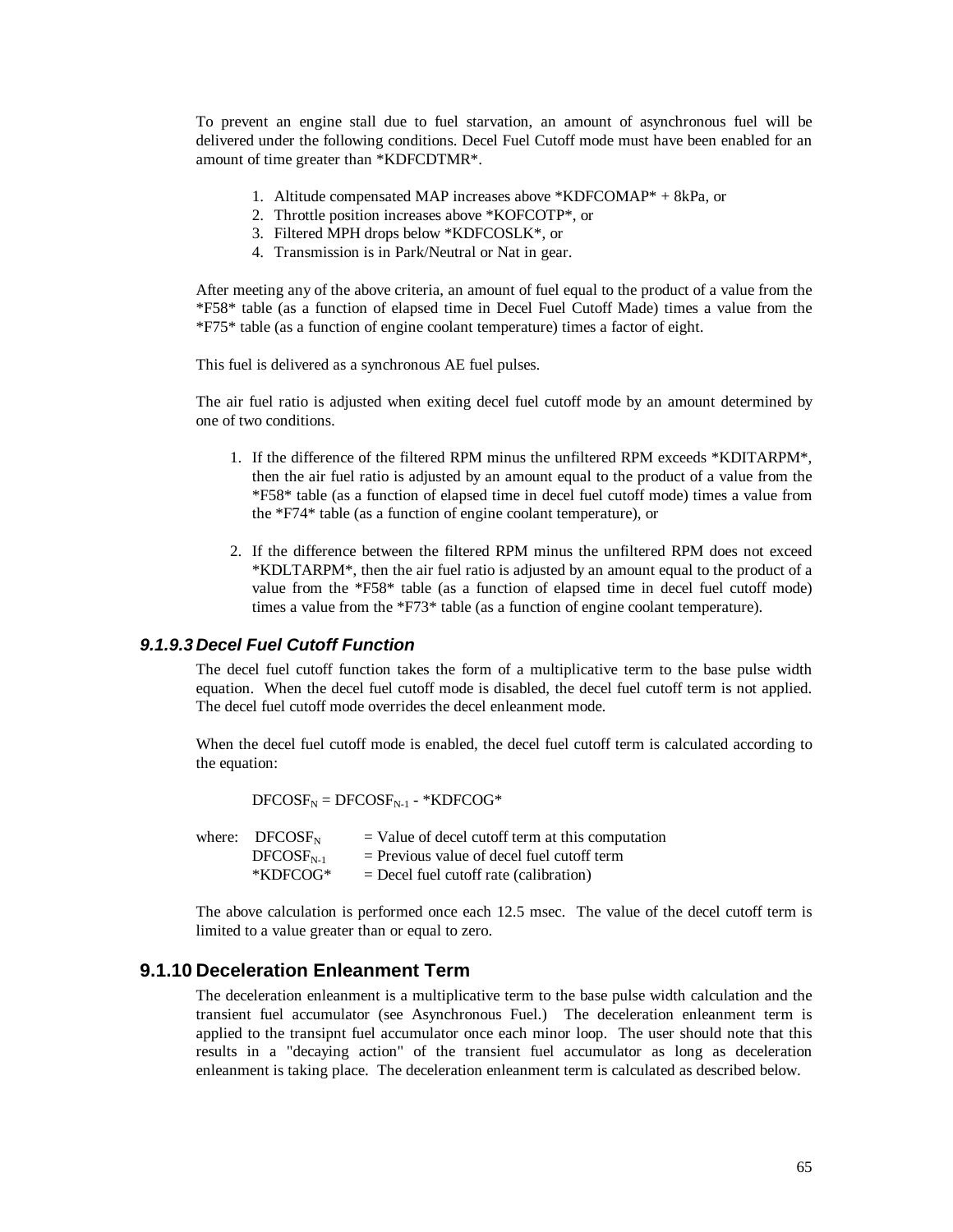## *9.1.10.1 Deceleration Enleanment Mode Enable*

The deceleration enleanment mode is enabled when Power Enrichment mode is not enabled, and the current value of throttle position is less than the filter value of throttle position by a factor greater than \*KDETATH\*.

The power enrichment mode overrides the deceleration enleanment mode.

#### *9.1.10.2 Deceleration Enleanment Delta Throttle Term*

The rate of change of throttle position (decreasing) is used to calculate a delta throttle contribution tn the deceleration enleanment term.

If the rate of change of throttle position (decreasing) is greater than a threshold (defined below), the delta throttle contribution to the decel enleanment term is calculated as follows:

DETHROT = \*E36\*( (THRESHOLD-TPS )\*8)

where: \*F36\* table is defined as a function of rate of change of throttle position. TPS is the current throttle position. THRESHOLD = Filtered throttle position if \*KAFOPT3\*, bit  $4 = I = 12.5$  mSec old throttle position if \*KAFOPT3\*, bit  $4 = 0$ . DETHROT u delta throttle contribution to decel enleanment term.

#### *9.1.10.3 Deceleration Enleanment Delta MAP Term*

When the current manifold pressure is greater than the filtered manifold pressure, the delta MAP term is set equal to zero.

When the current manifold pressure is less than the filtered manifold pressure by a factor greater than \*KDEPMTH\*, the fuel logic calculates a delta MAP deceleration enleanment as a value from Table \*F35\* times engine speed.

# *9.1.10.4 Deceleration Enleanment Term Calculation*

The deceleration enleanment term is calculated according to the relationship:

|              | $DE = 1 - (DEMAP + DETHROT) * F34 * F39$                       |  |  |  |
|--------------|----------------------------------------------------------------|--|--|--|
| where: DEMAP | $=$ Deceleration enleanment delta MAP term                     |  |  |  |
| DETHROT      | $=$ Deceleration enleanment delta throttle position term       |  |  |  |
| *F34*        | $=$ Value from calibration memory Table *F34, as a function of |  |  |  |
| temperature. |                                                                |  |  |  |
| *F39*        | $=$ DE modifier as a function of MAP or throttle position.     |  |  |  |

If the rate of change of throttle is increasing, the delta throttle contribution to the decel enleanment term is set to zero.

# **9.1.11 Turbo Boost Multiplier, \*F77\***

The base pulse width is compensated for turbo boost mode by a turbo boost multiplier term.

This turbo boost multiplier term is derived from the \*F77\* table as a function of engine RPM.

# *9.2 FUEL DELIVERY MODES*

The fuel logic delivers fuel in three modes, synchronous, quasi -asynchronous and asynchronous.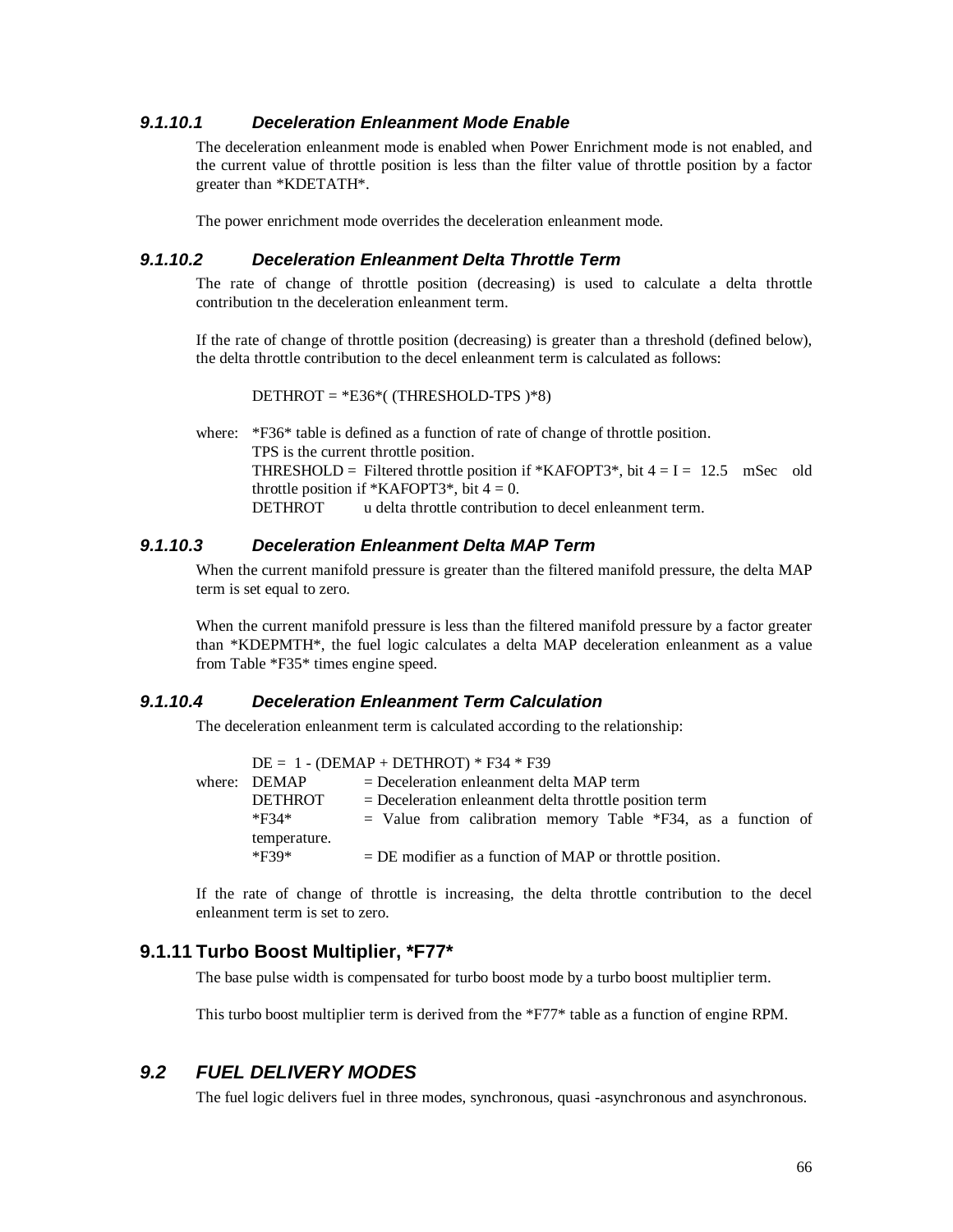When both synchronous and asynchronous modes are operating simultaneously, the output to the injector(s) is the logical OR of the delivery pulses delivered b-v the two modes.

#### **9.2.1 Synchronous Fuel Delivery**

#### *9.2.1.1Synchronous Fuel Enable Criteria*

The synchronous fuel delivery mode will be enabled when ignition is ON, and any of the following conditions:

- 1. Engine not running, or
- 2. Engine running and engine RPM greater than or equal to \*KQASRPMD\*, or
- 3. Engine running, engine RPM less than \*KQASRPMD\*, and base pulse width greater than \*KAPLH\*, or if base pulse width is less than or equal to \*KAPLH\*, then not in quasi-asynchronous mode and base pulse width greater than \*KAPLL\*.

Once synchronous fuel delivery mode is enabled, it will remain enabled until base pulse width becomes less than or equal to \*KAPLC\*.

#### *9.2.1.2Synchronous Fuel Delivery Mode Function*

When the synchronous fuel delivery mode is enabled, the fuel injector pulse width is calculated as follows:

Pulse width  $= BPW + INJOFFST + BPWLIN$ 

where  $BPW = Base pulse width.$ INJOFFST a Injector offset term.

The injector bias is a tern which compensates the delivered pulse width for the delays associated with opening and closing the injector. It is calculated as:

 $INJOFFST = *F92*$ 

where the \*F92\* table is a function of battery voltage.

BPWLIN = Injector linearity term

The injector linearity term is calculated as:

 $B$ PWLIN =  $*$ F94 $*$ 

where the \*F94\* table is a function of BPW (base pulse width) if BPW is less than 3.9 mSec. Otherwise, BPWLIN is set to zero.

### **9.2.2 Quasi-Asynchronous Fuel Delivery**

Quasi-Asynchronous fuel delivery is used when the synchronous fuel base pulse width becomes so small that the fuel pulses cannot be accurately delivered.

Enabling quasi-asynchronous fuel mode will cause the fuel injectors to be energized every other reference pulse but for twice the duration (of the normal synchronous base pulse width). This results in the same amount of fuel being delivered, but with an accurately controllable injector pulse width.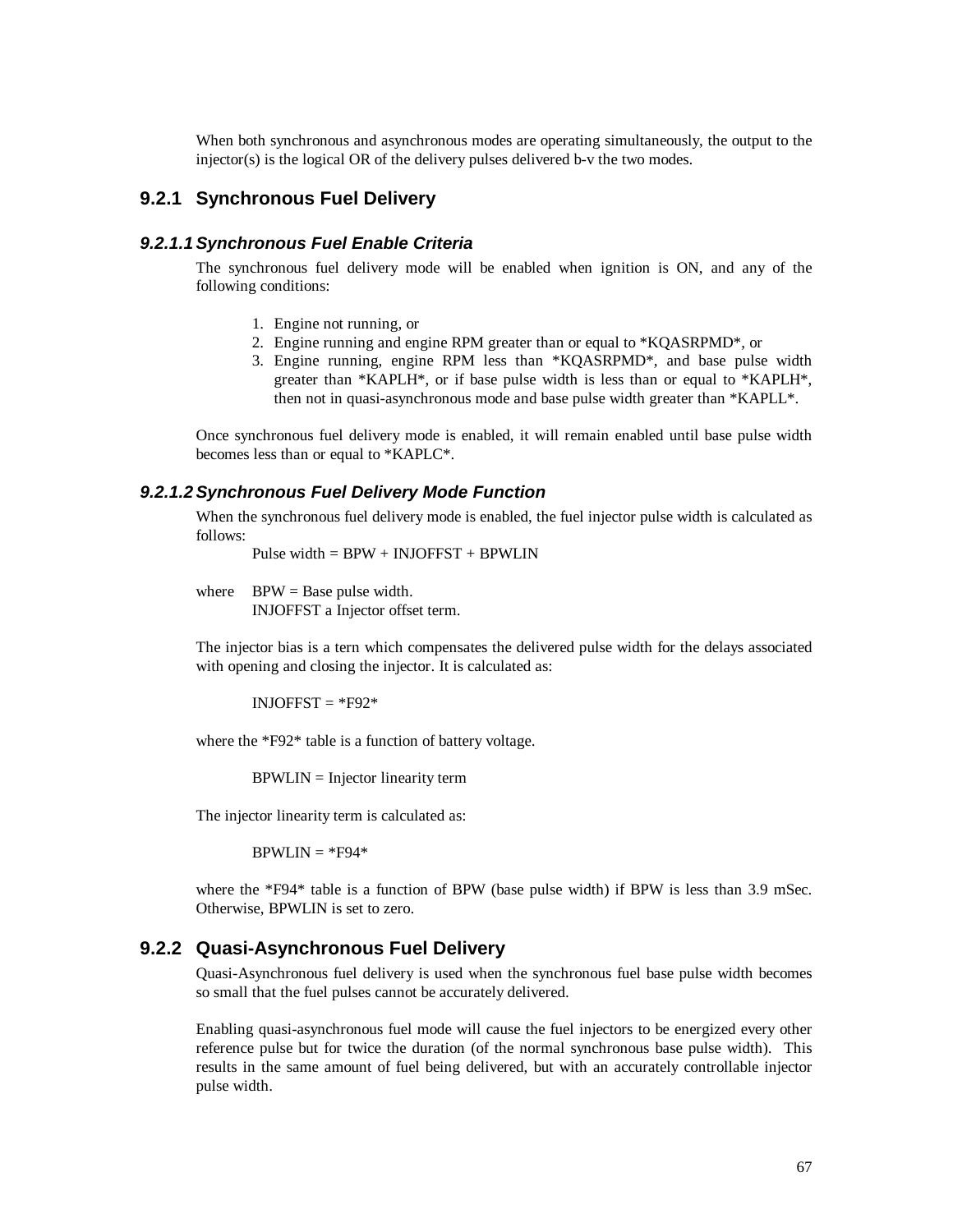#### *9.2.2.1 Quasi-Asynchronous Fuel Enable*

Quasi-Asynchronous fuel mode is enabled when the following conditions are present:

- Ignition ON
- Engine RUNNING
- Engine RPM less than \*KQASRPMD\*.
- Base pulse width less than or equal to \*KAPLL\*.

#### *9.2.2.2 Quasi-Asynchronous Fuel Delivery Mode Calculation*

When the quasi-asynchronous fuel delivery mode is enabled, the fuel algorithm energizes the fuel injector as follows:

Once every other reference pulse for an amount of time as follows:

 $EFIPWD = (BPW * 2) + BPWLIN + INJOFFST$ 

| where EFIPWO  | $=$ quasi-asynchronous pulse width to be delivered by the injector. |
|---------------|---------------------------------------------------------------------|
| <b>RPW</b>    | $=$ base pulse width calculated by the fuel algorithm.              |
| <b>BPWLIN</b> | $=$ base pulse width linearity term.                                |

The injector linearity term is calculated as:

 $B$ PWLIN =  $*$ F94 $*$ 

where the \*F94\* table is a function of BPW (base pulse width) if BPW is less than 3.9 mSec. Otherwise, BPWLIN is set to zero.

INJOFFST = Injector offset term.

The injector bias is a term which comoensates the delivered pulse width for the delays associated with opening and closing the injector. It is calculated as:

 $INJOFFST = *F92*$ 

where the  $*F92*$  table is a function of battery voltage.

#### *9.2.2.3 Quasi-Asynchronous to Synchronous Transition Mode.*

This mode is used to make the transition from quasi-asynchronous fuel delivery to synchronous fuel delivery.

Once the base pulse width becomes larger than \*KAPLH, a quasi-asynchronous to synchronous transition mode is enabled for a time period based on a multiple of 12.5 mSec.

This period is calculated as follows.

when vehicle speed is greater than or equal to \*KQSYNMPH\* then transition time 3  $(*KREFMAXH*)$  \* 12.5 mSec when vehicle speed is less than \*KQSYNMPH\* then transition time a (KREFMAXL\*) \* 12.5 mSec

Ouasi-Asynchronous fuel delivery will continue until the transition time elapses.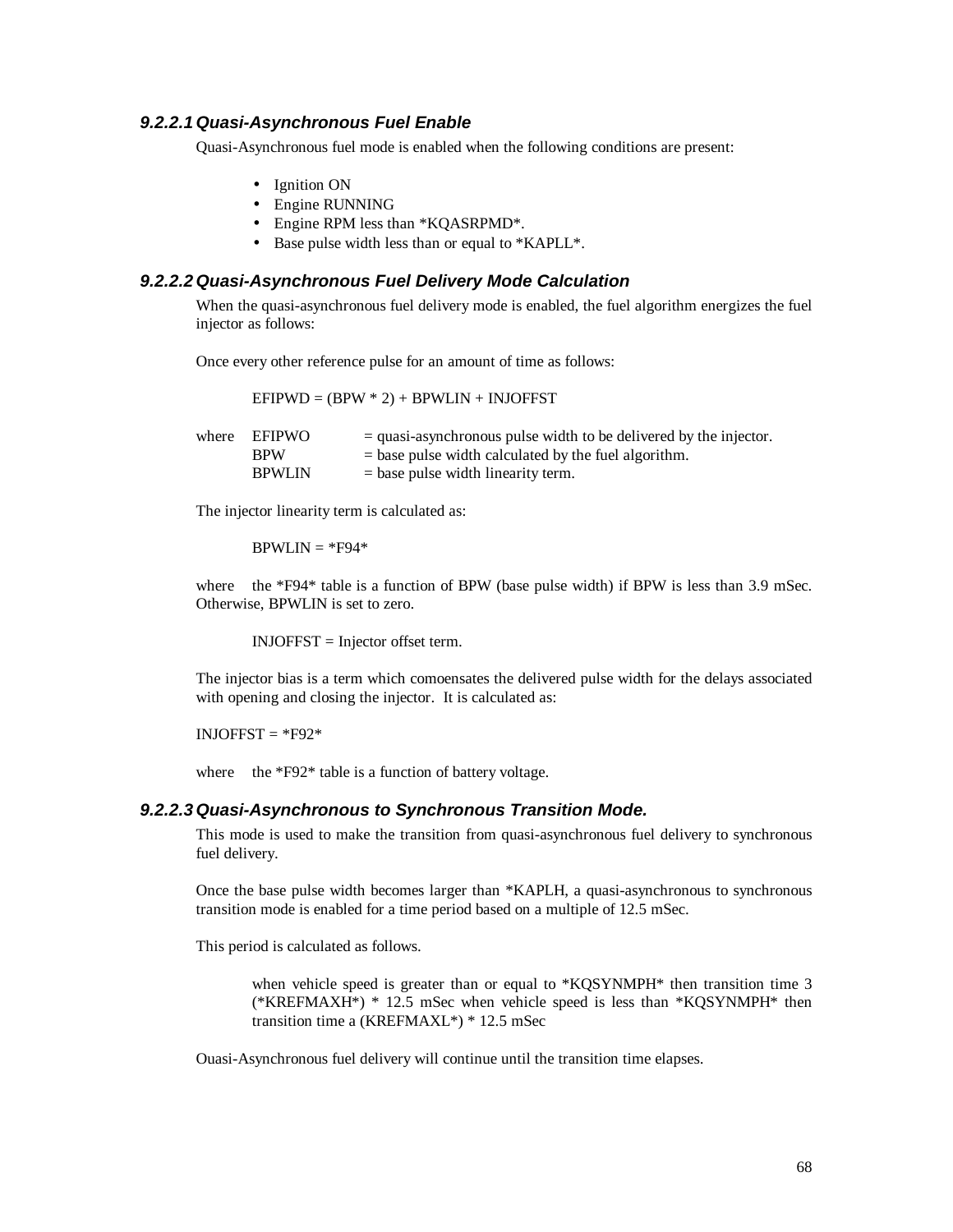### **9.2.3 Asynchronous Fuel Delivery**

Asynchronous fuel delivery mode is used to deliver fuel pulses for acceleration enrichment. These acceleration enrichment fuel pulses may be due to transient increasing engine loads such as vehicle acceleration, idle air control (IAC) transient air, and engine accessory load transients.

The fuel system provides two accumulators that contain the running sum of fuel required as a result of asynchronous base fuel and transient fuel. Each time the fuel system performs a base pulse width to asynchronous pulse width conversion, the result is added to the asynchronous base fuel accumulator. Similarly, each time the transient fuel system requires fuel delivery, the length of the required pulse is also added to the transient fuel accumulator.

#### *9.2.3.1 Asynchronous Fuel Delivery Enable*

When the sum of the asynchronous base fuel accumulator and the transient fuel accumulator is greater than \*KAPMIN\*, an asynchronous fuel pulse is delivered. If the sum of the asynchronous base and transient fuel accumulators is greater than \*KAPMAX\*, then a fuel pulse equal to \*KAPMAX\* plus INJBIAS is issued. The \*KAPMAX\* is subtracted from the asynchronous base fuel accumulator. If the result is less than zero, the remainder of \*KAPMAX\* is subtracted from the transient fuel accumulator. This process continues until the sum of the asynchronous base and transient

If the sum of the asynchronous and transient fuel accumulators is less than or equal to \*KAPMAX\*, a fuel pulse equal to the sum of the two accumulators plus INJBIAS (per paragraph 2.4) is issued and the two accumulators cleared. fuel accumulators is less than \*KAPMIN\* If the asynchronous base fuel delivery mode is disabled, the fuel logic will clear the asynchronous base fuel accumulator.

#### *9.2.3.2 Acceleration Enrichment - Transient Asynchronous Fuel Term*

The acceleration enrichment logic calculates and delivers additional fuel when certain engine conditions are detected. All fuel required by the acceleration enrichment logic is delivered asynchronously The acceleration enrichment fuel is composed of the sum of three terms: delta MAP, delta throttle, and IAC acceleration enrichment fuel.

#### **9.2.3.2.1 Acceleration Enrichment - Delta MAP Contribution**

The delta MAP logic calculates a contribution to the quantity of fuel delivery scheduled for acceleration enrichment fuel.

The delta MAP contribution will be calculated when:

1. MAP is increasing (opening throttle) at a rate in excess of \*KAEPMTH\*. (TWO times \*KAEPMTH\* tf throttle opening is greater than \*KAEPMTPS\*).

Otherwise the delta MAP contribution is set equal to zero. The delta MSP contribution is calculated as follows:

$$
AEDP = *F21* (MAPN - MAPN-1).
$$

where  $AEDP = delta MSP$  contribution to acceleration enrichment  $*F21* = delta MSP term$  $MAP<sub>N</sub>$  = current MAP load value.  $MAP_{N-1} = 12.5$  mSec old MAP load value.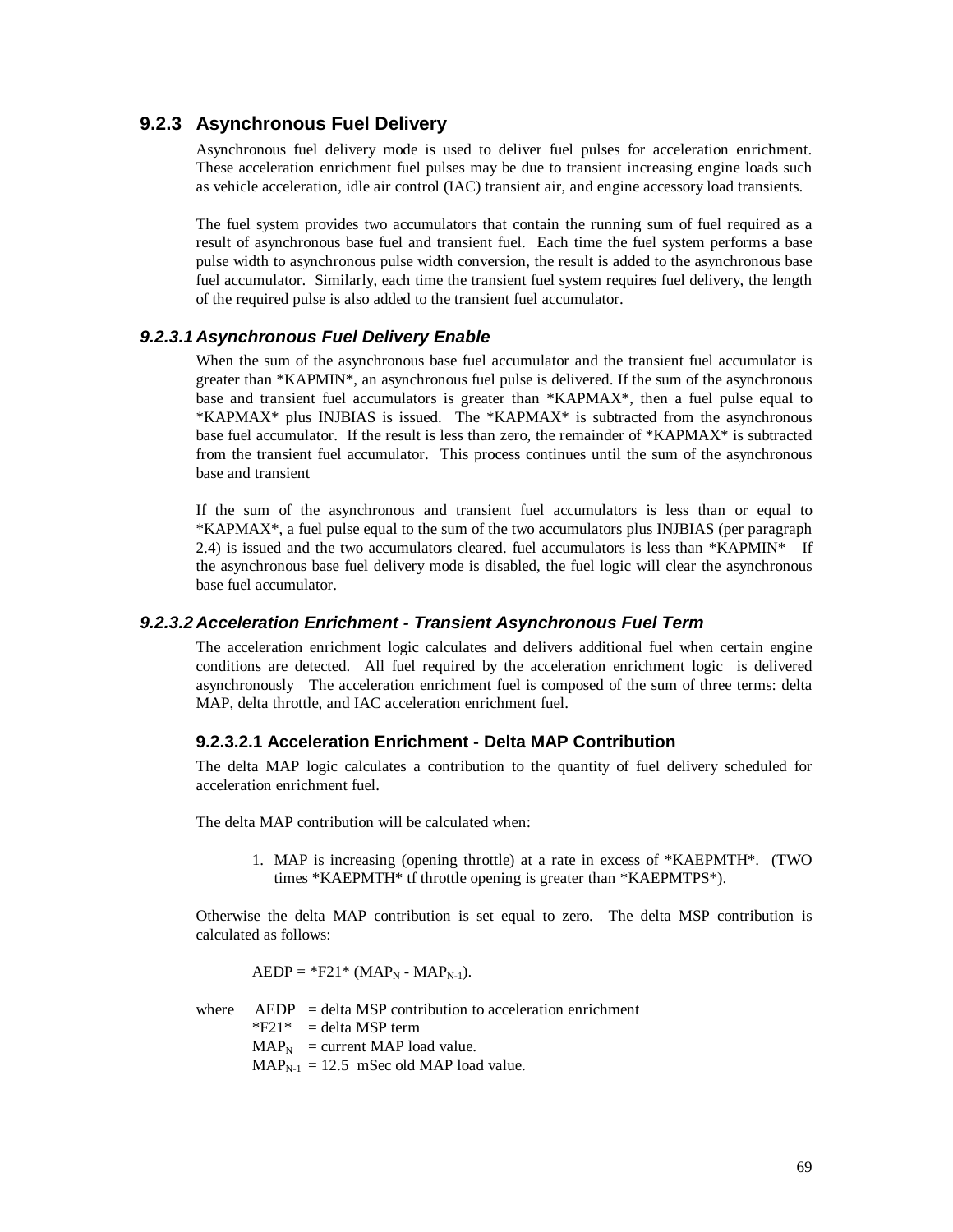If the throttle opening exceeds \*KAETATR\*, then the final delta MAP contribution is multiplied by a factor of four, otherwise it remains as calculated above.

#### **9.2.3.2.1 Acceleration Enrichment-Delta Throttle Contribution**

The delta throttle logic calculates a contribution to the quantity of fuel scheduled for acceleration enrichment fuel delivery.

The delta throttle contribution will be calculated when:

1. Throttle position is increasing (opening) at a rate greater than \*KAETATH\*.

Otherwise, the delta throttle contribution is set equal to zero. The delta throttle contribution is calculated as follows:

AEDT = \*F22\* ((TFS<sub>N</sub> - TPS<sub>N-1</sub>) \* 8)

where  $AEDT = delta TPS$  contribution to acceleration enrichment.  $*F22* = delta$  throttle term  $TPS_N$  = current TPS load value.  $TPS_{N-1}$  = 12.5 mSec old TPS load value.

If the throttle opening exceeds \*KAETATR\*, then the final delta throttle contribution is multiplied by a factor of four, otherwise it remains unchanged.

#### **9.2.3.2.2 Acceleration Enrichment - Increasing IAC Contribution**

If the IAC logic is commanding increasing idle air, a contribution of fuel defined by \*KAEISCN\* is added to the quantity of fuel scheduled for acceleration enrichment fuel delivery.

If the IAC logic is commanding either no idle air change or decreasing idle air, the acceleration enrichment contribution is set to zero.

#### **9.2.3.2.4 Acceleration Enrichment - Output Scaling**

After each of the individual contribution terms is computed and summed, the sum term is scaled for engine temperature and engine speed compensation.

The final scaled acceleration enrichment pulse width is determined as follows:

$$
AE = AESUM * (*F37*) * (*F38*)
$$

where:

AESUM= Sum term of individual contributions to acceleration enrichment (delta throttle term, delta MAP term, and IAC term)

 $*F37* = \text{Coolant temperature scaling table}$ 

 $*F38*$  = Engine speed scaling table

The scaled value of acceleration enrichment fuel is then summed into the asynchronous fuel accumulator.

#### **9.2.4 Fuel Cutoff**

Fuel delivery Is Inhibited by the presence of either of the following cutoff conditions.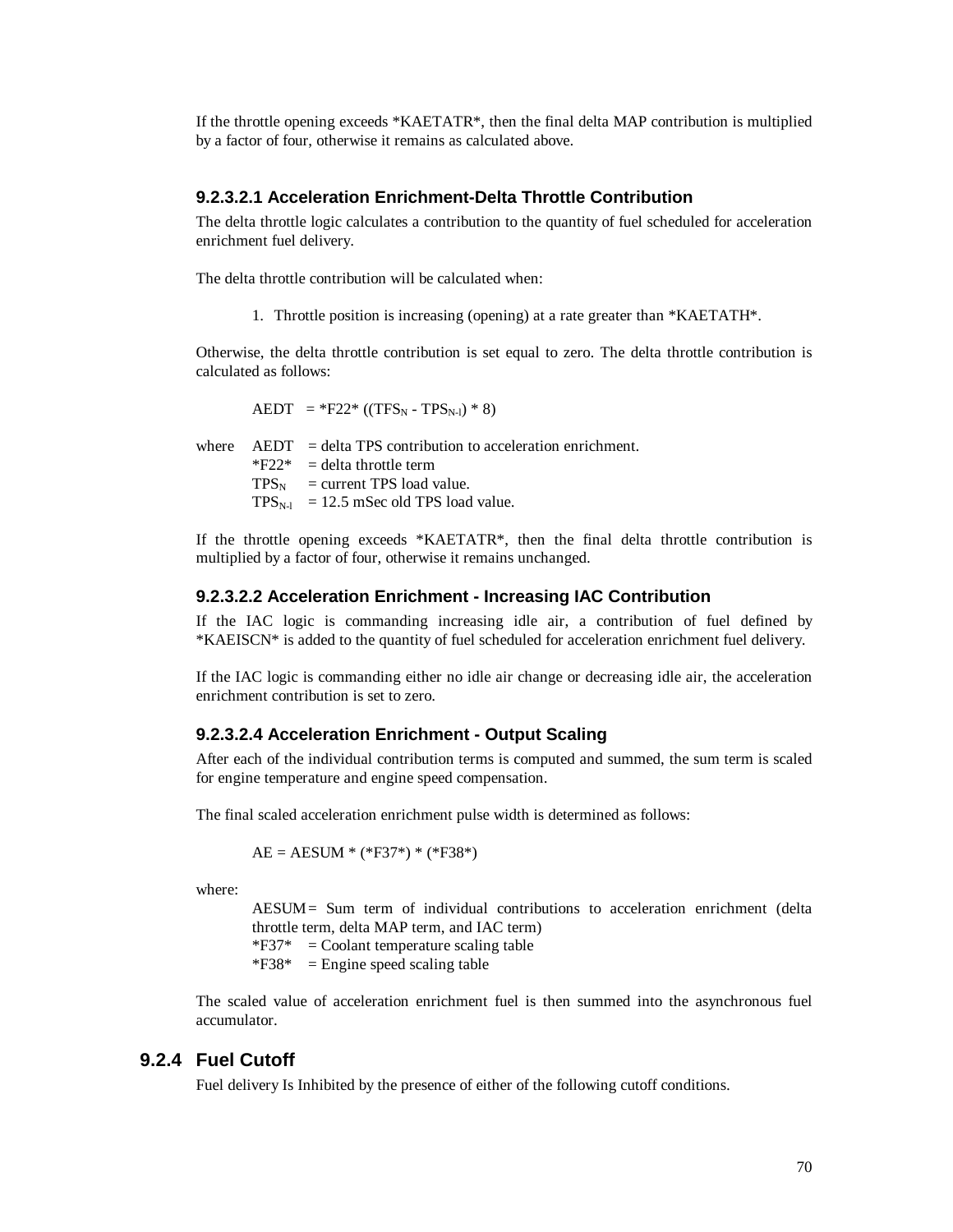# *9.2.4.1 Ignition Off Cutoff*

When ignition is off (MWBG, bit 5-1), then:

- (a) The ECM will not, energize the injector solenoids.
- (b) The synchronous delayed TBI BPW, EFIPWD, is set to zero.
- (c) The pending synchronous fuel term for accumulated fuel calculation, PENOFUEL, is set to zero.

# *9.2.4.2 High Engine Speed Cutoff*

To prevent prolonged high engine speed the fuel base pulse width is set equal to zero.

#### **9.2.4.2.1 High Engine Speed Enable**

High engine speed fuel cutoff mode is enabled under the following conditions.:

- 1. Engine running (MW1, bit 7=1) and either
- 2. Engine speed exceeds \*KFRPMHI\* for time \*KFRPMTIM\* (if not currently in high RPM fuel shutoff Mode)

Or

3. Engine speed exceeds \*KFRPMLOW\* for time \*KFRPMTIM\* (if currently in high RPM fuel shutoff mode).

#### **9.2.4.2.2 High Engine Speed Disable**

High engine speed fuel cutoff mode will be disabled (fuel delivery resumed) when engine speed becomes less than or equal to \*KFRPMLOW\*

#### *9.2.4.3 High Engine Load Fuel Shutoff*

#### **9.2.4.3.1 High Engine Load Fuel Shutoff Enable.**

Synchronous fuel delivery will be disabled when MAP (Manifold Absolute Pressure), engine load, increases above \*KWGMAPL\* to all fuel delivery to be reenabled.

### **9.2.5 Accumulated Fuel Update**

The fuel algorithm accounts for all fuel delivered to the engine for the purpose of computing miles per gallon.

The value of accumulated fuel is equal to the sum of all synchronous, quasi-asynchronous and acceleration enrichment fuel.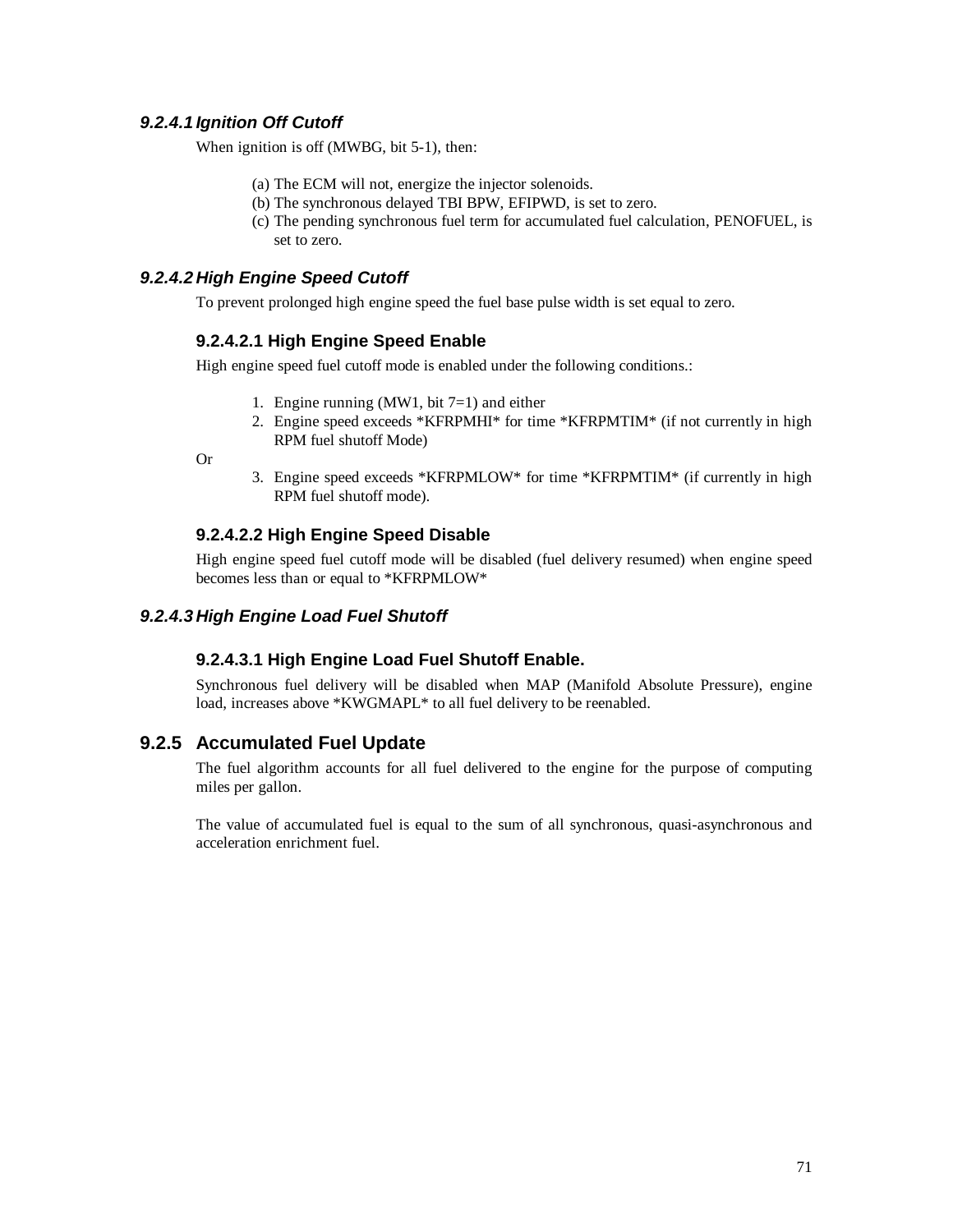# **Wastegate**

I don't have that data…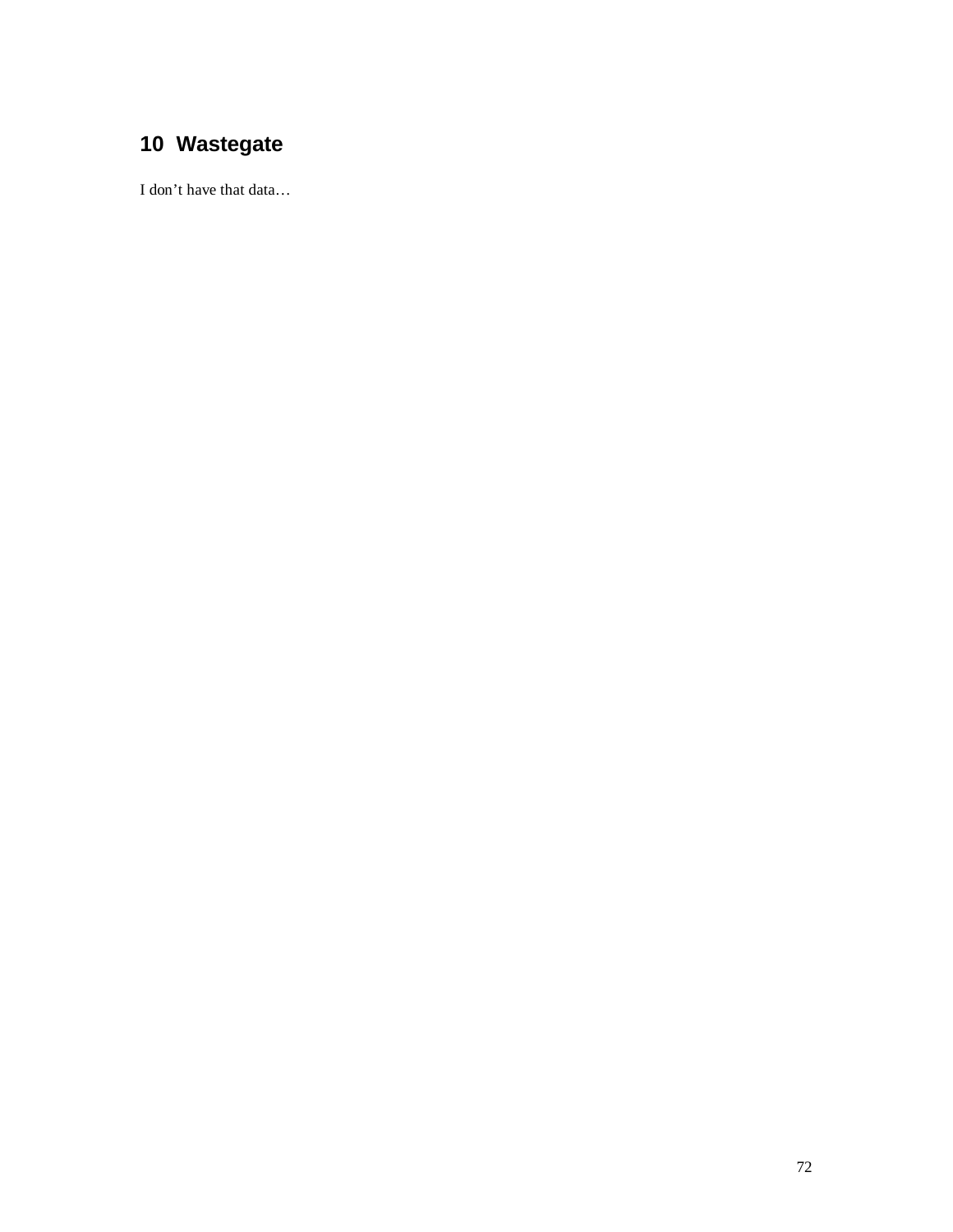# **11 ELECTRONIC SPARK TIMING (EST)**

# *11.1 SPECIFICATION*

Electronic Spark Timing Control

### **11.1.1 Introduction**

The optimum spark timing output is defined in terms of its relation-ship to various input parameters, manifold pressure, RPM, coolant temperature, etc. Data tables are provided to allow calibration of the spark timing function in terms of these input parameters. This function controls the spark distributor module which in turn energizes and de-energizes the ignition coil.

There are two basic controls which are included in the electronic spark timing function. Dwell control is provided to allow sufficient energy in the ignition coil for a proper ignition system voltage output without over stressing the coil. Spark timing is then provided to control the proper crankshaft angle at which the spark plug should be ignited for optimum performance.

# *11.2 OPERATION*

### **11.2.1 Modes of Operation**

Two system modes of operation which are exclusive are described below:

- Bypass Mode
- EST Mode

These modes are determined by hardware constraints and algorithrn tests. During the bypass mode, the electronic spark timing control signal is bypassed to the distributor, this means that spark timing and dwell are controlled by the distributor. During the EST mode, the electronic spark timing control signal is a programmed function of engine speed, vacuum or manifold absolute pressure, coolant temperature. and various other sensor signals.

#### *11.2.1.1 Bypass Mode*

The bypass mode is intended to insure an ignition firing signal to the ignition coil within the distributor when proper ECM execution of the electronic spark timing control function cannot be guaranteed. The bypass mode overrides the EST run mode; The HEI/EST ignition module will be in the bypass mode whenever the bypass terminal is at a low voltage or open circuit. When the bypass mode is enabled by the ECM opening the bypass line, the ignition module will have complete control of on time (dwell) and ignition spark timing.

No ignition secondary voltage is generated by the sudden application of battery voltage to the ignition voltage supply line. This means that the ECM bypass control signal must remain below the ignition module threshold during power on initialization. During a crank sequence, no ignition secondary voltage is generated until the first pickup pulse falls from a value above the ignition module "on" threshold to a value below the ignition module "off" threshold. This includes the indeterminate time between key on and starting motor engagement and any noise generated by accessory switching during that time.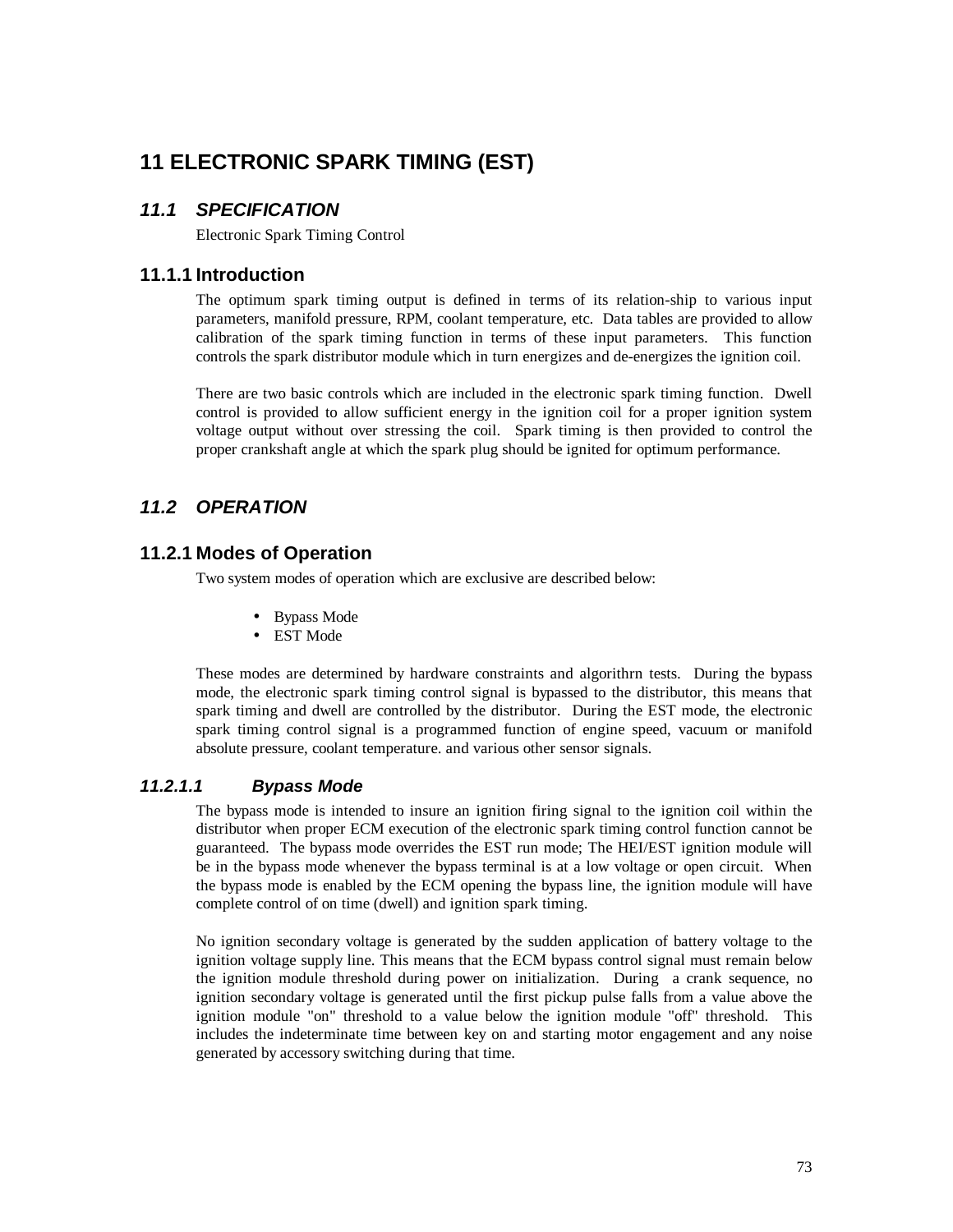# *11.2.1.2 EST Mode*

During the EST mode, the electronic spark timing control signal is a programmed function of engine speed, load, coolant temperature, and various other sensor signals.

The EST mode shall be enabled whenever the EST enable criteria are met (see 2.2.2). Once enabled, the ECM will cause the ignition module bypass terminal to be at a high voltage state. The ECM will then have complete control of on time (dwell) and ignition spark timing.

# **11.2.2 Mode Control**

As described in the previous section, there are two modes of operation:

- Bypass Mode
- EST Mode

The following describes the software enable criteria for each of these modes.

### *11.2.2.1 Bypass Enable Criteria*

The bypass mode shall be enabled whenever the EST mode is disabled.

### *11.2.2.2 EST Mode Enable Criteria*

EST mode will become enabled by the following sequence of events:

- 1. ECM detects proper power requirements.
- 2. The engine is running as detected by an RPM exceeding calibration parameter \*KRPMUP\* for a period of time greater than or equal to \*KERUNCTR\*.
- 3. Malfunction code 42 is disabled or if enabled the criteria for setting malfunction code 42, when in the bypass mode, is not met. (See Diagnostics)
- 4. At least two reference pulses have been received since the last ECM reset.

# *11.2.2.3 EST Mode Disable Criteria*

The EST mode will be disabled and the bypass mode re-enabled by any of the following:

- 1. A defective calibration PROM is detected by the ECM software resulting in EST being disabled and bypass mode operation a maximum of four reference pulses later.
- 2. The ECM detects that the ignition is off. When this occurs EST is disabled and the bypass mode is entered a maximum of four reference pulses later.
- 3. The ECM software determines that the time since the last reference pulse has exceeded 200 milliseconds. EST is then disabled and the bypass mode entered a maximum of four reference pulses later.
- 4. Software ceases to execute properly resulting in the ECM being reset and the bypass mode enabled.
- 5. An ECM low voltage reset or power failure.

## *11.3 EST CONTROL ALGORITHM*

The EST algorithm controls both ignition timing and dwell.

#### **11.3.1 Dwell Control**

This feature is designed to provide optimum EST signal on time (dwell) requirements. In order to build up sufficient coil primary current to generate the required secondary voltage, minimum on time (dwell) is required. To prevent excessive module dissipation at low speeds and to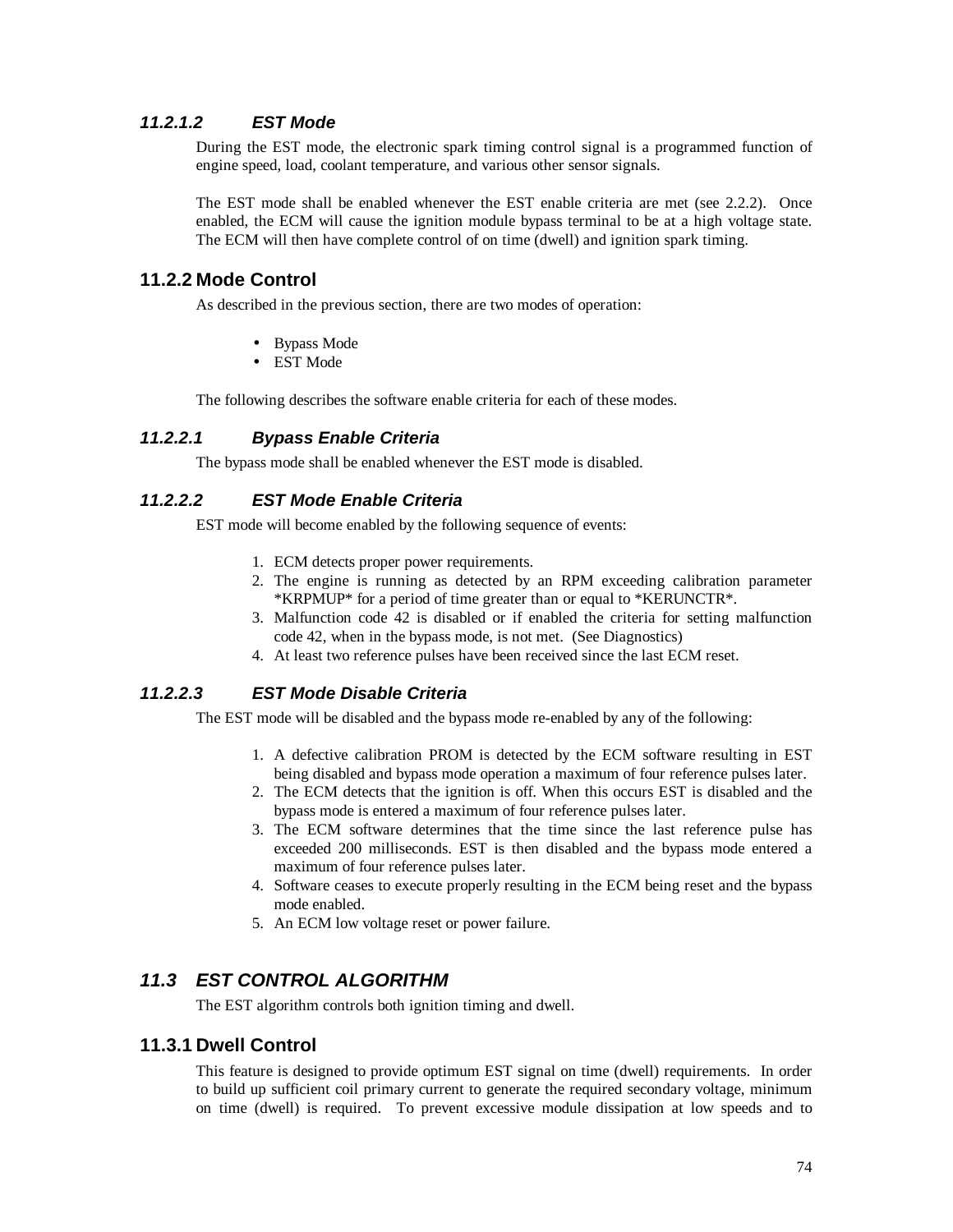provide sufficient burn time at high speeds, maximum on times are also required. To meet these requirements, the software sums static dwell with dynamic dwell, compensates the sum for battery voltage level, and limits the compensated sum to guarantee a minimum burn (EST off) time.

# *11.3.1.1 Static Dwell*

This portion of the dwell calculation computes the nominal dwell required by the distributor during steady state engine conditions. This three-slope straight line function is accomplished in software by computing the slope and reference period for each of the three sections defined on the curve.

CONDITION REFERENCE PERIOD STATIC DWELL CALCULATION 1 LT 7.0 ms Static Dwell =  $4.7 \text{ ms} + (\text{Ref.})$ Period - 7ms)/2 2 GT 7.0 ms and Static Dwell =4.7 ms  $+$  (Ref.)  $LT$  25 ms Period - 7 ms $/16$  $3$  GT 25 ms Static Dwell = 5.825 ms + (Ref. Period - 25 ms)/4 6

# *11.3.1.2 Dynamic Dwell*

The dynamic dwell portion of the dwell calculations computes the nominal additional dwell (added to static dwell) required to maintain the desired dwell under conditions of acceleration.

Dynamic dwell is added to static dwell when acceleration is detected via a reduction in reference period or acceleration enrichment fuel mode is active. If the acceleration enrichment criterion is met, the change in reference period test is not made.

### **11.3.1.2.1 Reference Period Detected Acceleration**

Every 12.5msec, the software tests for an acceleration by comparing the present reference period to the previous. If the present reference period is shorter than the previous, an acceleration is Occurring and dynamic dwell is added to the static dwell output.

The reference period acceleration test performs the following calculation:

2\* (REFPER (OLD) - REFPER (NEW)

where: REFPER (NEW) is present reference period

REFPER (OLD) is previously calculated reference period

if the result of this calculation is positive and is greater than or equal to the value of dynamic dwell, then it becomes dynamic dwell subject to the maximum restrictions of Paragraph 3.1.2.3. If the result of the calculation is less than dynamic dwell, then dynamic dwell remains unchanged.

#### **11.3.1.2.2 Acceleration Enrichment**

If acceleration enrichment fuel mode is active, dynamic dwell is set to the maximum (See Paragraph 3.1.4).

### **11.3.1.2.3 Maximum Dynamic Dwell**

Dynamic dwell is limited for all operating conditions to a value not to exceed (Reference Period)/8.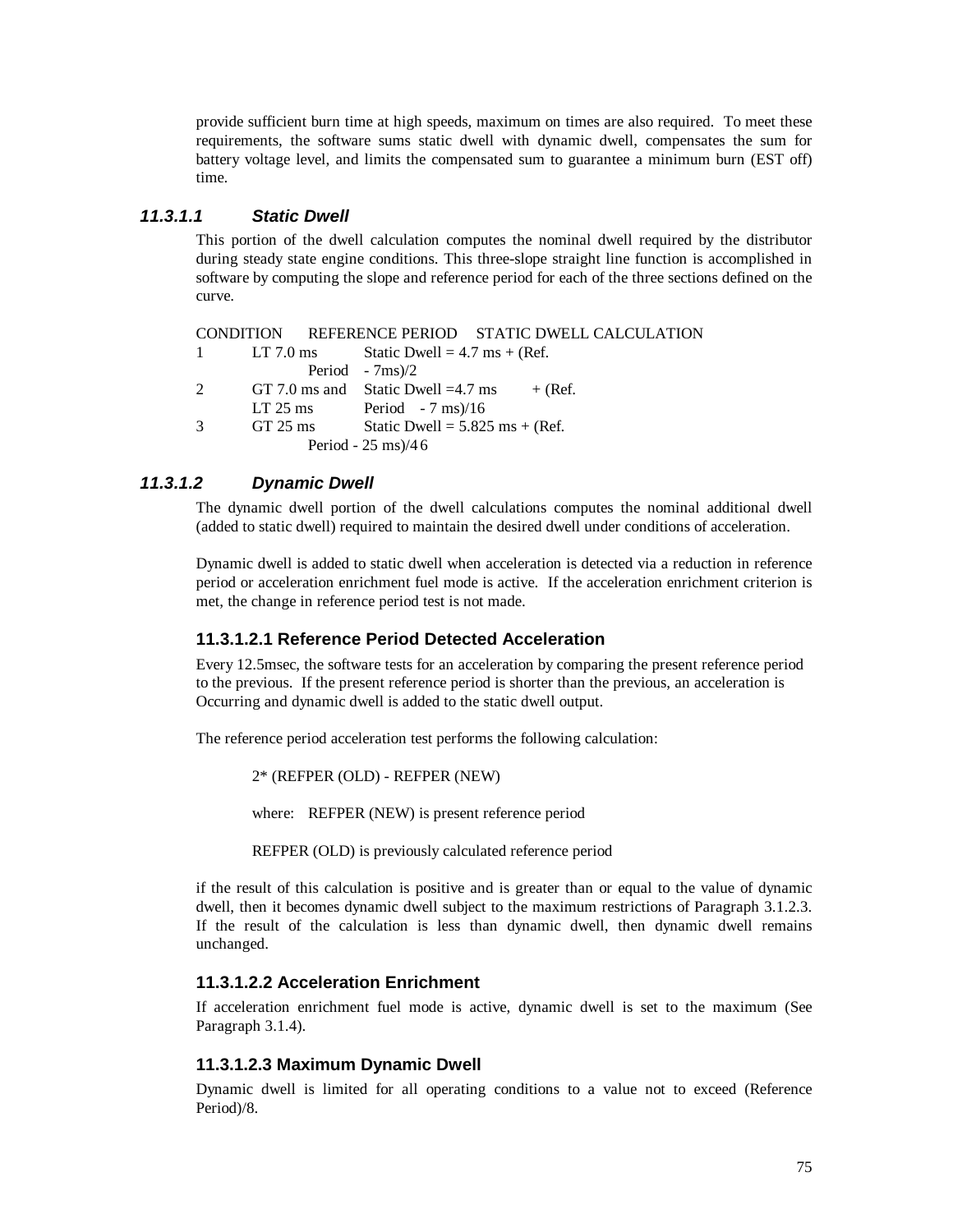#### **11.3.1.2.4 Dynamic Dwell Recovery**

The dynamic dwell parameter shall be exponentially decayed to zero every 12.5msec interval in which a new reference pulse occurs. The exponential decay shall be accomplished by subtracting (Dynamic Dwell)/8 from Dynamic Dwell.

 $DO1 = (DD0-(DD0/8+1))$  Limited to 0

where:  $DO1 =$  Present dynamic dwell DD0 = Dynamic dwell from previous 12.5msec interval calculation

#### *11.3.1.3 Voltage Compensated Dwell*

This feature is designed to increase dwell time as battery voltage decreases. As battery voltage decreases, the energy available in the coil to fire the spark plugs is also decreased. By increasing dwell in the reduced voltage situation, the available firing energy can be maintained at a level sufficient to fire the spark plugs.

Dwell is voltage compensated whenever battery voltage drops below 12V via the following formula:

 $DWELL = STATEDWELL(N) + DYNAMICDWELL(N) + (12 - BATTERY)$ VOLTAGE) x 610 μsec/volt

### *11.3.1.4 Desired Dwell Limiting*

Desired dwell HEI on-time is the battery voltage compensated summation of static and dynamic dwells. To insure sufficient burn time (coil discharge time), desired dwell is limited to a maximum on-time of (Reference Period) - 600 μsec.

#### *11.3.1.5 Increasing Spark Advance Limitation*

The ECM software insures that ECU module calculations cannot truncate dwell due to an increase in spark advance. This is accomplished by limiting any increase in spark advance to (Reference Period)/16 at each spark advance calculation intervals Spark is calculated every 12.5msec. No limiting is done in the increasing retard direction.

#### **11.3.2 Spark Timing Calculations**

The spark timing control calculations are performed in the following manner:

Spark timing advance calculations are the sum of the following term:

- Main Spark Advance Table (\*F1\*)
- Coolant Temperature Correction Table (\*F2)
- EGR Correction Table (\*F4\*)
- Power Enrichment Spark Advance
- Spark Advance Boost Table (\*F3\*)
- Minus the Following Bias Values:
	- 1. Coolant Advance Bias (\*KCTBIAS\*)
	- 2. Manifold Air Temperature Bias (\*KMATBIAS\*)
	- 3. Boost Advance Bias (\*KBSTBIAS\*)
	- 4. Spark Advance Run Time-out
	- 5. EGR Advance Bias (\*KEGRBIAS\*)
	- 6. Malfunction 32 Test term (\*KKEGRSPK\*), if applicable.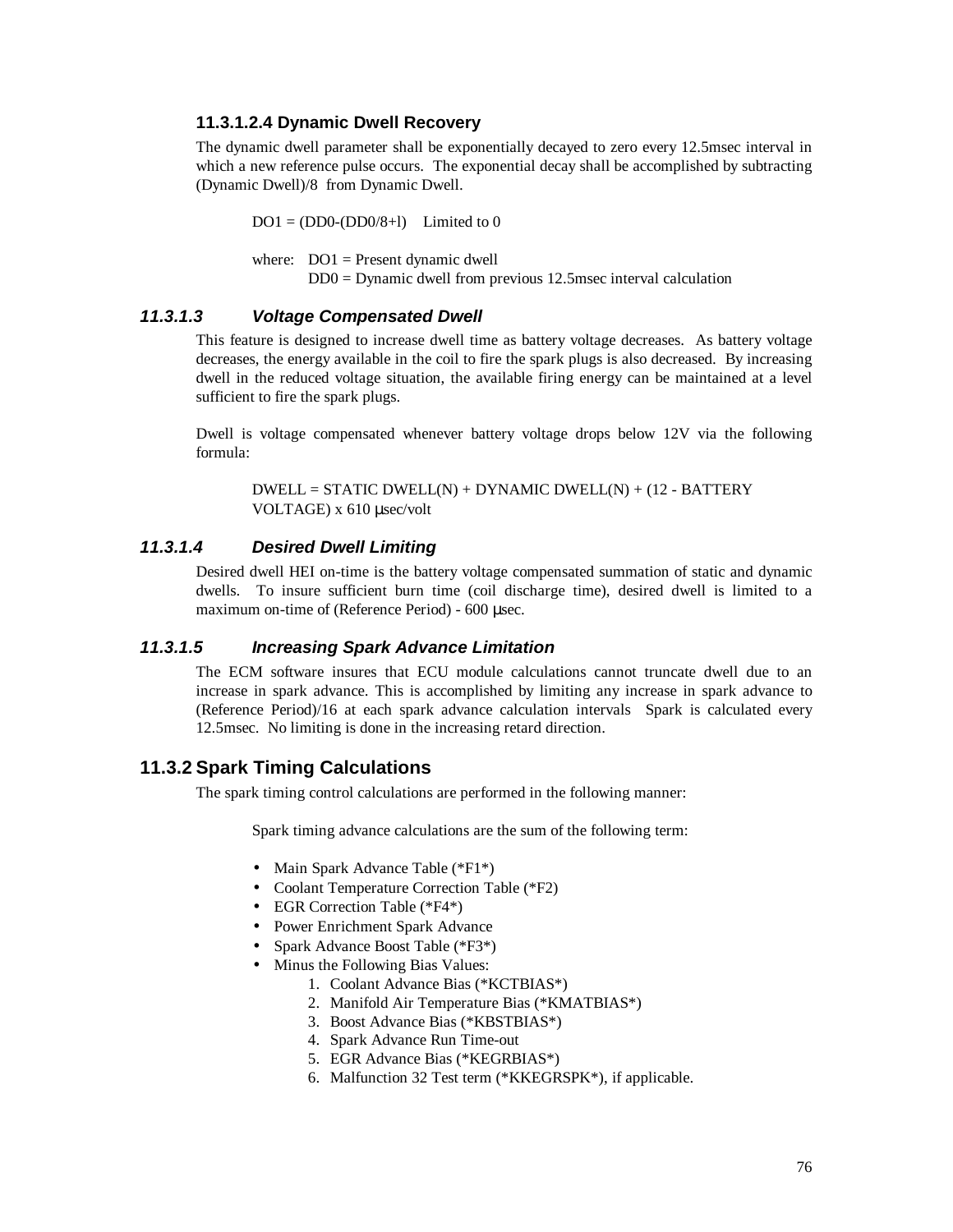System spark advance is calculated relative to top dead center (TDC) but must be output relative to the HEI reference signal. The difference between TDC and the reference signal is accounted for by subtracting the value \*KREFANGL\* is the same as the static advance angle.

Output Spark Advance (w.r.t. TDC) = System Spark Advance - \*KREFANGL\*

### *11.3.2.1 Main Spark Advance Table (\*F1\*)*

The  $(*F1*)$  table is the primary lookup table for spark advance as a function of engine RPM ana manifold pressure (MAP). This three dimensional table contains a 14x17 matrix of lookup values. If the throttle is closed, the 600 RPM row of the table is forced.

When RPM exceeds 4800 (highest RPM value of table Fl), the Fl table advance is calculated by accessing the X parameter (RPM) end point at the appropriate Y parameter (MAP) value and adding to it an additional advance as follows:

Fl Value = Fl Table Value + (Measured RPM - 4800) \* KADVSLHr \*2

where: KADVSLHI is a calibration parameter representing degrees advance per RPM for RPM in excess of 4800.

A second calibration parameter (\*KRPMXHI\*) represents the maximum RPM for which an advance addition factor is calculated. If "measured RPM" exceeds \*KRPMXHI\* then \*KRPMXHI\* will be substituted for "measured RPM" in the above formulation.

The Y axis can be scaled for a 1 Atm. or 2 Atm. MAP sensor via Bit 5 of \*KAFOPT3\*. The X axis is \*NTRPMP\* units.

#### *11.3.2.2 Coolant Temperature Correction Table (\*F2\*)*

The coolant temperature correction table (\* $F2*$ ) shall consist of a 15 x 5 three dimensional lookup table. The independent variables shall be coolant temperature and load. The load is manifold air temperature if bit 3 of COOLKUPS is set or manifold vacuum if bit 2 of COOLKUPS is set.

The manifold vacuum points in the P2 table shall consist of 5 values of vacuum ranging from 0 to 40 kPa in 10 kPa increments. The manifold air pressure consists of 5 values of air pressure ranging from 60 to 100 kPa in 10 kPa increments. The coolant temperature shall be NCT units limited to 152C. If coolant temperature is less than \*KF2ENA\* and throttle is closed, the F2 value shall be forced to \*KCTBIAS\*.

The constant value \*KCTBIAS\* shall be provided to allow the F2 coolant temperature correction values to be either positive or negative at user option. This is accomplished by subtracting \*KCTBIAS\* from the spark advance calculation after the value from the F2 table is added.

The user would therefore specify the F2 table values using the formula:

F2 Table Value = desired correction  $+$  \*KCTBIAS\*

### *11.3.2.5 Power Enrichment Advance*

If the power enrichment mode is active, (see Fuel), a value from the F80 table as a function of engine RPM will be added to the spark advance calculation.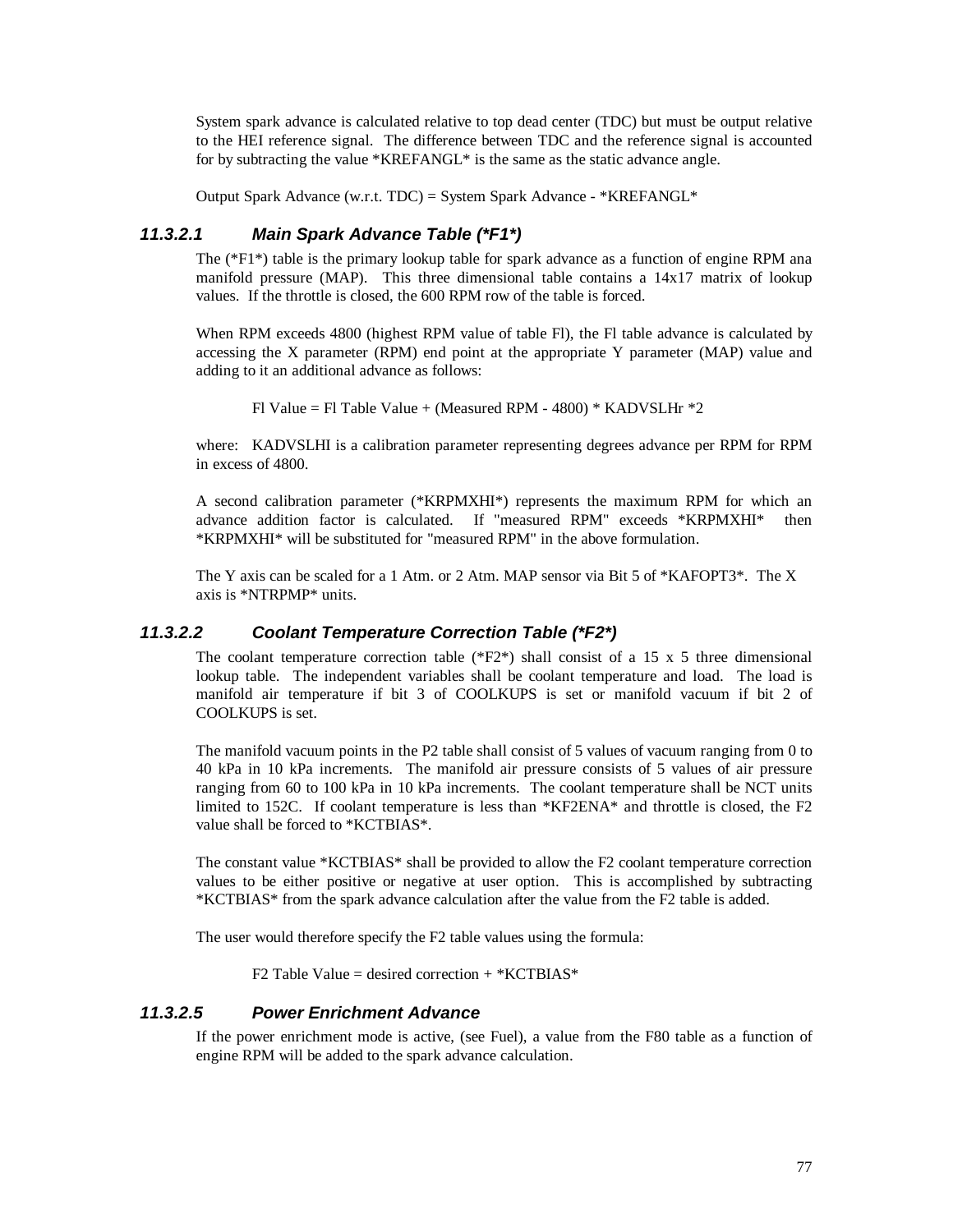If the power enrichment mode is not active, a value of zero will be added to the spark advance calculation.

#### *3.3.5.1 ALDL Spark Control*

If ALDL spark control is not active, a value of zero will be added to the spark advance calculation.

IF ALDL spark control is active, spark advance is calculated as follows: SAPN = ALSPARK (Absolute and Advance Modification) SAPN = ALSPARK (Absolute and Retard Modification)  $SAP = SAP$  + ALSPARK (Delta and Advance Modification) N N-1 SAPN = SAPN-l - ALSPARK (Delta and Retard Modification)  $SAP$  = New Spark Advance  $SAP$  = Previous Spark Advance N-1 ALSPARK = Desired Spark Advance

#### **11.3.2.6 ESC Retard**

The value calculated for knock retard is subtracted from the spark advance calculation. (See Electronic Spark Control)

#### *11.3.2.7 Initial Timing*

Initial timing is defined as the spark timing in engine degrees referenced to top dead center with EST system in the bypass mode. A parameter, \*KREFANGL\* degrees, must be set to this initial timing value. After all the advances are added together, \*KREFANGL\* is subtracted from the sum to reference the degrees advanced from the position of initial timing.

#### *11.3.2.8 Spark Advance Run Time-out Logic*

The spark advance run time-out is subtracted from spark advance calculation. The spark advance run time-out is used to ramp out the initial spark advance. The ramp value is chosen during EST disable from the "F46(coolant)\* table. This value is decayed by the multiplier, \*KSADM\*, every \*KSATM1\* seconds.

### *11.3.2.9 EST Advance/Retard Limits*

Two ECM calibration memory values (\*KMAXADV2\* and \*KMAXRTD2\*) define the maximum advance and minimum advance angles acceptable by the distributor. These limits are relative to the static advance or reference angle \*KREFANGL\*. Advance angles outside these limits may result in ignition secondary voltage being applied to the wrong cylinder (crossfire). These limits shall be defined by Delco Remy, the ignition system design responsible division, on their distributor outline drawing. The limits are applied after all of the advance tables and their biases have been summed.

\*KMAXADV2\* and \*KMAXRTD2\* can be either positive or negative relative to the reference angle.

# *11.3.2.10 Malfunction 32 Test Term*

If a Malfunction 32 Test (EGR) is in progress, (DIAGMW4, bit  $7 = 1$ ), the spark advance term is decremented by \*KKEGRSPK\*.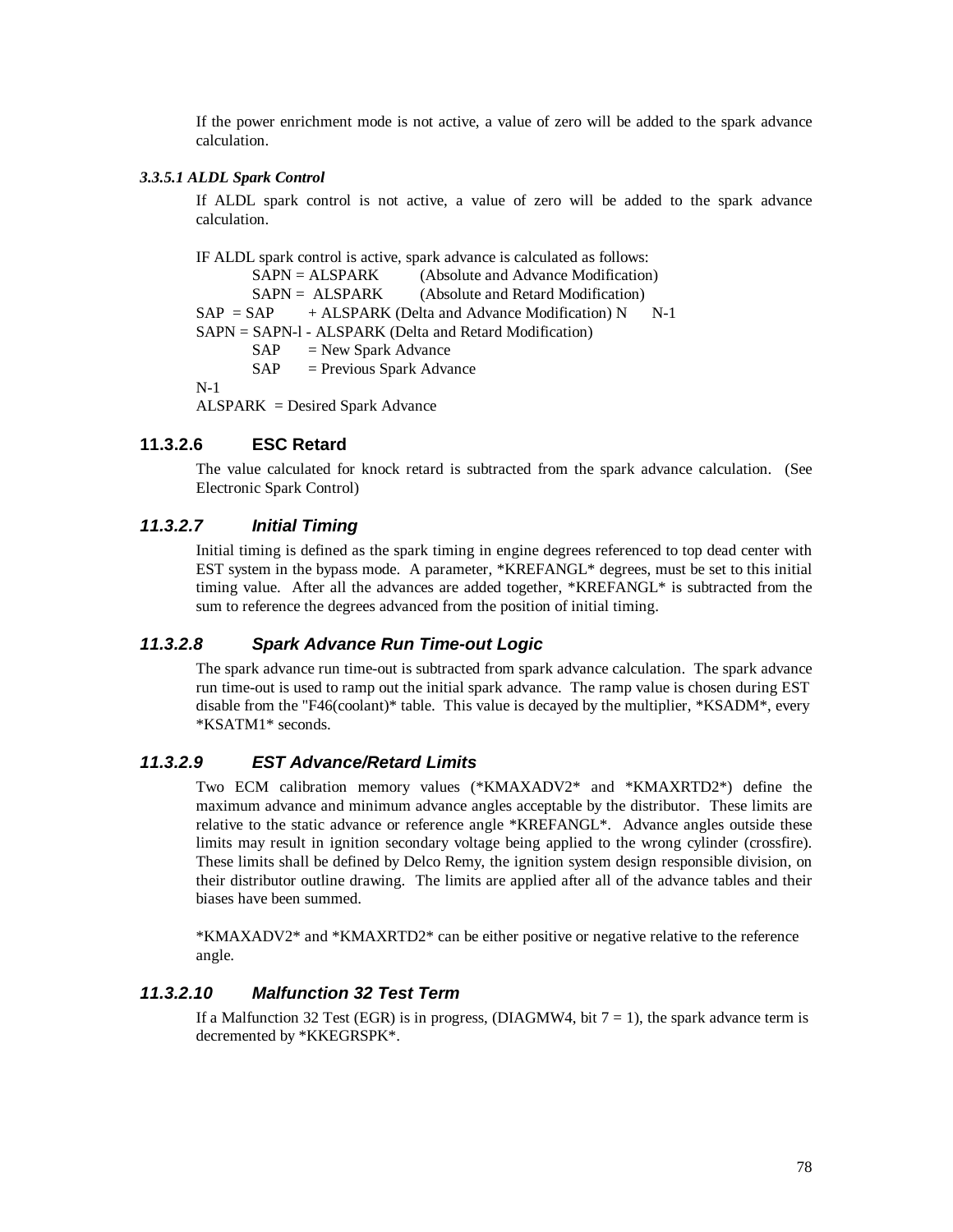# *11.3.2.11 Spark Calculation Override*

# **11.3.2.11.1 Power Steering Override**

If the system detects a power steering load during a closed throttle condition, while not in diagnostics, and the coolant temperature is greater than \*KPSTEMP\*, the output spark advance is made equal to \*KPSDAOV\* before the lag correction is performed.

# **11.3.2.11.2 Diagnostic Mode Override**

When the system is put into the diagnostic mode the threshold is set to  $*KDIARPMH*$ (DIAGMW2 Bit  $5 = 0$ ) or \*KDIARPML\* (DIAGMW2 Bit  $5 = 1$ ). If the engine RPM is less than or equal to the threshold, the spark advance is made equal to \*KDIAGADV\* before the laq correction is performed. If the engine RPM is greater than threshold and ESC option is active the spark advance equals \*KESCDADV\* before the lag correction is performed.

# **11.3.2.12 Lag Correction**

Lag correction is a feature designed to compensate for all mechanical and electronic time lags to which the reference signal and EST signal are subjected.

Lag correction is accomplished by subtracting \*KTIMELAG\* from the advance being Output after it has been converted to the time domain. Lag correction is performed after all EST calculations including application of the maximum retard limit are complete but before the application of the maximum advance limit.

# **11.3.2.13 Computation Rate**

All EST calculations shall be executed within one minor loop cycle of 12.5 msec.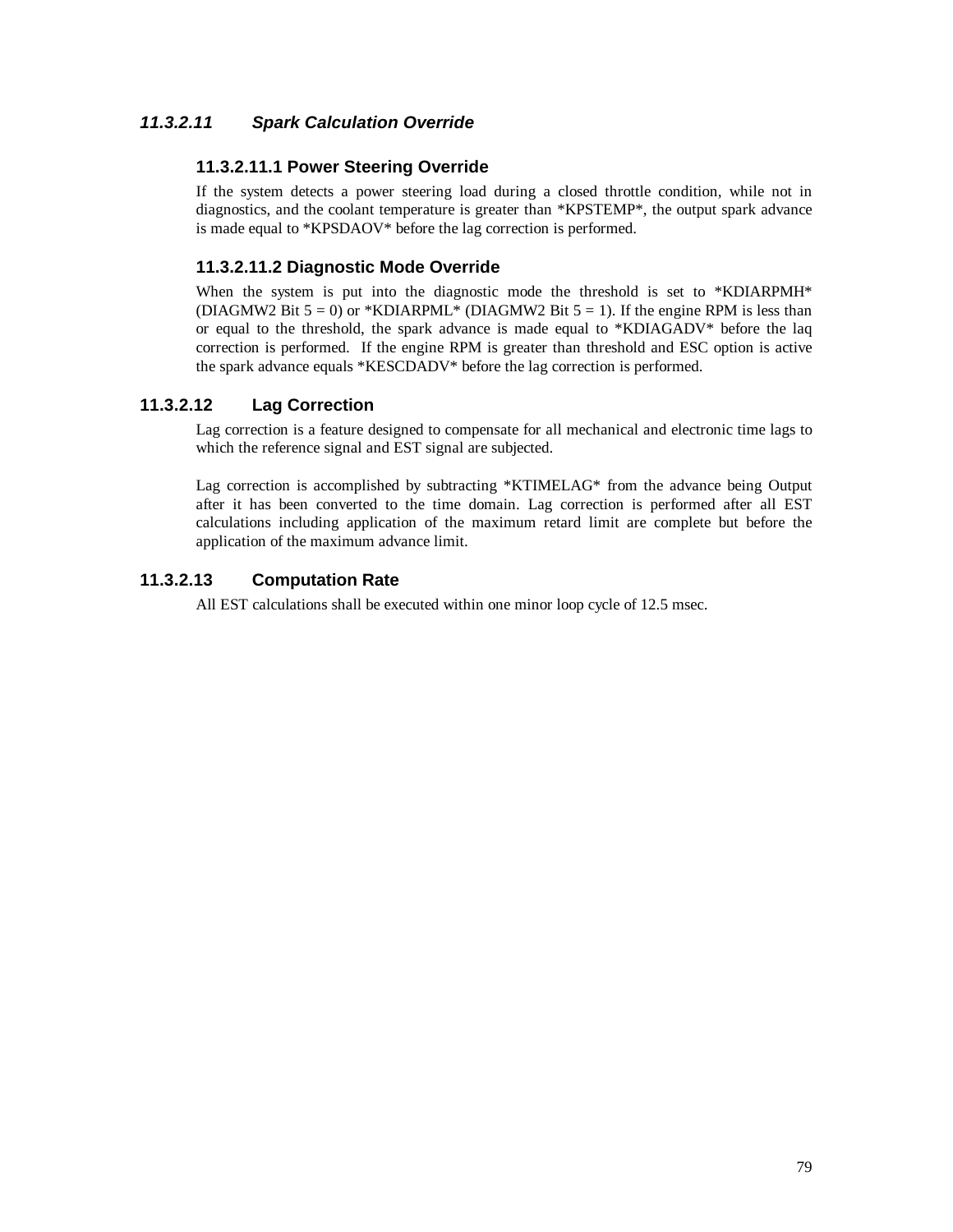# **12 ELECTRONIC SPARK CONTROL**

# *12.1 Specification*

Electronic Spark Control

# *12.2 Introduction*

Electronic Spark is a system applied to automotive engines where undesirable fuel detonation may occur with advanced spark calculations. The ESC system provides a spark retard function when fuel detonation conditions are detected by a mechanical vibration sensitive sensor mounted on the engine.

The spark retard magnitude is proportional to a time interval of the detonation conditions. The spark retard is removed in an exponentially decaying manner so that when the detonation condition ceases, the retard is reduced to zero.

# **12.2.1 ESC/ECM System Description**

The electronic spark control function is added to the electronic spark timing control by means of connecting the ESC module to the proper ECM input. The signal derived from the detonation sensor is processed by an analog signal to noise enhancement filter (SNEF). The processed signal is supplied to the ECM as an indication of the presence of detonation. The output of the SNEF shall be in a logic "low" level for the detection of detonation.

The ECM spark calculations retard spark when either the electronic spark control retard or the burst knock retard conditions are satisfied. However each function has a different calculation to determine the retard value.

# *12.3 Spark Retard Modes*

Spark retard is calculated in either ESC retard mode or burst knock retard mode. These two modes are mutually exclusive.

# **12.3.1 ESC Retard Mode**

#### *12.3.1.1 ESC Retard Enable Criteria*

The ESC retard function is enabled when burst knock retard is not enabled and either of the following conditions are satisfied:

- 1. The engine coolant temperature is greater than the value \*KESCOOL\* and the engine RPM is greater than or equal to \*KRPMKNOB\* at the same time.
- 2. The ALDL mode is active.

#### *12.3.1.2 ESC Retard Calculation*

When the ESC function is enabled, a spark retard value is added to the EST calculated spark. The ESC retard value is limited to \*KRETARDM\*.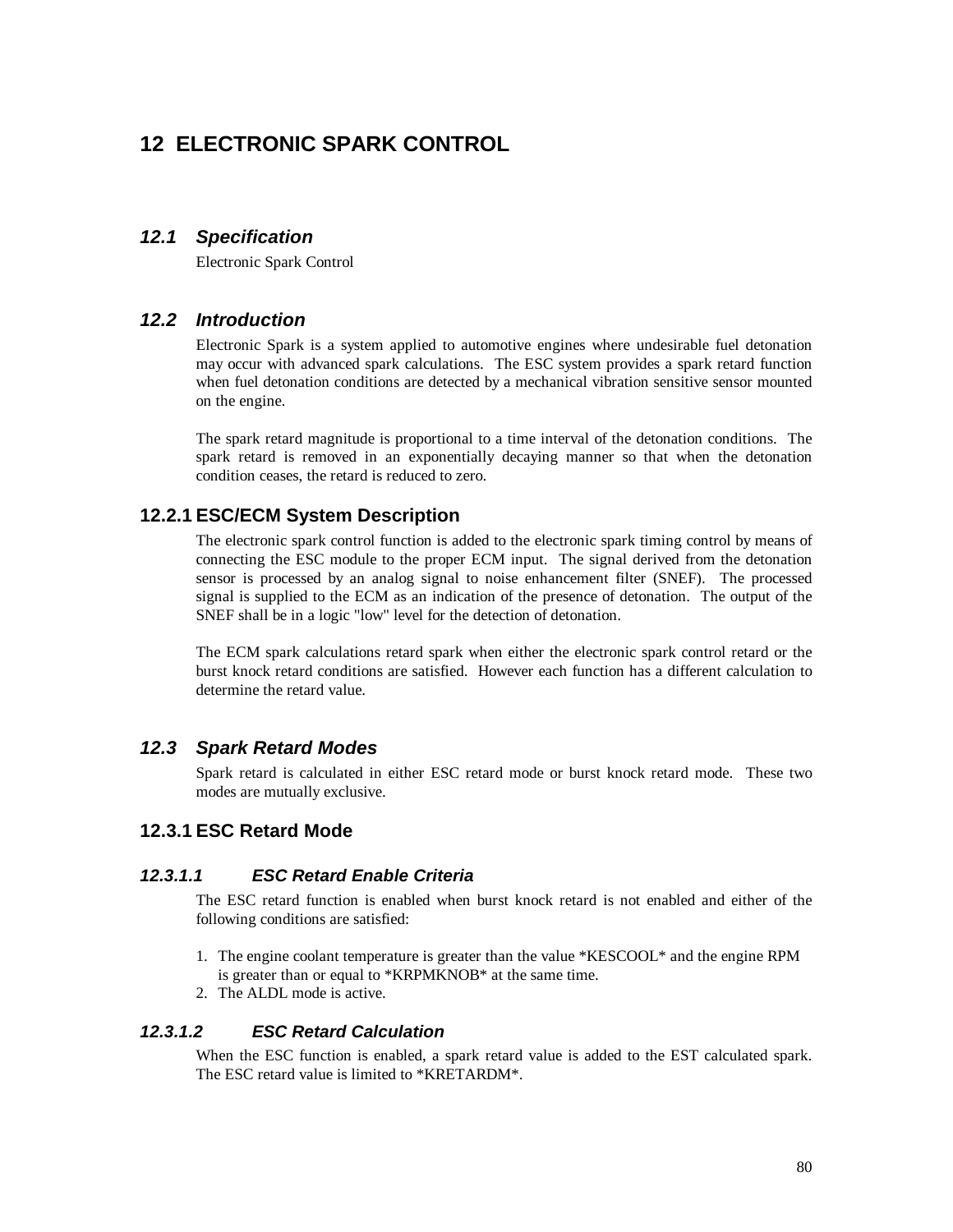The ESC Retard Value is calculated as follows:

NOCKRTDN = NOCKRTDN-1 (2 \* Data PA3\* A)

Where:  $NOCKRTDN = New Retard Value$  $NO$  CKRTDN- $1 = Old$  Retard Value Delta PA3 = Reference Pulse Coefficient  $A = A$  value from F6 (RPM) table

# *12.3.1.3 ESC Retard Decay*

The ESC retard value is to be decayed every 200 msec. The rate of retard decay is calculated as follows:

NOCKRTDN U NOCKRTDN-l-( NDCKRTDN-l\*A)

Where:  $NOCKRTDN = New Retard Value NOCKRTDN~l = Old Retard Value$  $A = Value from F7 (RPM) table$ 

\*KESCMPEC\* is substituted for value from F7 (RPM) table when manifold air pressure is less than \*KESCMAP\*.

### *12.3.1.4 Default Retard Application*

If the ESC spark retard function is enabled and either an ESC failure has been detected (see Diagnostics) or the battery voltage is less than 9 volts, the retard value will be forced to a default value \*KKRTBF\*.

# **12.3.2 Burst Knock Retard Mode**

#### *12.3.2.1 Burst Knock Retard Enable Criteria*

The burst knock retard function is enabled when all of the following criteria are satisfied:

- 1. The ALDL mode is not enabled.
- 2. The engine RPM is less than the value \*KRPMKNOB\*.
- 3. The change in throttle position within the last 12.5 msec is greater than or equal to \*KBKRTPS\*.
- 4. The engine coolant temperature is greater than the value \*KESCOOL\*.

#### *12.3.2.2 Burst Knock Retard Disable Criteria*

Once the Burst Knock function has been enabled, it will remain enabled until that time, since the function was enabled exceeds the value \*KBKRTIM\*, at which time it will be disabled.

#### *12.3.2.3 Burst Knock Retard Calculation*

When the burst knock function is enabled, a spark retard value is added to the EST calculated spark. This value is equal to \*KBKRTDI\*.

#### *12.3.2.4 Burst Knock Retard Decay*

The burst knock retard value is to be decayed only after the function has been disabled. When disabled, the retard value is decayed every 200 msec. The burst Knock Retard value is calculated as follows: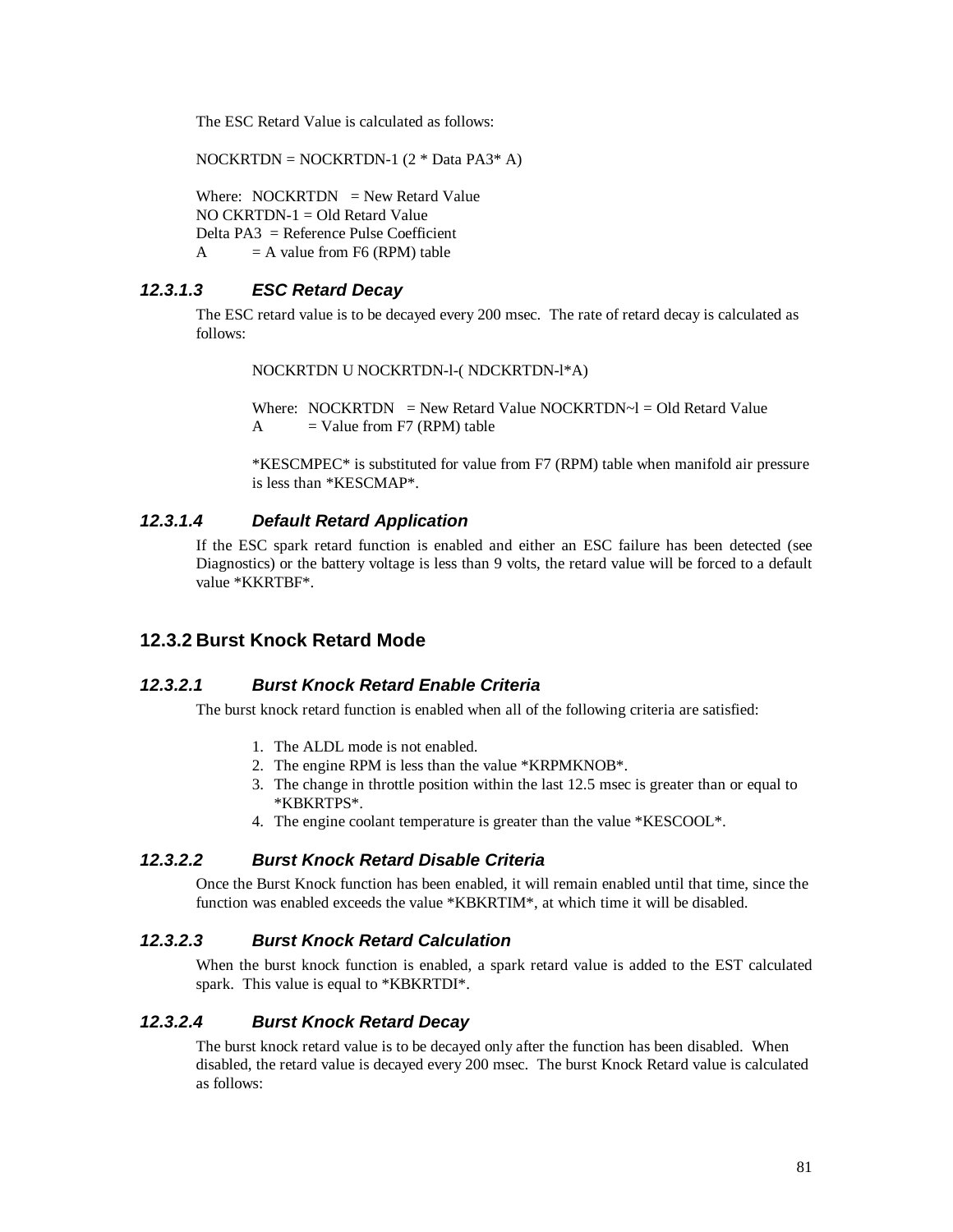$NOCKRTDN = NOCxRTDN~1~(NOCxRTD~1*A)$ 

Where:  $NOCxRTD = New Retard Value N$ NOCKRTD  $A$   $N-1 = Old$  Retard Value

= Value from F7 (RPM) table

\*KESCMPEC\* is substituted for value from F7 (RPM) table when manifold air pressure is less than \*KESCMAP\*.

d. 0 ESC Operational Determination Logic

The Operational Determination Logic is performed every 12.5 msec to determine if Knock sensor is active. The ESC Operational flag is enabled as follows:

- 1. ESC operational timer is less than \*KESCNOP\*.
- 2. Delta PA3 is not equal to zero.

# **12.4.1 ESC Operational Determination Logic Disable Criteria**

Once ESC Operational Determination Logic is enabled, it will remain enabled until the following conditions are met:

- 1. Delta PA3 equal zero.
- 2. Premium fuel active flag is set.
- 3. ESC operational timer is greater than or equal to \*KESCNOP\*.

# *12.5 Computation Rate*

Retard computation is performed every minor loop (12.5 msec). Retard recovery is performed every 200 msec.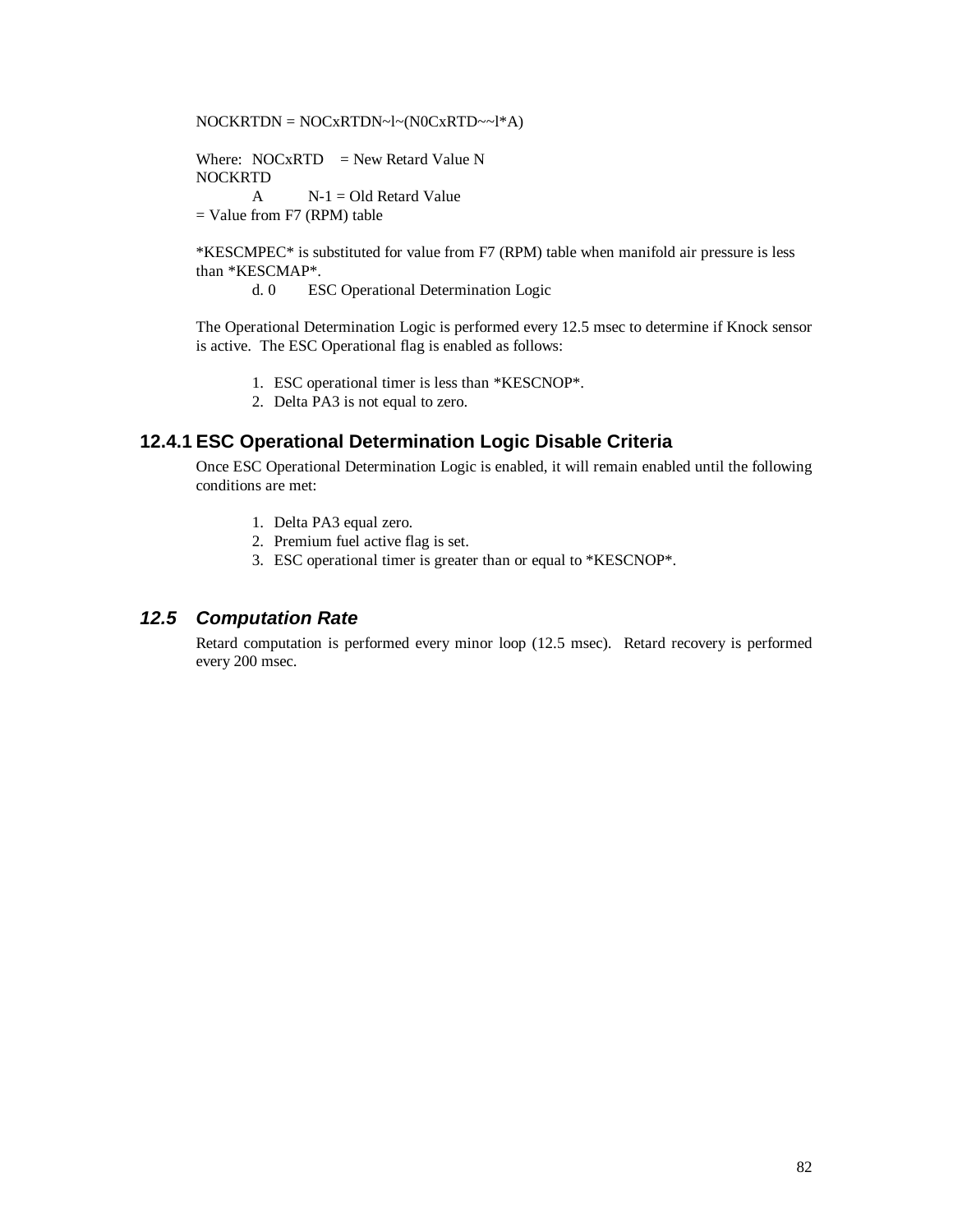# **13 IAC**

Sorry, I don't have that info..

# **14 TCC**

Sorry, I don't have that info..

# **15 Shift Light**

Sorry, I don't have that info..

# **16 A/C Clutch**

Sorry, I don't have that info..

# **17 Road Speed**

Sorry, I don't have that info..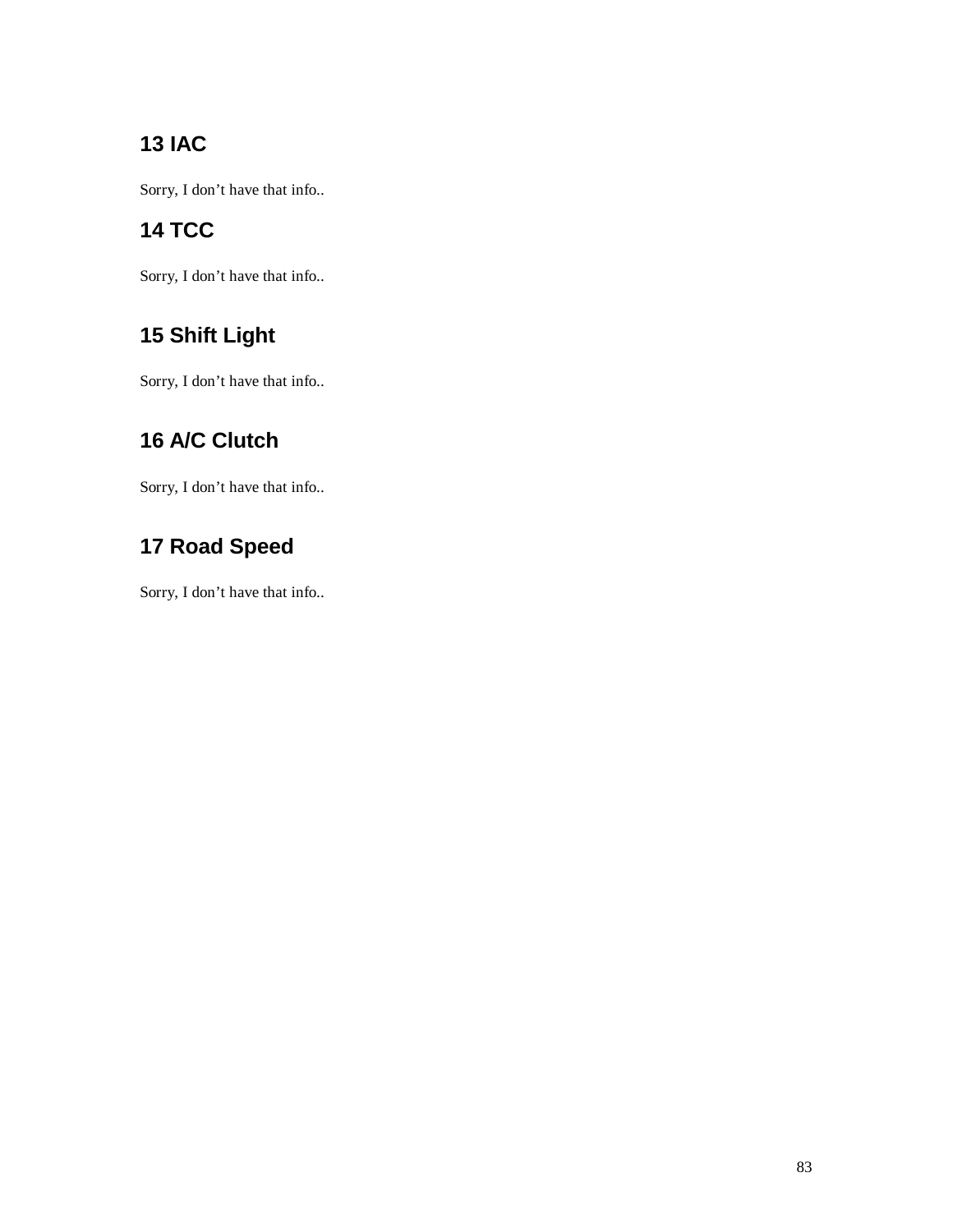# **18 FAN**

# *18.1 SUBJECT*

Fan Control

# *18.2 SCOPE*

This specification describes the logic used to implement the electronically controlled engine cooling fan.

# *18.3 SPECIFICATION*

#### **18.3.1 Fan Enable**

Either of two sets of conditions can enable the low speed fan (FAN).

Condition 1:

Malf Codes 14 or 15 set or engine coolant temperature greater than or equal to \*KFAN2THH\*. Under this condition, the low speed fan (FAN) will be turned on after \*KFANTIM1\* seconds. \*KFANTIM1\* is the fan anticipate timer for idle air control (IAC)

Condition 2:

Malf Codes 14 or 15 not set and engine coolant temperature below \*KFAN2THH\* (or \*KFAN2THL\* if the conditions to enable the high speed have been met).

Under Condition 2, all of the following conditions must be satisfied to enable the low speed fan (FAN). The fan will be turned on \*KFANTIMI\* seconds after being enabled. \*KFANTIM1\* is the fan anticipate timer for idle air control (IAC)

- 1. Engine coolant temperature greater than \*KFANCTHH\*. The lower hysteresis value of coolant temperature is \*KFANCTHL\*.
- 2. Either conditions A, B, or C.

Condition A

• VS A/C compressor option selected and VS fan discrete high.

Condition B

- V5 A/C option not selected (KAFOP2, b2=0).
- A/C discrete is selected (IACMWl b5=1).

Condition C

- V5 A/C compressor option not selected (KAFOP2, b2=0).
- A/C discrete low (IACMW1, b5=0).
- A/C is active.
- Fan run time is less than \*KFANTIM2\*.
- 3. If a MAT sensor is used in the system, manifold air temperature (MAT) A/D counts less than \*KFANMTCH\* (temperature exceeds a threshold). The corresponding hysteresis value of manifold air temperature is \*KFANMTCL\*.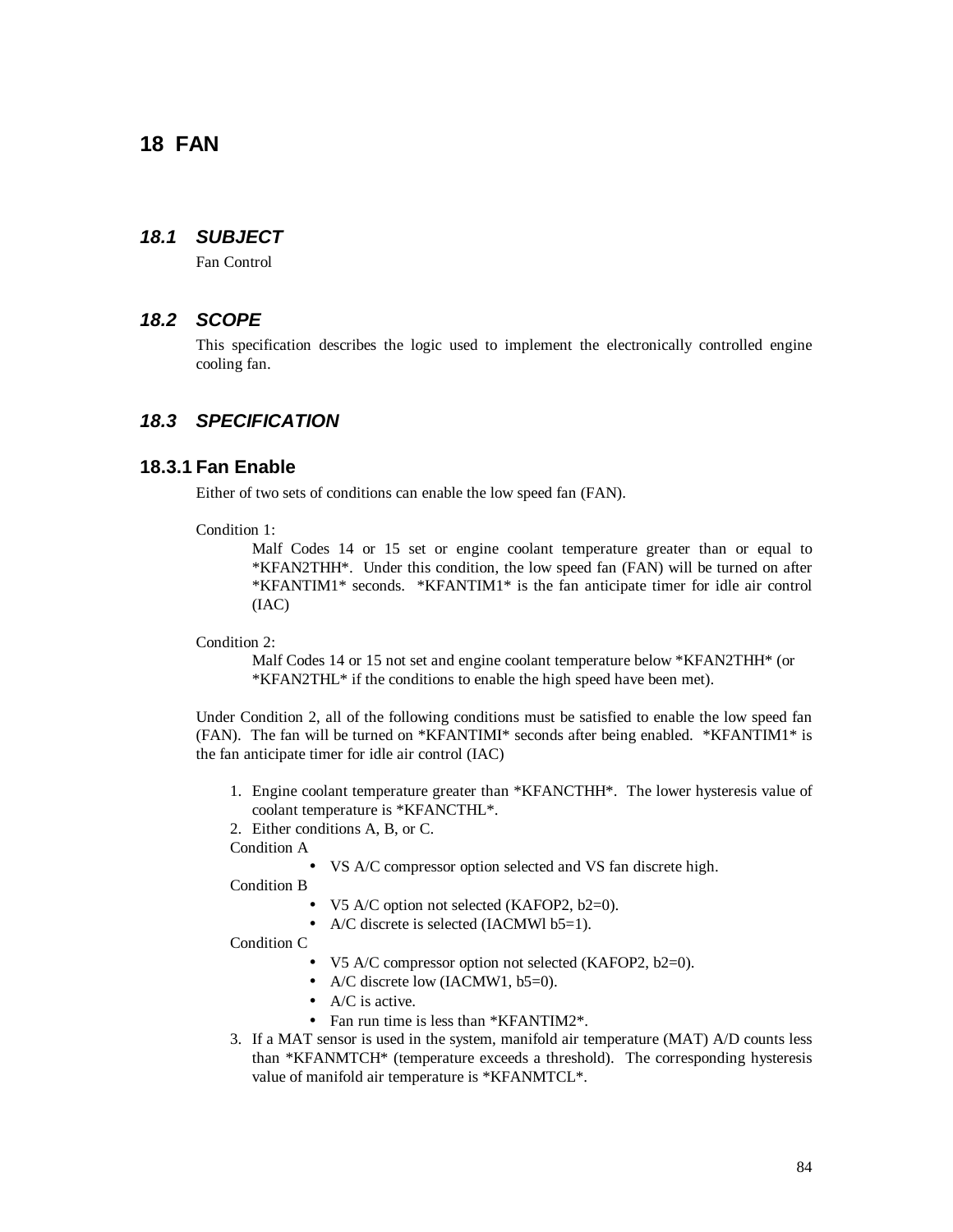- 4. If a MAT sensor is not used in the system, engine coolant A/D counts less than \*KFANCTCH\* (temperature exceeds a threshold). The corresponding hysteresis value of coolant temperature is \*KFANCTCL\*.
- 5. Vehicle speed less than \*KFANVSLK\* or coolant temperature greater than or equal to \*KFANCLTH\*. The hysteresis value of vehicle speed is \*KFANVSHK\*. The hysteresis value of coolant temperature is \*KFACCLTL\*.

# **18.3.2 Fan Disable**

The following conditions will disable and turn off the low-speed fan (FAN). Engine coolant temperature dropping below the hysteresis value \*KFANCTHL\*, and any of the following:

- 1. V5 A/C compressor option selected and V5 fan discrete low
- 2. V5 A/C compressor option not selected (KAFop2, b3=0), A/C is active, and FAN Run timer is greater than or equal to \*KFANTIM2\*.
- 3. v5 A/C compressor option not selected (KAFOP2,  $b2=0$ ), and  $a/c$  is not active
- 4. If a MAT sensor is used in the system, manifold air temperature dropping below the hysteresis value \*KFANMTCL\*.
- 5. If a MAT sensor is not used in the system, engine coolant temperatures dropping below the hysteresis value \*KFANCTCL\*.
- 6. Vehicle speed dropping below the hysteresis value \*KFANVSK\*.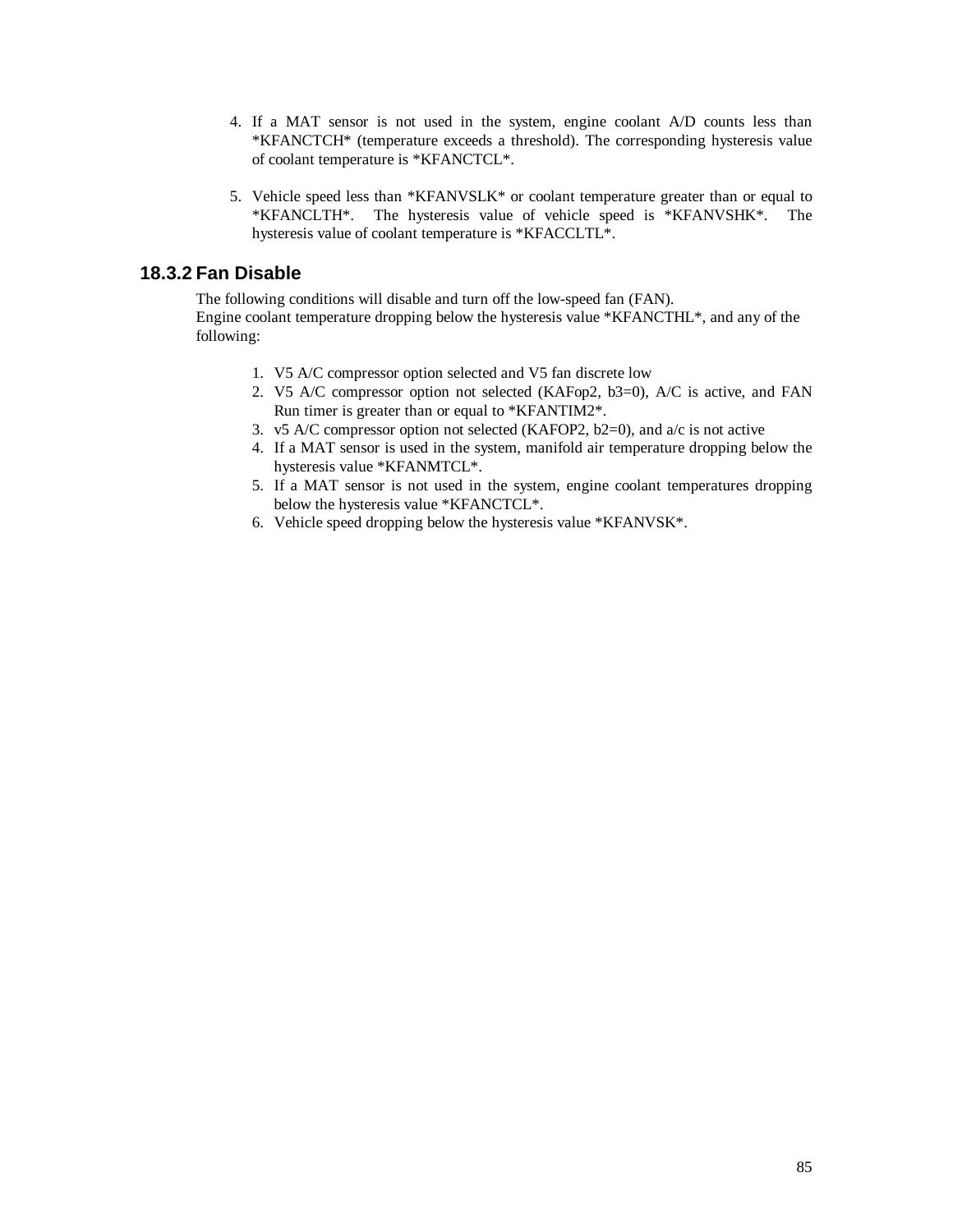# **19 EXHAUST GAS RE-CIRCULATION CONTROL**

# *19.1 SPECIFICATION*

Exhaust Gas Re-circulation Control (EGR)

# **19.1.1 Introduction**

The exhaust gas re-circulation system provides a means to direct exhaust gases from the exhaust manifold into the intake manifold. This is accomplished using a vacuum diaphragm valve and an electronic vacuum regulator valve (EVRV). Ported engine vacuum is directed to the EVRV which processes a 128 Hz pulse width modulated signal from the ECM to determine the amount of regulated vacuum signal to be applied to the vacuum diaphragm value (EGR is active with vacuum applied The regulated vacuum signal is also electronically fed back to the ECM for use in EGR diagnostics (see ?.1I Section 8).

# *19.2 Special Electronic Vacuum Regulator Value (EVRV) Control Conditions*

Under certain conditions, the E'IRV is controlled independently of the EGR control algorithm. These conditions involve high battery voltage engine not running, diagnostic/factory test, I~U active and reset.

### **19.2.1 High Battery Voltage**

The EGR duty cycle is set to 0% (EGR off) if the battery voltage is greater than a nominal 16.9 volts for 200 msec.

# **19.2.2 Engine Not Running/Diagnostic Mode**

The EGR duty cycle set to 100% (EGR on) if the engine is not running and the diagnostic mode is selected. The EGR duty cycle is set 0% (EGR off) if the engine is not running and diagnostic mode is not selected.

## **19.2.3 Reset**

The EGR duty cycle is set to 100% (EGR on) when the ECM is reset.

# **19.2.4 Factory Test Mode**

Duty cycle of the EGR output in factory test mode is dependent on which test mode function is enabled (see 3.2 Section 4). See the following chart:

| <b>Test Mode function</b> | <b>EGR Duty Cycle</b> |
|---------------------------|-----------------------|
| Mode 1 (All Off Mode)     | $0\%$ (EGR off)       |
| Mode 2 (I/O Check Mode)   | 50% @ 32 Hz. PWM rate |
| Mode 3 (Misc. Test Mode)  | 0% (EGR Off)          |
| Mode 4 (I/O Check Mode)   | 50% @ 32 Hz. PWM rate |

# **19.2.5 I 2U**

EGR duty cycle may be slewed if the HUD and  $I^2U$  are active and \*KAFOPTI\*, bit 0 is zero (=0).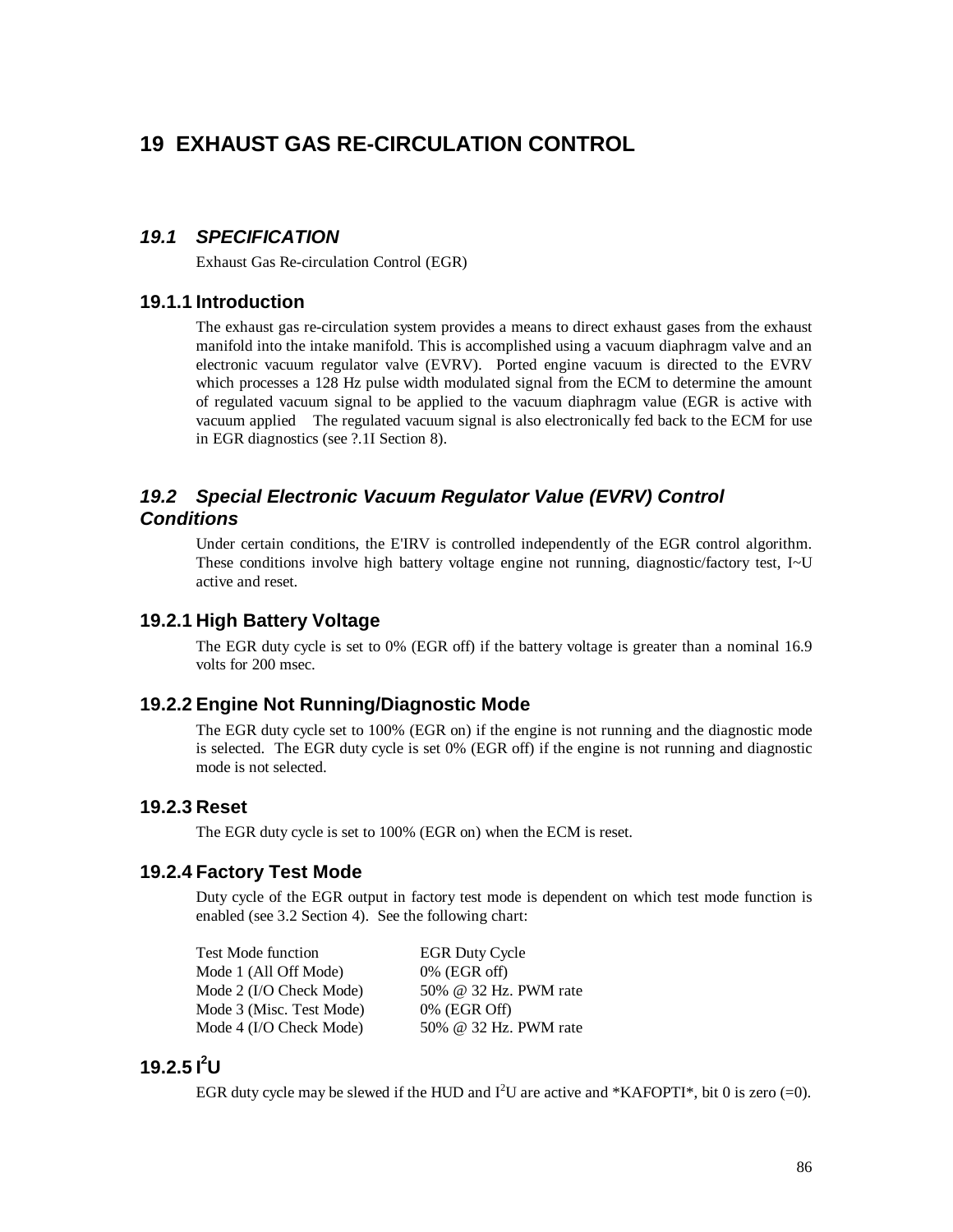# *19.3 Control Algorithm*

Provided that the engine is running and special control conditions are not present, the EVRV is controlled by the EGR control algorithm. In accordance with the control algorithm, the ECM will enable EGR when coolant temperature, throttle position, and engine vacuum criteria have been met. Conversely, if any of the above criteria are not met, EGR is not enabled.

# **19.3.1 Enable/Disable Criteria**

#### *19.3.1.1 Coolant Temperature Criteria*

The coolant temperature criteria for EGR on is met when the coolant temperature equals or exceeds \*KEGRTEMI\*. The coolant temperature criteria shall always be met if \*KEGRTEM1\* is set equal to 0. Setting \*KEGRTEMI\* equal to 255 will result in the coolant temperature criteria never being met and EGR never enabled.

#### *19.3.1.2 Throttle Position Criteria*

When the EGR is disabled, the throttle position criteria for EGR on shall be met when throttle position is greater than calibration memory parameter \*KF4TPSl\*. When the EGR is enabled, it shall remain on if the throttle position remains greater than calibration memory parameter \*KF4TPS2\*. For proper system operation, \*KF4TPS1\* must equal or exceed \*KF4TPS2\*. Setting \*KF4TPS1\* and \*KF4TPS2\* equal to 255 will result in the throttle position criteria never being met which disables EGR

#### *19.3.1.3. Engine Vacuum Criteria*

When EGR is disabled, the engine vacuum criteria for EGR on shall be met when engine vacuum is less than or equal to the calibration memory parameter \*KEGRVAC2\*. When EGR is enabled, it shall remain enabled if engine vacuum remains less than or equal to the calibration memory parameter \*KEGRVAC1\* for proper system operation, \*KEGRVAC1\* must equal or exceed \*KEGRAVAC2\*. Setting \*KEGRVAC1\* and \*KEGRVAC2\* to 255 will result in the engine vacuum criteria always being met.

# **19.3.2 Tables**

#### *19.3.2.1 \*F60\* Table*

The \*F60\* table provides the altitude factor for adjusting BPW and EGR versus barometric pressure and manifold air pressure.

The \*F60\* table is a two dimensional lookup table with barometric pressure and manifold air pressure as independent variables.

#### *19.3.2.2 \*F72\* Table*

The \*F72\* table provides the desired percent EGR versus manifold vacuum and engine RPM.

The \*F72\* table is a three dimensional lookup table with manifold vacuum and engine RPM as the independent variables.

Manifold vacuum is defined as Barometric pressure minus manifold absolute pressure.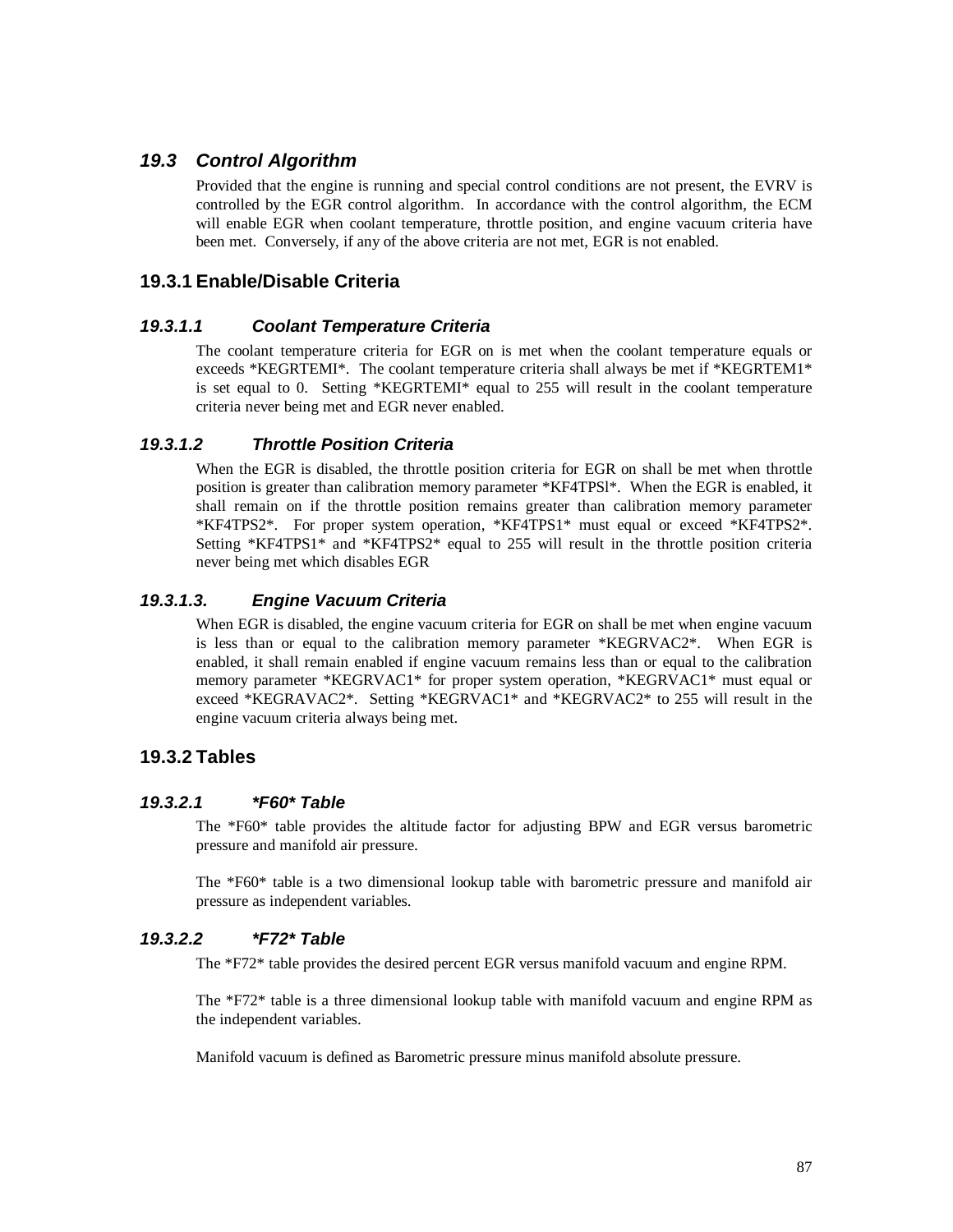#### *19.3.2.3 \*F73\* Table*

The \*F73\* table provides the EGR duty cycle versus the EGR valve effective flow area.

The \*F73\* table is a two dimensional lookup table with EGR valve effective flow area in units of grams per second per kPa as the independent variable.

# *19.3.2.4 \*F75\* Table.*

The \*F75\* table provides EGR flow pressure. compensation versus pressure.

The \*F75\* table is a two dimensional lookup table with barometric pressure in kPa as the independent variable.

#### *19.4 Computations*

#### **19.4.1 Engine Air Flow**

The following computation shall be used to obtain the airflow  $(1 \text{ bit} = 0.25 \text{ grams/sec.})$  through the engine:

```
Air Flow = BPWM*KAIRF~w*2l8*KNUMcyL*25*AIRFUEL*NTRPMx32
```

| Where: BPWM     | $=$ Base pulse width for EGR               |
|-----------------|--------------------------------------------|
| <b>KAIRFLOW</b> | $=$ Air Flow multiplier.                   |
| <b>KNUNCYL</b>  | $=$ Number of cylinders*32.                |
| <b>AIR FUEL</b> | $=$ Engine running air fuel ratio*IO.      |
| <b>NTRPMX</b>   | $=$ Computed engine RPM scaled 25 RPM/bit. |
|                 |                                            |

#### **19.4.2 Exhaust Back Pressure**

The following computation shall be used to obtain the exhaust system back pressure (kPa gage):

Rack Pressure = KBP2\*(AirFlow\*\*2)+KBPI\*AIRFL0W+KBP0

Where KBP0 = Back pressure multiplier in KPA.

 $KBP1 = Back pressure multiplier in KPA*sec/gram.$ 

 $KBP2 = Back pressure multiplier in KPA*sec*sec/gram*gram.$ 

#### **19.4.3 EGRFLOW**

The following computation shall be used to obtain the EGR value equivalent flow area for the desired percent EGR

EGRFLOW = EGRDESA\*AIRFLOW\*F75( BP+VAC) 256

| Where EGRDESA  | $=$ Desired Percent EGR (altitude compensated).     |
|----------------|-----------------------------------------------------|
| <b>AIRFLOW</b> | $=$ Computed engine air flow.                       |
| F75 Table      | $=$ EGR Flow pressure compensation versus pressure. |

#### **19.4.4 EGR Solenoid Duty Cycle**

The following computation shall be used to obtain the EGR solenoid duty cycle: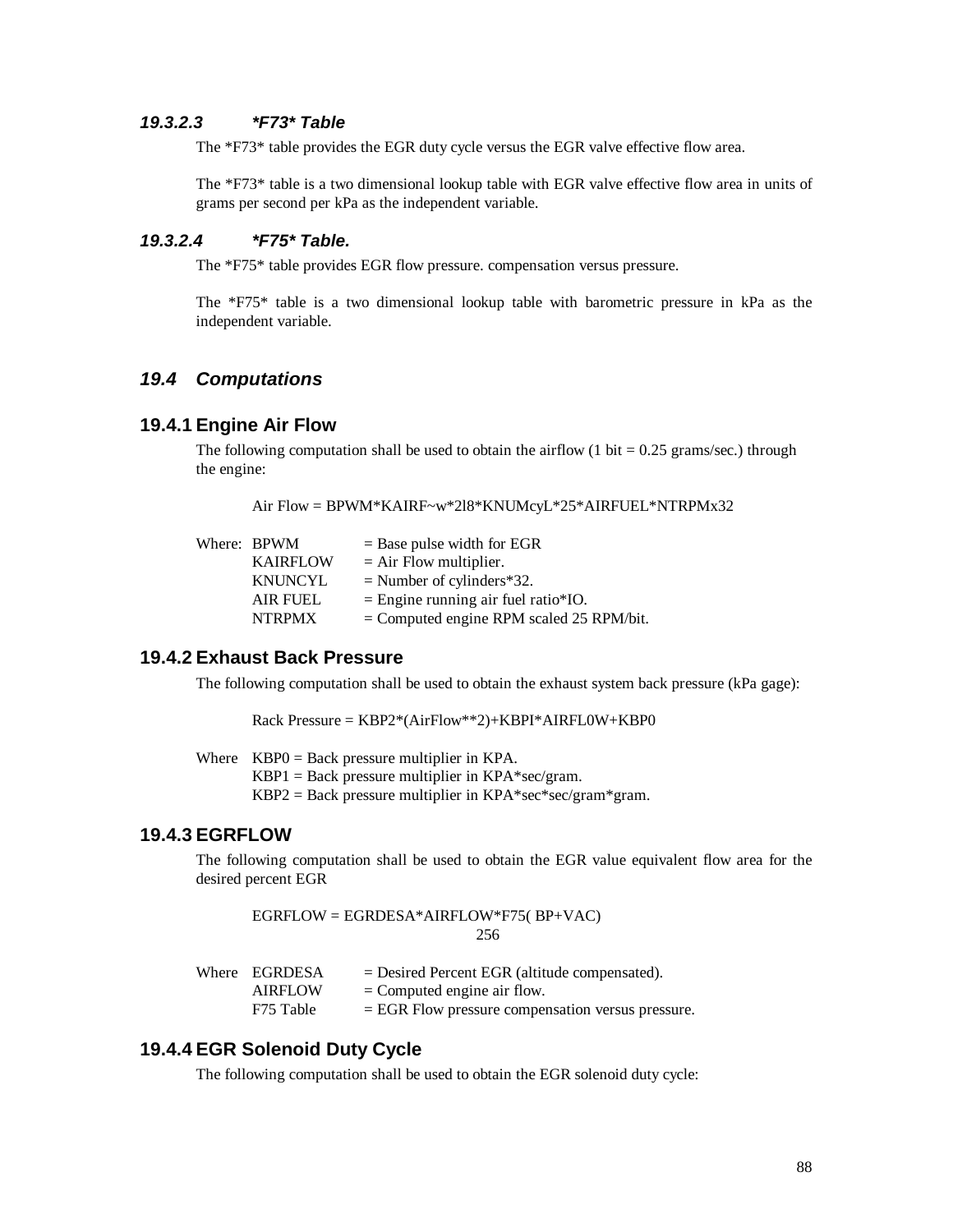EGR Duty Cycle = F73(EGRFLOW)

Where: F73 Table = EGR duty cycle versus EGR valve Flow normalized to pressure across the valve (grams/sec)/F75(KPA).

# *19.5 Computation Rate*

The EGR logic is performed once per 100 msec.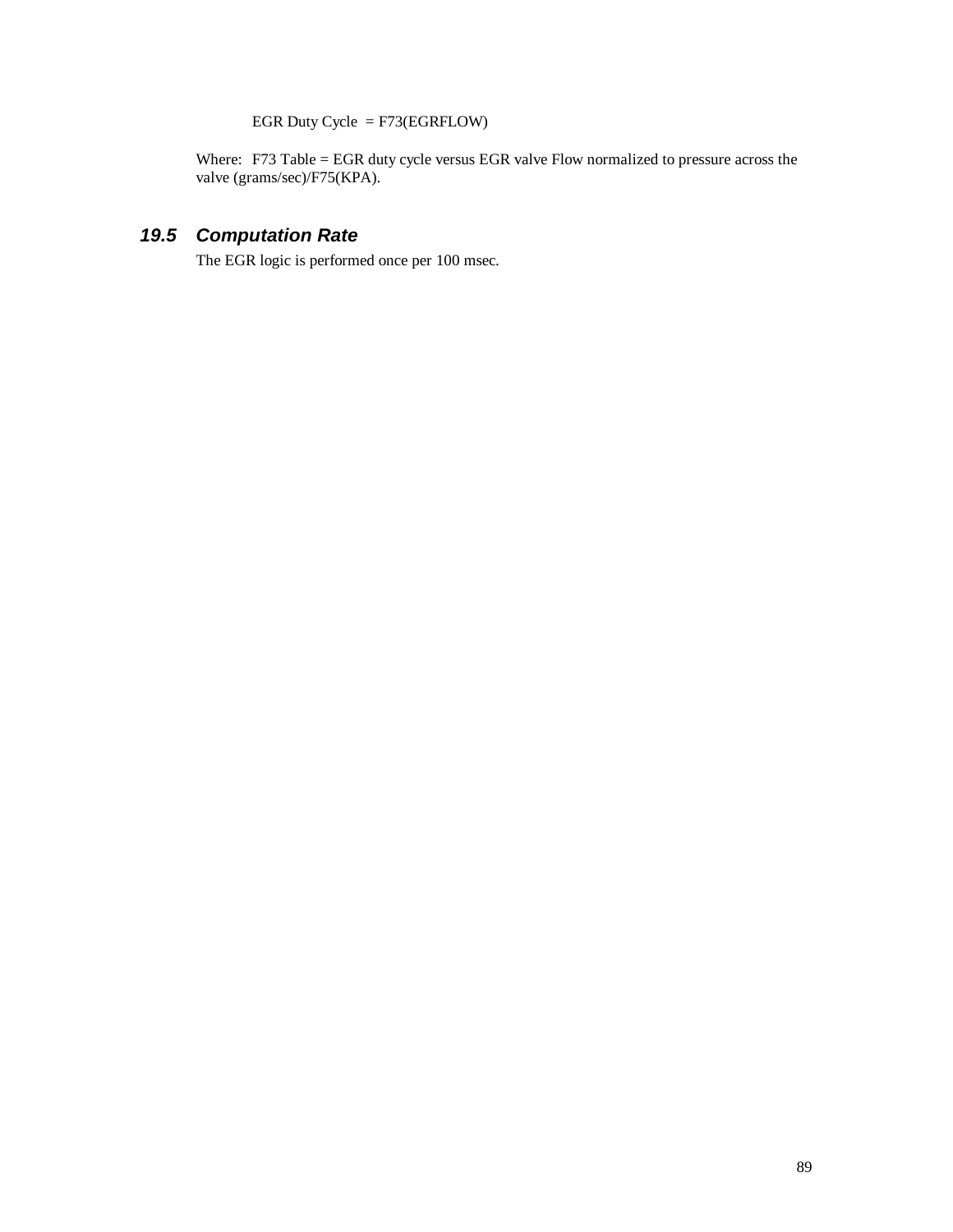# **20 COORDINATED VALUES**

# *Coordinated Values for Program P0188AXZO2 TCOO 8/7/86*

| ABS.              | REL.          | <b>COMPUTER</b>  |                          | <b>DATA</b> | ENG. DATA  |            |
|-------------------|---------------|------------------|--------------------------|-------------|------------|------------|
| <b>SYMBOL</b>     | <b>ADDR</b>   | <b>ADDR</b>      |                          | <b>DEC</b>  | <b>HEX</b> | <b>DEC</b> |
| <b>DATECODE</b>   | <b>OOCOO2</b> | 0002             | 65535                    | <b>FFFF</b> |            |            |
| <b>SEQNUMB</b>    | <b>OOCOO4</b> | 0004             | 65535                    | <b>FFFF</b> |            |            |
| <b>KKPGMID</b>    | 00C008        | 0008             | 88                       | 58          |            |            |
| F69               | OOCO7E        | 007£             | $\overline{\mathcal{L}}$ | 04          |            |            |
| F83               | 0OCOBB        | 0088             | $\overline{\mathcal{L}}$ | 04          |            |            |
| F84               | OOCOC1        | 00C1             | $\overline{\mathcal{L}}$ | 04          |            |            |
| F59A              | 00C117        | 0117             | 16                       | 10          |            |            |
| F59A              | 00C118        | 0119             | 48                       | 30          |            |            |
| F59A              | 00C119        | 0119             | 6                        | 06          |            |            |
| F1C               | 00C18E        | 018£             | $\boldsymbol{0}$         | $00\,$      |            |            |
| F1C               | OOC18F        | 018F             | $\boldsymbol{0}$         | $00\,$      |            |            |
| F1C               | 00C190        | 0190             | 17                       | 11          |            |            |
| F <sub>2</sub> E  | 00C280        | 0280             | 32                       | 20          |            |            |
| F <sub>2</sub> E  | 00C281        | 0281             | 64                       | 40          |            |            |
| F <sub>2</sub> E  | 00C282        | 0282             | 5                        | Os          |            |            |
| F <sub>3</sub>    | 00C2CE        | 02CE             | $\boldsymbol{0}$         | $00\,$      |            |            |
| F <sub>3</sub>    | OOC2CF        | 02CF             | $\boldsymbol{0}$         | $00\,$      |            |            |
| F3                | OOC2DO        | 02D <sub>0</sub> | 9                        | 09          |            |            |
| F80               | OOC3OF        | 030F             | $\overline{\mathcal{L}}$ | 04          |            |            |
| F6B               | OOC31A        | 031A             | $\overline{\mathcal{L}}$ | 04          |            |            |
| F7B               | 00C320        | 0320             | $\overline{\mathcal{L}}$ | 04          |            |            |
| F7OB              | OOC3BE        | 038£             | 48                       | 30          |            |            |
| F7OB              | 00C3BF        | 03SF             | 48                       | 30          |            |            |
| F7OB              | 00C3C0        | 03C0             | 6                        | 06          |            |            |
| F71               | OOC3ES        | 03E5             | $\,8\,$                  | 08          |            |            |
| F <sub>23</sub>   | OOC3EF        | 03EF             | $\,8\,$                  | 08          |            |            |
| F <sub>24</sub>   | 00C3F9        | 03F9             | $8\,$                    | 08          |            |            |
| F <sub>25</sub> C | 00C403        | 0403             | $\,8\,$                  | 08          |            |            |
| F <sub>29</sub> C | OOC41E        | 041£             | 32                       | 20          |            |            |
| F <sub>29</sub> C | 00C41F        | 041F             | $\boldsymbol{0}$         | $00\,$      |            |            |
| F <sub>29</sub> C | 00C420        | 0420             | 9                        | 09          |            |            |
| F29S              | 00C472        | 0472             | 48                       | 30          |            |            |
| F29S              | 00C473        | 0473             | $\boldsymbol{0}$         | $00\,$      |            |            |
| F29S              | 00C474        | 0474             | 9                        | 09          |            |            |
| F30               | OOC4AB        | 04A6             | 16                       | 10          |            |            |
| F31C              | 00C480        | 0480             | 16                       | 10          |            |            |
| F31M              | OOC4CF        | 04CF             | 16                       | 10          |            |            |
| F35B              | 00C4F3        | 04F3             | $\overline{\mathcal{L}}$ | 04          |            |            |
| F <sub>36</sub> A | 00C4F9        | 04F9             | $\overline{\mathcal{L}}$ | 04          |            |            |
| F39               | 00C500        | 0500             | 8                        | 08          |            |            |
| F21A              | <b>OOCSOA</b> | 050A             | $\overline{\mathcal{L}}$ | 04          |            |            |
| F <sub>22</sub> A | 00C510        | 0510             | $\overline{\mathcal{L}}$ | 04          |            |            |
| F <sub>56</sub> A | 00C55D        | 055D             | $\boldsymbol{0}$         | $00\,$      |            |            |
| F56A              | <b>OOCSSE</b> | 055E             | $\boldsymbol{0}$         | $00\,$      |            |            |
|                   |               |                  |                          |             |            |            |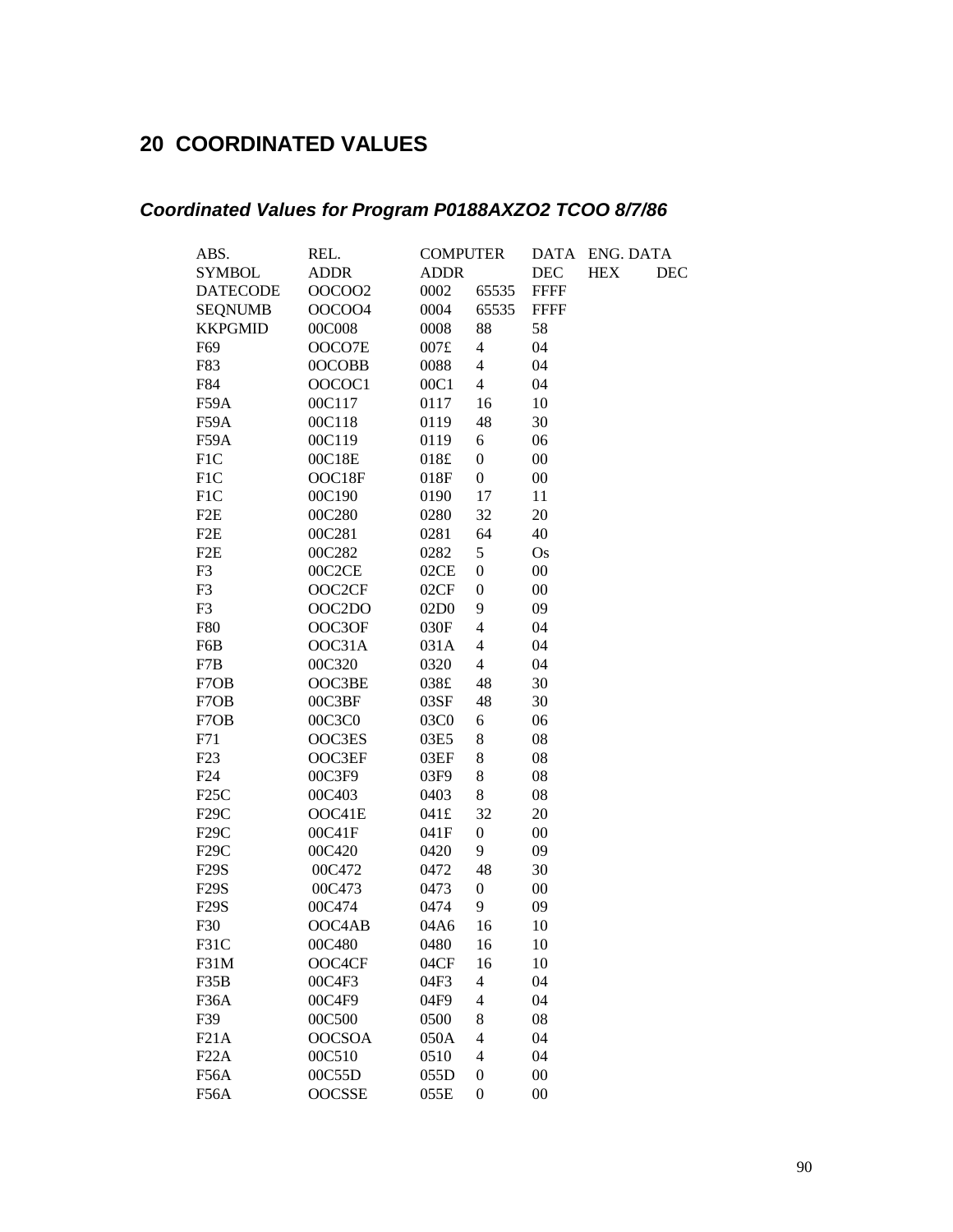| F56A            | 00C55F | 055F | 9              | 09             |
|-----------------|--------|------|----------------|----------------|
| F60             | OOCSC4 | 05C4 | 96             | 60             |
| F60             | 00C5C5 | 05C5 | $\theta$       | 00             |
| F60             | 00C5C6 | 05C6 | 9              | 09             |
| F61             | OOC5EB | 05E3 | 8              | 08             |
| F <sub>67</sub> | 00C500 | 0600 | 4              | 04             |
| F68             | 00C506 | 0606 | 4              | 04             |
| F92             | 00C617 | 0617 | 16             | 10             |
| F72             | 00C6E1 | 06E1 | 32             | 20             |
| F72             | 00C6E2 | 06E2 | $\overline{0}$ | 00             |
| F72             | 00C6E3 | 06E3 | 12             | 0 <sup>C</sup> |
| F9OMST          | 00C74F | 074F | $\overline{0}$ | 0000           |
| F9OMST          | 00C751 | 0751 | $\theta$       | 0000           |
| F9OMST          | 00C753 | 0753 | $\overline{0}$ | 0000           |
| F9OMST          | 00C755 | 0755 | $\theta$       | 0000           |
| F9OMST          | 00C757 | 0757 | 51227          | C81B           |
| F9OMST          | 00C759 | 0759 | $\overline{0}$ | 0000           |
| F9OMST          | 00C7SB | 0758 | $\overline{0}$ | 0000           |
| F9OMST          | 00C75D | 0750 | $\theta$       | 0000           |
| F9OMST          | 00C75F | 075F | 0              | 0000           |
| F9OMST          | 00C761 | 0761 | $\theta$       | 0000           |
| F9OMST          | 00C763 | 0763 | 0              | 0000           |
| F9OMST          | 00C765 | 0765 | $\theta$       | 0000           |
| F9OMST          | 00C767 | 0767 | 0              | 0000           |
| F9OMST          | 00C769 | 0769 | 0              | 0000           |
| F9OMST          | 00C76B | 0768 | $\overline{0}$ | 0000           |
| F9OMST          | 00C760 | 0760 | $\theta$       | 0000           |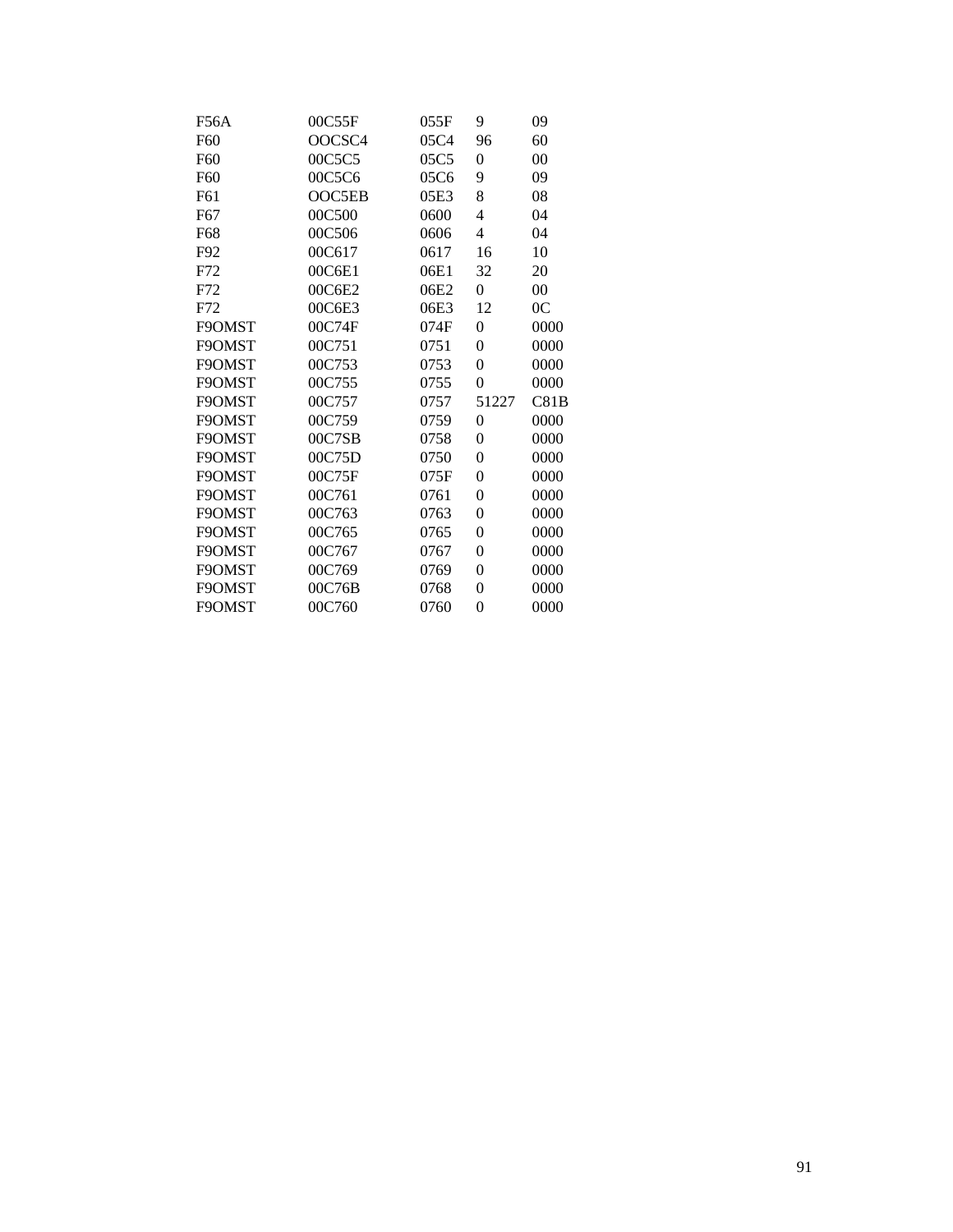# **21 INSTRUMENTATION**

### *21.1 Specification*

Instrumentation Interface Module (IM)

# **21.1.1 Introduction**

The purpose of the Instrumentation Interface Module (IM) is to provide a means of monitoring and/or modifying system operation to facilitate development This document will describe the application of the IM to this system.

# **21.1.2 Electrical Interface**

The IM will access 12 volt battery, 12 volt ignition and power ground by means of a 3-pin connector. Interface to the ECM is made by means of a 50-pin connector attached to the GBAM (General Buffer Auxiliary Memory). This interface operates as a continuation of the ECM address, data and control bus structure.

## **21.1.3 Data Display**

ECM data is displayed on a Heads-Up-Display (HUD) unit which will have the capability to be mounted on the vehicle dashboard remote from the IM mainframe.

Four digital displays are available; each composed of three, seven segment display devises with a right-hand decimal point. Eight discrete indicators are suitable for function status indicators, with a switch selection for a total of sixteen status flags.

#### *21.1.3.1 Dedicated Digital Displays*

Two of the four digital displays are dedicated to displaying onlv one parameter at all times. The top left-hand display will always display engine speed in revolutions per minute (RPM). The bottom left-hand display is available to display Manifold Absolute Pressure (MAP) in units of kilopascals.

When the engine speed is less than 1000 RPM, the respective display value has "units" resolution of speed. When the engine speed is greater than 1000 RPM, the display value has "tens" resolution.

# *21.1.3.2 Selectable Digital Displays*

The two displays to the right of RPM and MAP are controlled by a ten position rotary selector switch to the right of the respective display and a "Cal A/B" switch.

Display "A" (Cal A) Selector Switch Information

Display "A" Selector Switch (Upper and Lower) Positions

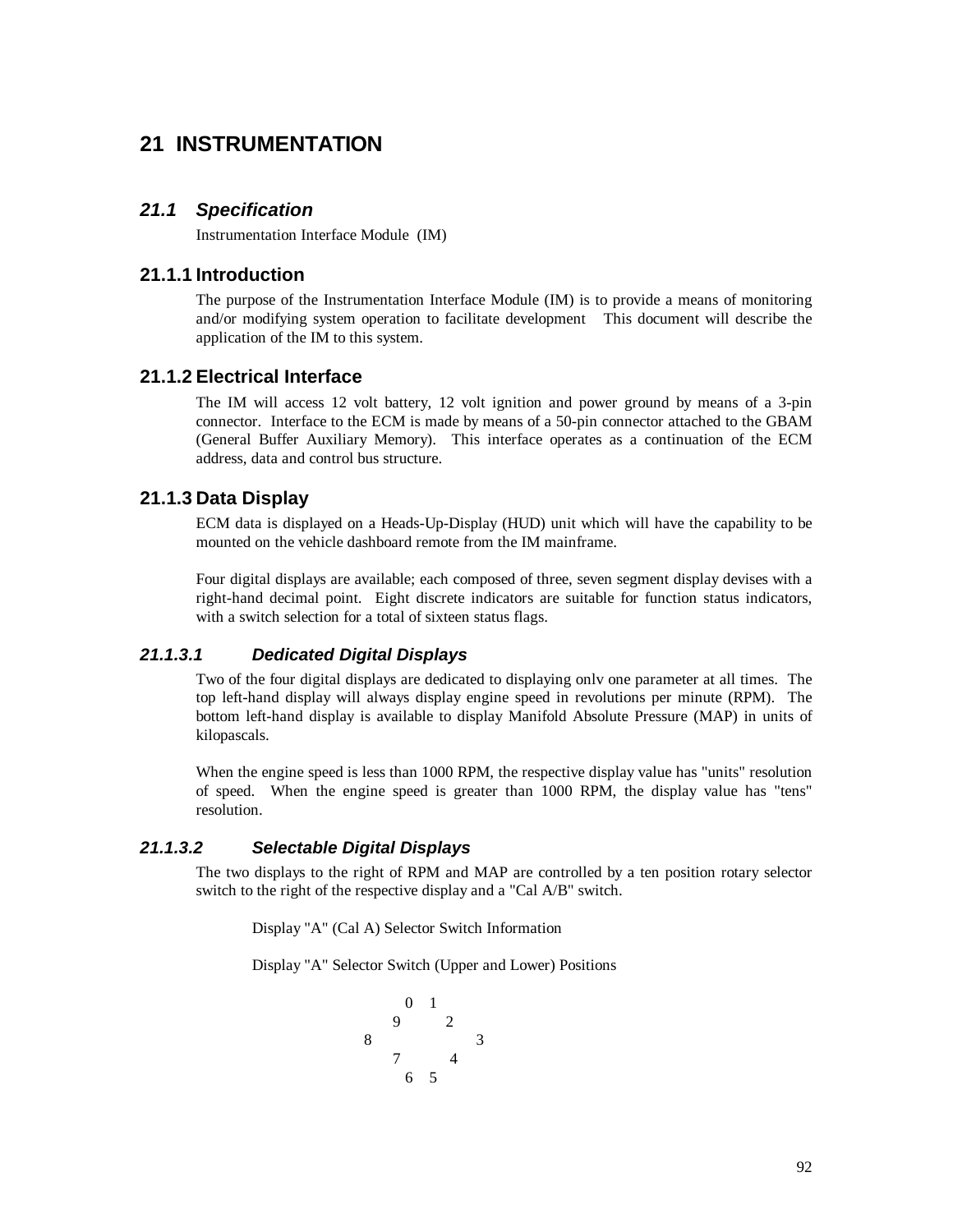Upper Switch Position Display Function Table

|   | <b>Position Display Parameter</b>         | Label           |
|---|-------------------------------------------|-----------------|
|   | Spark Advance (Degrees)                   | <b>SATDC</b>    |
|   | Barometric Pressure (kPa)                 | <b>ADBARO</b>   |
|   | Engine Coolant Temperature (Degrees C)    | <b>COOLDEG</b>  |
|   | Manifold Air Temperature (Degrees C)      | <b>MATDEG</b>   |
|   | <b>IAC Present Motor Position (Steps)</b> | <b>ISSPMP</b>   |
|   | Data Change Slew Value                    | <b>IDATAMOD</b> |
| 6 | <b>RAM Address Slew Value</b>             | <b>IADORMOD</b> |
|   | Vehicle Read Speed (KPH)                  | <b>FILTMPH</b>  |
| 8 | A/F or Base Pulse Change Slew Value       | <b>IAFMOD</b>   |
| Q | <b>Block Learn Multiplier</b>             | BLM             |
|   |                                           |                 |

Lower Switch Position Display Function Table

|          | <b>Position Display Parameter</b>  | Label           |
|----------|------------------------------------|-----------------|
| $\theta$ | Spark Advance Change-Slew Value    | <b>ISPKMOD</b>  |
|          | Knock Spark Retard                 | <b>NOCKRTD</b>  |
| 2        | Closed Loop Integrator Value       | <b>INT</b>      |
|          | Wastegate Duty Cycle (percent)     | <b>WGATEDC</b>  |
|          | IAC Desired Motor Position (Steps) | <b>IMPMOD</b>   |
|          | Base Pulse Width (Msec)            | <b>BPW</b>      |
| 6        | Contents of RAM Location           | <b>CONTENTS</b> |
|          | Throttle Angle (Percent)           | <b>NTPSLD</b>   |
| 8        | $A/F$ Ratio                        | <b>AIRFUEL</b>  |
| 9        | <b>EGR Duty Cycle (Percent)</b>    | <b>EGRDC</b>    |

Display "B" (Cal (B) Selector Switch Information Display "B" Selector Switch (Upper and Lower) Positions

$$
\begin{array}{@{}c@{\hspace{1em}}c@{\hspace{1em}}c}\n & & 0 & 1 \\
& 9 & & 2 \\
& 8 & & 3 \\
& 7 & & 4 \\
& & 6 & 5\n\end{array}
$$

Upper Switch Position Display Function Table

|          | <b>Position Display Parameter</b>          | Label          |
|----------|--------------------------------------------|----------------|
| $\theta$ | Average MPG                                | <b>MPGMEAN</b> |
|          | Power Steering Stall                       | <b>ISALPA</b>  |
| 2        | Cold Control IAC Bias For P/N              | <b>NBIASPN</b> |
| 3        | IAC Drive Motor Position, Warm With No A/C | <b>ISWNAC</b>  |
|          | Manifold Absolute Pressure                 | <b>MAPP</b>    |
|          | IAC Drive Motor Position, Warm With A/C    | <b>ISWWAC</b>  |
| 6        | Filtered RPM                               | <b>ISES</b>    |
|          | <b>Battery Voltage</b>                     | <b>ADRAT</b>   |
| 8        | FAN On Time                                | <b>FAN</b>     |
| 9        | Filtered O2 Value (A/D Counts)             | ADO2AFSC       |
|          |                                            |                |

Lower Switch Position Display Function Table

Position Display Parameter Label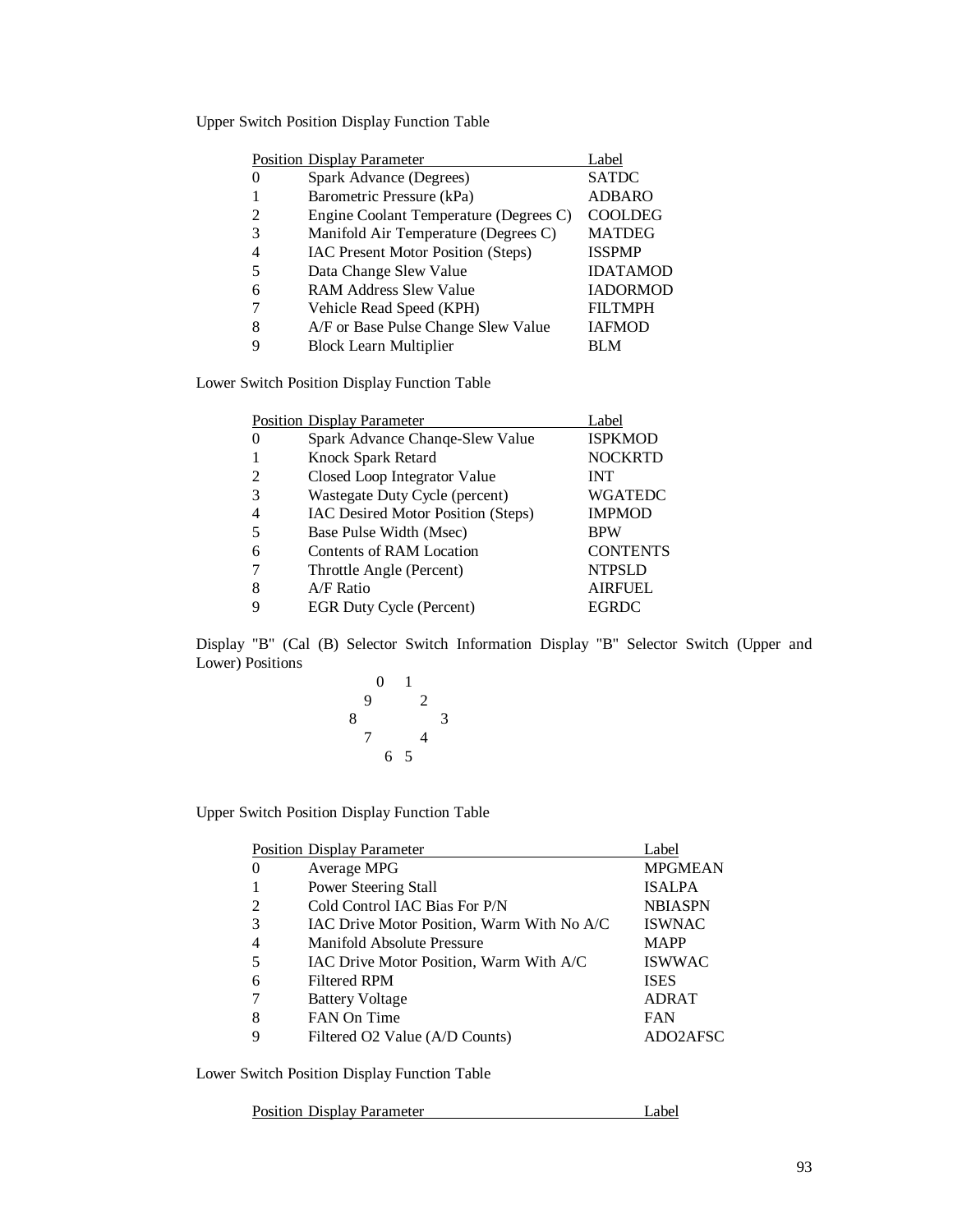|                             | IAC Extended Throttle Cracker With No A/C | <b>ETCACOFF</b> |
|-----------------------------|-------------------------------------------|-----------------|
|                             | Coolant Offset for IAC                    | <b>ISMPTV</b>   |
| $\mathcal{D}_{\mathcal{L}}$ | Cold Control IAC Bias For Drive           | <b>NBIASDR</b>  |
| 3                           | IAC P/N Motor Position, Warm With No A/C  | <b>ISWNACP</b>  |
| 4                           | <b>IAC Desired Motor Position</b>         | <b>ISDSMP</b>   |
| 5                           | IAC P/N Motor Position, Warm With A/C     | <b>ISWWACP</b>  |
| 6                           | Desired Engine Speed (RPM)                | <b>DESSPD</b>   |
|                             | Instantaneous MPG                         | <b>MPG</b>      |
| 8                           | Delay Counter For P/S Crack Decay         | <b>PSTCLC</b>   |
|                             | IAC Extended Throttle Cracker With A/C    | <b>ETCACON</b>  |

# *21.1.3.3 Discrete Indicators*

Eight discrete indicators located below the digital displays on the HUD are used to display ECM function status. The indicators are selectable between Status I and Status 2 by means of a toggle switch located to the left of the indicator lights. Each mode shall represent a group of eight discrete function indicators. The indicators individual functions are listed below. The indicators will be listed in order from left to right as they appear on the HUD. The lights will be lit if the statements are true.

Discrete Status Word Display Information (Display "A") Discrete Display of Status Word

| Status #1 |  |                      |  |  |                                |      |
|-----------|--|----------------------|--|--|--------------------------------|------|
|           |  |                      |  |  | NVM BLM BKR TCC FAN AC PFM ACC |      |
| Status #2 |  | 37 S6 55 54 33 32 51 |  |  |                                | - 50 |
|           |  |                      |  |  | IAC ASYNCH LE AE DE PE CL R    |      |

Status Word #1 Display Information

|  |  | <b>Position Status Information</b> |  |
|--|--|------------------------------------|--|
|--|--|------------------------------------|--|

- 57 Non-Volatile Memory Failure
- S6 BLM Cell
- S5 BST Knock Reduction Activity
- S4 TCC Enabled
- S3 Fan
- S2 Air Conditioning Request
- S1 Premium Fuel Mode
- S0 Air Conditioning Clutch Disabled

Status Word #2 Display Information

#### Position Status Information

- S7 IAC Motor Moving
- S6 Asynch Pulse Mode
- S5 Learn Enabled
- S4 Acceleration Enrichment
- S3 Decel Enleanment
- S2 Power Enrichment
- S1 Closed Loop Enabled
- S0 Oxygen Sensor RICH

Discrete Status Word Display Information (Display "R") Discrete Display of Status Word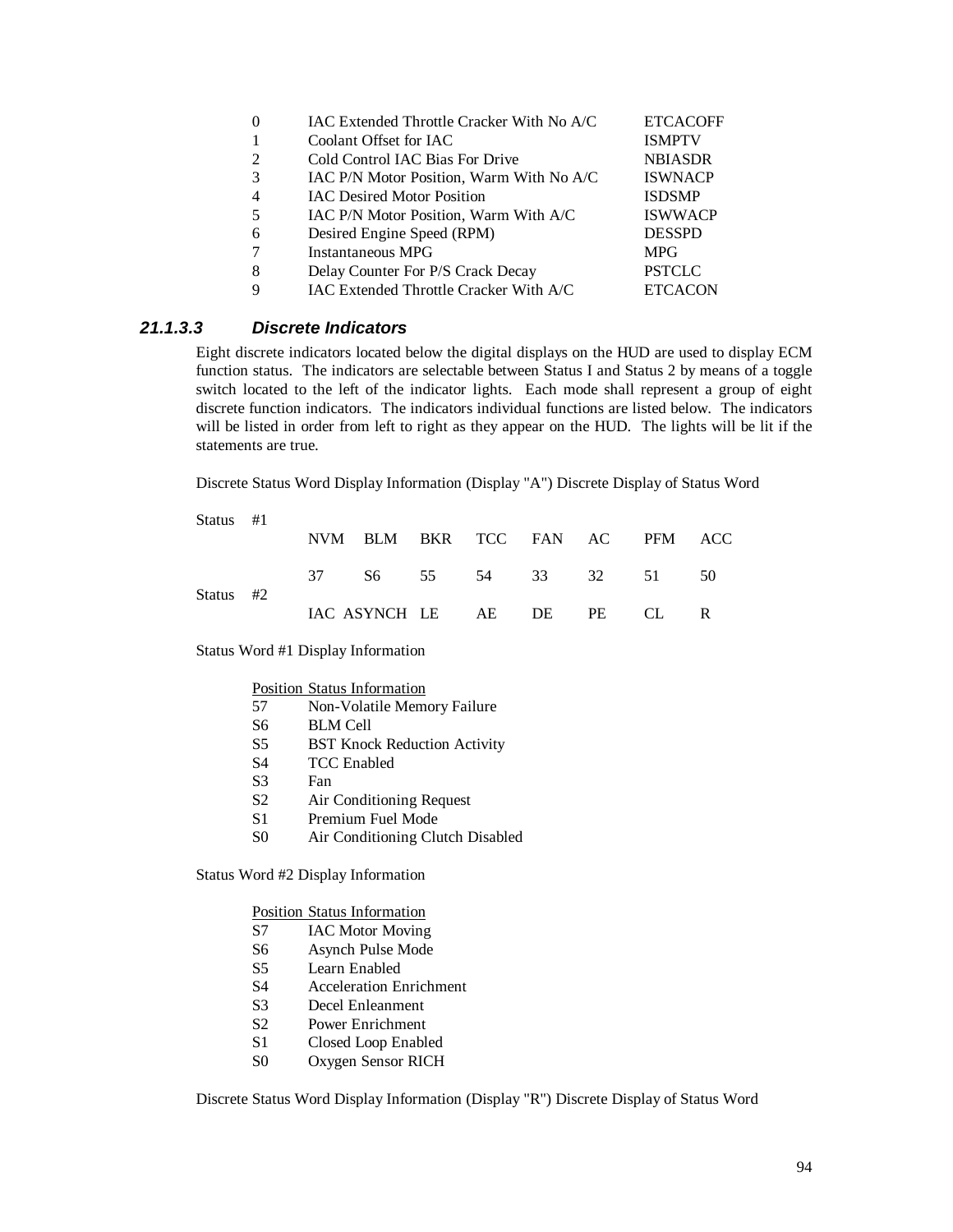| Status #1 |      |            |                              |  |  |     |
|-----------|------|------------|------------------------------|--|--|-----|
|           | IN   |            | FAN FAN ISM IPCM ITC SSM ICC |  |  |     |
|           | GEAR |            | <b>ANT</b>                   |  |  |     |
|           | S7 - |            | S6 S5 S4 S3 S2 S1            |  |  | SO. |
| Status #2 |      |            |                              |  |  |     |
|           | FO.  |            | ESC ESC EGR EGR/VAC bB VM    |  |  | R   |
|           | OPT. | <b>ACT</b> | <b>TIPIN</b>                 |  |  |     |

Status Word #1 Display Information

#### Position Status Information

| In Gear |
|---------|
|         |

- S6 Fan On
- S5 Fan Anticipated Mode
- S4 IAC SAG Mode
- S3 IAC PS Crank Mode
- S2 IAC Throttle Crank
- S1 Stall Saver Mode
- S0 IAC Cold Control

Status Word #2 Display Information

#### Position Status Information

- S7 Fuel Determination Disable
- S6 ESC Option
- S5 ESC Active
- S4 EGR Tipin
- S3 EGR VAC Switch Closed
- S2 Limit Boost 1st TM
- S1 Vehicle Moving
- S0 Rich O2 Sensor

# *21.1.3.4 Display Control*

All elements of the digital display will be updated with information at the control of the ECM This is primarily at integral multiplies of the ECM major loop time to prevent display jitters. In the event the operator desires a "snap shot" of displayed digital data, the switch labeled CONT/HOLD is used.

### **21.1.4 Analog Recording**

The IM provides interface to the D/A module which has eight channels of analog data for strip chart recording purposes. Data from the ECM is selectable from the hand held 0/A unit and directed to any one of the eight analog output channels. These analog signals are Output via BNC connectors mounted on the 0/A chassis. The analog output has the following electrical characteristics:

| Range      | $0$ to 5 volts    |
|------------|-------------------|
| Bandwidth  | 100 cycles/second |
| Resolution | $19.6$ mV/bit     |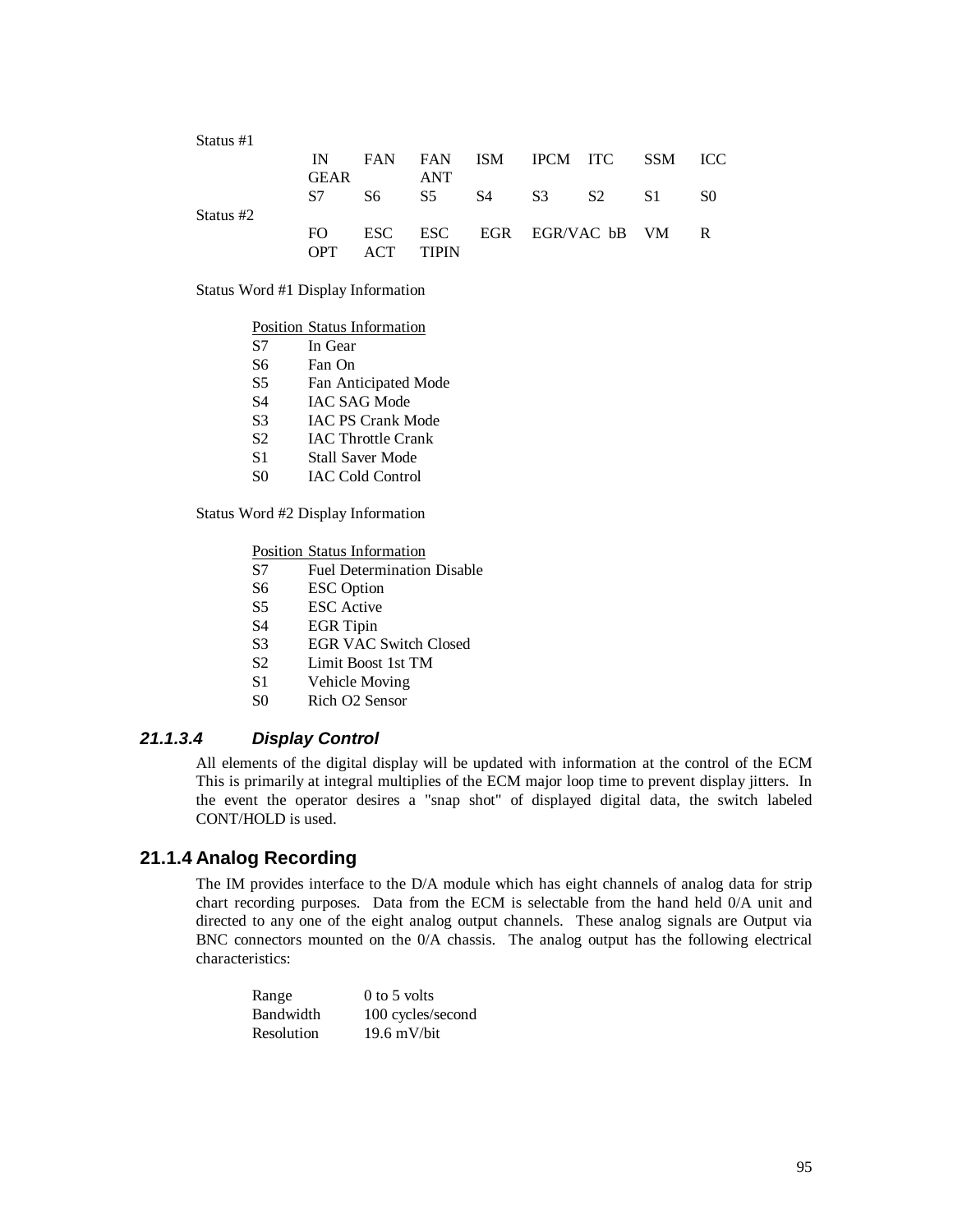#### *21.1.4.1 Recording Channel/Parameter Selection*

To enable the 0/A to update a channel, the thumbwheel selector switch should be moved to channel eight and address 5000 entered by rotating the address thumb wheel selector switches to 5000 and pushing the enter button.

If a scaling PROM has been installed in the D/A main frame the ootioo exists of outputting the specific parameters listed in Table 1.4.2. This is done by switching the left most toggle switch to "Scaling PROM" then entering the desired channel output (0-7) and desired parameter channel numbers in the address windows. Always hit the enter button for each channel used after entering channel number and parameter channel.

When other parameters are wanted to be viewed switch the channel to desired Output number and enter address in the address section, hit enter. With channel 7 any address may be output (0000-FFFF) channels 0-6are limited to the first 2K block. Be sure to set the left most switch to 1 Byte or 2 Byte depending on the parameter wanted when in this mode.

# *21.1.4.2 Parameter Selection for HUD Meter Viewing*

The two digit decimal thumb wheel selector switch assembly on the HUD specifies one of 41 parameters within the ECM function for viewing on the HUD analog meter. Listed below are the available parameters and corresponding channel numbers.

Analog Channel Assignments

|                                  | Min.       | Max.       |
|----------------------------------|------------|------------|
| Parameter                        | Scale      | Scale      |
| Spark Advance                    | 10 Deg.    | 60 Deg.    |
| <b>Barometric Pressure</b>       | 0 KPa      | 105 kPa    |
| <b>Coolant Temperature</b>       | $-40$ Deg. | 152 Deg.   |
| Oxygen Sensor Voltage            | $0m$ V     | 999 mV     |
| Volumetric Efficiency            | 0 Counts   | 255 Counts |
| Data Change-Slew Value           |            |            |
| RAM Address-Slew Value           |            |            |
| Vehicle Road Speed (MPH)         |            |            |
| A/F or BPW Slew Value            | 0          | 25.5       |
| <b>Block Learn Multiplier</b>    | 0 Counts   | 255 Counts |
| Spark Advance Slew Value         | 0 Deg.     | 90 Deg.    |
| Not Used                         |            |            |
| Closed Loop Integrator           | 0 Counts   | 255 Counts |
| <b>Block Learn Cell 0 Counts</b> | 12 Counts  |            |
| <b>IAC OMP Slew Value</b>        | 0 Counts   | 255 Counts |
| Base Pulse Width                 | $0m$ Sec   | $0m$ Sec   |
|                                  |            |            |

Analog Channel Assignments (Continued)

|              |                            | Min.     | Max.              |
|--------------|----------------------------|----------|-------------------|
| <b>Block</b> | Parameter                  | Scale    | Scale             |
| 16           | IMMW3 (Octal)              |          |                   |
| 17           | <b>TPS</b> Load            | 0%       | 100%              |
| 18           | Air/Fuel Ratio             | 0 A/F    | $25.5 \text{ AF}$ |
| 19           | <b>Battery Voltage</b>     | 0V       | 25.5V             |
| 20           | <b>INNW1</b>               | 0V       | 25.5V             |
| 21           | IMMW <sub>2</sub>          |          |                   |
| 22           | <b>RPM</b>                 | 0 RPM    | 5400 RPM          |
| 23           | Manifold Absolute Pressure | 10.35KPa | 104.4KPa          |
| 24           | Closed Loop Correction     |          |                   |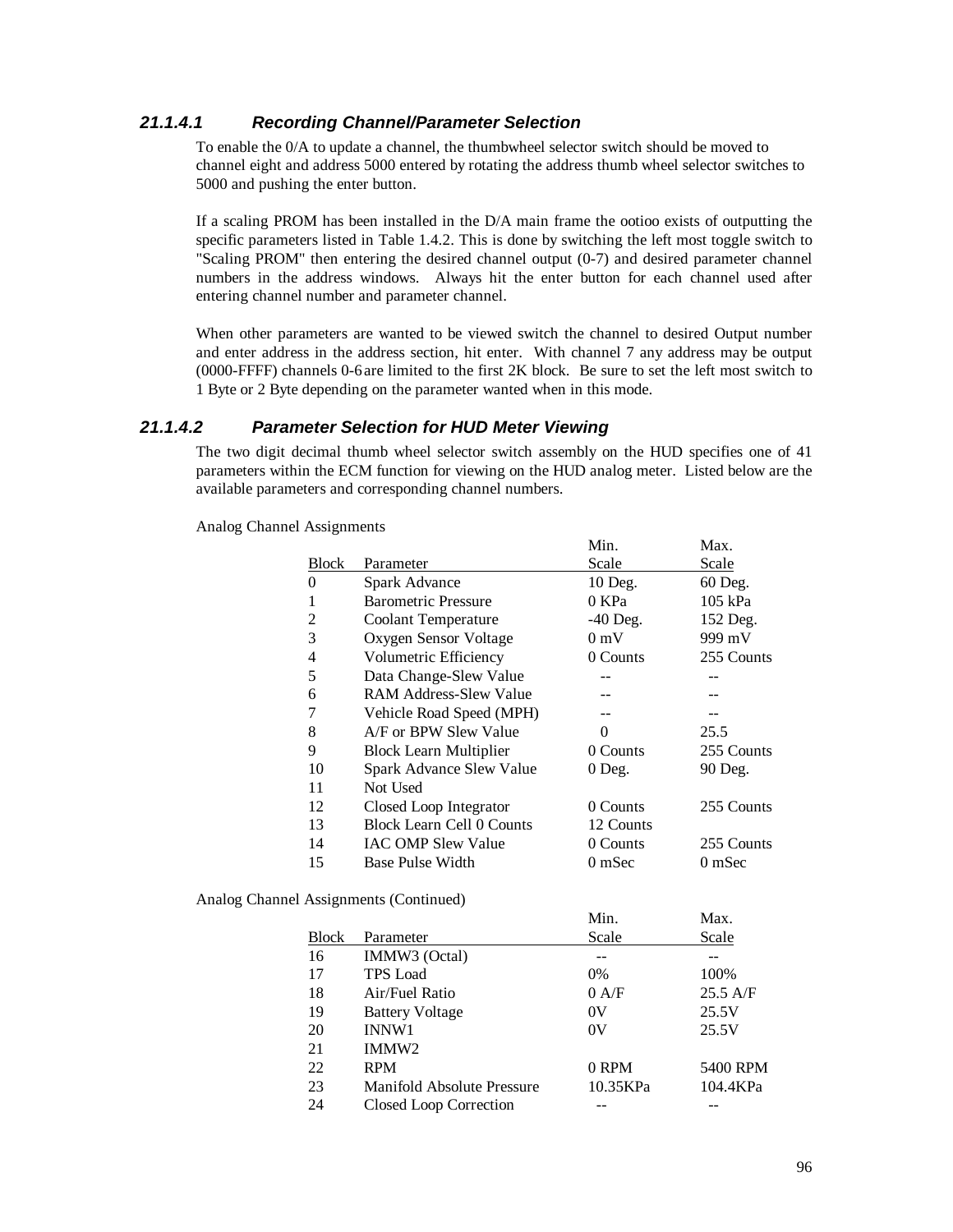| 25     | <b>IAC Present Motor Position</b> |            |                |
|--------|-----------------------------------|------------|----------------|
| 26     | Not Used                          |            |                |
| 27     | Not Used                          |            |                |
| 28     | Not Used                          |            |                |
| 29     | Not Used                          |            |                |
| 30     | Vehicle Road Speed (MPH)          | 0 KPH      | <b>200 KPH</b> |
| 31     | Base Pulse Width                  | 0 msec     | 100 msec       |
| 32     | IMMW1B                            |            |                |
| 33     | <b>IMMW2B</b>                     |            |                |
| 34     | <b>RPM</b>                        | 0 RPM      | 3200 RPM       |
| 35     | RPM (Filtered)                    | 0 RPM      | 1600 RPM       |
| 36     | Base Pulse Width                  | 0 msec     | 200 msec       |
| 37     | <b>IAC Present Motor Position</b> | 0 Counts   | 200 Counts     |
| 38     | Manifold Air Temperature          | $-40$ Deg. | 152 Deg.       |
| 39     | A.E. Delta MAP                    | 0 kPa      | $100$ kPa      |
| 40     | A.E. Delta Throttle               | 0%         | 100%           |
| 41     | D.E. Delta MAP                    | 0 kPa      | 100 kPa        |
| 42     | D.E. Delta Throttle               | 0%         | 100%           |
| 43     | N/V Ratio for Shift Light         | 0 Ratio    | 144 RA         |
| 44-100 | Not Used                          |            |                |

Since the introduction of the 0/A module, the single-digit decimal thumb wheel selector has no control over the Analog Output Channels. No matter what channel (1-5) the thumb-wheel is on you may only view on the analog meter on the HUD one of the variables listed above. The variables for viewing are still selected by the parameter selection switches.

# **21.1.5 ECM Function Modification**

A group of eight control switches provide ECM function modification during operation. This function requires ECM functional requirements not covered by this specification.

## *21.1.5.1 Spark Change*

The spark advance angle can be modifiable by the IM

When the bottom digital display selector switch is positioned to "spark advance change", a value is displayed which can be incremented or decremented in a continuous manner by the slew switch under the "spark" label. This value will be either combined with the ECM computed value or substituted for the ECM computed value based upon a front panel control switch labeled "ABS/NORM/MOD" under the "spark" label.

# *21.1.5.2 Air/Fuel Ratio Change*

The air/fuel ratio can be modifiable by the IM

When the top digital display selector switch is positioned to "A/F change", a value is displayed which can be incremented or decremented in a continuous manner by the slew switch labeled "air fuel/Function A". This value will then either be combined with the ECM computed value, or substituted for the ECM computed value based upon a front panel control switch labeled "ABS/NORM/MOD" under the "Air Fuel/Function A" labeled region.

#### *21.1.5.3 IAC Motor Position Change*

The idle air control motor position can be controlled directly by the IM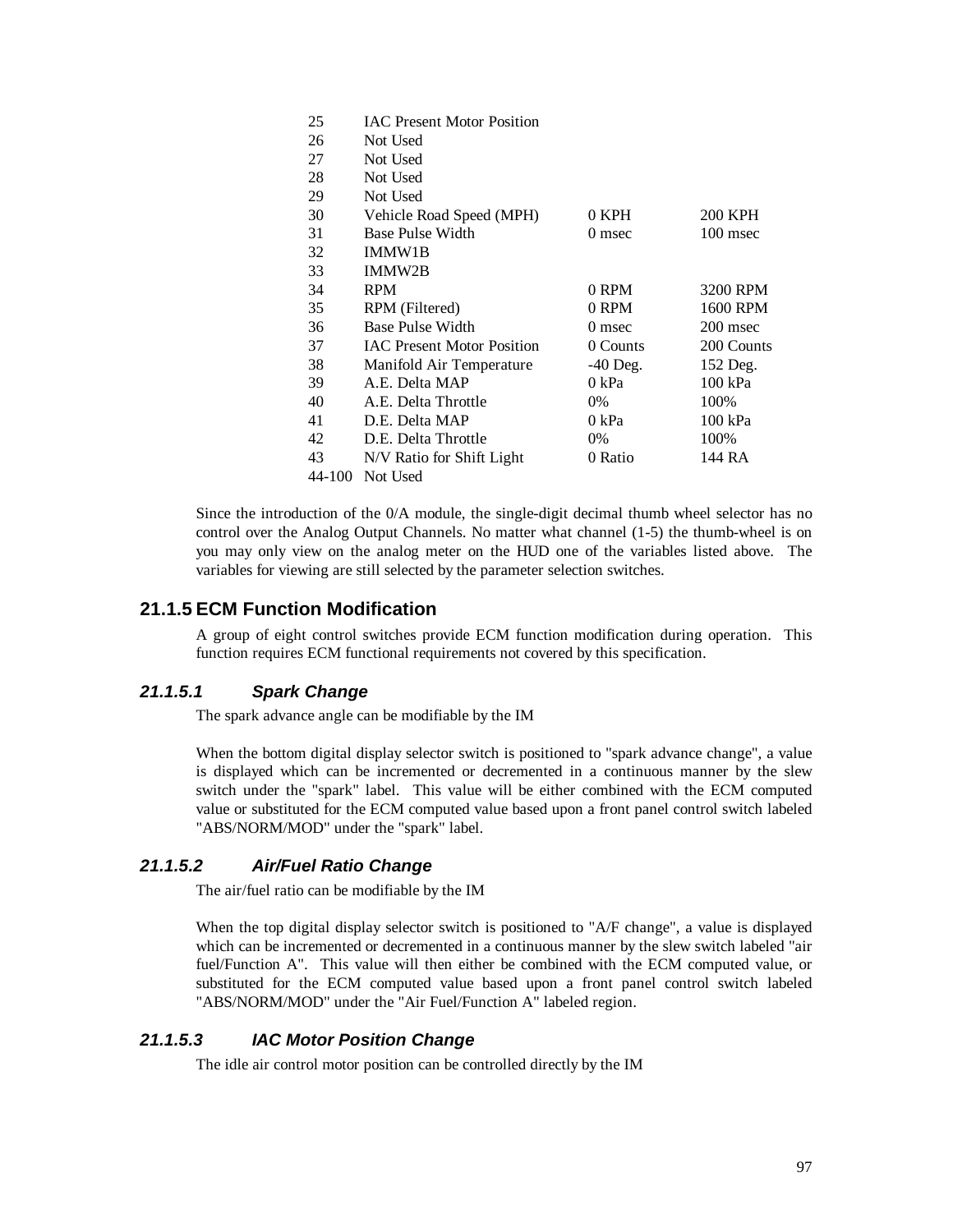When the bottom digital display selector switch is positioned to the "IAC change" position, a value is displayed which can be incremented or decremented in a continuous manner by the slew switch labeled "idle speed/Function B". This value will then either be combined with the ECM computed value, or substituted for the ECM computed value based upon a front panel control switch labeled "ABS/NORM/MOD" under the "idle speed/Function B'" labeled region.

When a negative value is placed in the slew and the ABS mode selected, an IAC Motor Reset will be performed.

## *21.1.5.4 RAM Address Change (Function B)*

The IM has the capability to display the contents of each ECM RAM cell. Thi3 is accomplished by placing the top digital display selector switch in the "RAM address" position and the bottom digital display selector switch im the "RAM contents"' position. The selector switch under the "Function B" heading must also be in the "B" position.

The RAM address may then be incremented or decremented by using the "Function B slew" switch, and the RAM contents can be observed in the bottom right-hand digital display.

# **21.1.6 IM Subroutines**

Software routines in the ECM program which are dedicated to supporting the IM are written in the form of subroutines and located in EPROM's physically located in the GBAM hardware. In operation, the ECM will perform a test at power-up initialization to determine if an IM is present. If the test is positive, the ECM will transfer program control to the IM subroutines in the IM at appropriate times to perform IM functions. The purpose of this feature is to minimize the IM software overhead in production programs.

# **21.1.7 Miscellaneous Controls**

The functional controller of the IM will be reset by the "RESET" switch independent of the ECM controller. The reset state will enable all display segments and status bits as well as turning on the HUD fail indicator.

# **21.1.8 Environmental Considerations**

Normal operating temperature of the IM is 40°C to 85°C. This constraint is imposed because of operating temperature characteristics of the EPROM memory modules.